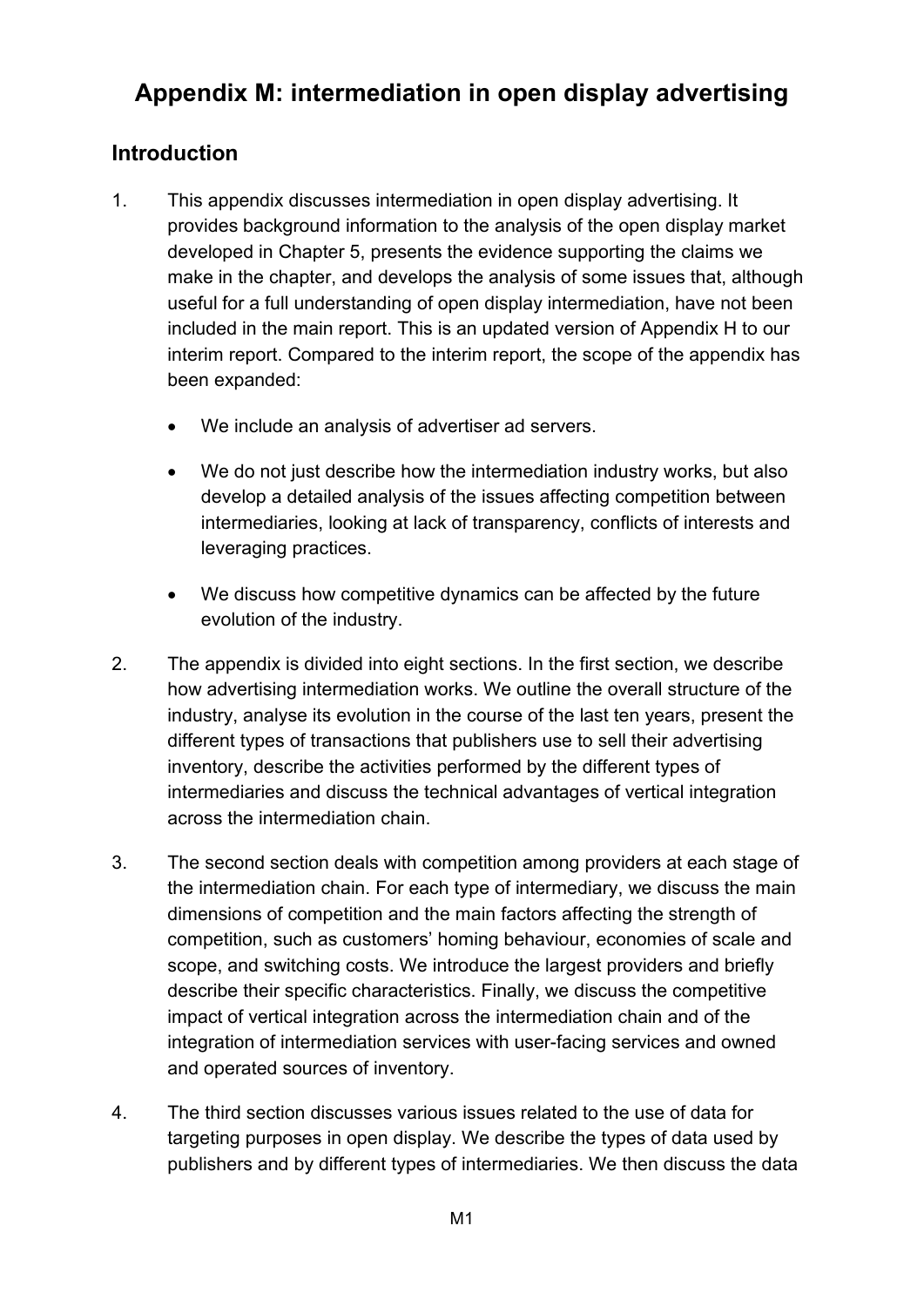advantages of intermediaries that also provide user-facing services and that, as a result, have exclusive access to the data collected through those services. Finally, we consider the impact of the sharing of browsing data from publishers to intermediaries on the value of publishers' advertising inventory.

- 5. The fourth section is devoted to a discussion of the lack of transparency in advertising intermediation and analyses three separate issues. The first is transparency of fees across the intermediation chain. The second is the extent of 'arbitrage' among intermediaries, that is, the possibility for an intermediary to buy impressions at one price and sell them at a higher one, without its customers being aware of the magnitude of the difference. The last issue is about the existence and extent of undisclosed rebates between intermediaries, and the impacts these have on intermediaries' incentives.
- 6. An analysis of conflicts of interest is developed in the fifth section. We present a general framework to assess the conditions under which conflicts of interest can be expected to be most problematic. We then apply this framework to advertising intermediation, looking first at the combinations of functions that would give rise to conflicts of interest and then discussing at which points in the intermediation chain these conflicts are likely to lead to detriment for advertisers or publishers, based on the current and likely future structures of the industry and the prevailing conditions of competition.
- 7. The sixth section analyses how Google has leveraged its market power from its user-facing platforms into advertising intermediation and how, being present across the entire intermediation chain, it has been extending its market power from one service into another through bundling and selfpreferencing practices, potentially harming publishers and advertisers and making it difficult for other intermediaries to compete on the merits.
- 8. The seventh section looks at likely changes to how intermediation will work in the next two to three years, especially as a result of recent data protection regulation and the introduction of privacy enhancing technologies. We outline possible future scenarios and describe how the competition issues we have identified under the current structure of the intermediation industry are likely to continue to be present in the near future.
- 9. A short final section summarises our main findings and identifies the remedy implications.

# **How intermediation in open display works**

10. In contrast to the walled gardens of Google, Facebook and other platforms, in the open display market a wide variety of publishers, such as newspapers and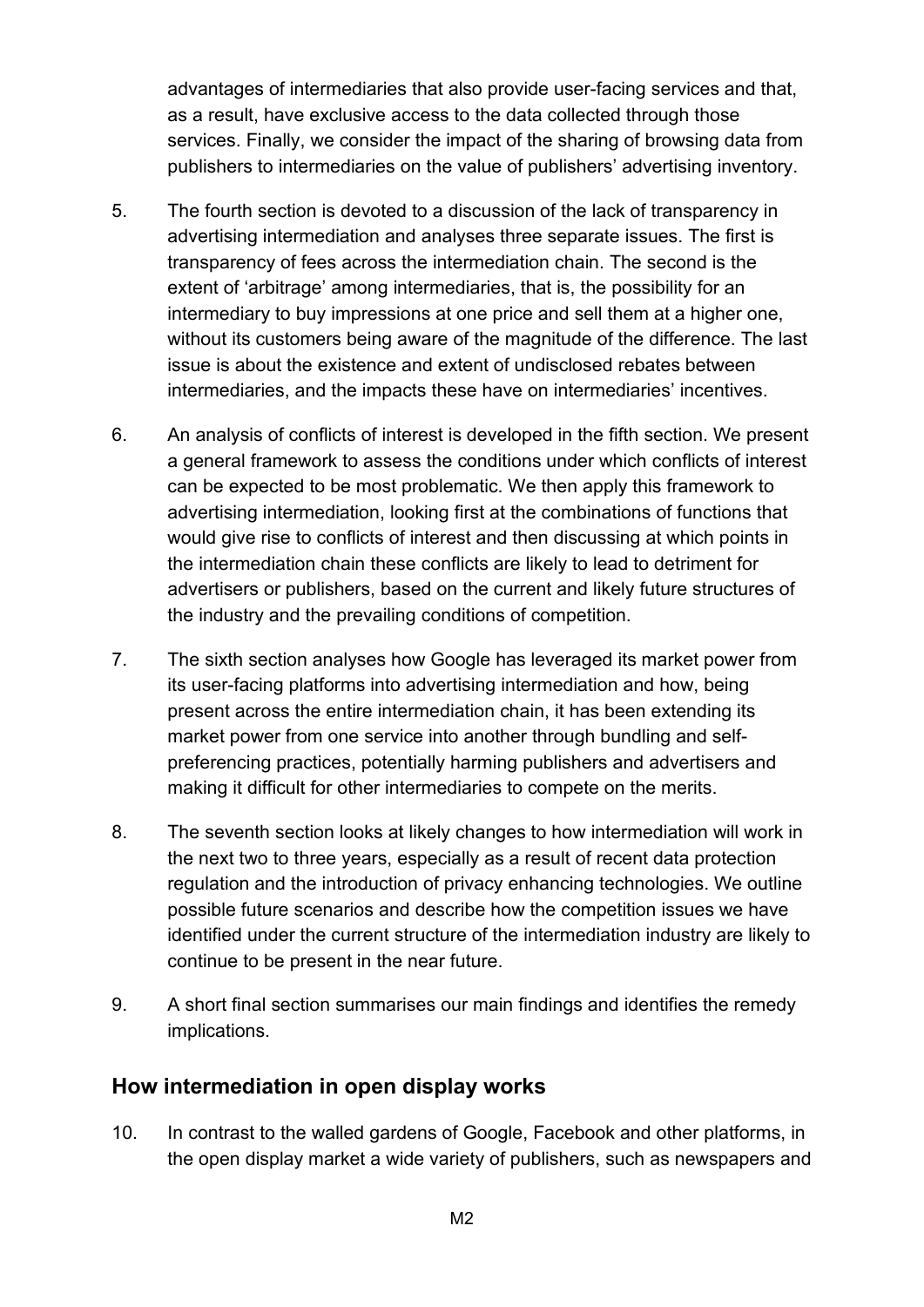other content providers, compete against each other in real time to sell inventory to advertisers. To achieve the complicated task of selecting an ad to be served to an individual in real time, and establishing the price to be paid for doing so, advertisers and publishers rely on a range of intermediaries. This section describes how advertising intermediation works.

#### *Overview of the intermediation value chain*

- 11. Many operators of online content that attracts consumer attention monetise the services they provide, at least in part, through digital advertising. Some of their advertising space (or inventory) is sold at fixed price through direct deals with specific advertisers or media agencies. Most digital advertising, however, is now sold 'programmatically'.<sup>[1](#page-2-0)</sup> The defining feature of programmatic buying is that the decision on whether to buy a particular impression is made in real time, making use of information about the environment (eg webpage) in which the ad will appear and often about the internet user in front of whom the ad will be placed.
- 12. Social media platforms have sufficient scale to run their own self-service interfaces for programmatic trading – these are often referred to as 'walled gardens'. In order to make programmatic trading possible for smaller operators of online content, which we denote with the term 'publishers', a complex industry has emerged, including a range of intermediaries between advertisers and publishers – the so called 'adtech stack'.
- 13. The adtech industry has developed to address the needs of two groups of firms – advertisers and publishers.
	- Advertisers the demand side want to reach users with their message; their aim can be increasing consumers' awareness of their brands or inducing a direct response (eg a purchase) from consumers seeing the ad; they are usually interested in reaching specific audiences.
	- Publishers the supply side operate websites or apps and want to monetise their services selling digital advertising inventory; they want to maximise their (long-term) revenue subject to constraints deriving from the two-sided nature of their business (eg ad quality standards, editorial line).

<span id="page-2-0"></span><sup>1</sup> Following the IAB, we define programmatic trading as 'the use of automated systems and processes to buy and sell inventory'. See Internet Advertising Bureau UK, [The Programmatic Handbook,](https://www.iabuk.com/sites/default/files/The%20Programmatic%20Handbook.pdf) page 8.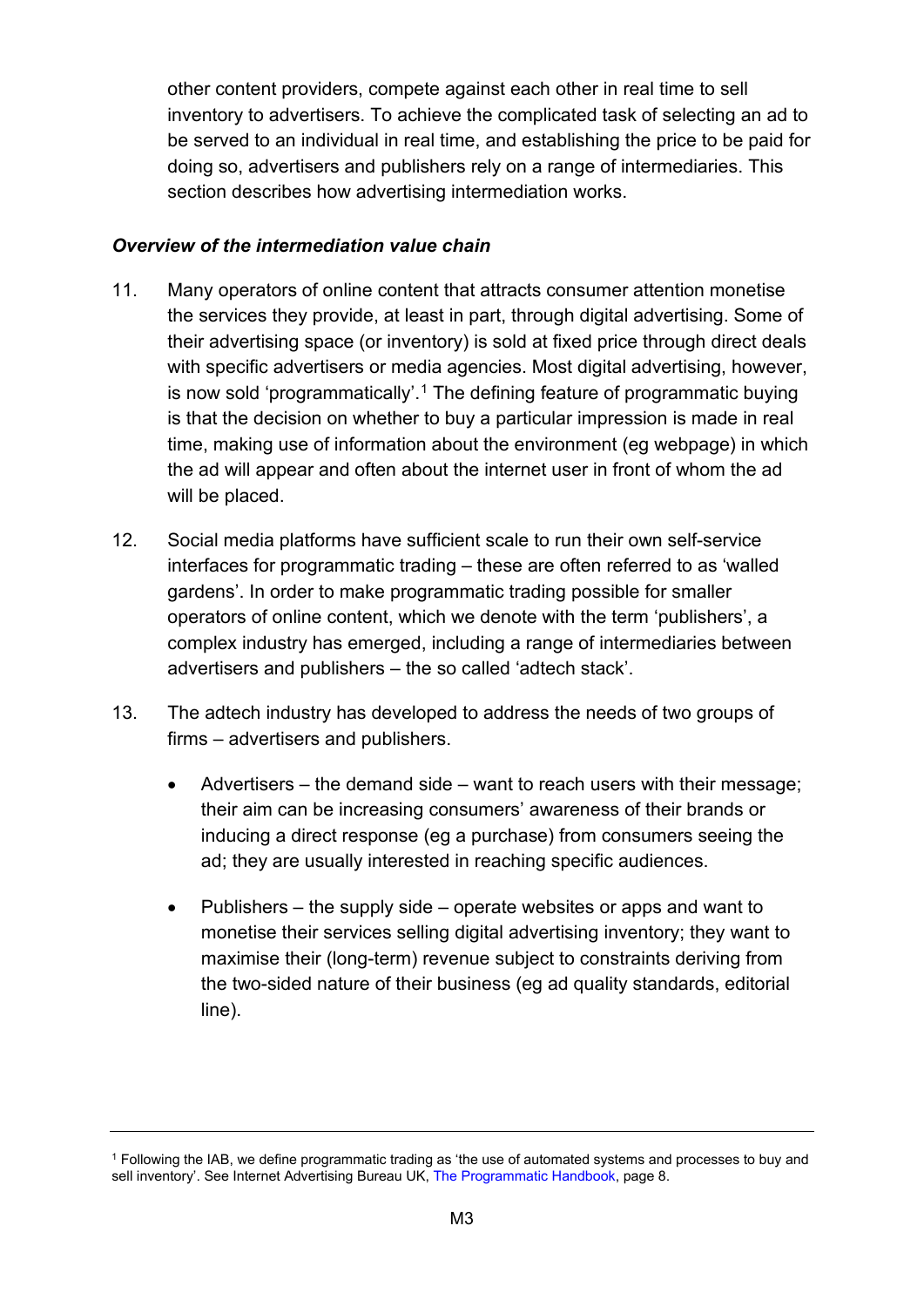- 14. In order to satisfy these needs, the intermediation industry must perform the following functions:
	- targeting function targeting adverts at particular users or groups of users;
	- advertiser advisory function determining buying and bidding strategies, based on the advertiser's objective and the available information;
	- publisher sales function setting the rules for the selling process, contacting potential buyers, collecting and ranking their offers, determining who the inventory is allocated to and the price to be charged;
	- verification, attribution and evaluation verifying that advertisers received what they paid for and estimating the performance of their campaigns; and
	- delivery  $-$  the basic task of serving the ad in real time.
- 15. To fulfil these functions, the intermediation industry has evolved into a complex chain of specialised providers. A simplified version of this intermediation chain is provided in Figure M.1 below.

#### **Figure M.1: Simplified scheme of the intermediation value chain**



Source: CMA.

- 16. On the demand side, the main participants include:
	- Media agencies large advertisers often use the services of media agencies to plan and deliver an advertising campaign. Media agencies can offer in-house trading desks, which provide the technical expertise to execute programmatic media buying.
	- Advertiser ad servers used by advertisers and media agencies to store the ads, deliver them to publishers, and keep track of this activity.
	- Demand Side Platforms (DSPs) provide a platform that allows advertisers and media agencies to buy advertising inventory from many sources. DSPs bid on impressions based on the buyer's objectives and on data about the final user.
- 17. On the supply side, the main participants include: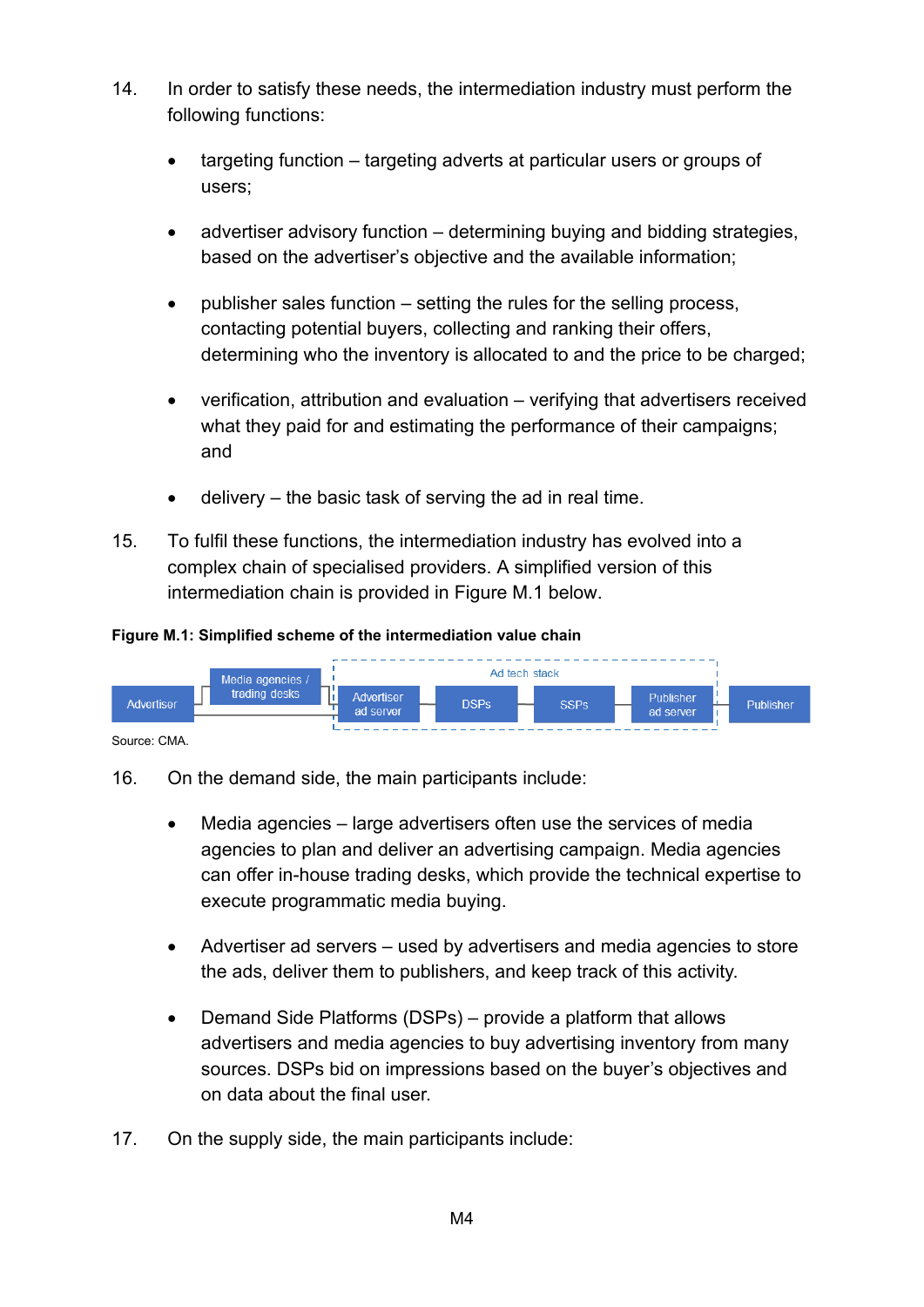- Supply Side Platforms (SSPs) provide the technology to automate the sale of digital inventory. They allow real-time auctions by connecting to multiple DSPs, collecting bids from them and performing the function of exchanges. [2](#page-4-0) They can also facilitate more direct deals between publishers and advertisers.
- Publisher ad servers manage publishers' inventory and are responsible for the decision logic underlying the final choice of which ad to serve, based on the bids received from different SSPs and the direct deals agreed between the publisher and advertisers.
- 18. The advertising industry also includes further participants involved in the provision and management of data and in advertising analytics:
	- Data suppliers provide data that can be used to augment the user data already possessed by advertisers and publishers and enhance the ability of targeting advertising to specific types of audiences.
	- Data Management Platforms (DMPs) allow other participants along the value chain (advertisers, DSPs, SSPs and publishers) to manage and analyse their data, integrate it with third-party data, and use it to create audiences that can be used for targeting purposes.
	- Measurement and verification providers used by advertisers to measure the performance and impact of advertising campaigns.
- 19. Table M.1 maps the various functions listed above to the intermediaries that perform them in the current industry structure.<sup>[3](#page-4-1)</sup>

#### **Table M.1: Intermediation functions and providers**

*Function Providers* Targeting function **DMPs**, DSPs<br> **Advertiser advisory function** Media agencies, DSPs Advertiser advisory function<br>Publisher sales function Publisher sales function Publisher ad server, SSPs<br>Verification, attribution and evaluation Measurement and verificat Delivery **Delivers** Advertiser ad server, publisher ad server

Measurement and verification providers, advertiser ad server

Source: CMA.

- 20. In a typical real-time transaction, when a user opens a webpage (or uses an app), an automated process is put in motion through which:
	- 1) Multiple SSPs receive ad requests for the advertising space available on the web page. In turn, SSPs send bid requests to multiple DSPs.

<span id="page-4-0"></span><sup>&</sup>lt;sup>2</sup> Advertising exchanges used to be separate from SSPs. The two functions, however, have largely been merged into the same operators.

<span id="page-4-1"></span><sup>&</sup>lt;sup>3</sup> These intermediaries may also perform additional ancillary functions not included in the list.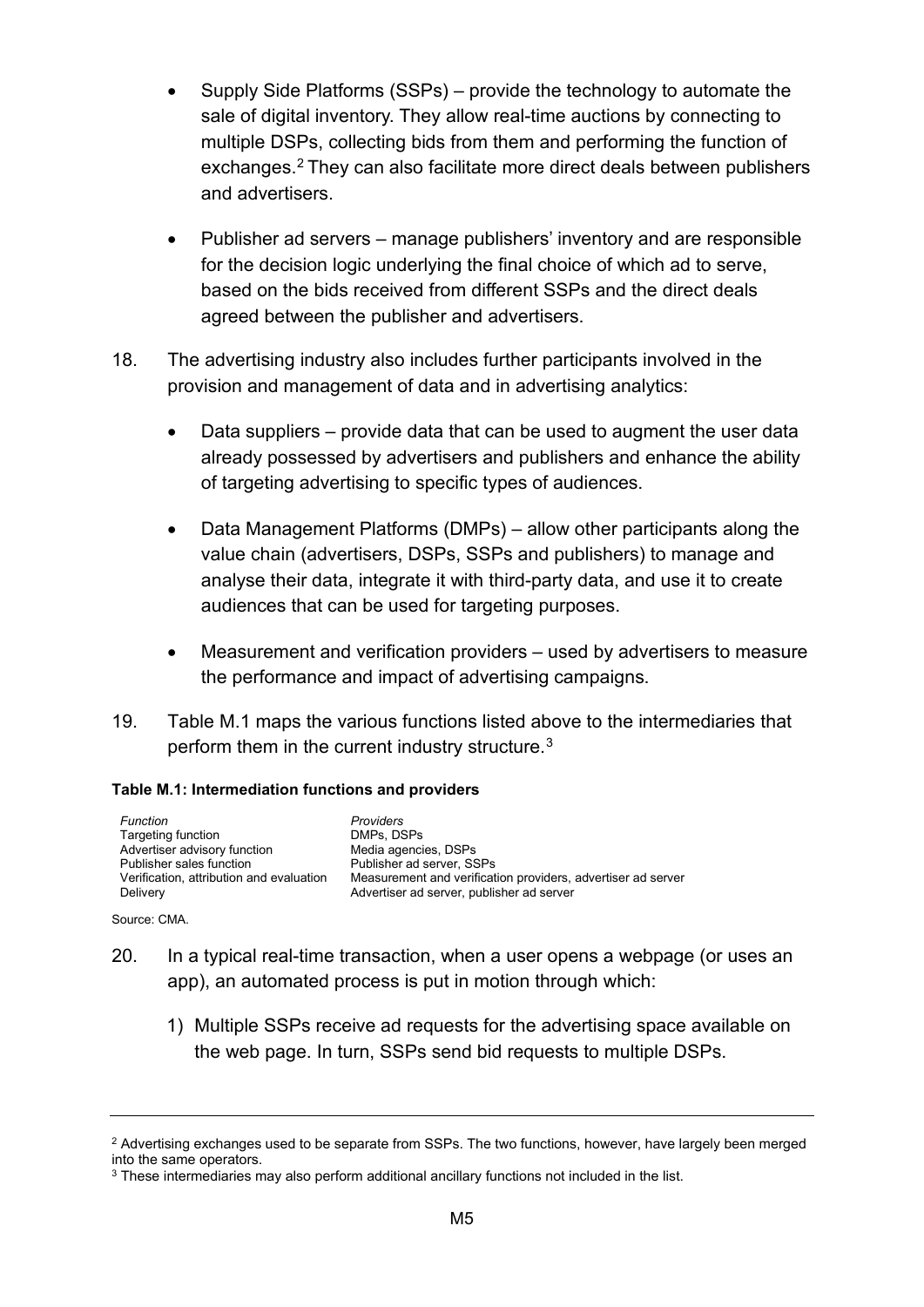- 2) DSPs evaluate the advertising opportunity based on the objectives of the campaigns of all their customers (advertisers and media agencies) and automatically generate bids to be sent to SSPs.
- 3) SSPs then rank the bids received based on price and on priority levels that may have been set by the publisher and send the winning bid to the publisher.
- 4) Finally, the publisher ad server compares the bids received, together with any pre-existing direct deals between the publisher and specific advertisers, and decides which ad is to be served on the webpage.
- 21. While this general process applies to all programmatic transactions, there are many variants to it, which differ in the ways in which SSPs are contacted and submit their bids and in the type (if any) of pre-existing agreements between the publisher and advertisers. In order to understand the different paths that ad requests and bids can follow, it is helpful to look at how the intermediation industry has evolved through the last ten years. A brief history of advertising intermediation is developed in the next section.

#### *The evolution of the intermediation industry*

22. The advertising intermediation industry is complex. In part, this complexity is the result of the way it has developed (and continues to develop) organically to solve the technical problem of allocating advertising inventory in an efficient way, responding to the changing needs of advertisers and publishers. A review of the industry's development shows the important role played by Google, and in particular by its publisher ad server.

#### *The emergence of real-time bidding*

- 23. When digital advertising was in its infancy, publishers sold most of their inventory through direct deals with advertisers and media agencies, reflecting the way advertising was traditionally sold in the offline world. The deals typically specified the number and type of impressions to be delivered within a certain time span, and the agreed price for those impressions. However, the volume of available impressions cannot be perfectly estimated in an online context, as it depends on the number of visits to the publisher's website. Publishers, therefore, had to find a way to sell 'remnant' inventory, which had not been pre-sold through a direct deal.
- 24. This provided a space for ad networks, which could buy remnant inventory from various publishers and repackage it before selling it to advertisers. The agreements between ad networks and publishers were based on pre-agreed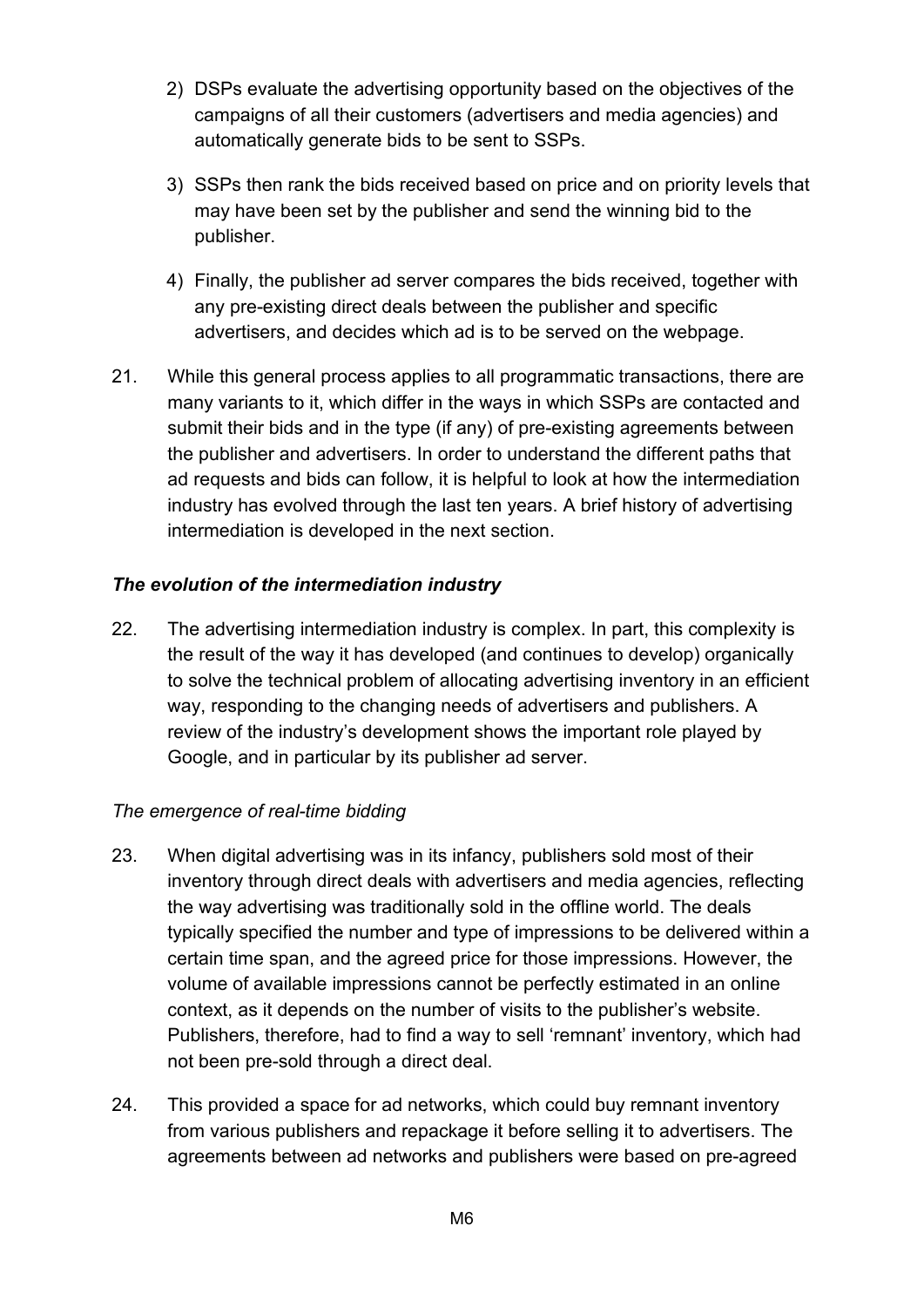prices for the available inventory. A publisher having a piece of inventory for which no direct deal applied would therefore contact the various ad networks and ask whether they were interested in buying the impression at the preagreed price. Publishers would rank ad networks in a waterfall-like sequence according to the agreed prices and would first call the ad network that agreed to the highest price; if that ad network did not buy the impression, the second one in the list would be called, and so on. This process was managed by the publisher's ad server, where direct deals were included as 'guaranteed line items' and the various ad networks appeared as separate 'remnant line items'.

25. Over time, however, there was a realisation that, as the value of an impression is affected by the identity of the user seeing the ad, allowing advertisers to flex their bids in real time based on information about the user could increase the efficiency of advertising campaigns. New services emerged to allow advertisers to collect and make use of user information, while ad exchanges allowed real-time bidding for impressions. Ad networks evolved into today's SSPs. [4](#page-6-0) Real-time bidding typically took the form of second-price auctions. The attractiveness of a second-price auction is that it incentivises bidders to reveal their valuation of the impression, as in principle it is optimal for bidders to bid exactly the value they assign to the impression.

## *Dynamic Allocation*

- 26. With the introduction of real-time bidding, the traditional way in which publisher ad servers worked became inefficient. SSPs continued to be ranked in a waterfall-like sequence within the ad server. The ad server was instructed to contact first the highest ranked SSP and offer the impression for sale. If the SSP submitted a high enough bid it would secure the impression; if the SSP did not buy the impression, the ad server would contact the SSP ranked next in the waterfall, and so on until the impression was finally sold. This type of sequential call of the SSPs became known in the industry as 'daisy chaining'.
- 27. However, this waterfall setup was inefficient and led to sub-optimal yield. The reason is that the ad server did not allow publishers to rank SSP partners in the waterfall in accordance with the actual bid (expressed in cost per thousand impressions, or 'cost per mille' (CPM)) they would submit. Instead, SSPs were ranked according to their estimated bids (expressed in CPM), ie the bids the publisher expected them to submit once called by the ad server. Such estimates were typically based on the average past performance of each SSP. That means publishers could lose potential revenue, as for a given impression it might be the case that an SSP was willing to submit a high bid

<span id="page-6-0"></span><sup>4</sup> Some intermediaries still maintain many features of ad networks, while allowing for real-time biding.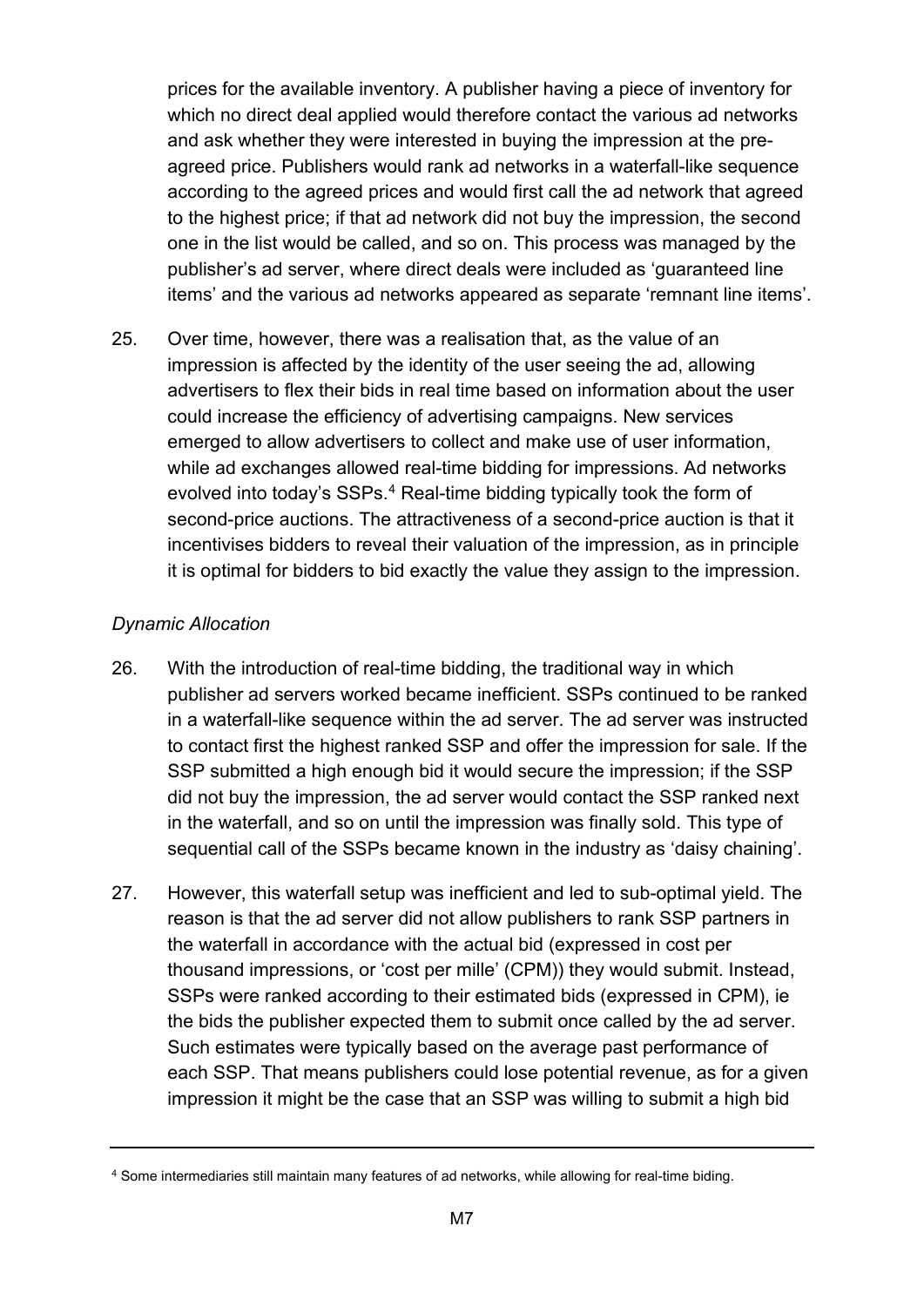but was never given the chance to do so, as the impression was already sold to the SSP higher in the waterfall.

28. As a way to partially address this inefficiency, in 2007 the ad server DoubleClick for Publishers (DFP), which was acquired by Google in 2008, introduced Dynamic Allocation. Under Dynamic Allocation, DFP established a 'floor price' based on the highest price of any of the publisher's booked, static remnant line items (which a publisher 'booked' by manually configuring the estimated price of each remnant line item) and then sent a bid request to its own exchange (AdX). AdX would run its real-time auction and secure the impression if it could submit a bid above the price floor. In this way, AdX was the only SSP able to insert its real-time demand within DFP. While all other SSPs were stuck with their estimated demand, AdX was able to compete against them and secure impressions on the basis of its real-time demand. In 2014, Google introduced Enhanced Dynamic Allocation, which extended the principle of dynamic allocation to 'guaranteed line items', ie direct deals. Direct deals were no longer always prioritised over other bids, but AdX bids (and other SSPs' estimated bids) could win the impression if they were sufficiently high and if this did not cause under-delivery of the direct deal. Direct deals were no longer always prioritised over other bids, but AdX bids (and other SSPs' average CPMs) could be preferred if they were sufficiently high and if this did not cause under-delivery of the direct deal.

#### *The introduction of header bidding*

- 29. Dynamic Allocation did not completely solve the inefficiencies inherent in the 'waterfall' system; moreover, it gave AdX an advantage that other SSPs considered unfair. From 2015, therefore, a new technology began to be used by publishers to allow all SSP partners the chance to compete against each other on the basis of their real-time demand – header bidding. Under (clientside) header bidding, when a user accesses a publisher's webpage, the user browser calls simultaneously all the publisher's SSP partners that participate in header bidding before it calls the ad server (for that reason header bidding has also been referred to as pre-bidding). All the SSPs get the chance to view the impression at the same time and submit their respective bids.
- 30. Header bidding provided several advantages to publishers:
	- It provided a more efficient allocation process compared to the waterfall; the increased price competition among multiple SSPs in real time led to a higher price per impression (yield).
	- Each step down the waterfall took additional time. As more time passed, there was an increased likelihood that the user might have left the page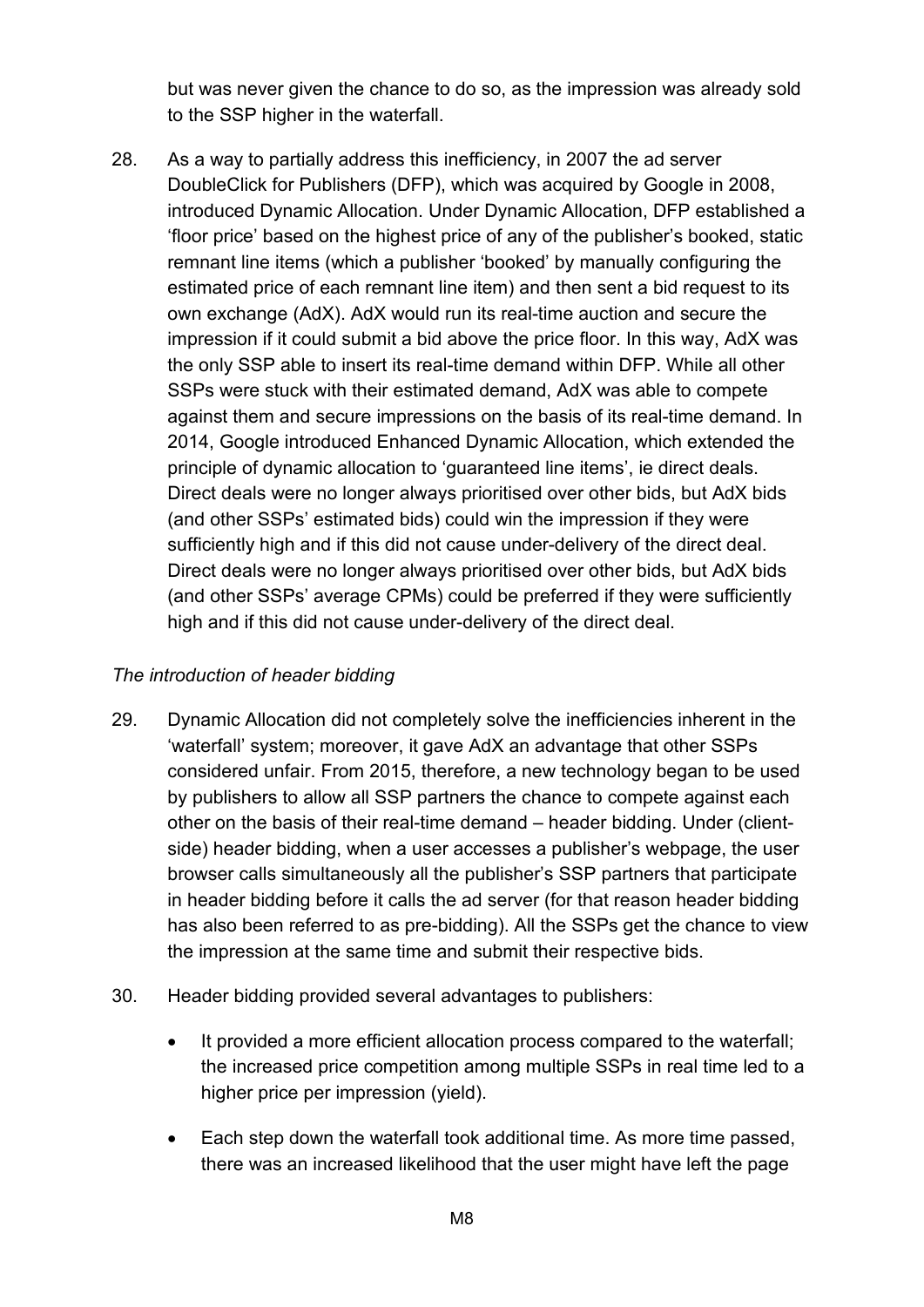by the time the ad creative serves, causing miscounting and discrepancies, as well as a loss of revenue for that impression. This could also have a negative impact on load times for the page if the page was configured in a manner such that the ad creative load times slowed down the content on the actual page from loading. Header bidding solved these issues.

- 31. These benefits led to the widespread adoption of header bidding among publishers. According to eMarketer, over 65% of the top 1,000 sites in the UK have adopted Header Bidding; [5](#page-8-0) media agency IPG Mediabrands told us that around 80% of the Comscore UK top 100 publishers are now engaging in header bidding.
- 32. Google, however, decided not to participate in header bidding. This decision, combined with the working of Dynamic Allocation, resulted in AdX maintaining an advantage over other SSPs where ads are delivered through Google's Ad Server (DFP). When an impression is available, the user's browser first calls the publisher's SSP partners, which submit their bids to the header bidding auction. The browser then contacts DFP. Within DFP, the bids of the SSP partners are matched with price priority line items. Until the recent transition to a Unified Auction (discussed below), as a result of Dynamic Allocation, DFP selected the line item with the highest price (which in that case corresponds to the highest bid from the header bidding auction) and then sent a bid request to AdX with it as its price floor. This was the so called 'last look' advantage. It is worth stressing that 'last look' was not intentionally designed to give AdX an advantage when competing against header bidding; it was simply the result of the header bidding auction taking place before the AdX auction was able to run. However, by not participating in header bidding, Google ensured that AdX's advantage was preserved.<sup>[6](#page-8-1)</sup>
- 33. While beneficial to publishers in terms of yields, header bidding also introduced some challenges.
	- Header bidding can be difficult to implement and requires both advertising operations and development resources. Publishers often struggle to have the development resource required to implement it.
	- The addition of extra code on the webpage, which client-side header bidding requires, can slow down the publisher's website, thereby detracting from the site's user experience.

<span id="page-8-0"></span><sup>&</sup>lt;sup>5</sup> See [E-Marketer, UK Header Bidding Adoption, Aug 2018 & Nov 2018.](https://www.emarketer.com/chart/224545/uk-header-bidding-adoption-aug-2018-nov-2018-of-total-hbix-sites)<br><sup>6</sup> Until the transition to Unified Auction, as we discuss below.

<span id="page-8-1"></span>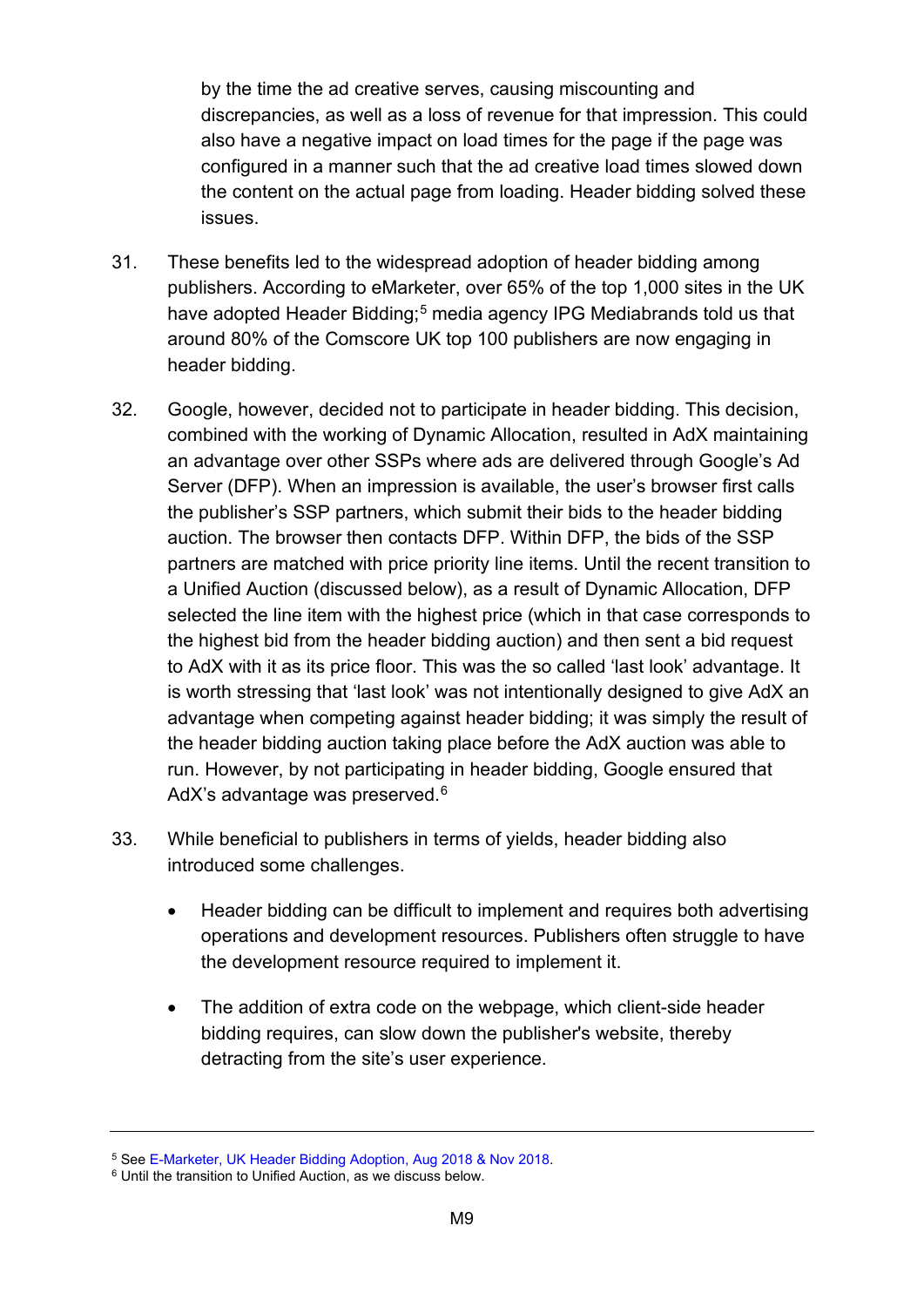34. As an alternative to client-side header bidding, some adtech companies have developed server-side header bidding, where the auction among SSPs takes place in a remote server controlled by a third party (the provider of the serverside header bidding solution) instead of the user browser. This minimises impacts on the site load speed. On the other hand, this solution generally leads to less revenue for publishers, because participating SSPs are not directly called by the browser – where they can retrieve their user IDs from their cookies – but are contacted by the provider of the solution. That results in lower cookie sync rates, which in turn means that buyers will be reluctant to submit a bid (or will submit a lower bid). In addition, visibility of data on bidding is more difficult to obtain on the server side. For these reasons, server-side header bidding has proven less popular among publishers.

## *Google's Exchange Bidding*

- 35. As a response to publishers' uptake of header bidding, Google introduced its own proprietary version of server-side header bidding – Exchange Bidding – allowing non-Google SSPs to integrate into its ad server auction. Exchange Bidding was originally developed in 2016 and became available to publishers in April 2018. Google's internal documents show that its desired outcome was the following:
	- 1) Exchange Bidding being a superior product, the industry would stop investing in header bidding; publishers would embrace Exchange Bidding and stop using header bidding.
	- 2) Access to inventory would then be a sufficient incentive for SSPs to participate in Exchange Bidding.
	- 3) The revenue share charged to participants in Exchange Bidding, $<sup>7</sup>$  $<sup>7</sup>$  $<sup>7</sup>$  added to</sup> the fees charged by the SSPs themselves, would prevent DSPs from switching from AdX to other SSPs.
	- 4) As a result, revenue would increase for both publishers and AdX. Moreover, being part of every transaction, Google would benefit from 'data network effects'.
- 36. While a major reason for the introduction of Exchange Bidding appears to have been protecting Google's revenues from the impact of header bidding, Google's internal documents also show [ $\angle$ ]. One example of this approach was the decision not to give AdX a 'last look' advantage over the SSPs

<span id="page-9-0"></span> $7$  Exchange bidders are charged either 5% or 10% of the value of the winning bid, depending on the type of inventory.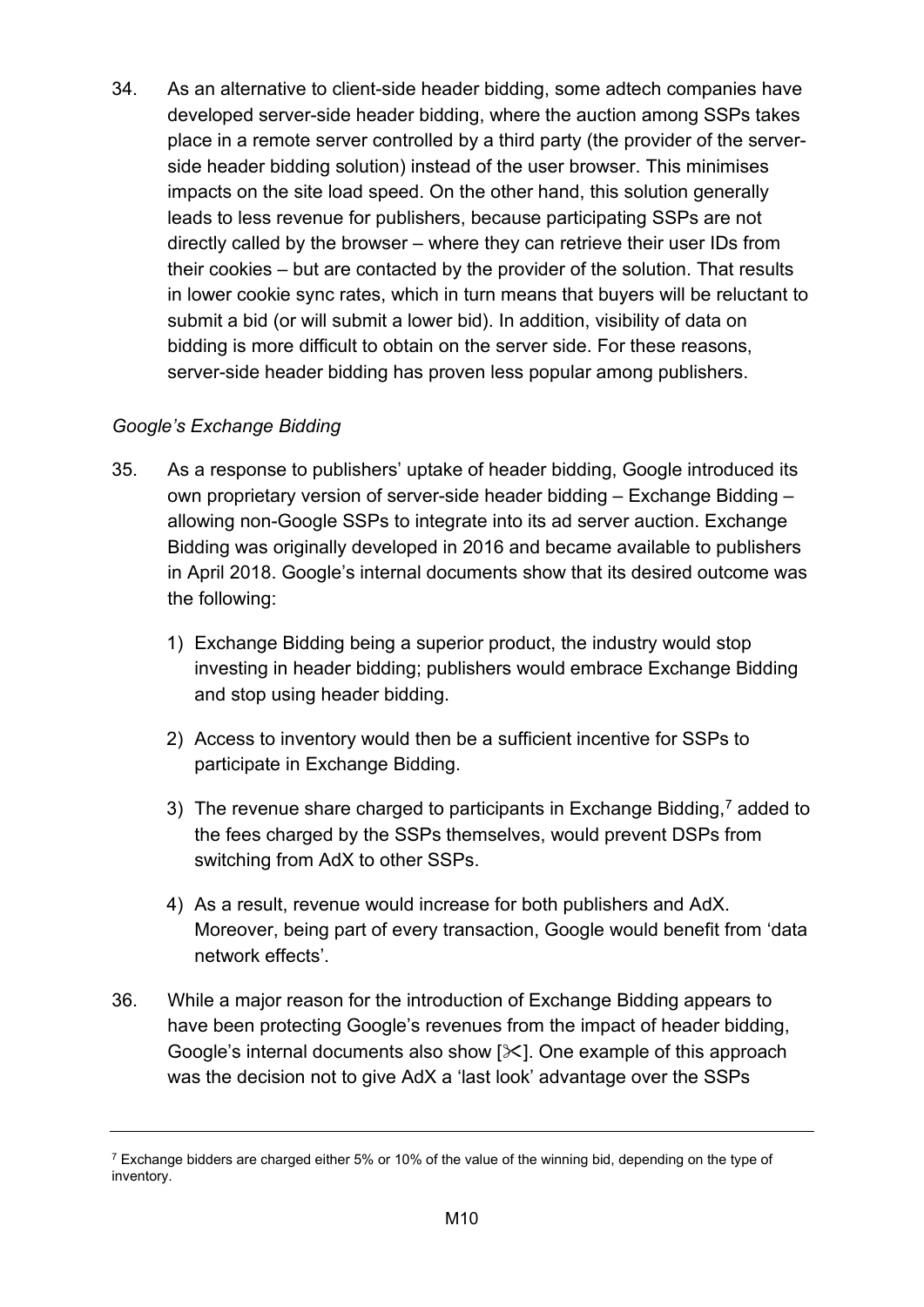participating in Exchange Bidding (this advantage was removed by Google during the beta period in response to customer feedback). However, some publishers are concerned that the Exchange Bidding auction is non-transparent and it cannot be verified whether AdX maintains an advantage.<sup>[8](#page-10-0)</sup>

37. Exchange Bidding, recently renamed as Open Bidding, has proved successful and is widely adopted by publishers. It has not led, however, to the demise of header bidding.

## *The move towards first-price auctions*

- 38. When real-time bidding was introduced, exchanges initially ran second-price auctions, where the highest bidder wins the auction but pays the secondhighest bid. In the last few years, however, exchanges have moved towards a first-price auction model, where the winner pays the amount it bids. With Google's exchange moving to a first-price auction in 2019, the large majority of auctions are now run as first-price. There were two factors behind the transition to first-price auctions: the first is related to publishers' incentive in the context of repeated second-price auctions; the second has to do with the implications of the sequential auctions resulting from the introduction of header bidding.
- 39. The fact that auctions are repeated gives publishers the ability and incentive to use floor prices to increase their short-term revenues. This strategy is typically executed when a publisher reviews their bid landscape data and compares it to their revenue reporting. If they notice that their auction closing prices (the auctions' second prices) are significantly lower than their highest bids, the publisher may raise their floor prices to increase their revenue in the short term. Over time, this behaviour eroded trust in the benefits of a secondprice auction, as advertisers, anticipating the behaviour of publishers, have the incentive to bid less than their valuation for the impression. One common practice was the use of soft floors. A soft floor is a price threshold the publisher chooses for an auction – above the floor, bids are evaluated on a second-price basis and below the floor, they are evaluated on a first-price basis. When soft floors are deployed non-transparently, bidders are even less sure of the optimal bidding strategy.
- 40. The introduction of header bidding created an environment where the bids submitted by SSPs participate in a final first-price auction. In this context, exchanges began running makeshift second-price auctions, where they would utilize artificial floors or static pay-to-bid ratios to increase their ability to win

<span id="page-10-0"></span><sup>&</sup>lt;sup>8</sup> Other issues related to Exchange Bidding are discussed later in the appendix.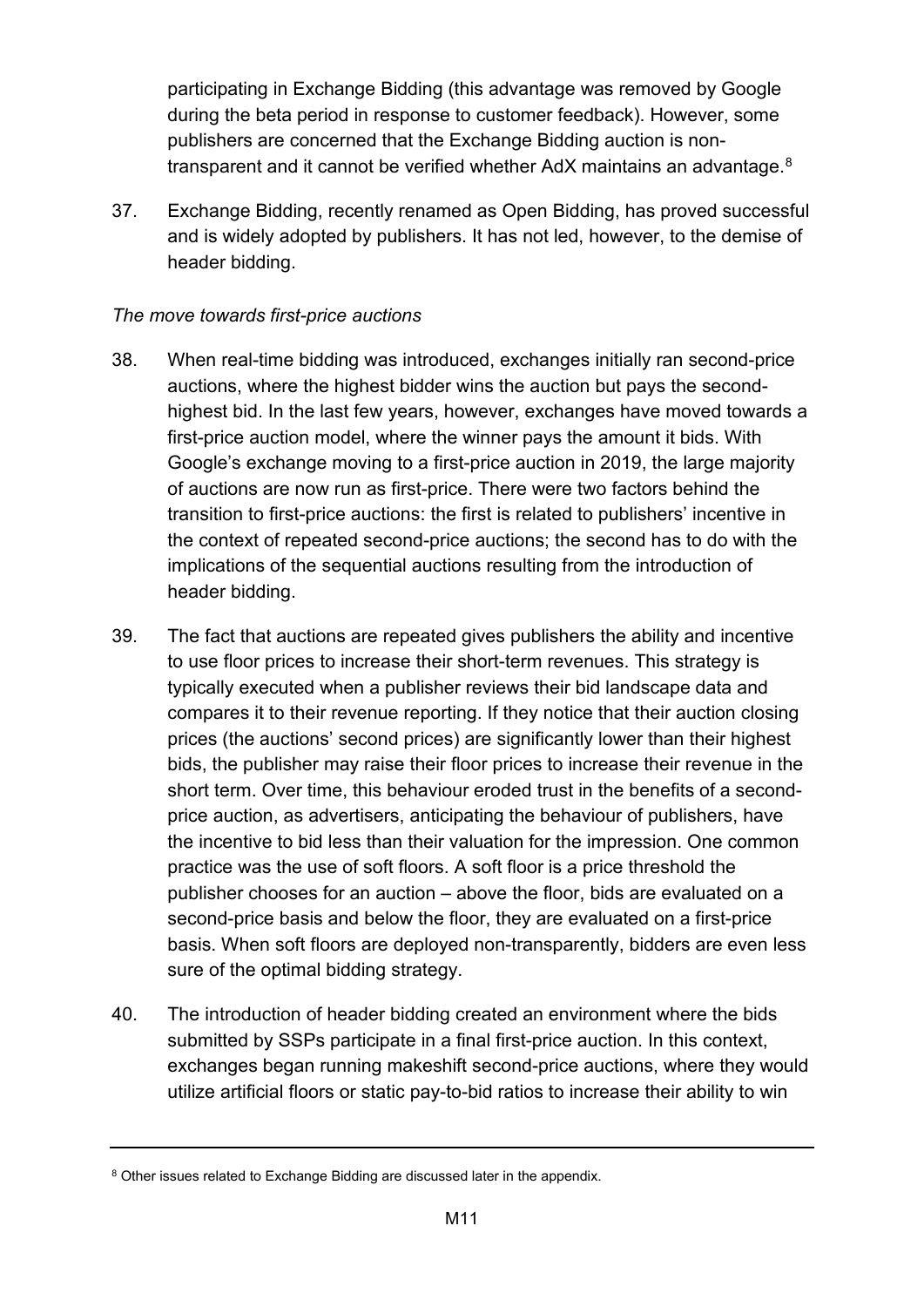the final auction. The auctions run by the exchanges, therefore, began looking more and more like first-price auctions.

41. Under these pressures, the move to first-price auctions ratified what was already taking place in practice and made the auction mechanisms more transparent.

### *Google's Unified Auction*

- 42. In 2019, Google transitioned to a Unified Auction, in which the winning header bidding SSP, the DSPs bidding into Google's exchange and the SSPs participating in Open Bidding take part in a unified first-price auction within Google's publisher ad server (now integrated with its SSP and called Google Ad Manager). As part of this transition, Google has made the policy decision to remove its 'last look' advantage over header bidders. Google's exchange will no longer be informed of the winning bid from header bidding before submitting a bid and the results from header bidding will have no influence on the bids submitted by Google's DSPs (DV360 and Google Ads), other DSPs bidding into Google's exchange, or other SSPs bidding into Open Bidding.
- 43. The transition to Unified Auction has been accompanied by changes to how publishers are allowed to set floor prices. Specifically, publishers using Google Ad Manager are no longer allowed to set different floor prices for different buyers (eg SSPs or DSPs). Publishers' concerns with this change are discussed later in this appendix.

#### *Intermediation in the mobile environment*

- 44. The evolution of the intermediation industry has been somewhat different in the mobile environment, because of some technical specificities of mobile app advertising. On many mobile apps, user journeys are more structured or linear; as the next advertising opportunity is known beforehand, it is easier for publishers to pre-fetch ads. For example, in an app-based game, the next advertising opportunity may arise when the user completes the 'current level'. By contrast, when users browse a webpage, they may click on any one of a number of links, navigating to many different pages. Ads for all of these cannot be fetched in advance.
- 45. Inventory in the mobile environment is still predominantly sold through ad networks ranked in a waterfall-like sequence. Historically, networks had an advantage over ad exchanges in terms of their ability to:
	- collect device and app signals that were traditionally not supported by auctions designed primarily for a web environment;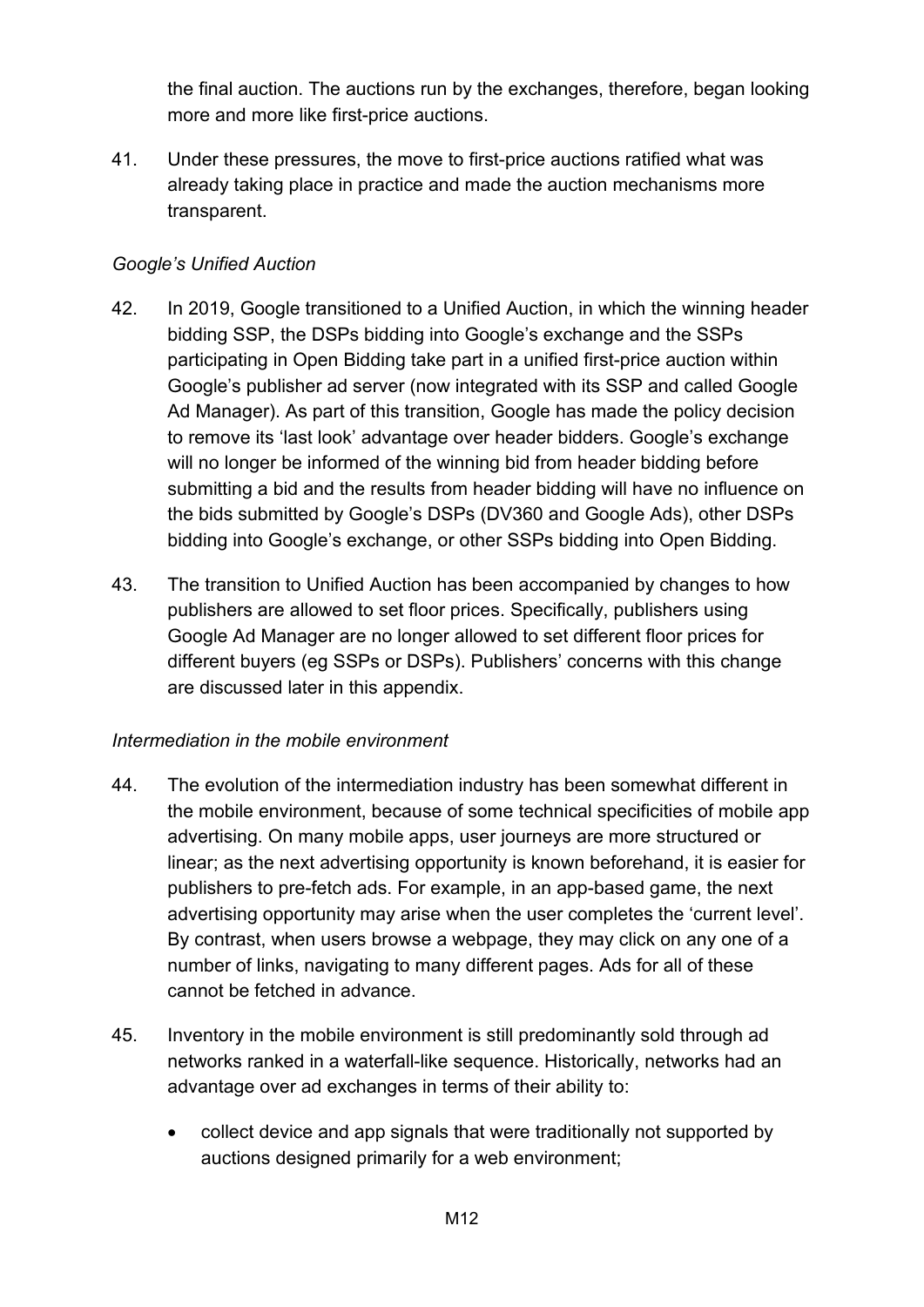- support the caching and loading of ads within the iOS and Android ecosystems; and
- render ads in-app and support metrics such as 'viewability'.

Moreover, the latency associated with calling multiple networks sequentially may affect users less in mobile app environments, where it is more common to 'pre-fetch' ads.

46. However, as this method does not guarantee that publishers receive the highest price for every query, many publishers have shown an interest in header bidding-like solutions that allow multiple SSPs to compete in real time.

#### *Transaction types*

- 47. This section describes the different types of programmatic transactions available to publishers and advertisers in the open display market. $9$
- 48. Programmatic transactions can be divided in the following categories:
	- Open Auctions,<sup>[10](#page-12-1)</sup> where any advertiser can bid for the impression;
	- Private Marketplaces (PMPs), used when publishers want to limit the number of advertisers eligible to buy an impression and, typically, to sell more 'premium' inventory. PMPs include
		- (i) private auctions, where multiple bidders participate in an invite-only auction; and
		- (ii) preferred deals, where a single advertiser contracts with a single publisher to purchase inventory with specific deal terms for a 'firstlook' advantage before the inventory is made available on an auction.
	- Programmatic Guaranteed transactions, which are one-to-one deals in which the full transaction details are agreed in advance between publisher and advertiser. They reflect the traditional direct campaigns but are executed via programmatic pipes, bringing some of the benefits of programmatic advertising transactions to the process. The automated process increases the efficiency of what had previously been direct deals performed manually; moreover, unlike in insertion orders, advertisers and

<span id="page-12-0"></span><sup>9</sup> It should be noted that there is still a fraction of digital advertising that is not sold programmatically, but through 'insertion orders', that is, direct agreements between a publisher and an advertiser (or media agency) specifying the number of impressions to be shown in a specified period of time, the pacing of the ads and their placement within the publisher's website, and the price.

<span id="page-12-1"></span> $10$  Open Auctions are just one of the types of transaction available in open display. The issues discussed in this appendix apply to all types of transaction unless we explicitly state otherwise.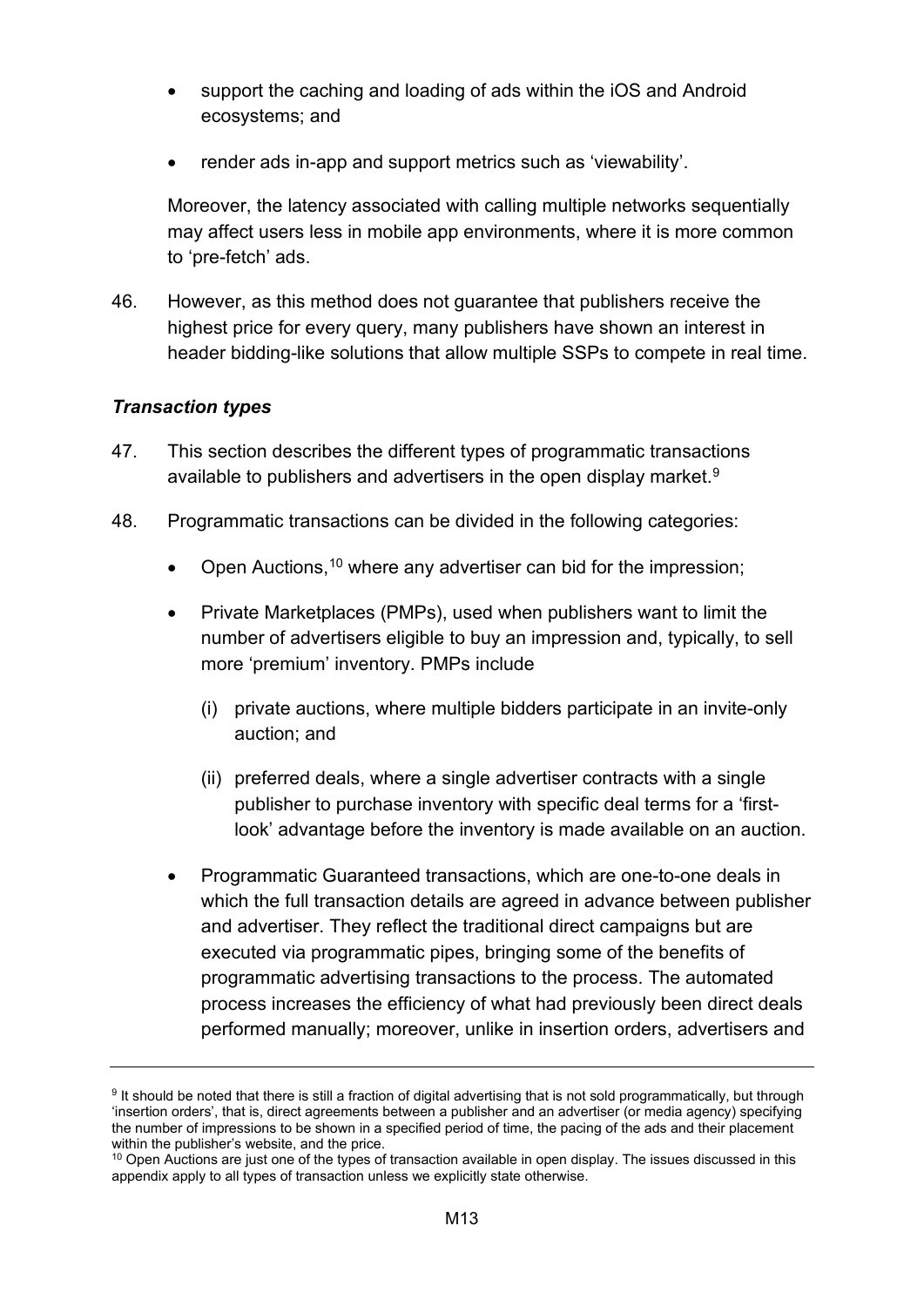publishers can layer on additional targeting for personalised advertising in real time.

49. Compared to Programmatic Guaranteed transactions, PMPs allow advertisers and publishers to use more granular targeting. Moreover, PMPs are integrated within the real-time bidding (RTB) ecosystem and integrate campaign data alongside other RTB transactions, which allows for better frequency capping and cleaner attribution. On the other hand, PMPs do not provide the parties with the ability to guarantee or reserve inventory. Programmatic Guaranteed inventory is typically sold at a higher price than PMP, which in turn is generally more expensive than Open Auction inventory.

#### *Advantages and disadvantages of the different transaction types*

50. Advertisers and publishers can use a combination of these transaction types, each of which has specific advantages and disadvantages.

#### *Open Auctions*

- 51. The main advantage of Open Auctions for advertisers is that they give access to hundreds of thousands of publishers, providing a much higher level of reach than other transaction types. This maximises the opportunities for effective data-driven audience targeting, as advertisers are more likely to find their best targeted consumers through the wide reach afforded by the Open Auction. This is particularly useful if the advertiser is looking to drive performance, rather than just brand awareness. Moreover, for advertisers with smaller marketing budgets, it is much easier to use Open Auctions than other transaction type, as there is no need for a direct relationship with publishers.
- 52. On the other hand, when using Open Auctions advertisers have less control over the placement of their ads. This may give rise to brand safety issues and make it easier for fraudulent ad inventory to be present. One intermediary told us that, in an Open Auction environment, the information that the potential buyer collects is only declaratory information from the SSP, without the possibility of checking its accuracy, veracity and authenticity.
- 53. From a publisher perspective, Open Auctions make it possible to access a large pool of demand and to monetise all ad impressions, including those in non-core geographies. They also allow for quick reactions to changes in traffic, taking advantage of short-term peaks and troughs in the news agenda. Moreover, selling through Open Auctions requires minimal account management.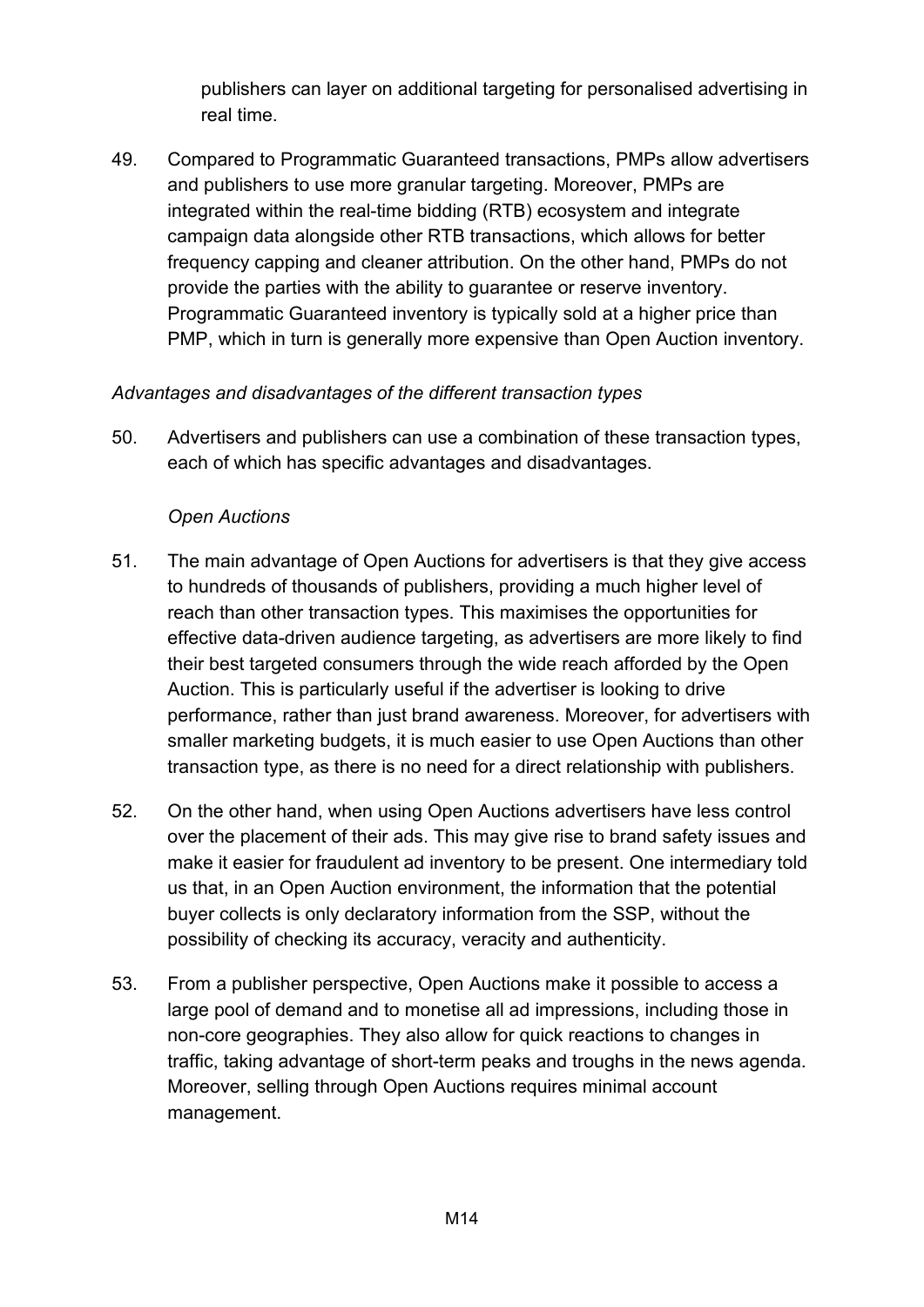54. On the other hand, Open Auctions make it more difficult to control the quality of the advertisements that are shown on the publisher's website. They are also associated with a higher intermediation cost than other transaction types. Moreover, it may be hard for a publisher to forecast its revenue, given the real-time pricing of inventory sold in Open Auctions. [11](#page-14-0) Finally, one publisher submitted that in Open Auctions inventory is typically valued for the user, rather than for the environment. This means that often a publisher's premium environment is priced at a similar level to sites where users are less engaged and that therefore may be less effective for advertisers. One publisher submitted that this has led to a commoditisation of digital advertising, creating a vicious cycle of devaluing and reducing direct sales and reducing the incentive for publishers to invest in high quality, innovative media environments. We discuss the 'commoditisation' of digital advertising in later in this appendix.

#### *PMPs*

- 55. PMPs increase brand safety for advertisers, as they eliminate any potential risk of domain spoofing or fraud, which can happen in Open Auctions. However, given the more limited reach allowed by PMPs, they are best suited to brand awareness campaigns, where advertisers choose inventory that best aligns with their audience and brand. One intermediary also observed that advertisers might start buying inventory via Open Auctions and then build a network of PMPs or programmatic guaranteed deals based on the best performing inventory.
- 56. Publishers value PMPs because they have more control over which advertisers have access to their inventory. For sensitive publishers, especially broadcasters monetizing video inventory, PMPs offer an additional layer of compliance control when determining which campaigns will be allowed to run. Moreover, PMPs also allow a publisher to structure a bid request based on audience or contextual information that is unique to the publisher and not known to the buyer. As PMPs protect premium publishers from losing control over their data and audience, publishers may feel more comfortable sharing information with advertisers. Finally, publishers typically earn a higher revenue share for PMP transactions than they do for Open Auctions.
- 57. The main limitation of PMPs, from the publisher perspective, is that each PMP is typically set up individually between advertiser and publisher, which leads to operational overhead that is proportional with the number of buyers bringing demand. For this reason, PMPs (together with Programmatic

<span id="page-14-0"></span><sup>&</sup>lt;sup>11</sup> However, one publisher told us that revenue streams from Open Auctions are relative reliable and predictable.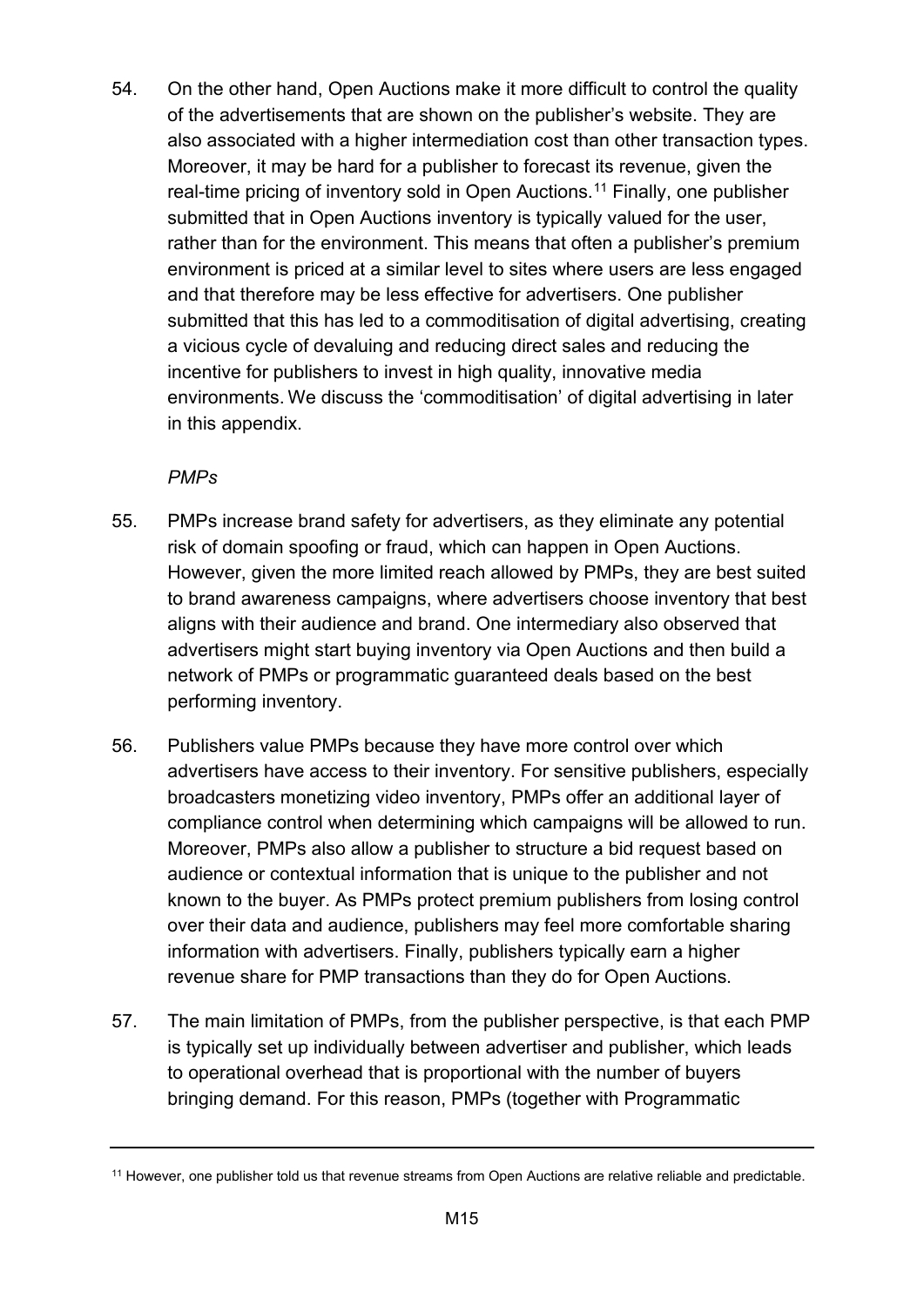Guaranteed transactions) generally benefit large, well-known and established publishers, whose inventory is sufficiently desirable to advertisers. Smaller publishers who do not have the same exposure and negotiation power are typically better off with the Open Auction model.

#### *Programmatic Guaranteed*

- 58. Programmatic Guaranteed transactions give advertisers similar advantages to traditional direct deals. They allow for negotiation over prices, provide visibility over ad placements and impression viewability, and allow for better creative tailoring to website content. Guaranteed purchases are particularly useful when certain supply is scarce, such as with some high-quality publishers or publisher with niche audiences, or during peak seasonal periods (eg Christmas and Easter). Guaranteed buys are used to target specific contextual environments, rather than specific users. This means that they are more typically used for top-of-funnel campaigns.
- 59. On the other hand, advertisers have limited access to user targeting. More generally, advertisers have limited control over a campaign once it has begun: they have to commit their budget to the publisher, regardless of campaign performance.
- 60. In addition to the greater control over pricing and the quality of advertisements, as in PMPs, Programmatic Guaranteed transactions give publishers greater predictability of sell-through and a steady stream of future revenue. However, Programmatic Guaranteed transactions are more difficult to execute. Due to over-targeting, it is possible that a publisher could enter into a guarantee and have issues delivering on the spend. Moreover, if the buyer does not respond there are cases where a costly 'pass back' occurs where the opportunity was allocated to the guarantee, but the buyer did not respond with a bid, so the process would have to be restarted to find a fallback partner.

#### *Recent trends*

- 61. Most of the intermediaries who responded to our Requests for Information (RFIs) told us that PMPs and, even more, Programmatic Guaranteed transaction models are growing in use for premium inventory.
- 62. Respondents, however, disagreed on whether the growth of PMPs and Programmatic Guaranteed is happening at the expense of Open Auctions. Some told us of a trend for premium publishers to reduce inventory sold through Open Auctions in favour of more private transaction forms and guaranteed deals. Open Auctions rely heavily on trust, since the publisher and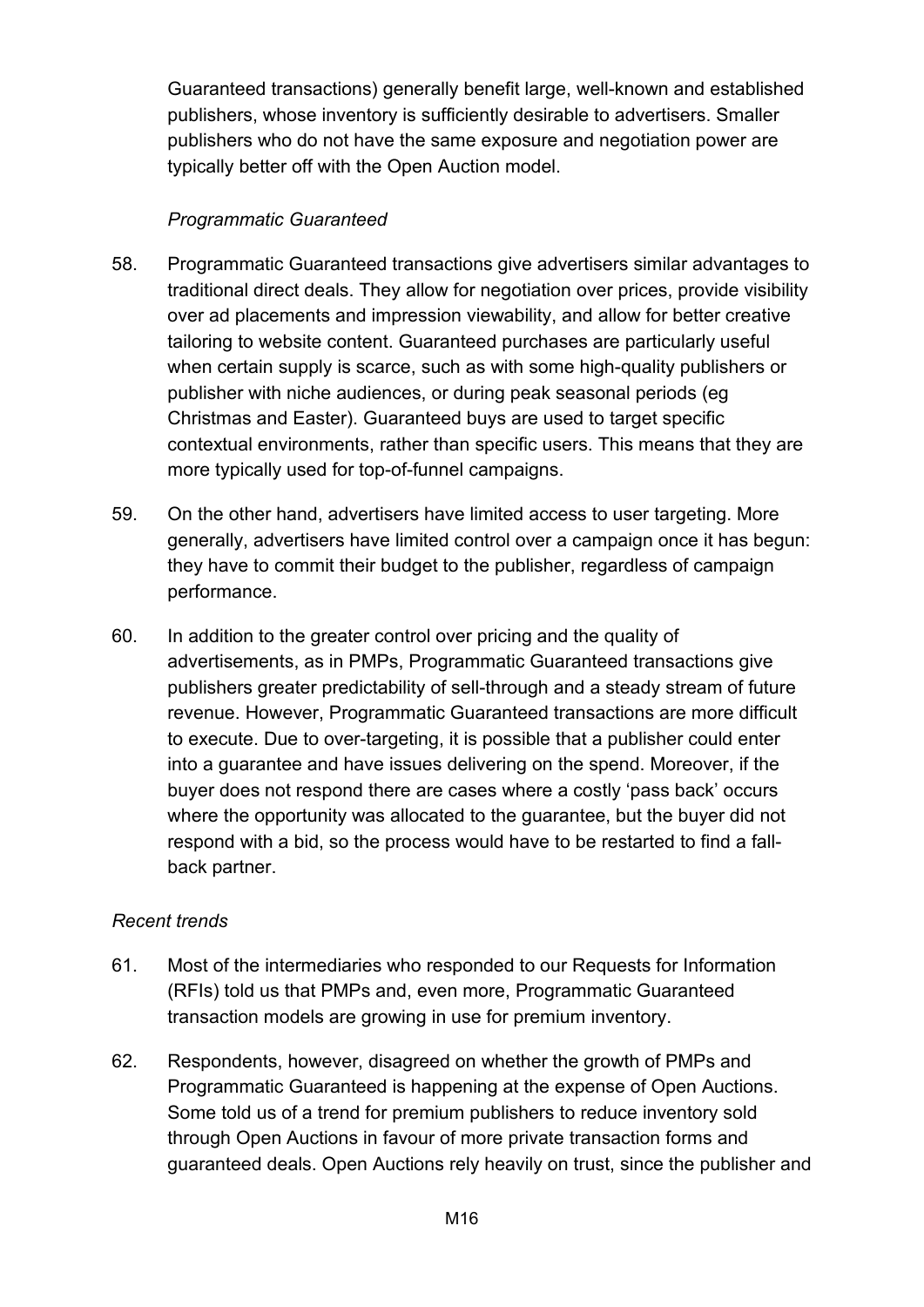the buyer have no direct relationship. Accordingly, if publishers' or advertisers' trust in the Open Auction transaction type decreases, a trend would emerge towards PMPs or Programmatic Guaranteed. The current movement towards PMPs can be partly due to distrust of some inventory transacted on Open Auctions. Another reason could be linked to data privacy concerns in programmatic advertising.

63. Other intermediaries, however, argued that there is not a full-blown industry trend away from Open Auctions and towards more controlled setups, and that Programmatic Guaranteed transactions are mainly replacing traditional direct deals for publishers' premium inventory. One respondent submitted that publishers and buyers tend to transact new advertising formats using PMPs or Programmatic Guaranteed, but as these advertising formats mature they increasingly use Open Auction transactions. In particular, video inventory has a strong skew towards 'private-style' fulfilment models, in part because publishers of video inventory often require an additional level of compliance control in selecting the advertisements that run in this inventory. Banner inventory, however, is not moving towards or away from any particular transaction type. This may be due to the fact that this market is starting to reach a more mature point and is thus more stable.

#### *Participants in the intermediation industry*

64. This section describes the roles played by the different participants in the advertising intermediation industry – media agencies and trading desks, advertiser ad servers, DSPs, SSPs, publisher ad servers, header bidding solutions, ad networks, and DMPs. For each type of participant, the section describes the main functions and how providers are remunerated.

#### *Media agencies and trading desks*

- 65. Many advertisers rely on media agencies to plan and buy digital advertising. This allows them to take advantage of the agencies' technical expertise, scale, buying power and preferred trading arrangements with technology vendors and publishers.
- 66. Advertisers brief the agency on a campaign, outlining its overall objective, the desired outcomes and, typically, the desired business KPIs. The advertiser then sets the budget for the campaign, the target audience, the campaign duration and the creative concept and formats available. Advertisers may also provide a 'black list' or 'white list' of websites. The agency will then make recommendations on where (ie on what platforms), how (ie with what optimisation methods) and to who (ie with what audience strategy) to allocate the advertiser's budget in order to best achieve its goals. The agency will also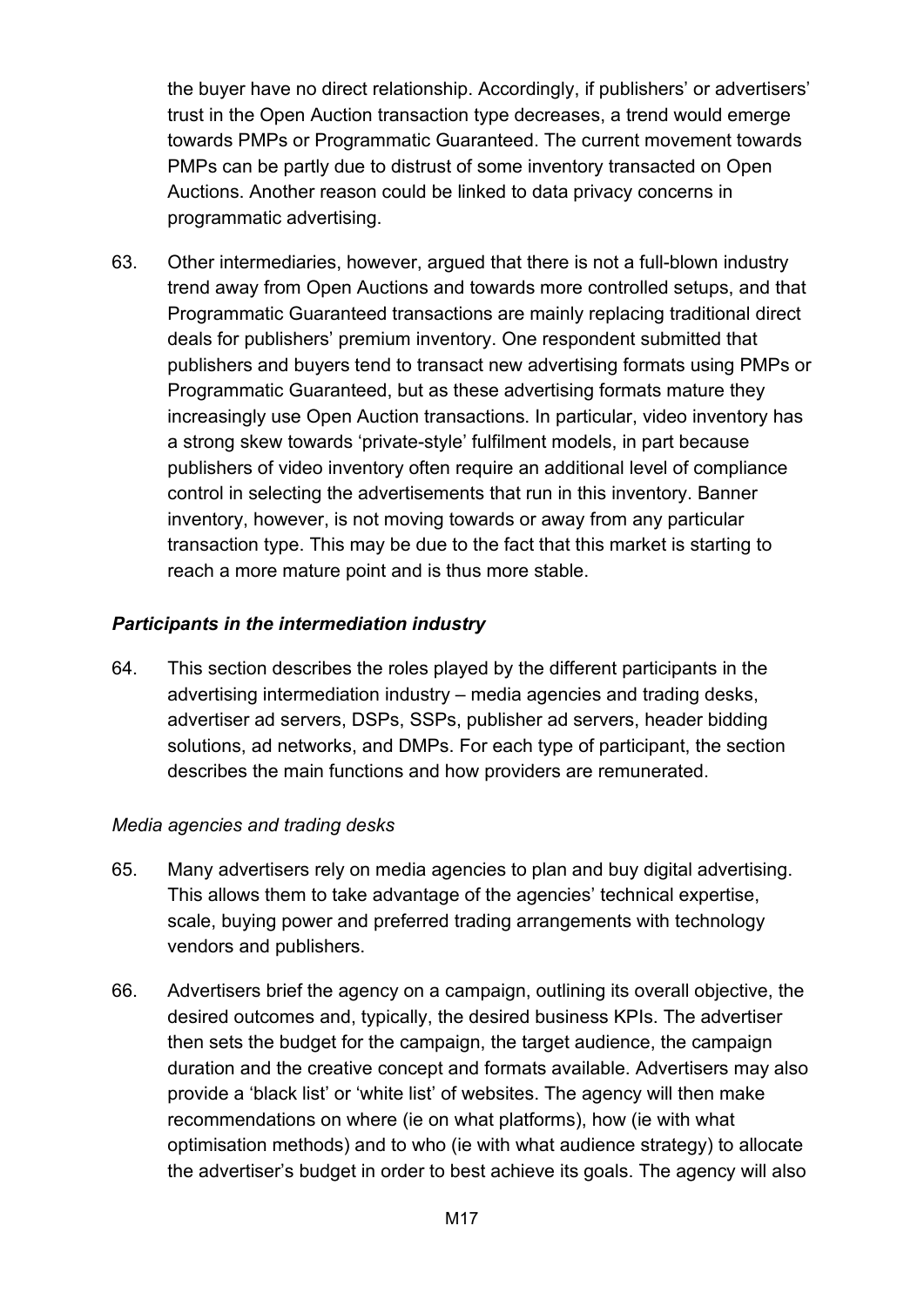define the channel-specific metrics that it will be using to measure the success of the given channel.

- 67. For the execution of the media buying plan, agencies provide the services of 'trading desks'. These are in effect a managed service, where the agency provides the talent required to operate a third-party technology (DSPs). While advertisers could use a DSP's own managed services, there might be reasons for advertisers to prefer an agency's trade desk. WPP told us that, due to the contractual structures of most WPP client engagements, typically WPP does not operate directly conflicting clients within the same agency. In contrast, third-party DSP platforms will have a significant number of competing clients using the platform. Given the potential risk of inadvertently informing competitor strategies from their own campaign activities, a DSP managed service is often therefore deemed unsuitable by clients.
- 68. Agencies enter into agreements with technology and media vendors. WPP told us that agreements with technology vendors relevant to digital advertising are typically negotiated at a global level and adopted by the network agencies at local market level, while agreements for media space with digital media vendors are negotiated at local market level. Agencies typically act as principal when entering into contracts with media owners and other third-party vendors on behalf of their clients. In some cases, however, advertisers contract directly with the publisher and the agency acts as an agent.
- 69. There is, however, a growing trend in advertisers in-housing the purchase of some or all of their digital advertising space. This trend has accelerated in the last two years. The choice to in-house can be due to various reasons, including:
	- Reducing costs by eliminating agency fees and mark-ups, and having greater transparency of the value chain costs (ie third-party data, tech fees and agency fees). This desire may have been made more pressing by historical issues around transparency from agencies in relation to the passing back of rebates to clients.
	- Having better control over who is targeted and greater visibility of the value to the advertiser of the users seeing the ads. This need may be felt especially by advertisers in sectors with large amounts of fast moving, first-party data, such as travel and finance, who want to shorten the gap between data generation and data application in a controlled and secure fashion given the commercially sensitive nature of real-time transactional data.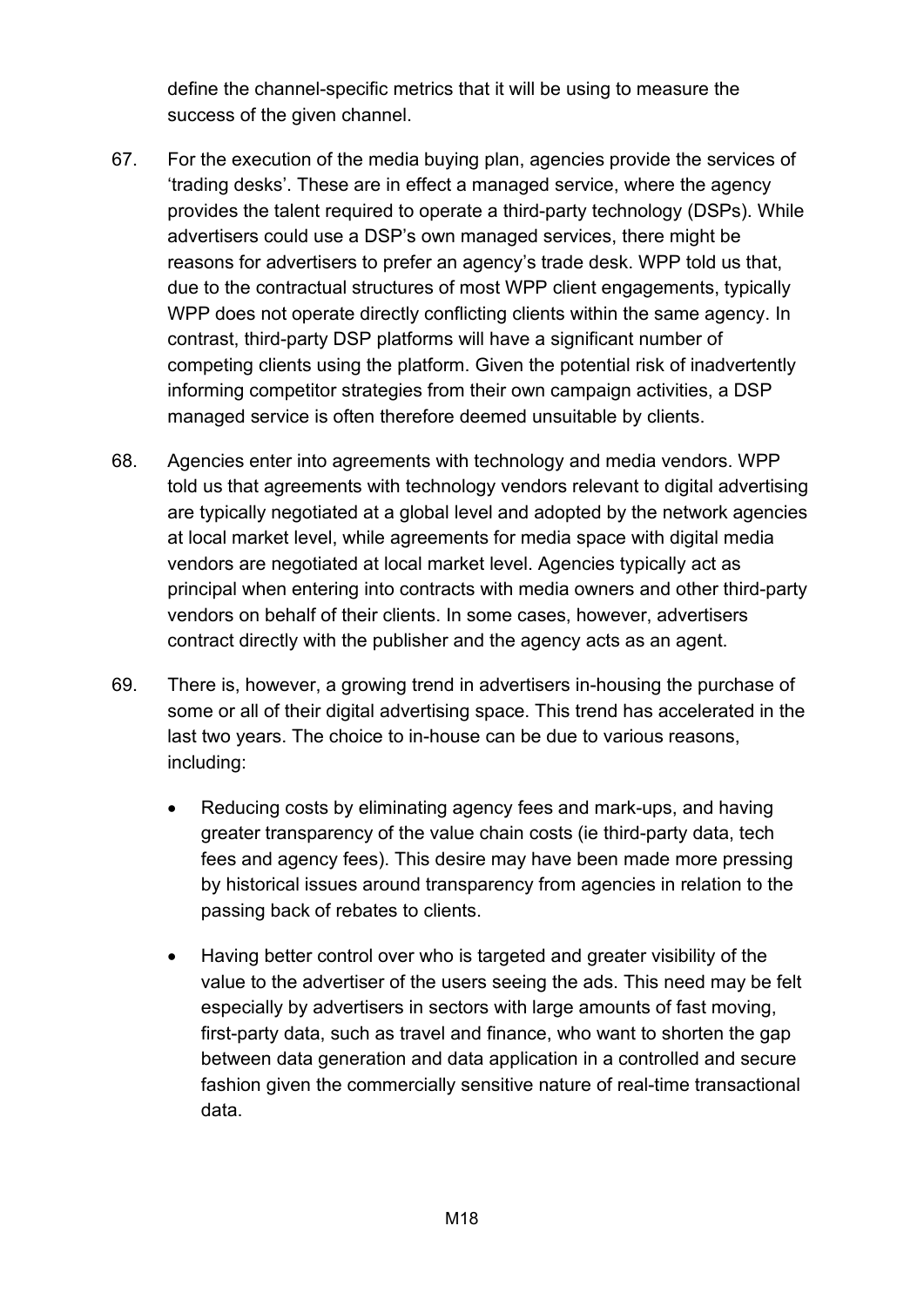• Having greater control over performance data. For example, American Express told us that it started purchasing Closed Display advertising directly from Google DV360 in 2018, to ensure that performance management data remained under American Express' ownership;  $[\times]$ . On the other hand, data ownership seems to be achievable for advertisers in some cases even when using agencies. For example, L'Oréal has a direct global contract with Google for its tech stack, so that L'Oréal owns the data and has full transparency regardless of which agency operates the media buying.

#### *How media agencies charge for their services*

- 70. Media agencies typically charge either a commission-based fee, based on the amount of media spent, or a fixed fee based on agreed FTE levels. In some cases, a performance-related fee can be applied, especially in the case of advertisers who have highly measurable customer conversion events within their business.
- 71. Fee levels range between 2% and 25% of the media spend, depending, among other things, on the complexity of the digital channels, volume of spend, strategic complexity and the number of different brands and campaigns, and the time taken to activate across the different channels.

#### *Advertiser ad servers*

- 72. Advertisers and media agencies use advertiser ad servers to manage their campaigns. In addition to hosting the creative content, the main activities performed by an advertiser ad server can be divided into targeting, reporting, and media management.
	- An advertiser ad server is the 'source of truth' on all the campaigns run by an advertiser, collecting data on the domains and URLs where the ads are served, classifying a page content into categories, and providing statistics on geo-targeting. Its reporting activities can also include data to understand the performance of each campaign and the role that specific channels play in conversions. As part of this activity, it is a common task for ad servers to implement tracking on advertisers' websites and ecommerce sites in order to measure ad effectiveness.
	- An advertiser ad server can allow advertisers to target their ads when establishing an ad campaign. For example, the campaign's audience can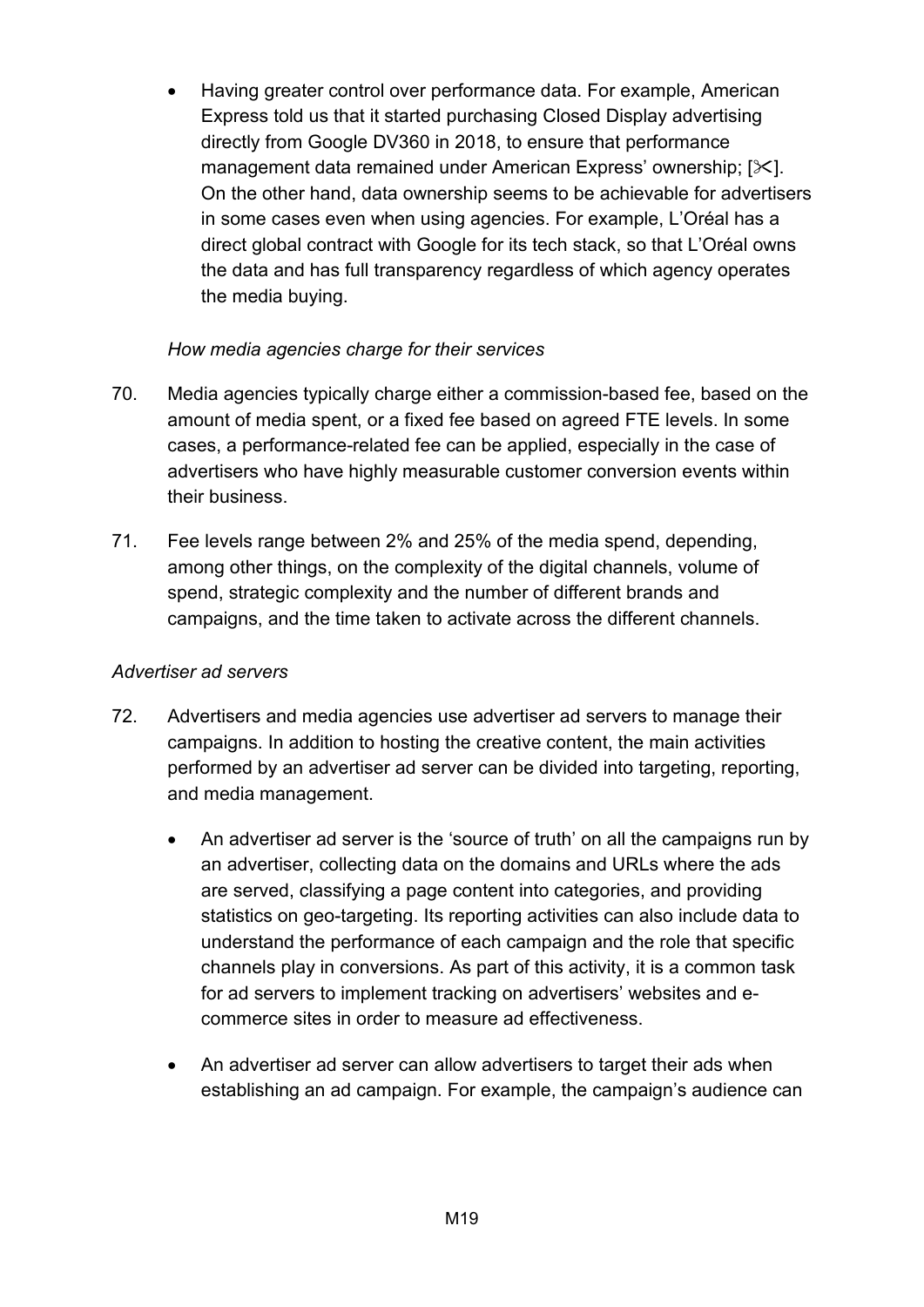be divided into separate groups, with different ads being shown to different segments.<sup>[12](#page-19-0)</sup>

- An advertiser ad server can also provide media management functionalities. This can involve frequency capping (ie ensuring that users are not served the same ad multiple times) and sequential creative rotation (ie showing a set of ads to users in a specific sequence).
- 73. Other activities performed by an advertiser ad server are related to brand safety safeguards and evaluations, to ensure that adverts do not end up displayed next to unwanted content or context. To perform this task, the advertiser ad server uses third-party databases of website URLs mapped to content categories.
- 74. While advertiser ad servers were historically the main providers for measurement of ad campaigns, this has changed in recent years with the emergence of a host of companies that specifically focus on measurement. An advertiser ad server can therefore facilitate its customers' ability to work with other service providers in the execution of their advertising campaigns. For example, customers may use third-party viewability providers such as IAS or Double Verify to associate ad viewability metrics with ad delivery. Customers may also use measurement services such as Nielsen or comScore, who use samples or panels, to discern if and to what extent target audiences are being reached in their advertising campaigns.
- 75. Advertisers are typically charged a fee based on usage volume. The most common pricing model is based on the number of impressions served, although a click-based model can be offered, either where the advertiser has CPC as the performance goal, or for campaigns that do not involve content delivery and where only click tracking is performed (eg search campaigns).<sup>[13](#page-19-1)</sup> The fee can vary based on the weight of the creative content and/or the ad type (eg image vs video). Additional services related to targeting or brand safety can be charged separately.
- 76. Ad serving fees are low compared to those charged at other stages of the intermediation chain. For example, Google's Campaign Manager generally charges less than US\$[ $\times$ ] per 1,000 impressions or US\$[ $\times$ ] per click. More information on the level of fees charged by advertiser ad servers is provided in Appendix R.

<span id="page-19-1"></span><span id="page-19-0"></span> $12$  This targeting functionality is less sophisticated than the one typically offered by DSPs.<br> $13$  An alternative, but rarely used pricing model is based on fixed monthly or yearly fees with a transaction volume cap.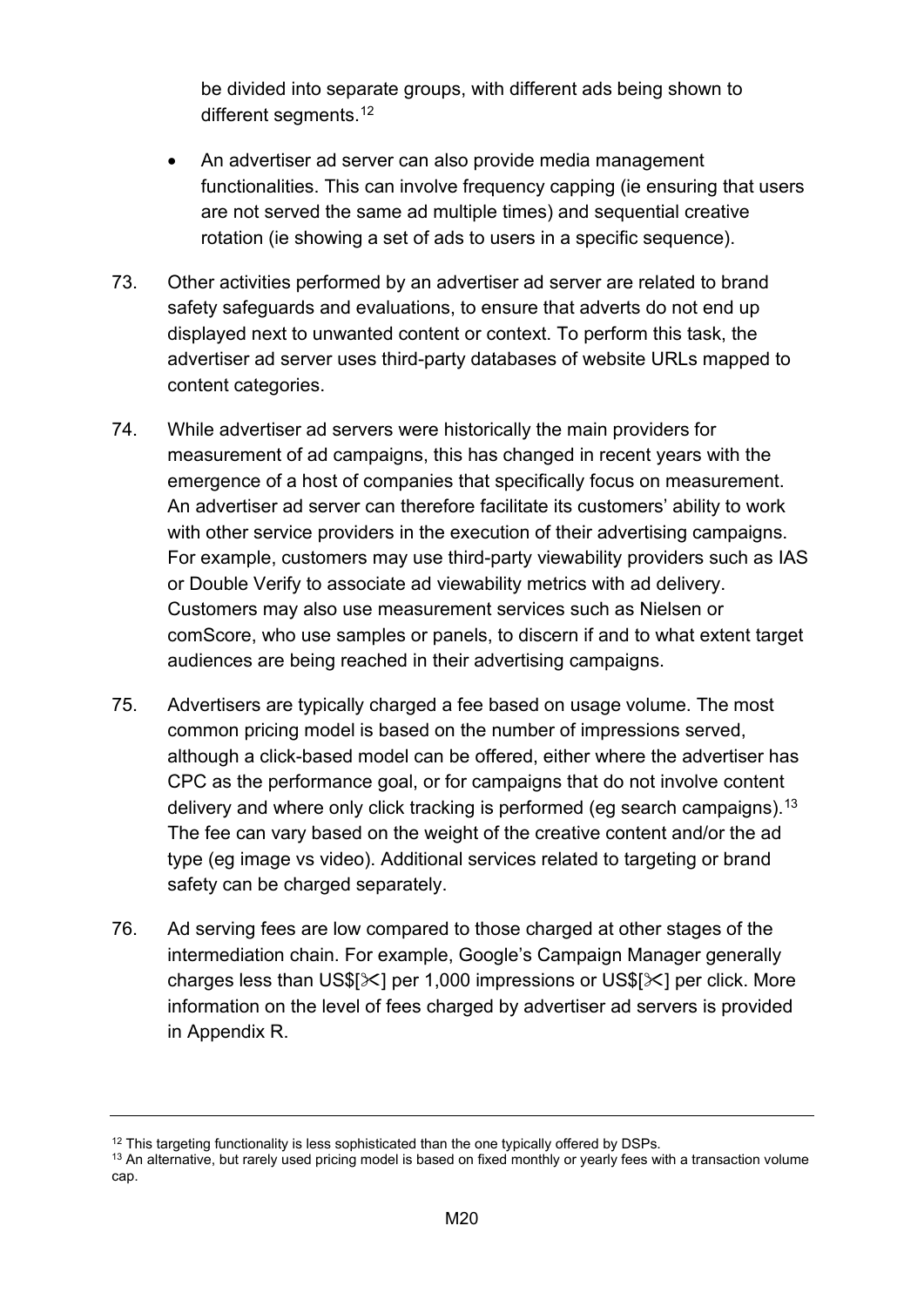#### *Demand Side Platforms (DSPs)*

- 77. DSPs enable advertisers and media agencies<sup>[14](#page-20-0)</sup> to buy programmatic display advertising from SSPs and media owners. Based on parameters set by advertisers, DSPs
	- make it possible to target advertising to specific audiences;
	- determine the optimal bid for each advertiser in response to each ad opportunity;
	- decide which bids to submit and into which SSPs; and
	- monitor the quality of supply.
- 78. When setting up a campaign, advertisers typically provide information including their budget, their key performance indicator (KPI) target, and their targeting strategy.
	- In addition to the total budget of the campaign, advertisers can specify a pacing strategy, indicating their hourly, daily or weekly budget.
	- Advertisers can explicitly declare the value of an impression based on certain conditions, ie the maximum CPM bid, or they can let the DSP have the flexibility to determine the bids to optimise a chosen KPI, eg cost-perclick (CPC), click-through rate (CTR) or cost-per-action (CPA), where an action can be ads leading to a purchase, newsletter sign-up, phone call, download or other behaviour useful to the advertiser.
	- Advertisers can determine the user attributes they want to target and assign values to those attributes. They can specify targeting strategies by inventory source, content and device; they can also choose on which SSP they want to bid.
	- Advertisers can include brand safety requirements (eg whitelists or blacklists of websites, content they want or do not want their ads to appear next to) and quality requirements (eg in-view targets, view-through targets).
- 79. One of the main roles of DSPs is to provide advertisers with the ability to target users in real time. Targeting is largely enabled by the following elements:

<span id="page-20-0"></span><sup>&</sup>lt;sup>14</sup> In the rest of this section, we use the term 'advertisers' to encompass both advertisers and media agencies.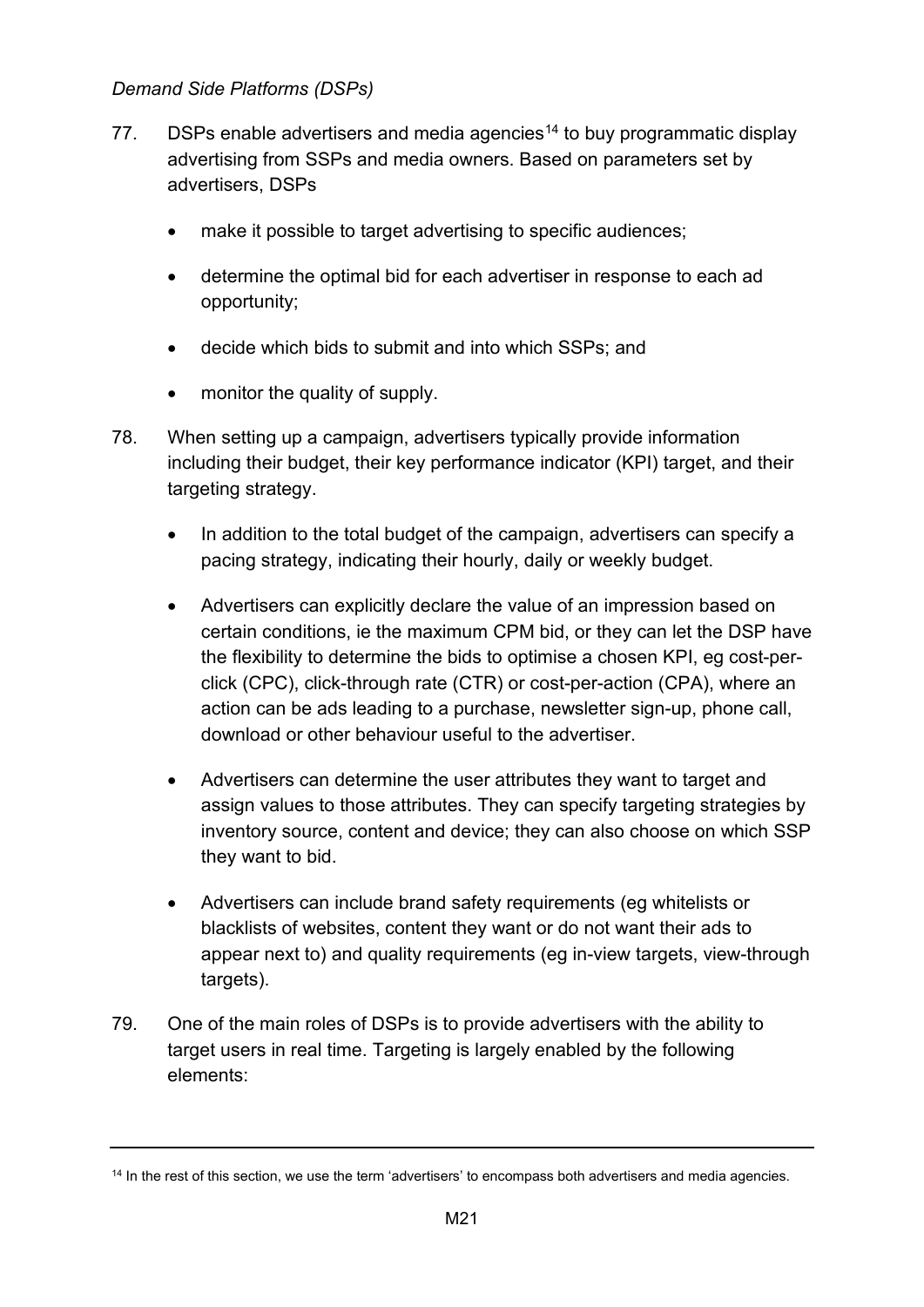- audiences which use advertiser's first-party data (ie a list of IDs that the advertiser wants to target or retarget) or third-party data segments (audiences created using data collected by other market participants);
- consent signals informing ad buyers when users have given their consent to be served personalized ads, which are passed on by publisher consent management platforms through the digital ad supply chain; and
- device IDs that come through auctions, which the DSP matches with the IDs in the target segment.
- 80. Once the DSP receives a bid request, it reviews all active campaigns, comparing their targeting settings with the features of the ad opportunity. A potential bid is generated for all the campaigns whose targeting criteria match the information in the bid request. The bid depends, among other things, on the estimated value of the ad opportunity for the advertiser, on the campaign's progress against the pacing goal and on the type of auction:
	- The value of the ad opportunity is determined based on the KPI specified by the advertisers, depending on the likelihood of the action that the advertiser wants to achieve.
	- The DSP may calculate an ideal spend curve so that the advertiser's budget is distributed evenly throughout the day (with more spent during the hours when there are more users online); a bid modifier is then applied to bids to control the amount of spend. In addition, the bid can also be adjusted based on the frequency (the number of times the user has seen the creative) and recency (the amount of time that has passed since the user last saw the creative) of the user.
	- When the SSP runs a first-price auction, or uses soft floors, <sup>[15](#page-21-0)</sup> many DSPs have developed machine learning algorithms to shade the bids, in order to avoid overpaying for the impression.[16](#page-21-1)
- 81. The bids generated are ranked based on priority level and price. For example, Beeswax told us that it prioritises Programmatic Guaranteed and deal ID (ie PMP) bids; if there are multiple of these it takes the highest price; next it takes open bids and prioritises by price.
- 82. The number of bids submitted in response to a bid request can vary. While some DSPs submit only, or mostly, one bid, others typically submit more than

<span id="page-21-1"></span><span id="page-21-0"></span> $15$  A soft floor works as an additional bid in a second-price auction. So, when bids are above soft floor price, the auction will clear at second price; when bids are below soft floor price, the auction will clear at first price.  $16$  Not all the DSPs have this technology, and some rely on SSPs optimising the bid for them.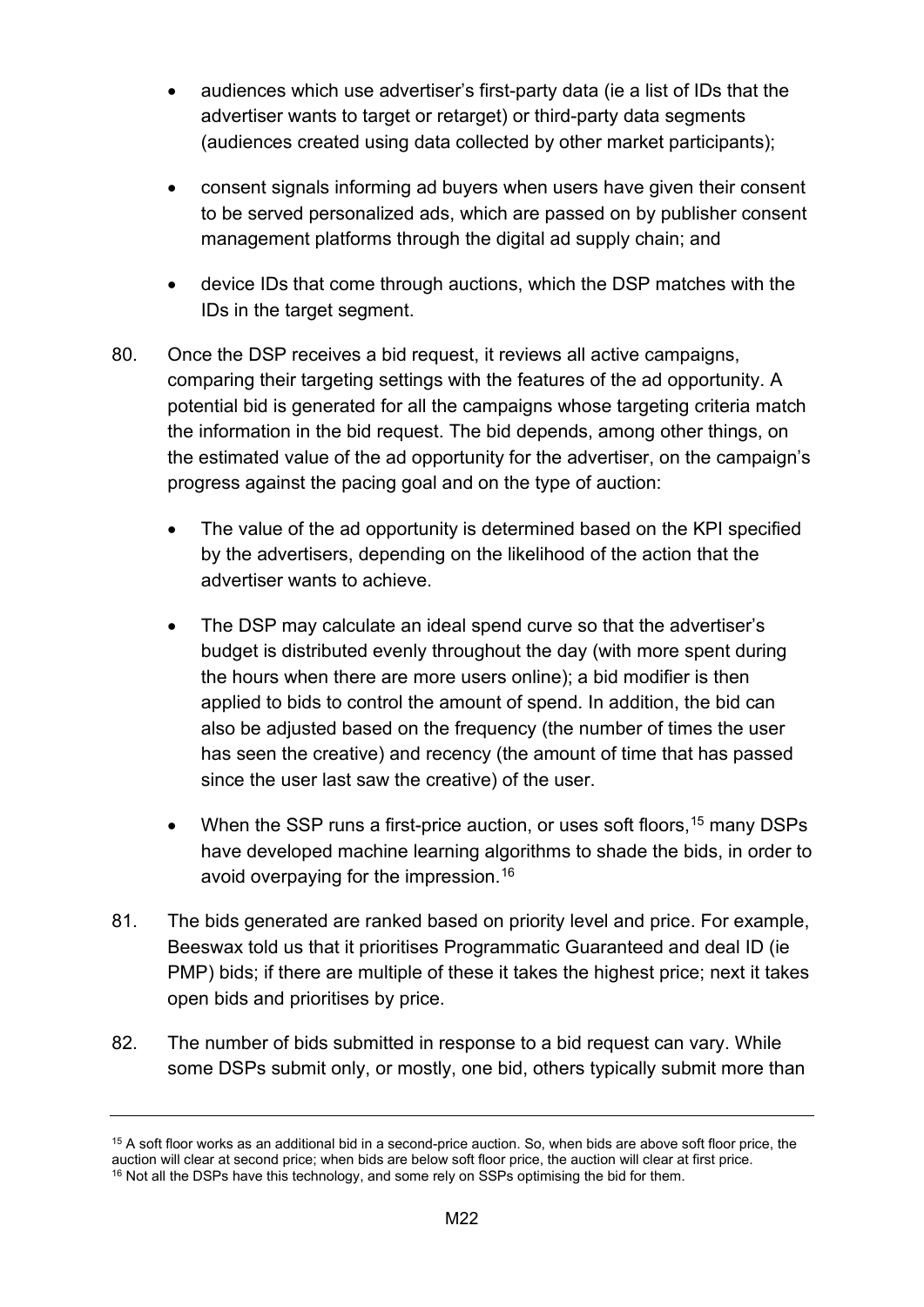one bid. Submitting multiple bids for a single auction increases the chances of winning, as some bids may be discarded by the SSP for a reason other than the price. In those cases, the SSP is expected to utilize only the bid information from the highest-price, non-discarded bid for the relevant auction.[17](#page-22-0) The number of bids sent can vary by SSP and can also depend on the general level of demand for an impression.

- 83. As publishers typically work with multiple SSPs, DSPs receive multiple bid requests related to the same ad opportunity. This is a result of header bidding, as multiple SSPs simultaneously try to elicit bids for the same impression. While there is currently no way to efficiently de-duplicate such requests, some DSPs have developed systems to reduce the volume of bid requests that reach them, reducing the costs they have to sustain to listen to the bid stream and respond to bid requests.
	- DSPs often implement a technique known as 'supply path optimisation'.[18](#page-22-1) DSPs choose their preferred paths to supply and stop actively listening to open bid requests from non-preferred SSPs. There are multiple variables taken into consideration when deciding whether a supply source should be given preferred status; one of them is price, which is measured as an expected CPM. This can disincentivise suppliers from manipulating or otherwise inflating prices in cases where there are alternative access points to the same ad inventory through other more transparent or costeffective suppliers.
	- $[\times]$ .
	- Xandr has developed an adaptive system to identify (and regularly reassess) superfluous inventory with minimal probability of receiving a bid and limits these requests from being processed.
- 84. It is often the case, however, that the same DSP submits bids to different SSPs for the same ad opportunities. In those cases, the bids submitted may not be the same, as the DSP may receive different information from the different SSPs.
- 85. Another issue that can increase the volume of bid requests faced by DSPs is the possibility of the same SSP sending multiple bid requests for the same impression. A publisher can make a single impression opportunity or larger sets of traffic eligible for multiple Deal IDs and can set a different level of

<span id="page-22-0"></span><sup>&</sup>lt;sup>17</sup> However, since auction mechanics are not fully transparent, DSPs run the risk of multiple bids acting as price support against each other (in the context of a second-price auction).

<span id="page-22-1"></span><sup>&</sup>lt;sup>18</sup> Verizon Media also offers a product called Omniscope, which provides buyers with more transparency on the supply path and allows them to make decisions on their own supply path optimisation.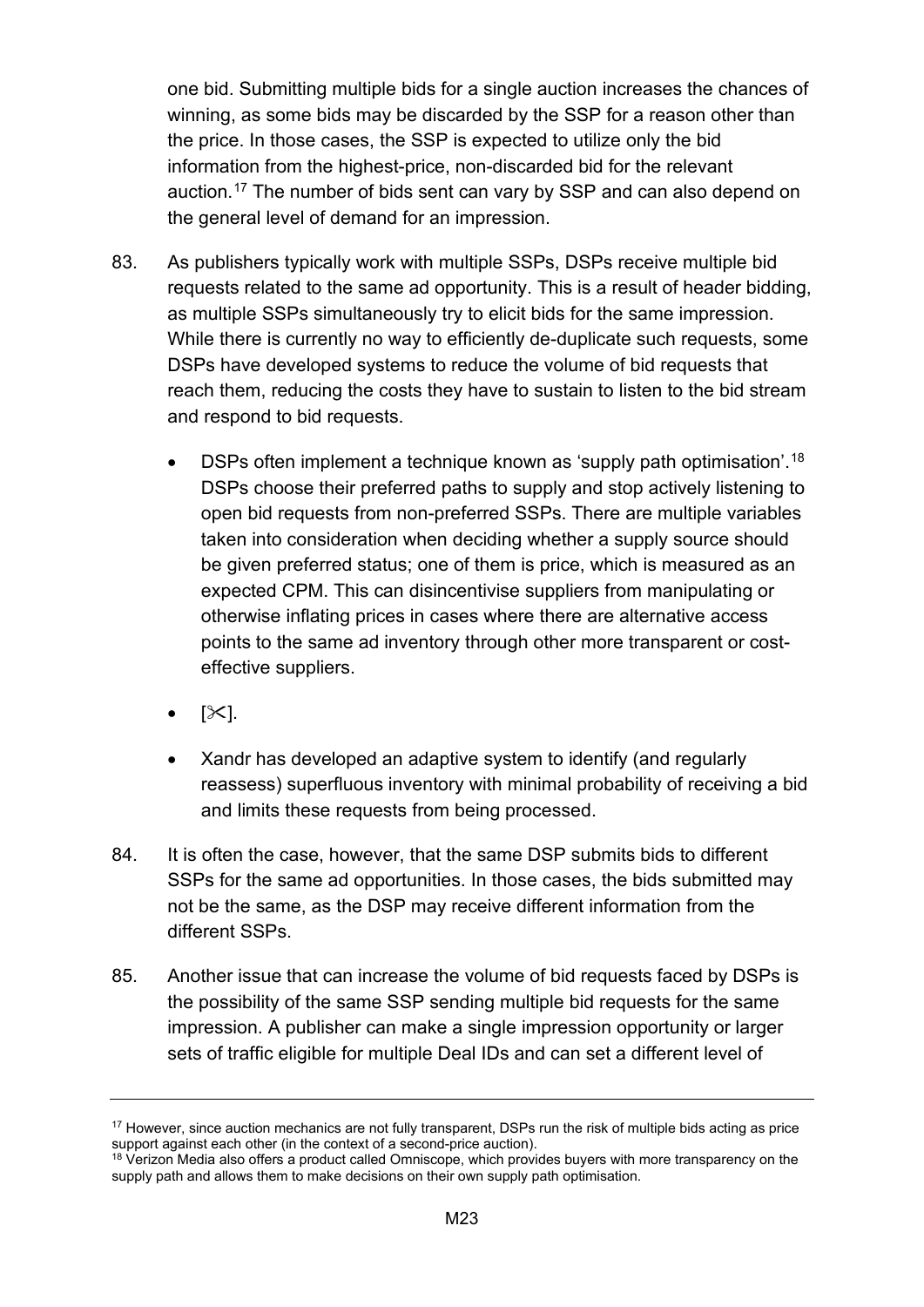priority for each deal – a higher priority usually coinciding with a higher floor price. If SSPs consolidate these multiple Deal IDs into single requests, the DSP can decide in real-time which of those deals (and their respective floor prices) it wants to bid on, and as such has greater ability to optimize bid prices for its customers' campaigns. However, if SSPs send multiple requests for a single opportunity (in this case broken down by Deal ID), the DSP is forced to evaluate each request individually and independently of the others and may unknowingly bid multiple, different prices, thus driving up potential yield for the publisher when a lower bid price would have sufficed. This practice can increase a DSP's processing costs due to the increase in bid request volume and can lead to customers over-paying for impressions. One stakeholder told us that sending multiple bid requests for the same impression opportunity is a common industry practice.

86. Finally, another function of DSPs is to monitor the quality of supply. DSPs can apply a variety of quality filters to all incoming inventory to remove traffic that may not be brand safe or fit for its customer base, or that shows signs of malware or suspicious behaviour.

#### *How advertisers pay for the impressions and for DSP services*

- 87. As DSPs submit their bids into SSPs on a CPM basis, they typically pass this cost to advertisers on the same basis. However, some DSPs allow advertisers to pay on a different basis. For example:
	- Google Ads charges some advertisers on a cost-per-click (CPC) basis or based on subsequent conversions; it runs a second-price auction among advertisers, with the winning advertiser paying the minimum necessary to win the auction.
	- Criteo charges advertisers on a CPC basis. This model is possible since Criteo provides DSP services together with retargeting services, and then sells ad spaces which have been optimized and targeted using Criteo's own retargeting technology.
	- Some DSPs offer other charging models in addition to CPM, such as Viewable CPM (vCPM, where advertisers pay only if the ad is completely viewed), cost per completed view on video (CPCV), or cost per action (CPA).
- 88. When charging on a basis different from CPM, the DSP takes on the transaction risk. For this reason, non-CPM pricing is much more common within the 'walled gardens', where the same company controls margins on both the demand and supply side, than in advertising intermediation. While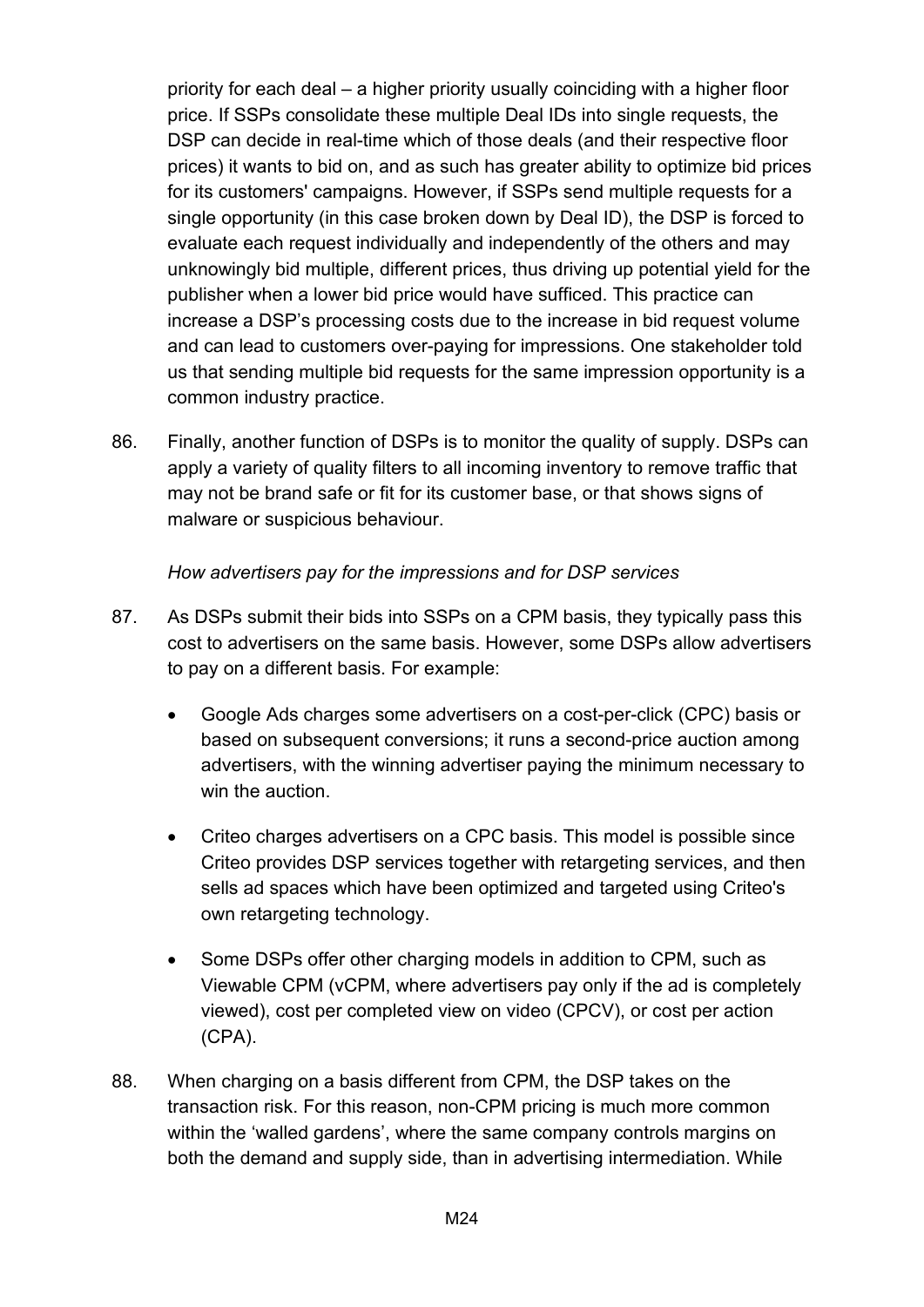most DSPs are not offering this service, this is not perceived by them as a significant limitation. DSPs, in fact, normally have algorithms which optimise toward certain KPIs (like clicks or actions), so that the bid price and targeting is automatically adapted to the likelihood of the user or ad placement contributing positively to the KPI.

- 89. For their services, DSPs typically charge advertisers and media agencies a percentage of the media spend. This is usually subtracted from the bid before it is sent to an SSP, although some DSPs allow advertisers to add the fee on top of their campaign budget. Based on the information provided by DSPs responding to our RFI, fees can vary between approximately 5% and 20% of the media spend. Large customers are often able to negotiate lower fees, or to receive incentive-driven discounts (eg a reduced fee for any spend over a certain threshold). DSPs bidding directly into a publisher's header bidding solution, without going through an SSP, such as Facebook Audience Network (FAN), may charge higher fees. More information on the level of fees charged by DSPs is provided in Appendix R.
- 90. Some DSPs adopt different pricing models. For example, Beeswax charges a flat monthly fee based on the queries per second (QPS) of traffic provided to the customer's bidder. [19](#page-24-0) One DSP, on the other hand, adopts a non-disclosed pricing model, where the CPM fee charged to advertisers includes media costs, audience data costs, quality metrics costs, service costs and technology costs.
- 91. In addition to the base fee, advertisers can be charged separately for additional services:
	- While ad targeting is typically included in the base fee, some DSPs add an additional charge when the advertiser uses the DSP's proprietary data. Third-party data acquired through DMPs is typically charged separately and some DSPs may add a mark-up.
	- Advertisers can receive a managed service, including campaign set up, strategy, reporting and campaign optimisation, for an additional percentage fee, which can vary between 5% and 15%.
	- Additional services such as viewability measurement and pre-bid fraud blocking can carry an additional charge. An additional fee can also apply if

<span id="page-24-0"></span> $19$  Beeswax also charges its customers a fee for using its 'seat' on the exchanges to purchase inventory; however, larger customers can get their own seats on the exchanges and avoid this fee altogether.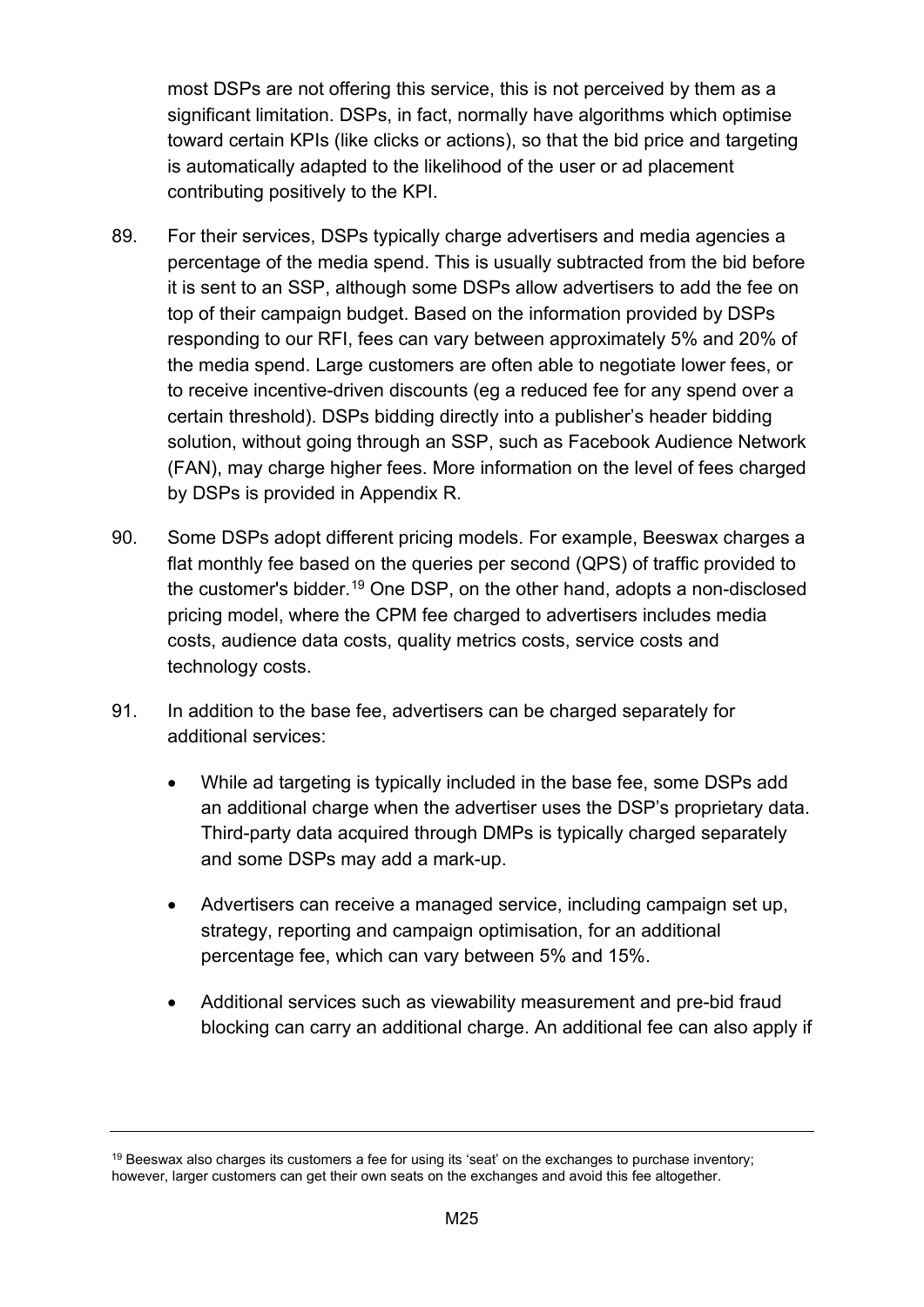advertisers want to receive log level data from impression served when they win an auction.

• When advertisers do not pay on a pure CPM basis, additional fees may be charged. For example, Xandr allows its customers to pay only if the impression was viewed, while the publisher will always get paid. In that case, Xandr charges an additional percentage for taking on the transaction risk.

# *Supply Side Platforms (SSPs)*

- 92. SSPs allow publishers to connect with multiple sources of demand and sell their advertising inventory programmatically. SSPs initially tended to be separate from ad exchanges, marketplaces connecting buyers and sellers and hosting open real-time auctions. The two roles (SSPs and ad exchanges), however, have to a large extent merged in recent years, to the point that the two terms are often used interchangeably. SSPs typically allow publishers to sell their inventory through a variety of transaction types, including Open Auctions, private marketplaces, priority deals and programmatic guaranteed deals.
- 93. The main function of SSPs is to send bid requests to DSPs, receive and rank the bids, determine the winning bidder and send a bid back to the publishers. They can also provide several other services to publishers to maximise their yields, while acting at the same time to attract DSPs to their platform.
- 94. When ranking the bids received by DSPs, SSP take account not only of the bid price, but also of the restrictions and priority rules set by the publisher:
	- Some bids may be judged to be ineligible, eg because they fail to meet the reserve price, or because the advertiser is included in the publisher's blocklist.
	- Valid bids are first ranked by priority level. For example, an SSP told us that Programmatic Guaranteed bids take priority over all other transaction types, while preferred deals are prioritised over private auction and open auction bids. A publisher can also create multiple private auctions, preferred deals and programmatic guaranteed transactions for the same ad inventory, which can be given different priority levels.
	- When multiple bids have the same priority, price becomes the deciding factor. If prices are the same, some SSPs determine the winner using a 'buyer score' based on historical data, including the average buyer CPM,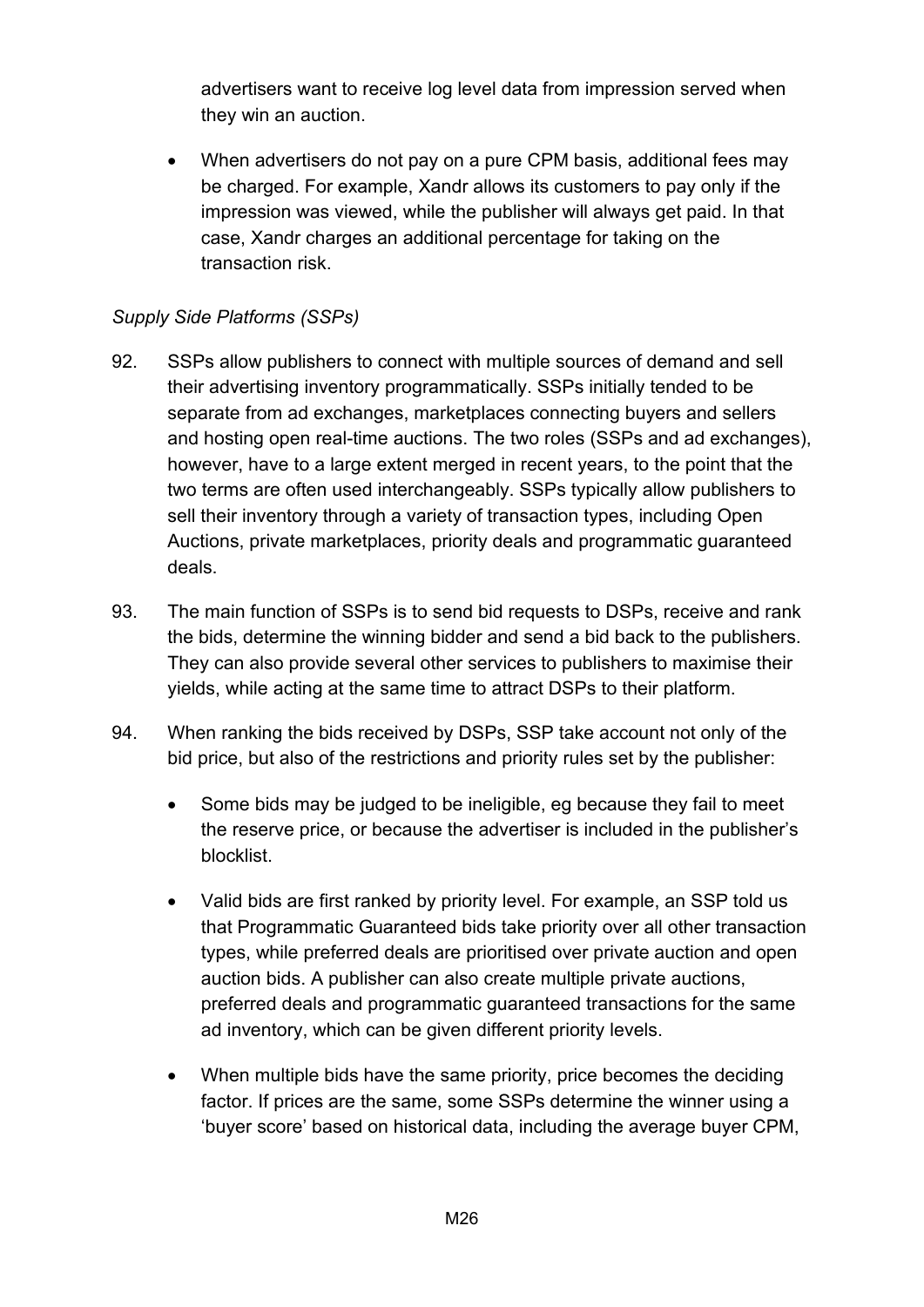the average revenue achieved by such buyer, and the ability for the buyer to actually deliver an impression if selected.

- 95. Once the winning bidder is determined, the value of the bid sent to the publisher depends on the type of auction run by the SSP. Most of the SSPs we received information from run first-price auctions in all, or in the majority of, cases. In such cases, the bid submitted to the publisher is the same one submitted by the winning bidder, net of the fees charged by the SSP. In some cases, however, other auction mechanisms can be used:
	- Second-price auctions: the winning bidder pays the second-highest bid, typically plus 0.01 £/\$/€ CPM, which is what is sent back to the publisher (net of the SSP's fees);
	- Some SSPs allow for a mixture of first- and second-price, allowing DSPs to decide how they want to submit their bids;
	- Fixed-price auctions, where the price is pre-agreed between publisher and advertiser and there is usually a single bidder.
- 96. Some SSPs focus on particular ad formats, such as video or native display. SSPs can also develop proprietary ad formats. For example, Sharethrough told us that it offers a proprietary enhanced display format.
- 97. In addition to managing the auctions, SSPs can provide further services to publishers and buyers (DSPs). Some SSPs told us that they check the quality of both the supply and the creatives. These activities can involve:
	- using automated techniques to identify and block invalid (bot) traffic;
	- auditing the domains on which the ads are served and verifying that the domain sending the bid request is what it claims to be; and
	- scanning the advertising creatives.
- 98. SSPs can provide yield management services. For example, Verizon Media SSP includes price floor optimization capabilities and has a yield management analyst team that provides on-demand consulting services, including recommending changes to price floors. SSPs can offer publishers the ability to sync their first-party data, or to integrate with third-party data providers. Some SSPs also automatically crawl publisher inventory and contextualise it according to the identified keywords, to facilitate contextual targeting.
- 99. SSPs can also bear the costs and the risks of paying publishers and collecting payments from buyers (DSPs). DGM Media, however, told us that this is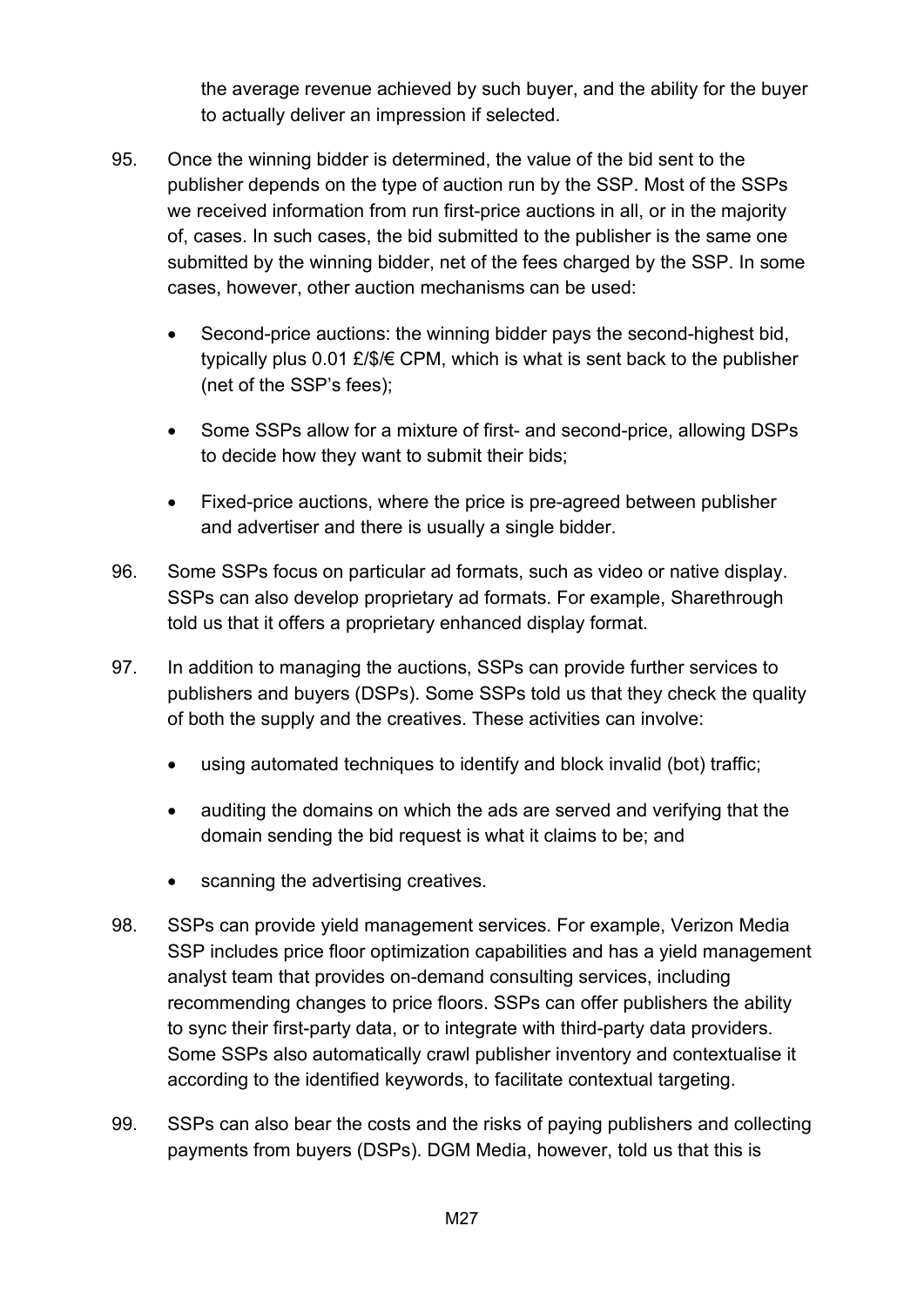increasingly no longer the case, as SSPs are seeking to put in place sequential liability clauses to cover instances where they cannot collect payments from their DSP partners.[20](#page-27-0)

- 100. To attract buyers to their platform, SSPs can provide various services to DSPs, including the following:
	- SSPs can decide which DSPs to call for getting bids based on what kind of ad inventory DSPs are looking for and whether they are likely to submit a bid.
	- SSPs can package inventory across publishers in ways that are meaningful to buyers. For example, Rubicon Project offers 'auction packages', in which it bundles the ad inventory of different publishers which fall within a certain content category (eg sports, lifestyle) in order to make it easier for buyers to find the ad inventory they are looking for; an auction package is a form of open auction, but is curated like a PMP deal.
	- SSPs can keep a matching table of their own unique cookie User IDs and DSPs' own cookie User IDs; when submitting a bid request, they send the DSPs' specific IDs.
	- Some SSPs provide a bid shading functionality, reducing the amount of the bid that they pass to the downstream auction on behalf of the winning bidder.

#### *How SSPs charge for their services*

101. SSPs typically charge publishers based on a revenue share agreement. Based on the responses SSPs submitted to our RFI, the share retained by the SSP (also known as the 'take rate') varies substantially across the industry, ranging from 5% to 35%. Even for a single SSP, the take rate can vary depending on the ad format and on the transaction type, with Open Auctions being associated with higher take rates than private marketplaces or programmatic guaranteed transactions. Moreover, take rates are often directly negotiated between SSPs and publishers, and lower take rates can be agreed with publishers that have a high volume of ad inventory, or have unique users or content; large publishers are able to achieve significantly lower rates than smaller ones. More information on the level of fees charged by SSPs is provided in Appendix R.

<span id="page-27-0"></span><sup>&</sup>lt;sup>20</sup> [DMG Media's response to our consultation on the interim report,](https://assets.publishing.service.gov.uk/media/5e8c80dbd3bf7f1fbbe1e30c/200219-_DMG_Media_Interim_Report_Response_-_Non-Confidential_Version.pdf) page 8.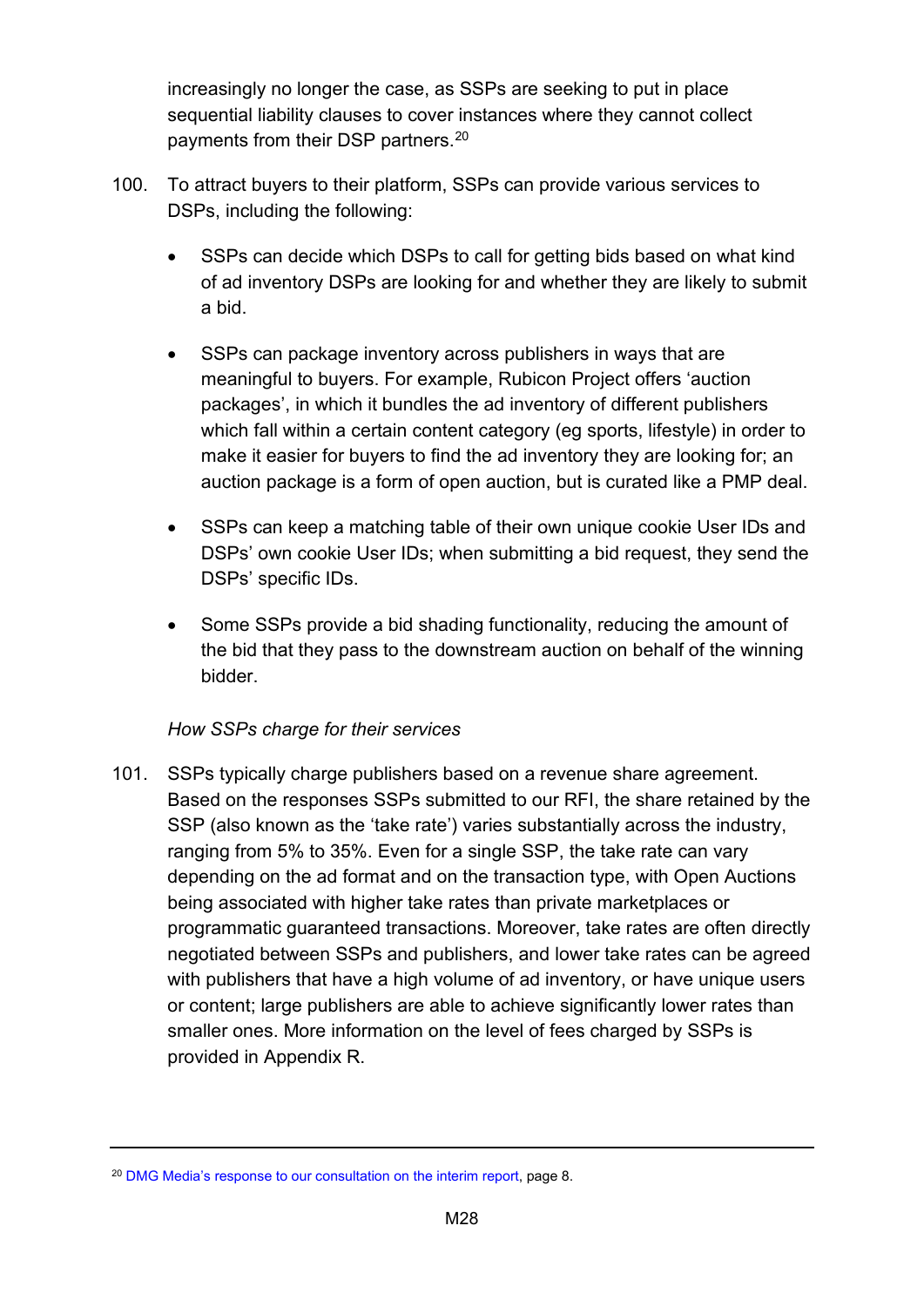- 102. Some SSPs apply variable rates: their percentage charge is not always the same for a given type of transaction but can vary around an average agreed with the publisher. This allows, for example, an SSP to reduce its fee in cases when, should the whole fee be charged, the net bid would be below the floor price set by the publisher; or to charge a lower fee when they expect to face higher competition for an impression.
- 103. In addition to the revenue share, some SSPs can charge additional fees, such as:
	- a DSP access fee based on the risk ranking of the DSP and to account for revenue discrepancies (which arise because SSPs and DSPs have variations in the methodology for counting impressions delivered to a user); and
	- a small exchange fee charged on a CPM basis.

## *Publisher ad servers*

- 104. The publisher ad server plays a central role in digital intermediation, as it is responsible for the decision logic that determines the choice of which advert will appear at each specific piece of inventory. This does not simply involve selecting the highest bid but requires a holistic management of real-time demand and the direct deals agreed by the publisher with advertisers and media agencies. A publisher ad server should therefore maximise a publisher's revenue by taking into account prices, agreed target volumes and audiences, and frequency caps across different types of deals.
- 105. A critical component to a publisher ad server is therefore the ability to forecast what inventory will be available for sale in the future. Ad decisioning is based on pacing and decisioning algorithms based on machine learning algorithms and complex data sets.
- 106. Other functions of the publisher ad server relate to the provision of data and insight to the publisher, to allow it to better understand the demand for its inventory. Reporting and analytics capabilities are therefore important components of an ad serving technology.
- 107. A publisher ad server is not formally an intermediary, as its function is that of a tool through which publishers manage their inventory. However, the complexity of the operations carried out by publisher ad servers gives them a degree of autonomy from publishers that make them more than just a piece of software. For example, as seen above, Google's ad server has been able to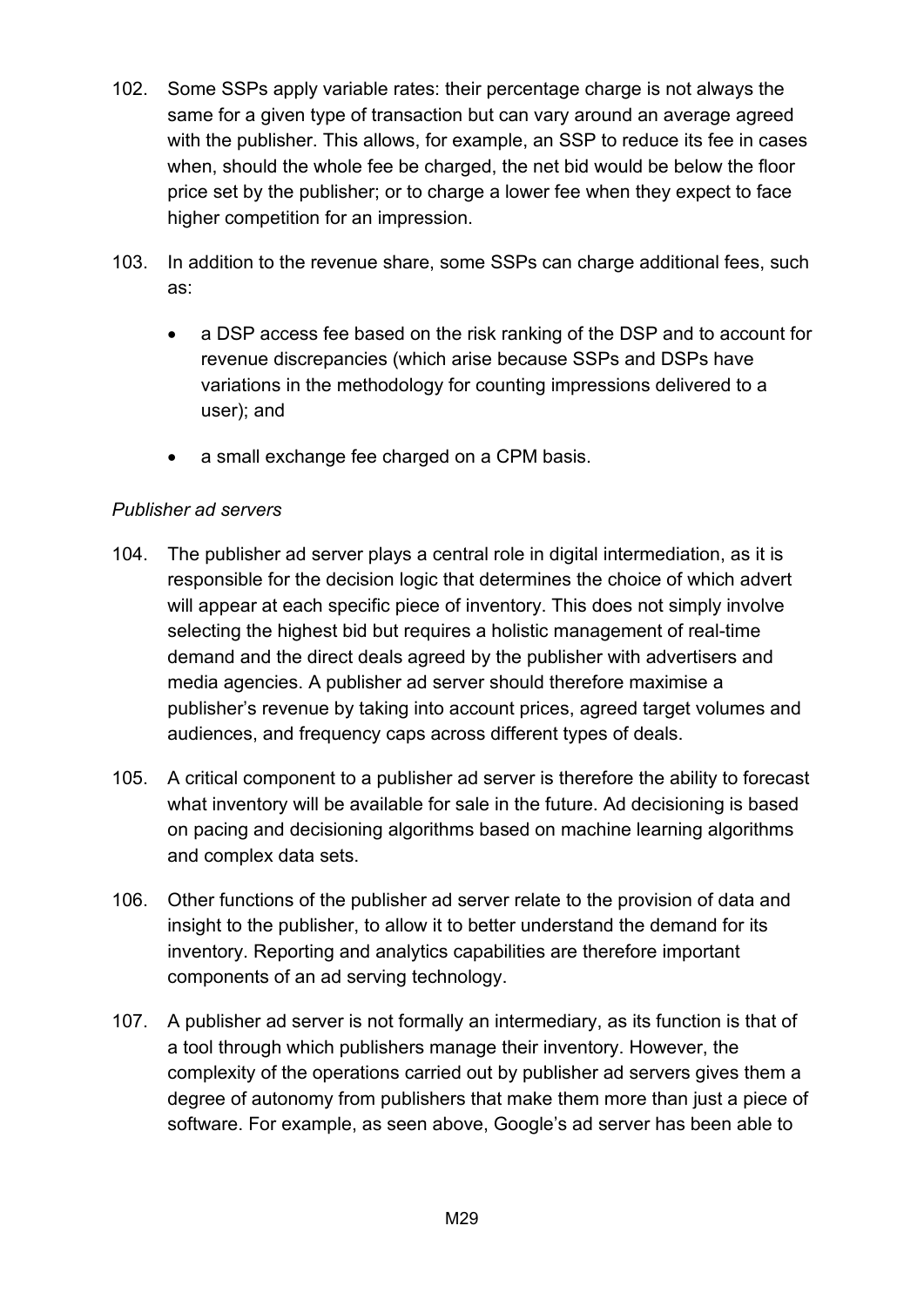impose changes to the rules publishers must follow in selling their own advertising despite many publishers complaining about it.

108. Publisher ad servers typically charge publishers on a constant CPM basis. In some cases, the charge can become proportionally lower as the volume of ads served increases. Fee levels are typically low. Google told us that, for publishers using Ad Manager Small Business, ad serving fees are waived up to a certain impression threshold; for Ad Manager 360 (the version used by larger publishers), the ad serving fee is generally  $[\times]$ . Our analysis suggests that this is typically below [0-5]% of the value of the ads. Smart estimates that its fees correspond to 1-2% of the value of the ads served; FreeWheel's estimate is  $[\times]$ %. Publishers may also be charged a flat set-up fee, while additional fees may be charged for the provision of log level data or non-core services.

#### *Header bidding solutions*

- 109. Header bidding technology was introduced to allow multiple SSPs to compete head-to-head in real time. There are currently two models of header bidding: client-side, where the auction is run by the user's browser using code included in the publisher's webpage; and server-side, where the auction takes place in a third-party server. The advantages and limitations of each model have been described in above.
- 110. Header bidding technologies can be split into an open source technology and proprietary technologies. The open source technology is called Prebid and is the most widely used header bidding solution. The Prebid community's oversight of the code ensures neutrality and equitable bidding processes among header bidding solution providers. A proprietary solution, on the other hand, has technology and algorithms unique to the provider. While the Prebid technology is free to use, it can be difficult for publishers to implement and maintain. Some third-party providers, however, can offer a managed service based on Prebid technology, by hosting the auction on their servers and providing an easier user interface and analytics tools.
- 111. Typically, publishers have direct contractual relationships with the SSPs who want to participate to header bidding. Some providers, however, offer a service that allows publishers to integrate SSPs without the need for a contractual relationship, which SSPs have only with the header bidding provider.
- 112. While header bidding typically allows publishers to achieve a better return for their inventory, it has some limitations (in addition to those already discussed in the section on the evolution of the intermediation industry), including: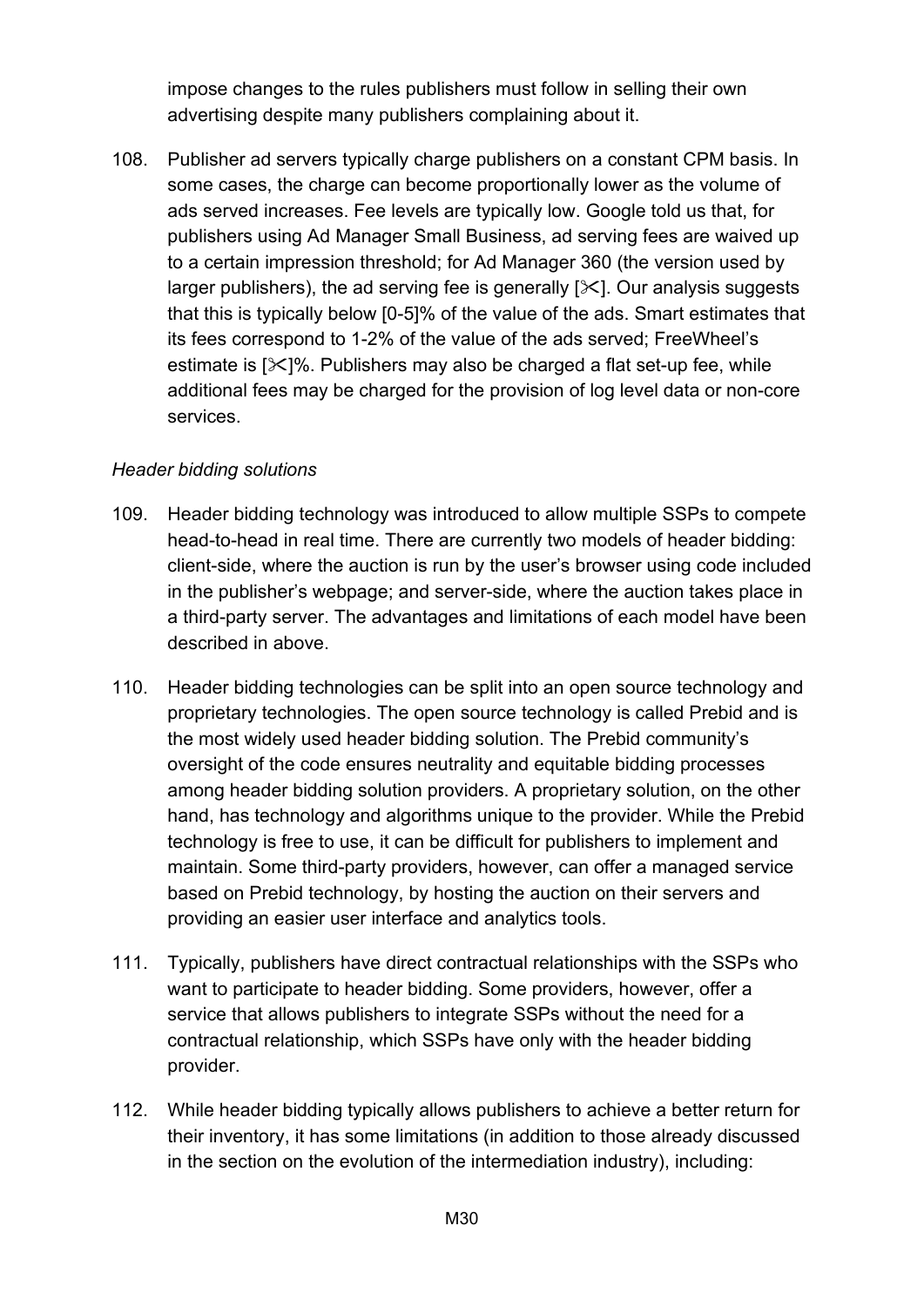- some formats are not yet available in header bidding, such as audio, digital out-of-home, and many emerging video formats; and
- as seen above, in the mobile app space the majority of demand still operates according to the waterfall model, with many key players not competing in header bidding.
- 113. In most cases, publishers do not pay for using a header bidding solution. SSPs bidding into proprietary header bidding solutions, however, are often charged a fee, which can vary between US\$0.01 per won impression and 10% of the value of the impression. As header bidding providers are usually companies that also bid into them as SSPs, such fee is not levied to them.

# *Ad networks*

- 114. Ad networks are intermediaries that aggregate inventory supply from publishers and match it with demand from their own demand sources, therefore connecting advertisers and publishers and integrating in a single service most intermediation functions. This was the main channel through which publishers used to sell their inventory in the early years of open display advertising, but were largely replaced by more specialist providers with the development of real-time bidding. Nevertheless, ad networks have not disappeared and continue to be an important tool for smaller publishers or in specific advertising environments, such as mobile apps. Two of the major ad networks are operated by Google:
	- AdSense is widely used by small publishers, which through it delegate the sales of their inventory to Google. This allows small publishers to obtain advertising revenues without the need to develop specific technical capabilities to manage the sales.
	- AdMob is widely used by publishers to sell advertising on their mobile apps.
- 115. The distinction between ad networks and other types of sell-side intermediaries has been decreasing in recent years, with ad networks increasingly open to third-party demand sources. For example,
	- AdSense inventory<sup>[21](#page-30-0)</sup> is available to third-party DSPs, although the vast majority of ads served originate from Google's own demand platform Google Ads.

<span id="page-30-0"></span><sup>21</sup> We refer to AdSense for Content, AdSense for Games and AdSense for Video.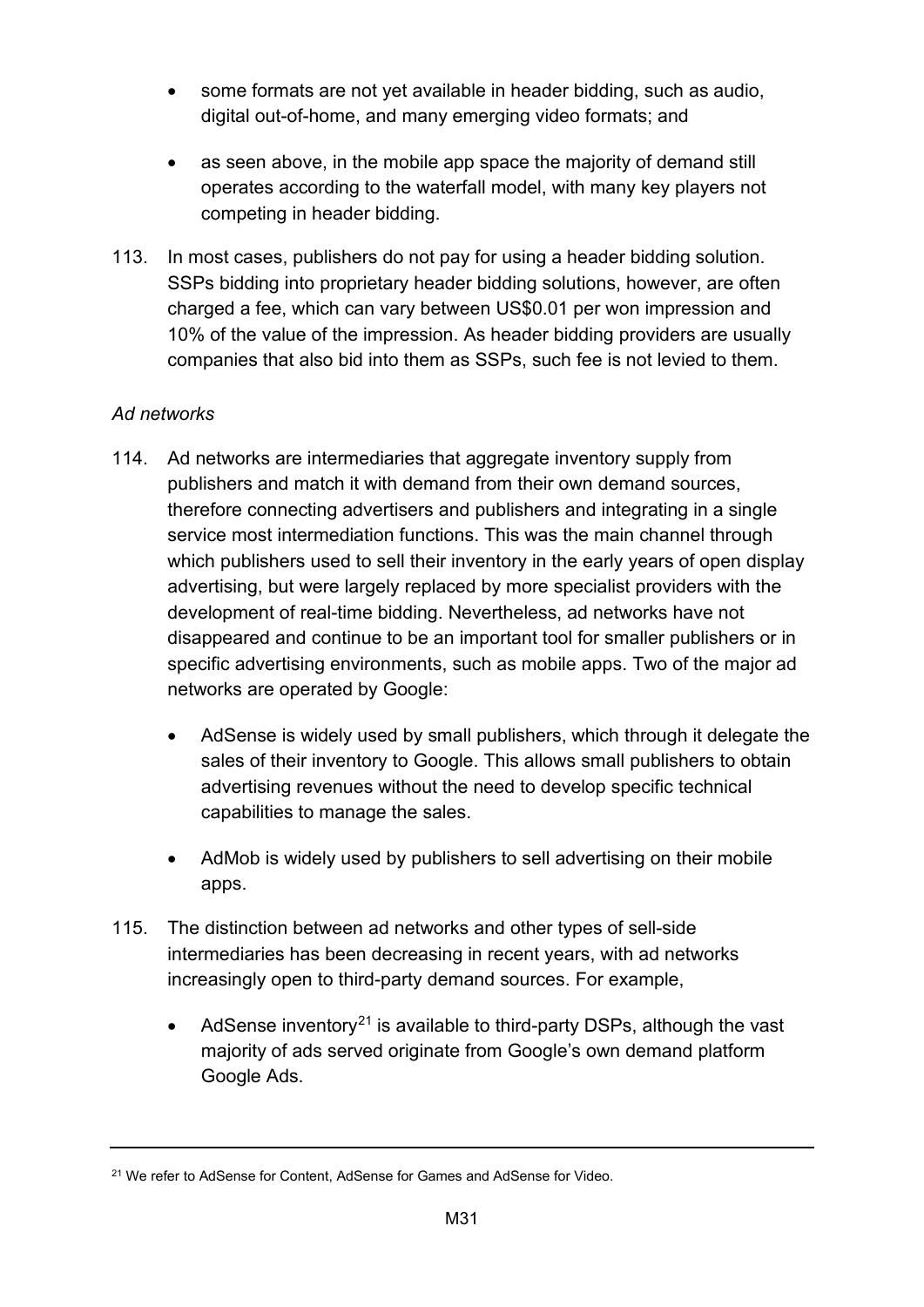- AdMob inventory is also available to third-party DSPs. AdMob also operates as a 'platform', allowing publishers to find buyers for their inventory from multiple ad networks. Moreover, since 2018, Open Bidding, Google's version of header bidding, has been made available on AdMob, allowing participating third-party SSPs and ad networks to bid for the inventory in a real-time auction.
- 116. Ad networks such as AdSense and AdMob are therefore becoming increasingly similar to publisher ad servers with an integrated SSP, although AdSense does not provide publishers with the range of services and the degree of customisation that is allowed by a publisher ad server. Ad networks are not further discussed in this appendix.

#### *Data management platforms (DMPs)*

- 117. DMPs provide services focused on importing data, managing or enhancing that data, and delivering it back out, primarily for the purposes of enhancing consumer audience targeting. Data is organised to create consumer audiences (via cookies and mobile advertising IDs (MAIDs)) that are categorized into groups based on various targeting parameters. Customers can combine these different categories across first-, second-, and third-party data into audiences so that they can run more targeted advertising campaigns. DMPs are used by all parts of the digital advertising supply chain, including advertisers, media agencies, intermediaries and publishers. DMPs also allow data owners to connect with the digital advertising industry and monetise their own data.
- 118. While each provider tends to offer somewhat different services, the core capabilities provided by DMPs relate to data ingestion, data management and data delivery.
- 119. DMPs allow customers to ingest online data captured through tags (in the customer's websites) and software development kits (SDK) (in mobile applications). Customers can also onboard offline customer relationship management (CRM) data by mapping offline identifiers with online cookie or MAID identifiers (direct identifier personal data such as name and address, which may be included in CRM data, are not stored on the DMP). Customers can also use third-party data and DMPs can facilitate their customers in purchasing it.
- 120. Data management can include a variety of functionality aimed at categorising and analysing the data, and at building audiences. DMPs can: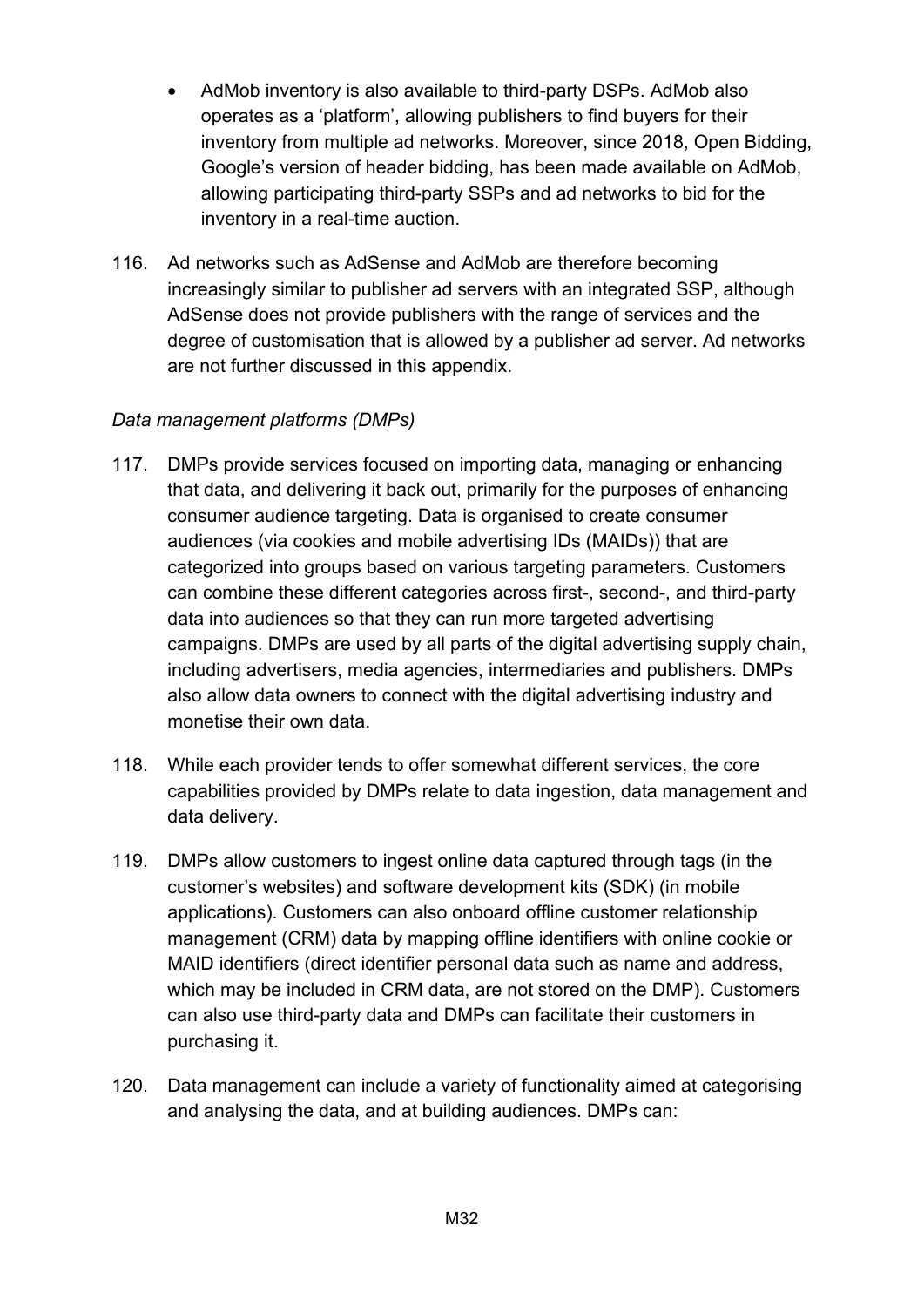- categorise the data brought into the platform by structuring it into different segments and targeting profiles (eg create rules to classify cookies/MAIDs into categories), and build audiences by combining first- or third-party data;
- perform look-alike modelling (ie apply modelling to pre-existing audiences to uncover additional consumers that would fit the same targeting parameters); and
- offer reporting and analytics functionalities, such as multi-touch attribution analysis to determine the impact of customers' investment in data and of their media campaigns.
- 121. DMPs then deliver cookies and MAID to downstream adtech partners, so that they can be used, for example, for media targeting (by DSPs) or for analytics purposes by attribution providers or by the customer's own business intelligence tools. Segment data are typically delivered to third-party DSPs or SSPs in batches through server-to-server integrations. In some cases, a DMP can use real-time techniques to send the full list of segments attributed to a specific user in real time.
- 122. A critical component of all these services is data matching, which spans the following types:
	- Cookie Syncing: a DMP would perform cookie syncs with data suppliers or partners to whom it delivers audience data (eg DSPs);
	- Postal to IP to Cookie Matching: a DMP may source Post Code level data from partners, which would include a list of post codes mapped to categories. In order to associate the post code level categories to cookies, the DMP first maps the last IP address associated with a cookie to a postal code using a geo mapping library and then associates categories to a cookie based on matched post codes.
	- Offline onboarding: third-party data providers may send the DMP log files that contain a partner's cookie ID and value pairs (that map to audience categories). In the presence of a cookie sync with the provider, upon receipt of a file, the DMP would match the data to its own cookie profiles. In the case of a file of MAIDs and value pairs, a direct match on the value of the MAID can be made, as MAID are unique.
- 123. These services can be charged through a fixed monthly fee or based on the volume of data processed.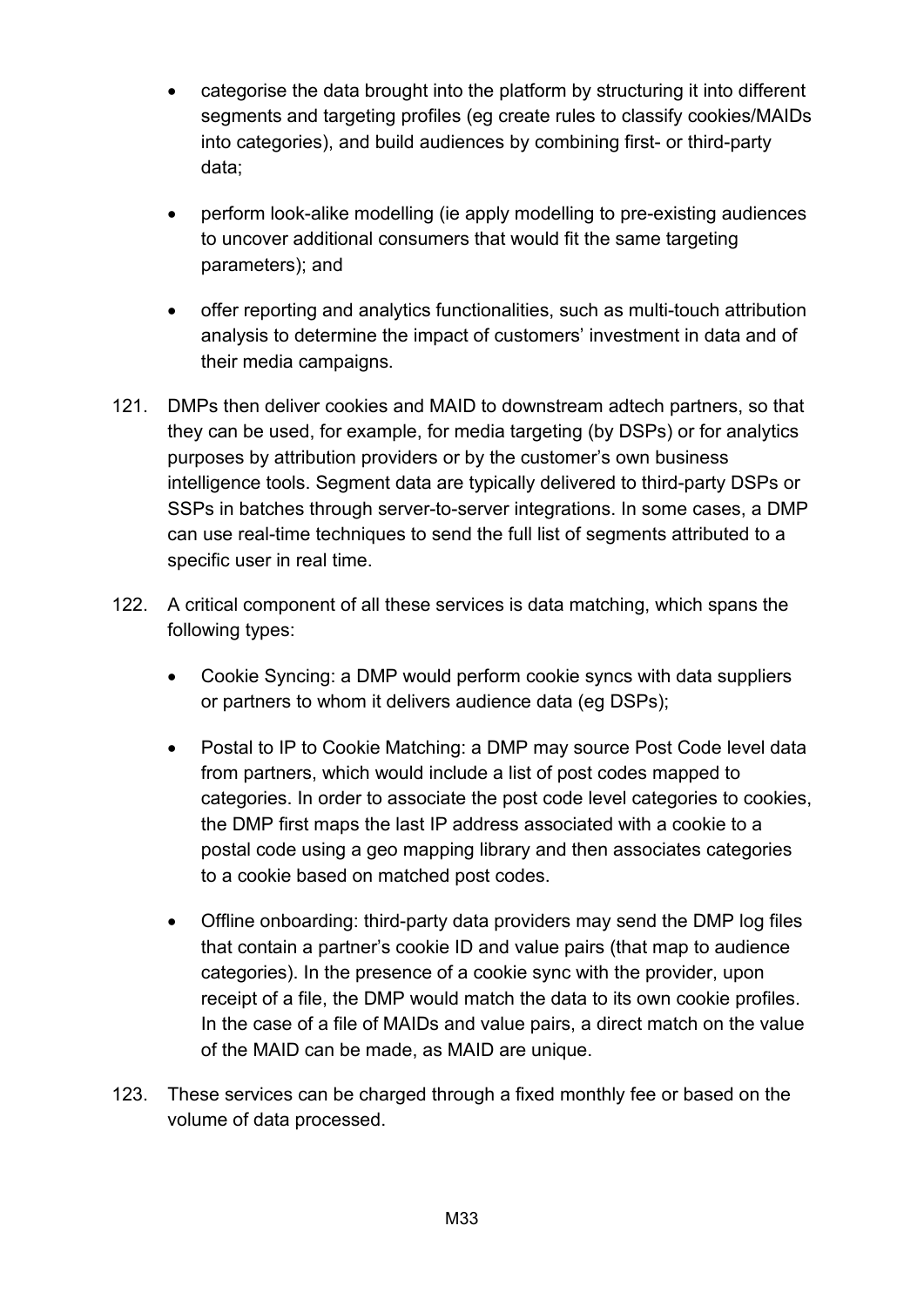124. In addition to the services discussed above, DMPs may also provide a thirdparty data marketplace that allows customers to import data directly from third-party providers. Such data brokerage services can be charged through different charging models: usage-based CPM, revenue share, or subscription licence. Data providers are typically compensated on a revenue share model where a portion of the revenue generated from the sale of their data is paid to the data provider. Some DMPs may also deposit public audiences, built from data obtained by third-party providers, for sale on DSPs. DSPs may add a mark-up when selling these segments to their customers.

#### *The technical advantages of vertical integration*

125. Several operators in advertising intermediation provide more than one service along the value chain. This section briefly discusses the technical advantages of vertical integration. The implications of vertical integration for competition among providers are discussed in a separate section later in this appendix.

#### *Integration of advertiser ad server and DSP*

126. Vertical integration between advertiser ad server and DSP can result in a more streamlined workflow and more seamless data sharing, for example allowing data from the DSP to be used for ad serving choices, and avoiding cookie loss. However, these features can often be reproduced through API integrations to third-party DSPs.

#### *Integration of DSPs and SSPs*

- 127. Due to a set of standards and guidelines set by the IAB, supply and demand side functionalities are harmonised to a great extent. However, there are still technical differences that impact how effectively different platforms can interoperate. The main issues relate to cookie matching and to latency.
- 128. Each company operating in advertising intermediation, such as DSPs and SSPs, associates a user with a cookie ID. Such cookie IDs are specific to each provider. As a result, if the DSP and SSP are operated by different providers, a process of cookie matching is required in order for the DSP to identify the relevant user information to associate to a given impression (a description of the cookie matching process is provided in Appendix G). This process is prone to failure and, according to one ad intermediation provider, can result in approximately 30% failed matching. When matching fails, the DSP cannot apply audience targeting or frequency/recency management to the impression, with the result that advertisers cannot understand the real value of the impression and the bids submitted by the DSP will therefore be lower. This inefficiency is avoided when the same provider operates both the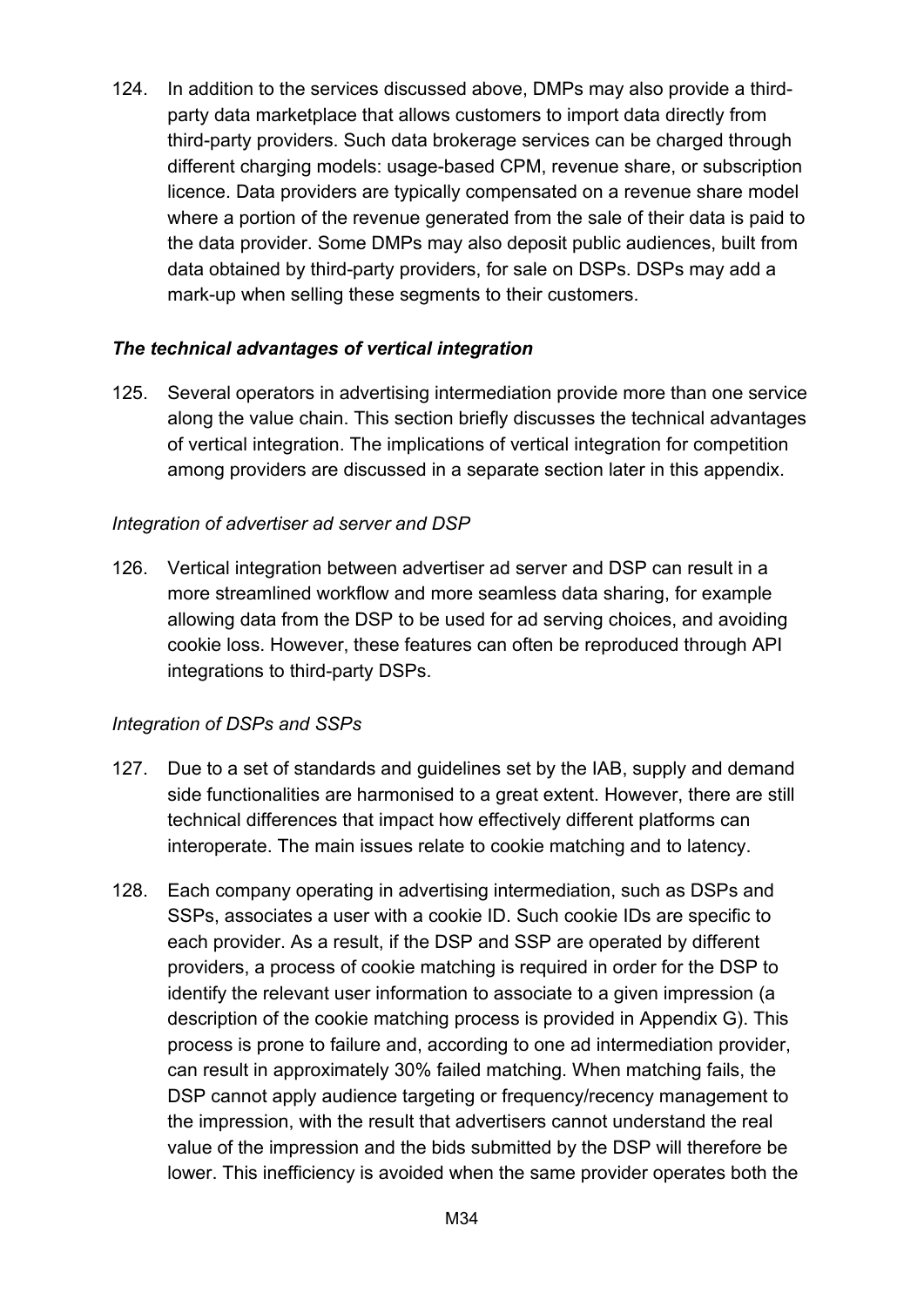DSP and the SSP, as in this case the two platforms would share the same user identifier, removing the need for cookie matching.

- 129. After an SSP sends bid requests, DSPs have a time limit to submit their bids. For example, Google's exchange waits  $[\times]$  milliseconds for bidders to respond and responses received after this deadline are excluded from the auction. If the same provider operates both the SSP and the DSP, it can locate them close by geographically, reducing the time needed for information to travel between the two. For example, as Google's demand-side platforms (Google Ads and DV360) [ $\angle$ ], they have a very low risk of timing out and missing the auction. This means that, if they choose to submit a bid, the bid would almost certainly be registered prior to the expiry of the bid application deadline.
- 130. The vertical integration of SSP and DSP may also bring other operational efficiencies. For example, Xandr (which operates a DSP, an SSP and a publisher ad server) told us that there are operational efficiencies for buyers and sellers setting up PMPs using both Xandr SSP and DSP.

#### *Integration of SSPs and publisher ad servers*

- 131. Currently, all providers of publisher ad servers also operate an SSP. Verizon Media told us that the integration of the publisher ad server with an SSP can increase operational efficiencies, help avoid impression loss caused by redirects between different platforms and enable a holistic yield management and the maximization of revenue between different sales channels.
- 132. Several publishers told us they get this type of benefits from using the integrated services of Google's publisher ad server and AdX. One advertiser told us it experiences significant benefits from the lack of friction with technical integration of Google products. Another advertiser submitted that using AdX as well as Google's publisher ad server allows for better reporting and lower operational overhead than using third-party intermediaries, while DMG Media told us that the seamless connection of AdX with Google's publisher ad server makes it less error-prone than other integrations. These benefits are recognised by Google, according to which its publisher ad server and AdX work well together because they share the same technical infrastructure (meaning they can offer lower latency), and the user interface and reporting tools share the same format and design.
- 133. One specific advantage mentioned by publishers of the integration between Google's ad server and Adx is the ease to set up and run programmatic guaranteed campaigns, which under other providers is a very manual and time-consuming process.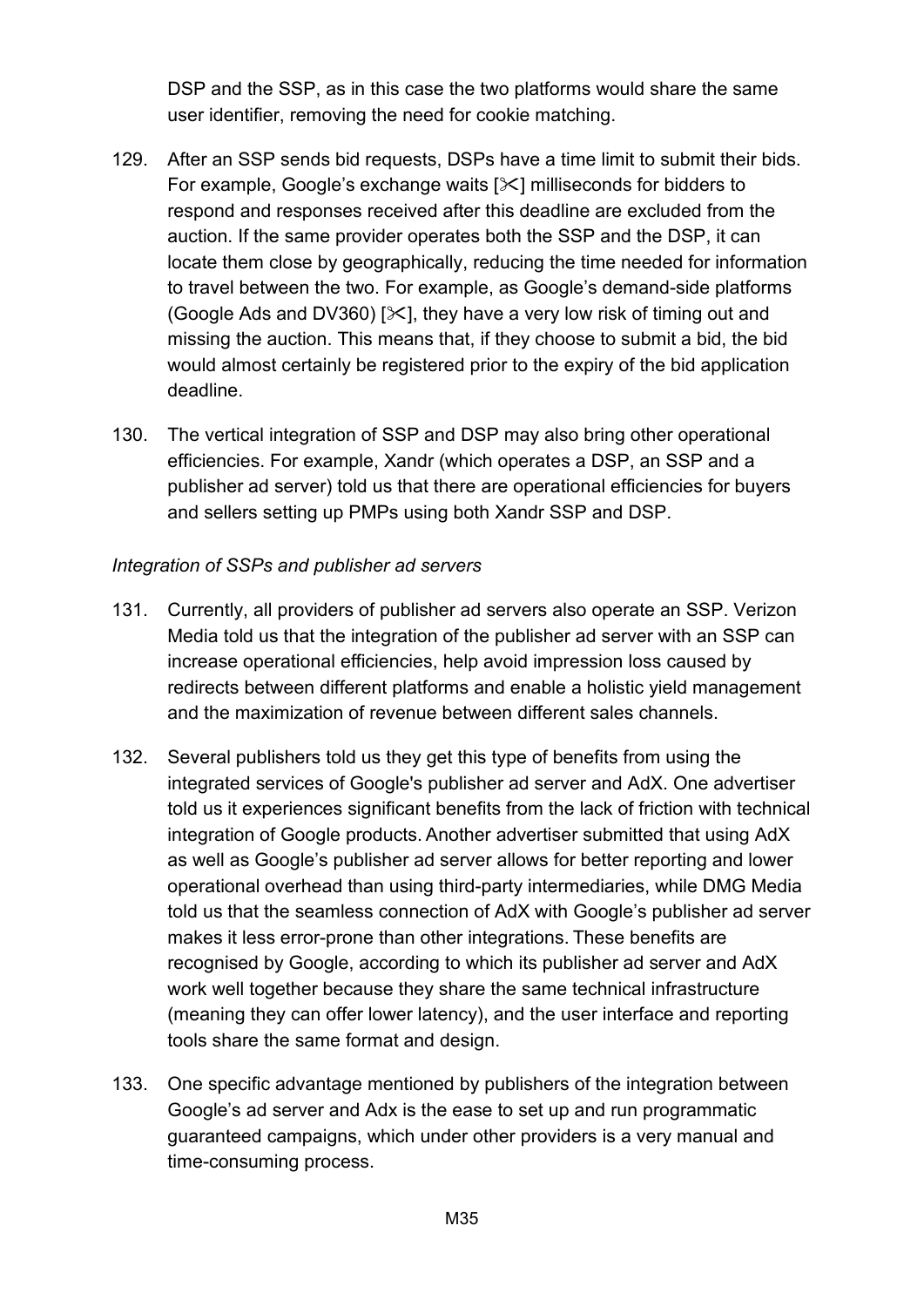# **Competition in advertising intermediation**

- 134. Several operators in advertising intermediation submitted in their responses to our RFI that, at least historically, digital advertising has been highly competitive. For most of the existence of the online advertising market, brands and publishers have had a diversity of advertising platforms they could work with to manage their data, campaigns, and ad inventory. This diversity has spanned the ad industry, from data management platforms, to buy-side technology, sell-side technology, and measurement analytics. A new company with a compelling technology could easily access programmatic identity services and inventory suppliers, and they could build integrations quickly and easily with the rest of the industry.
- 135. There appears to be less consensus on whether this is still the case. Some respondents submitted that competition is still intense, and the industry is still characterised by fragmentation, new entry and innovations. Beeswax told us that, while adtech financing is less robust than it was several years ago, the landscape remains filled with start-ups and scaled companies, as well as giant tech companies. Outbrain noted that general software infrastructure costs have rapidly declined, and digital advertising technology has become increasingly commoditised. As a result of this commoditisation, there has been increasing competition with respect to both price and feature transparency.
- 136. Other respondents, however, see a decrease in competition accompanied by a process of consolidation. Adform told us that the increasing vertical integration along the supply chain puts the remaining competitors under massive pressure with regards to profitability margins and ability to sustain long-term business. Many non-vertically integrated solutions, such as individual SSPs or DSPs, have either been acquired or exited the market. A DSP told us that, as it becomes more difficult to compete with large vertically integrated B2C companies, independent companies are likely to be purchased, merged or go out of business. According to one intermediary, the effect of these developments is decreased innovation and an increasingly defeatist attitude in the industry from would-be investors who are unwilling to risk their funds in start-ups, leading to a declining number of new companies starting in digital advertising, a declining amount of new investment and a slowing pace of technological development.
- 137. This section examines how competition works in advertising intermediation, focusing on advertiser ad servers, DSPs, SSPs, publisher ad servers, and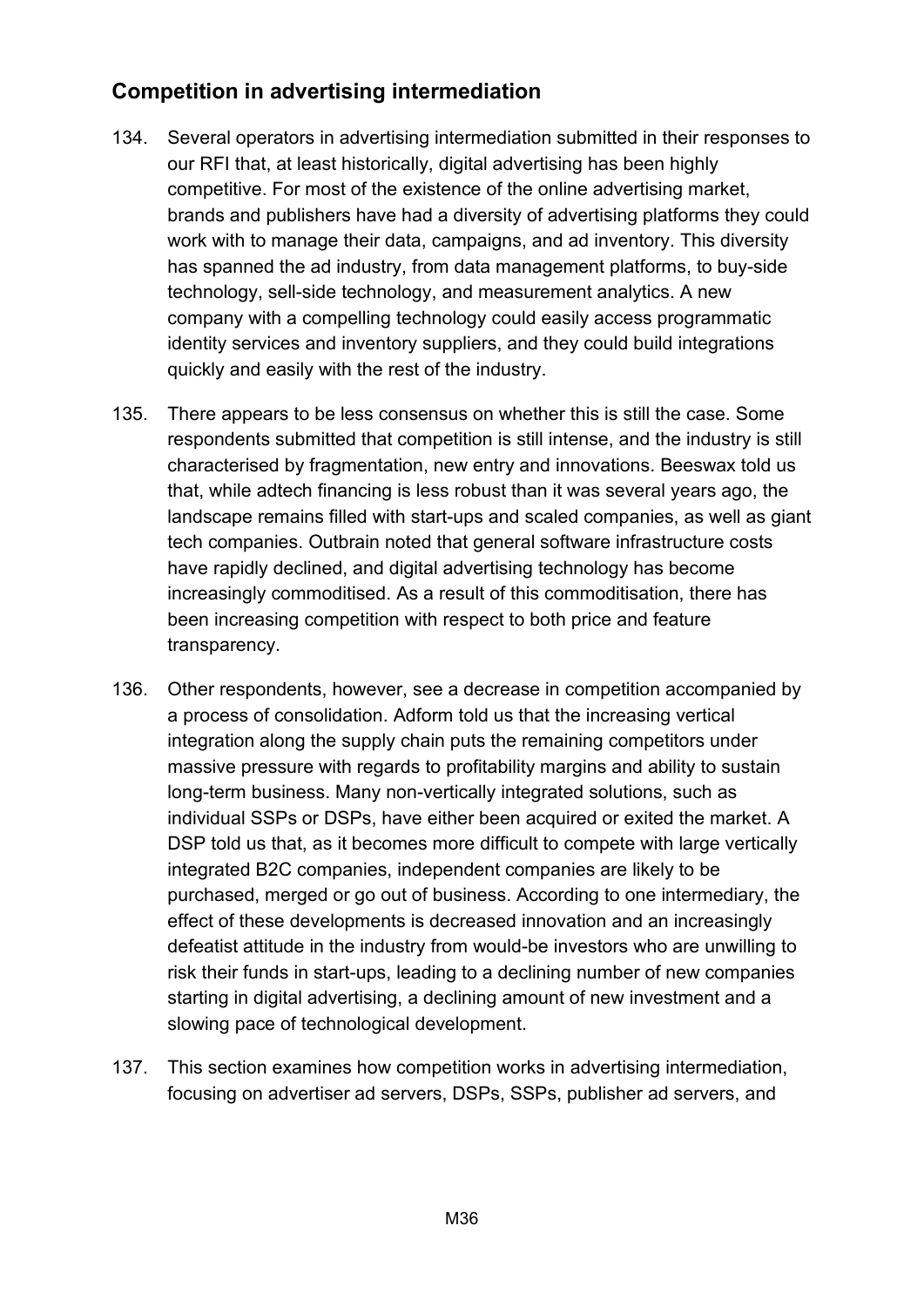header bidding solutions.<sup>[22](#page-36-0)</sup> Each level of the value chain is first considered separately, looking at the dimensions of competition, discussing the overall competitive dynamics, and briefly describing the main providers and how they differentiate themselves. We also provide estimates of shares of supply based on the data we have collected. The last part of the section discusses the implications of vertical integration on competitive dynamics.

## *Competition between advertiser ad servers*

- 138. The analysis of competition between advertiser ad servers is organised in five parts, focusing on the following aspects:
	- the main dimensions of competition, ie the factors that advertisers and media agencies consider when choosing among advertiser ad servers;
	- the largest advertiser ad serving providers and the main features of their services;
	- the extent of single- and multi-homing and the level of switching costs;
	- the role of economies of scale; and
	- the most significant current and expected trends in the advertiser ad serving market.

## *Dimensions of competition*

- 139. Many smaller advertisers rely on their media agency to choose an advertiser ad server. In those cases, an agency's primary goal is to help the client understand and identify its requirements when selecting an ad server. Larger and global advertisers, on the other hand, often select a single primary ad server globally and impose that on the media agencies working with them.
- 140. Media agencies indicated that there are multiple factors that inform which ad server best suits the needs of a specific client or campaign, in addition to the rates charged by the ad server for using the platform. These include:
	- usability, ie how easy it is to manage trafficking and reporting functions or to set up campaigns;

<span id="page-36-0"></span><sup>&</sup>lt;sup>22</sup> We do not discuss competition between media agencies or between DMPs, as this is less relevant to the issues discussed in the report.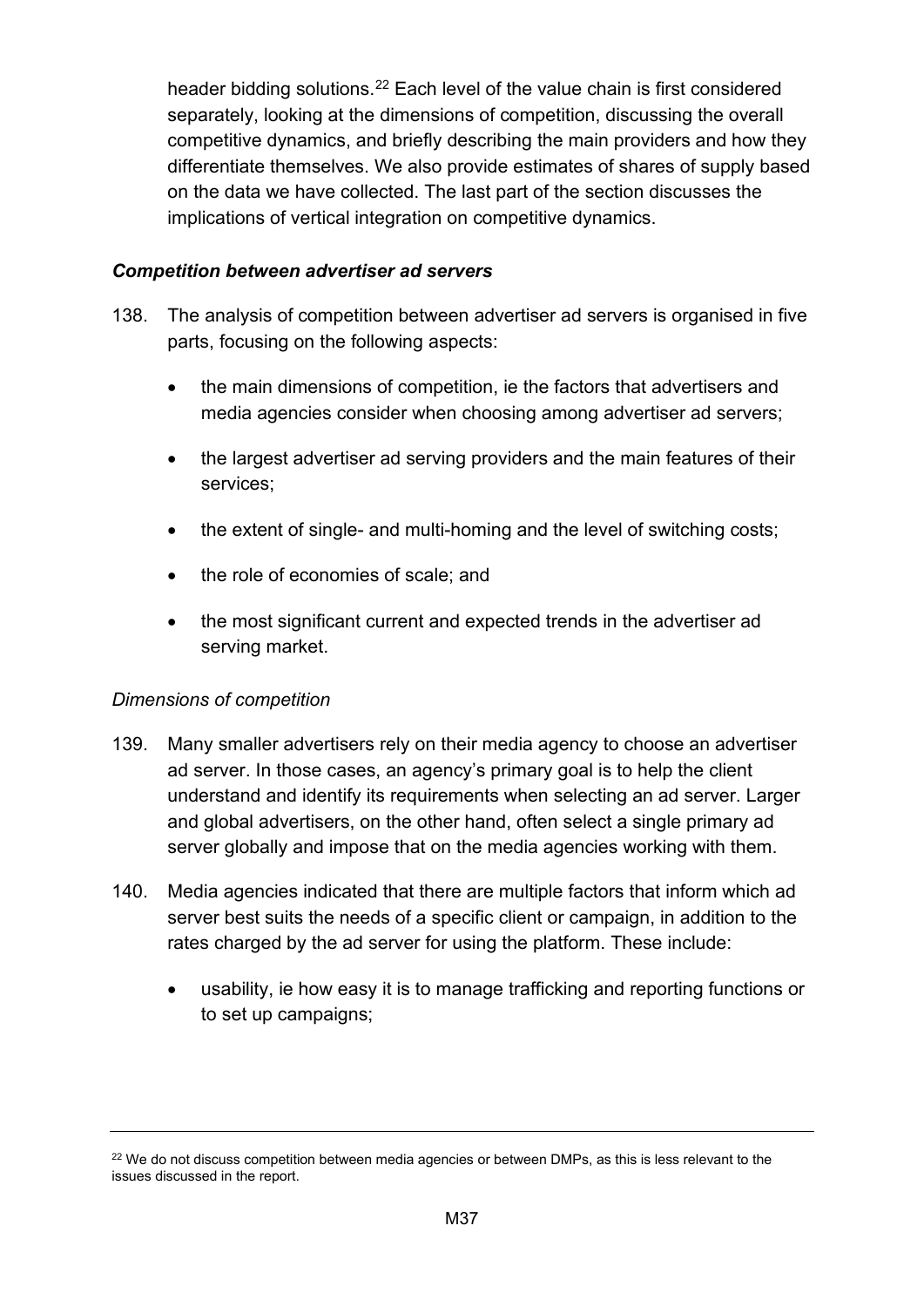- interoperability, ie how well the ad server links up with other key parts of the adtech industry such as site analytics, DMP, and DSP;
- integrations, for example with ad verification partners, or API integrations for dynamic creative;
- ad serving functionality, ie whether the technology seamlessly delivers the campaigns ad serving requirements across ad formats and in different environments;
- reporting functionality, ie how rich and robust the reporting options are; and data access, ie the provision of log-level data for more advance analytics;
- service levels, including technical support;
- independence some advertisers specify that ad servers should be independent from the rest of the adtech industry.
- 141. Google noted that the core functionality of advertiser ad serving has become increasingly commoditised. As a result, compatibility, stability and reliability have become more important features for advertisers than customisability.
- 142. In addition to the factors listed above, Adform told us that scale and global presence are important competitive dimensions. Advertisers want to make sure that the ad server will stay in the business in the long term (2 to 5 years at least) and that it has sufficient capacity in terms of support. Small players can gain client trust and offer niche solutions for individual campaigns or creative types, but it is difficult for them to offer a full-scale service.
- 143. Finally, in relation to independence, Adform noted that, while media ownership can create a bias towards making virtual barriers for third-party integrations or can make delivery measurement less reliable, providers that offer exclusive media access can achieve a superior competitive position.

## *Main providers*

144. The main provider of advertiser ad serving in the UK is Google, through its Campaign Manager service. Other competitors include Adform, Sizmek (acquired by Amazon in May 2019), and Flashtalking. One media agency submitted that there are no viable alternatives to these four providers; other media agencies also mentioned Innovid, Weborama, AdRiver and Gemius, although the last three were indicated as local or regional solutions with localised capabilities and technical support.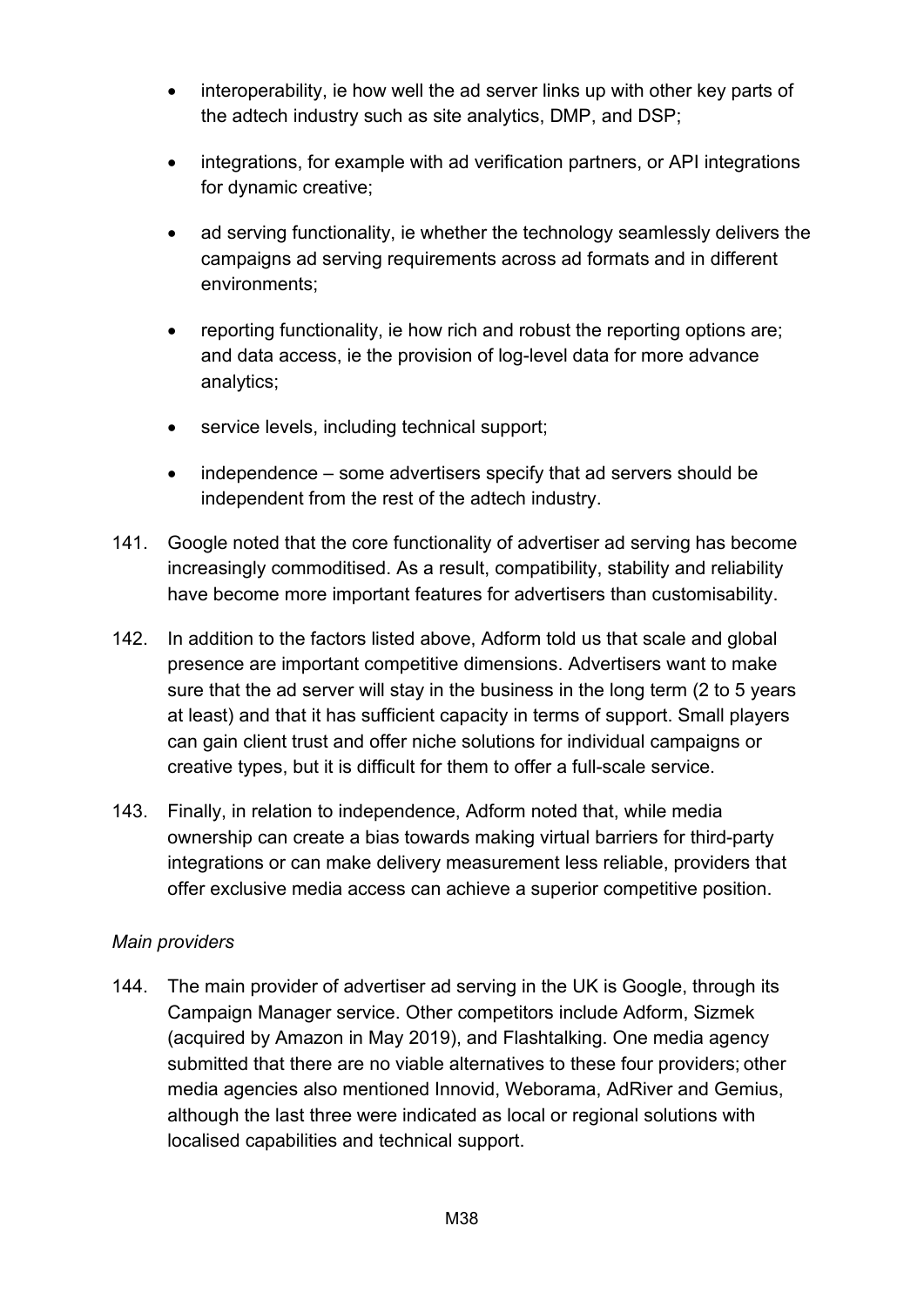- 145. Competitors told us that Google has gradually been winning market share. Our analysis, presented in Appendix C, indicates that Google accounts for approximately [80-90]% of the ads served to UK users. Dentsu Aegis submitted that the growth of Google was due in part to the advantages of a seamless data flow between ad server, site analytics, DSP, dynamic creative, and search bidding, which allows advertisers to better target their audiences. Similarly, Flashtalking observed that Google's responses to data protection regulations may incentivise advertisers to switch or remain within the Google's ad stack, as sharing data between multiple intermediaries has become more difficult; for example, Google's removal of log-level data fundamentally changed the ability for some competing adtech products to function with parts of the Google stack.
- 146. Google told us that Campaign Manager is valued because it is technically sophisticated and provides advertisers with granular controls and features that allow them to optimise their return on investment, such as frequency capping and media management. Advertisers also value Campaign Manager's integration with both third-party and other Google technologies. On the other hand, compared to its smaller and nimbler rivals, Campaign Manager lags behind the market in emerging formats such as connected TV and audio. Google's approach to user privacy means that Campaign Manager also has limited capabilities in novel areas such as cross-device tracking, locationbased measurement and targeting, and offline sales targeting. Generally speaking, Campaign Manager is not a 'first mover', as it tends to build new features only where a standard has emerged across multiple publishers.
- 147. Among the other providers:
	- Adform told us that it sets itself apart from competitors through a marketleading reporting and measurement offering, a very extensive creative optimization suite allowing for fast creative version production and efficient personalization, and the customisation of its products to meet the specific requirements of clients.
	- Flashtalking differentiates itself through bespoke features and its service layer, providing a managed service or self-service tools. Not operating any DSP, it is independent from the rest of the ad stack.
	- Sizmek told us its strengths are its focus on customer service, its interoperability and willingness to partner with customers' other service providers to facilitate ad delivery and measurement.  $[\times]$ .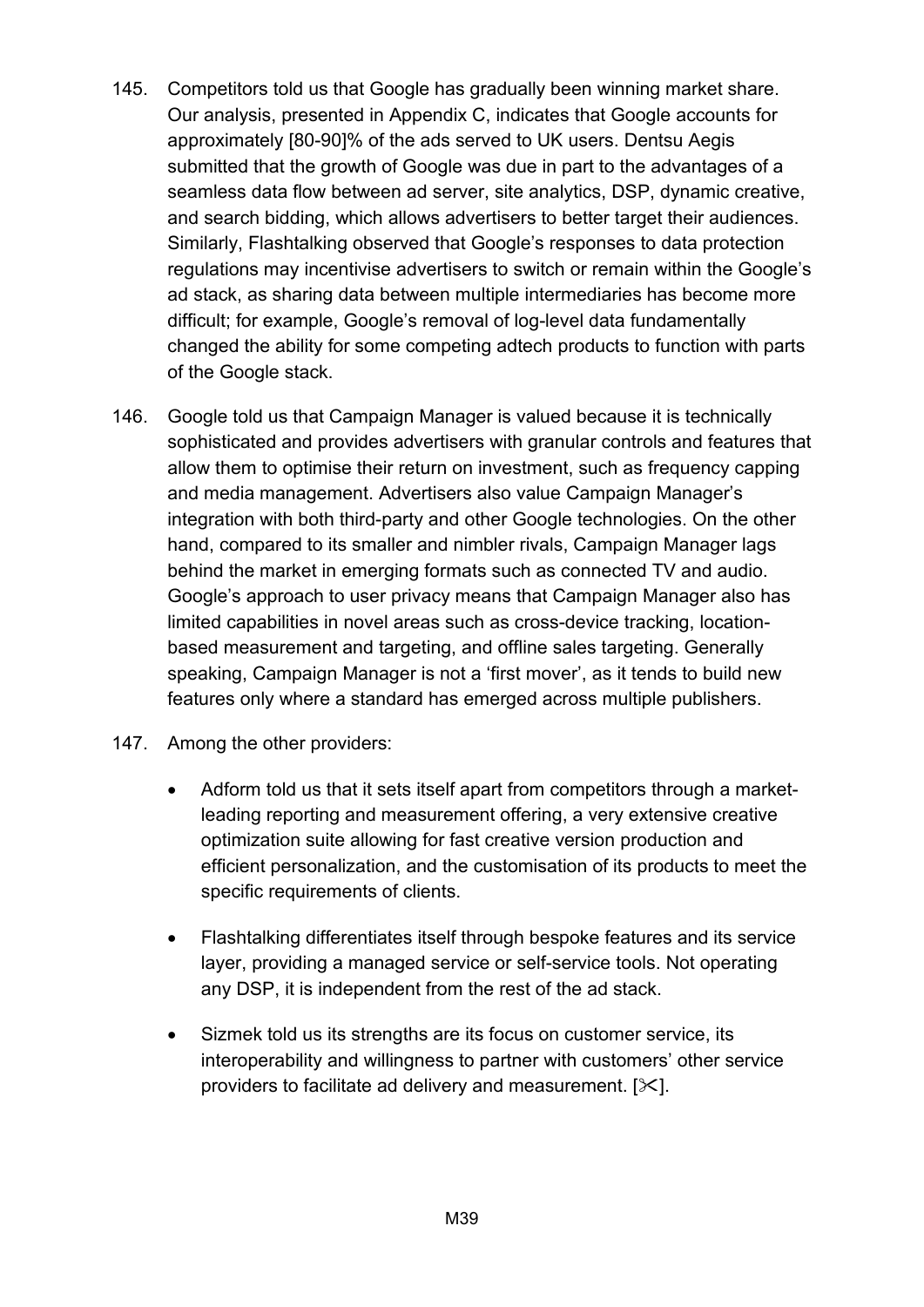#### *Single and multi-homing, switching costs*

- 148. The number of providers that customers use and the size of switching costs are important determinants of competition intensity in a market. In the case of advertiser ad servers, the evidence we received is unclear and our current knowledge does not allow us to reach firm conclusions.
- 149. Google submitted that advertisers are increasingly multi-homing on ad servers, either so they can flexibly use the system best designed for individual campaign types, or to combine integrations and feature sets. Google also sees advertisers 'double-tag' the same ad from multiple ad servers, allowing them, for example, to procure measurement services from one provider and creative decision-making services from another. Ad serving fees are relatively low, which means that the main barrier to multi-homing is an individual advertiser's tolerance for operational complexity, rather than cost.
- 150. Advertisers' behaviour, however, differs across the various services that advertiser ad servers provide. While it is not uncommon to use different providers for creative management, advertisers tend to use a single ad server for measuring purposes. A single 'primary' ad server is typically required. However, major ad servers can be less innovative and more standardized, and the need for additional products can arise. In such cases, advertisers use a 'secondary' ad server to execute difficult creative management functions. Content from the secondary ad server is typically 'wrapped' in the primary ad server, allowing both to coexist.
- 151. We have received different views on the size of switching costs. On the one hand, Amazon told us that, in its experience, there are limited switching costs or other barriers to switching between advertiser ad servers. Similarly, Google submitted that it is relatively easy to switch advertiser ad servers. It explained that the practical costs of switching mostly comprise the effort the advertiser (or its agency) needs to go through to retag its property for conversion tracking and to recreate its campaign structure and hierarchy in the new system. However, Google added, switching is less common than multihoming; advertisers will generally add a second ad server to their setup long before they switch and will then shift budget over time towards the technology they prefer.
- 152. On the other hand, one adtech company submitted that switching costs can be significant, for the following reasons:
	- Media agency or in-house media teams responsible for uploading and managing ads, sending tags to publishers or DSPs and generating reports have to be trained for the new ad server system.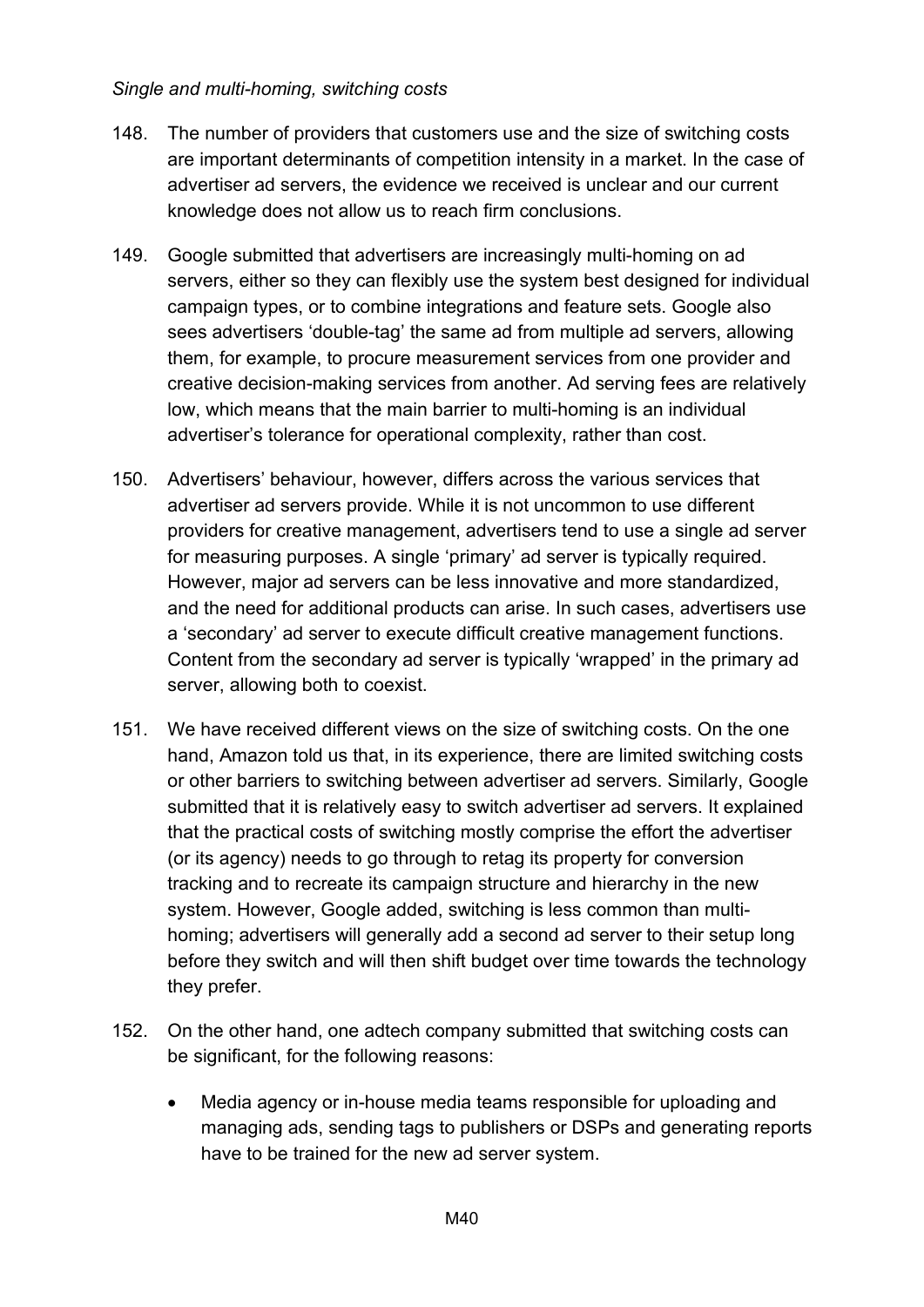- It is very common for advertisers to use independent reporting and analytics, workflow automation, creative storage and platforms that have to push content into the ad server, pull reporting data out or do other automated tasks using APIs. As it is impossible to have all the necessary integrations for each new advertiser in advance, onboarding a new major advertiser might require new integrations with third-party companies or new API configurations.
- Ad server analytics scripts have to be put on the advertiser website; in case of complex sites like e-commerce websites or sites containing cart or order form, integration can be complex.
- 153. Similarly, one media agency told us that the initial set-up of an ad server can be labour intensive, with an investment in time required from both the advertiser and the agency. The process of deploying ad serving tags across an advertiser's site can also be disruptive, especially for advertisers with complex ad serving and reporting needs. Another media agency estimated the average cost of switching at around  $E[\mathcal{K}]$  and considered this to be a significant amount.
- 154. We received contrasting information on how long it takes for an advertiser to switch. According to one provider, migrating a large global advertiser could take one or more years to fully complete. On the other hand, another provider gave us examples of large advertisers who migrated to a new provider in two or three weeks.

## *Economies of scale*

- 155. The presence of strong economies of scale in a market can make it more difficult for smaller competitors to challenge a leading provider. In the case of advertiser ad serving, as discussed below, a global footprint appears to be important to attract customers, but there are no strong cost economies of scale.
- 156. Adform told us that the most significant investment to build an advertiser ad server is to initially program the solution. Adform estimates that to create a competitive service would require an investment of at least US\$100 million. Other significant investments would be required in datacentres and in business and partnership management (especially for API integrations with third-party providers).
- 157. Adform submitted that a significant part of the costs and investments associated with building and maintaining the solution grows with the activity level. Infrastructure costs grow almost linearly with size, but also on the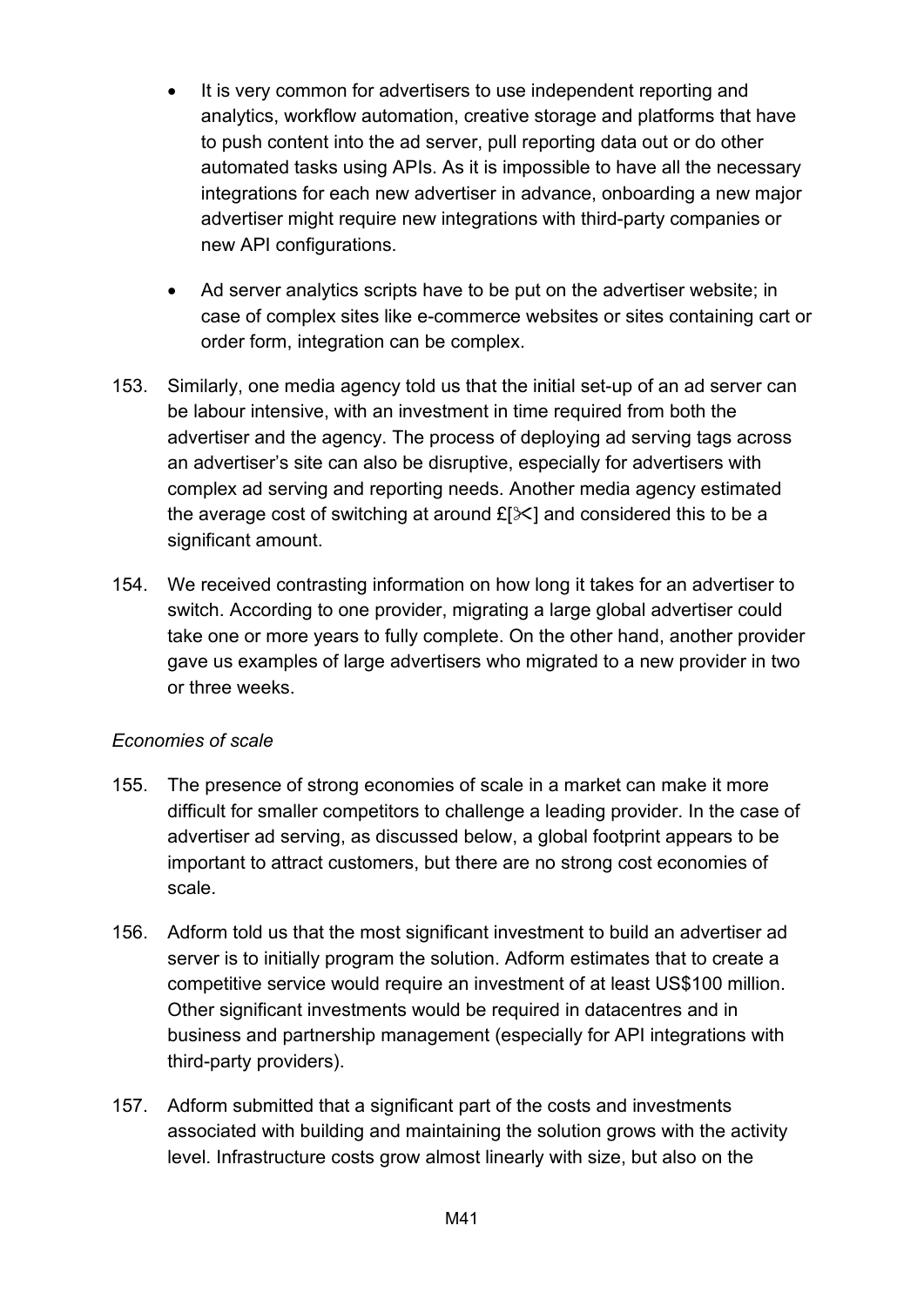development side there is a significant additional cost factor because of the massive volumes of data transactions, storage and processing; this means that different approaches and technology platforms are needed when growing from a single country or a single datacentre to multiple ones.

- 158. Google, while submitting that the cost of ad serving is generally lower, similarly told us that there are no obvious cost economies of scale in advertiser ad serving. Google told us that the rise of cloud-based computing has vastly reduced the cost of serving and measuring ads on a global basis. This means that having a sophisticated technical infrastructure is no longer necessary to service the largest advertiser clients. Moreover, ad server providers generally do not combine data from different customers, meaning that data scale has little direct impact on their ability to compete.
- 159. On the other hand, Adform and Flashtalking submitted that international advertisers often require a global ad server footprint, meaning ad server vendors have to maintain an expensive tech and service infrastructure across the world. Moreover, Flashtalking and Google told us that third-party adtech providers often prioritise working with the 'top' advertiser ad servers, which means that larger providers sometimes have more third-party integrations. Google, however, submitted that this is of limited benefit.

## *Current and expected trends*

- 160. Flashtalking told us that there has been a sharp decrease in ad serving fees, spearheaded by Google, which has become increasingly a self-service tool. While some competitors tried unsuccessfully to compete head to head with Google, others have tried to differentiate themselves, focusing on customer support and services that Google does not offer.
- 161. Google expects that the fastest-growing providers over the next three years will be those offering value-added services – such as advanced measurement, brand safety and verification – and focusing on emerging formats and devices.  $[\times]$ .
- 162. On the other hand, Adform expects increased market concentration, with Google increasing its already very high share of supply, as a result of its unique access to Google's user-facing platforms. For the same reason, Adform does not expect new entry into the market. According to Flashtalking, new entry has also become increasingly difficult because of regulatory compliance costs (including compliance to GDPR). The cost, Flashtalking added, is not only financial: to remain complaint often requires senior developers and tech experts that would otherwise be focused on product development.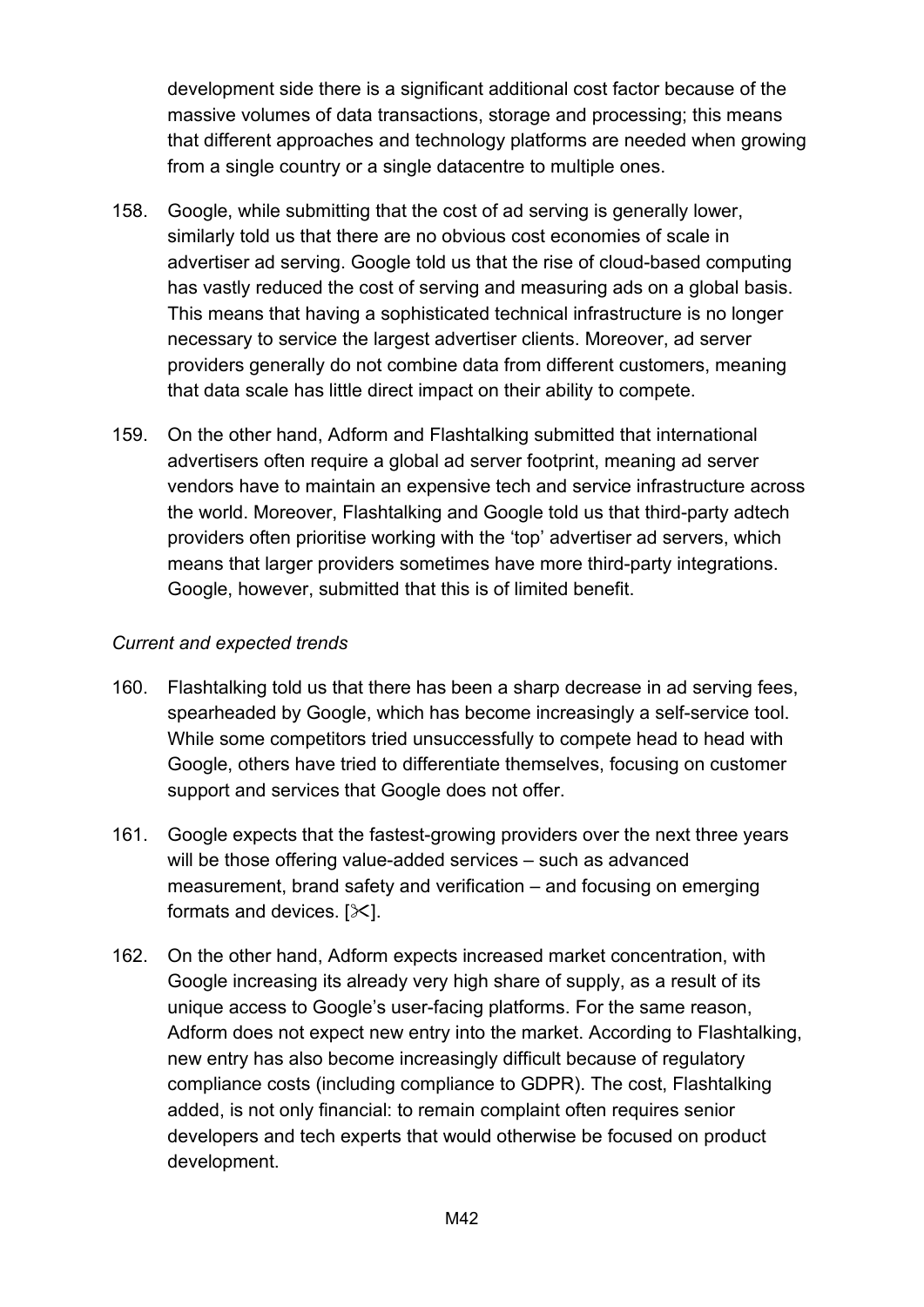163. Finally, one provider told us that the future deprecation of third-party cookies in Chrome might have a major impact on third-party ad serving, if Google can somehow utilise its vast login user base as an exclusive alternative to cookies, not available to competitors.

## *Conclusions*

164. Google's high market share is indicative of it having market power in the advertising ad server market. The recent financial difficulties of a large provider such as Sizmek also suggest that competition has become more difficult. Data protection regulation and the deprecation of third-party cookies on Chrome may have the effect of further entrenching Goole's position.

## *Competition between DSPs*

- 165. The analysis of competition between DSPs is organised in five parts, focusing on the following aspects:
	- the main dimensions of competition, ie the factors that advertisers and media agencies consider when choosing among DSPs;
	- the largest DSP providers and the main features of their services;
	- the process adopted by agencies and advertisers to select DSPs and the pros and cons of single-homing;
	- the role of economies of scale and scope;
	- the most significant current and expected trends in the DSP market.

## *Dimensions of competition*

- 166. In addition to the fee level, the features that advertisers and media agencies are more interested in when choosing among DSPs are access to data, access to inventory, and technological capabilities.
- 167. The importance of data has been indicated by several of the advertisers and media agencies that responded to our RFI. DSPs can both provide access to their own proprietary data and allow advertisers to use first- and third-party data through integrations with DMPs. Both features are valued by advertisers, although their relative importance depends on the type of campaign.
	- Publicis told us that access to specific, exclusive data sets is one reason why a decision may be taken to use a platform, but only if that data can be proven to deliver a chosen outcome. Unique data is also one of main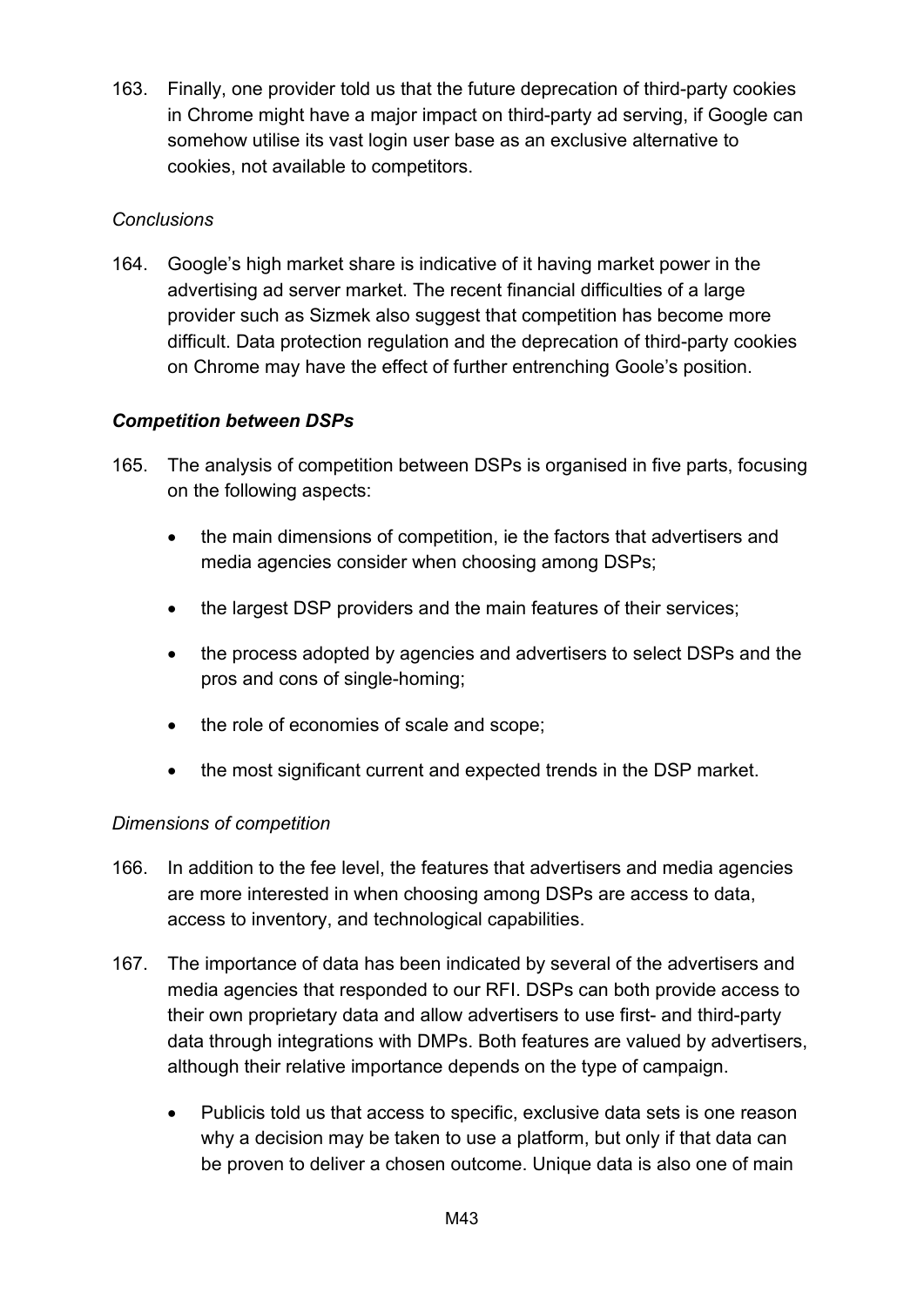strategic differentiators that Omnicom look for when helping clients choose a DSP.

- We have received contrasting views on the relevance of DMP integration as a competitive differentiator. On the one hand, Publicis told us that, in today's market, there are few DSPs that do not synchronise with all the major DMPs and most third-party data providers can be accessed through most DSPs. On the other hand, one large advertiser told us that access to third-party data is an important consideration for DSP selection; after GDPR Google had no appetite to use data they do not own, while DSPs such as AppNexus allow for greater use of third-party integration.
- 168. Access to inventory is another factor mentioned by many advertisers and media agencies as affecting their choice of DSP. Access to inventory includes two different elements: integrating with SSPs; and offering access to unique inventory.
	- Integration with SSPs and audience reach have been mentioned by several advertisers and media agencies as a factor that influences their choice. On the other hand, Xandr told us that, outside of the supply controlled by companies that also provide advertising technology solutions, DSP access to supply is commoditised.
	- Access to unique inventory has been indicated by Omnicom as one of the strategic differentiators on its choice of DSP or when helping a client choose their DSP. Unique supply has also been indicated as a relevant consideration by Publicis, although this would be the case only in certain circumstances.
- 169. Technological capacities and the availability of specific features are another group of considerations advertisers and media agencies make when choosing a DSP. The aspects looked at can vary across advertisers and include:
	- targeting capabilities;
	- brand safety controls;
	- specific features such as bid-shading and pre-bid viewability settings;
	- the ability to perform Programmatic Guaranteed transactions;
	- reporting and analytics capabilities; and
	- performance transparency and integration with ad verification partners.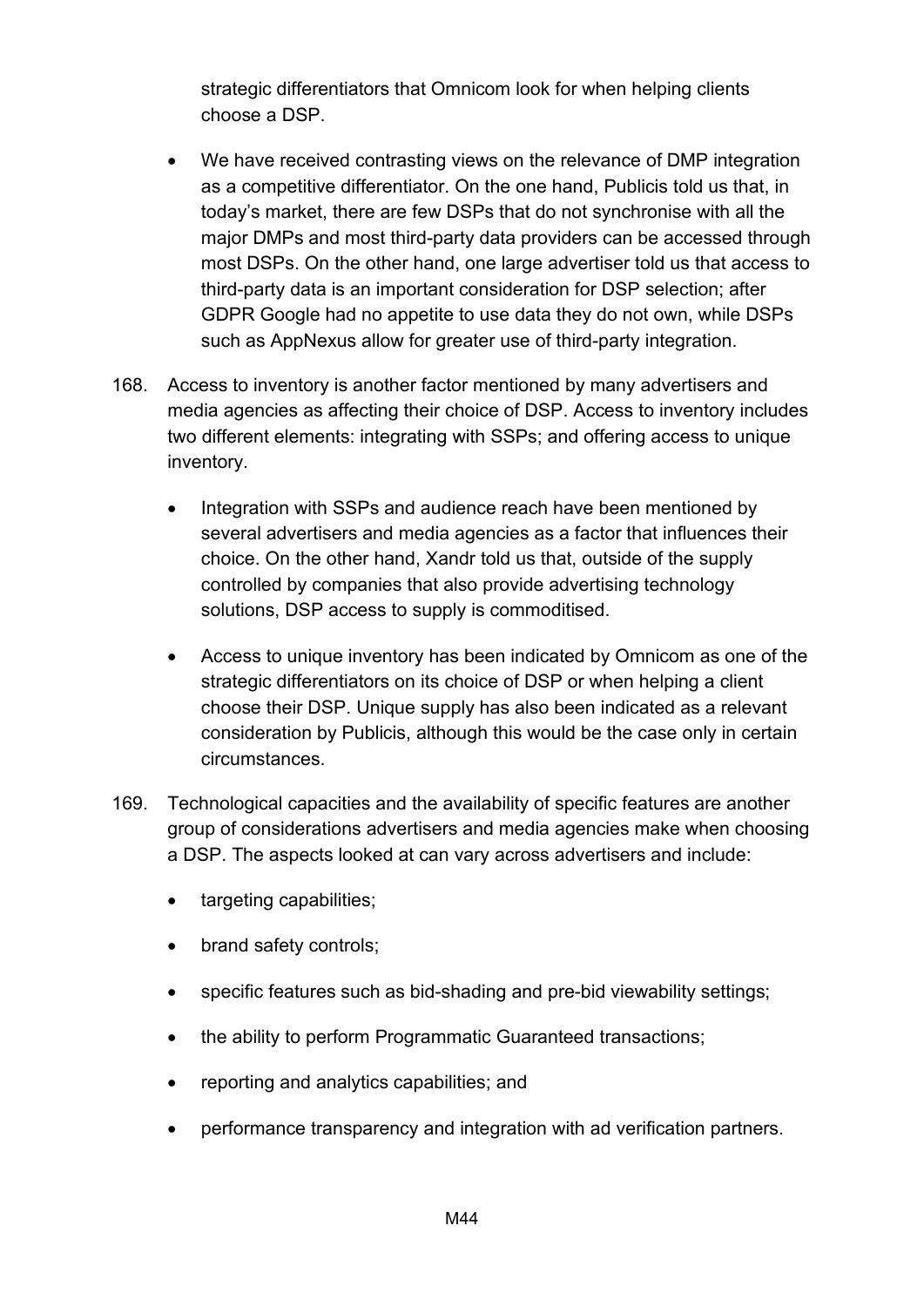- 170. Some respondents also mentioned that the provision by the same company of other services in addition to a DSP may be an advantage. For example, Boots' choice of DSP can be influenced by the use of wider solutions provided by the same company (eg cloud computing services). Dentsu Aegis told us that working with 'same stack' technology can both increase operational efficiency and technical functionality due to their likelihood of working more effectively as systems together, often integrating more seamlessly.
- 171. On the other hand, Publicis told us that one of the factors that can affect their choice is DSPs' independence from supply, noting however that while this would be preferred it is not always possible. This preference is linked to the need for transparency of supply path and auction dynamics, to ensure that there are no conflicts of interest in a DSP's bidding decision. The potential for conflicts of interest has been mentioned by some respondents as a relevant consideration in their choice of DSP.
- 172. Finally, the usability of the platform can also be taken into account.

## *Main providers*

- 173. There are likely to be dozens of companies providing DSP services in the UK, although most of them would have small operations. The largest provider is Google. As shown in Appendix C, in terms of the value of inventory bought, Google's DSP DV360 has a [30-40]% share, roughly equal to the combined share of all the third-party DSPs we received data from ([40-50]%); Google operates as a DSP also through Google Ads, which has an [10-20]% share.
- 174. The review of the main providers in this section is based on the DSPs most often mentioned by advertisers and media agencies in their RFI responses, and on the DSPs most often listed as main competitors by those providers who responded to the RFI. As, unlike other DSPs, Google Ads is mostly used to buy display ads by small advertisers, it was not mentioned as a competitor by other DSPs nor as a provider by media agencies and large advertisers. It is therefore not discussed in this section. The role of Google Ads in open display is discussed later in the appendix.

## *Who the main DSP providers are*

175. Three providers have been mentioned as main competitors by every single DSP responding to the RFI; they are Google, The Trade Desk, and Amazon. Other providers mentioned several times are Adobe, Xandr and MediaMath. All these DSPs have also been mentioned by at least once by an advertiser or media agency in their RFI responses, with Google's DSP DV360 being mentioned by all respondents.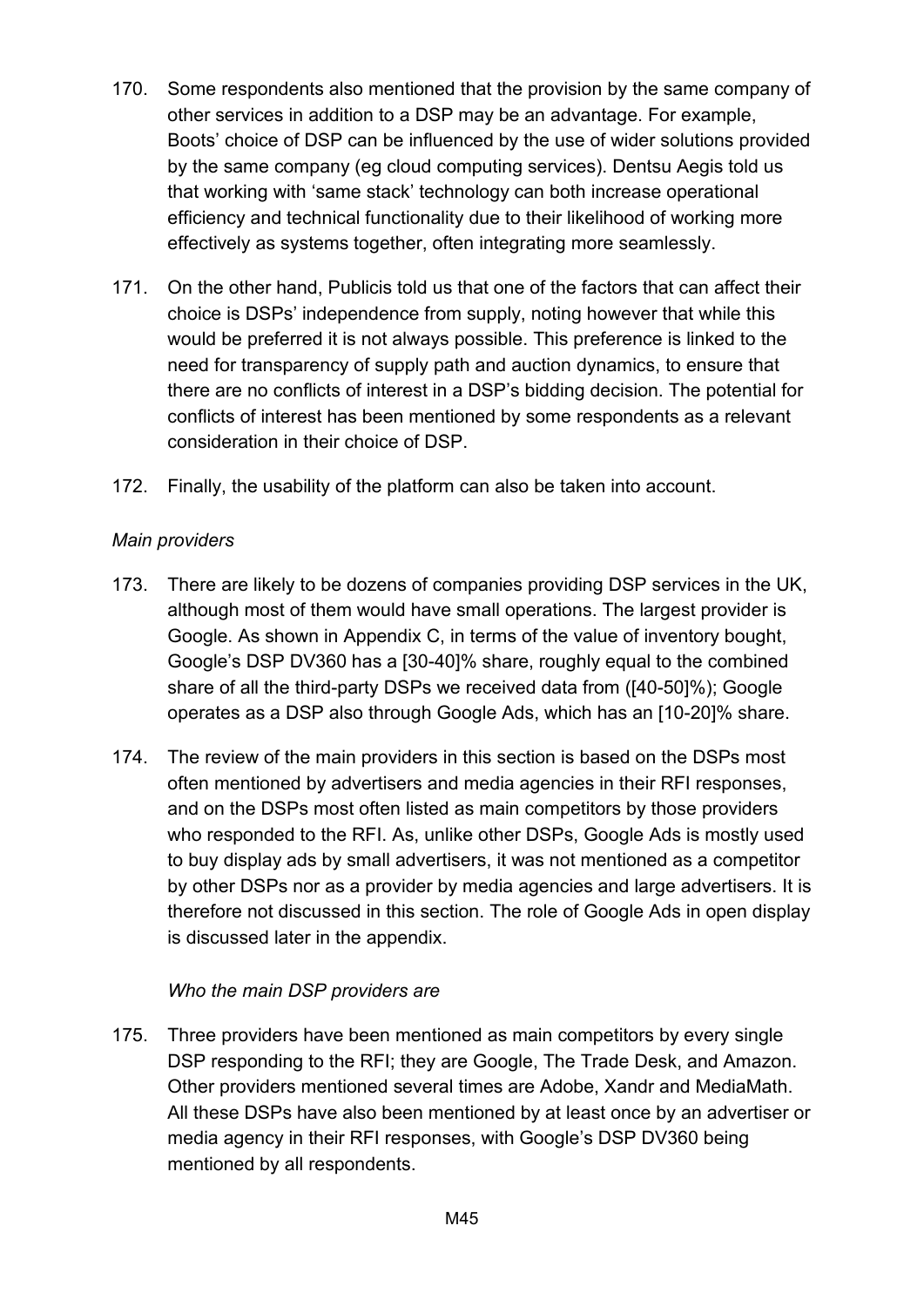- 176. Facebook should also be seen as a competitive constraint, as it has been mentioned as a main competitor by most respondents to the RFI. It is worth noting, however, that no advertiser or media agency mentioned Facebook as a DSP. This may reflect the fact that Facebook Audience Network (FAN), which allows advertisers on the Facebook platform to extend their campaigns to third-party publishers, is not strictly speaking a DSP. FAN does not submit bids into an SSP, but has direct relationships with publishers, submitting bids directly into their ad server or their header bidding solution. Advertisers may see FAN as just an extension to their advertising on Facebook's owned and operated inventory, while Facebook is seen as a major competitor by both DSPs and SSPs (as we observe below).
- 177. Finally, Criteo must also be included as one of the main DSP providers although, as discussed below, it has a different business model from most DSPs. While not mentioned by advertiser and media agencies, nor by most of the DSPs responding to our RFI, it was indicated as a major competitor in  $[\times]$ internal documents.

#### *Advantages and disadvantages of the main DSP providers*

- 178. Based on responses from advertisers and media agencies, there are two groups of reasons for using a particular DSP: the first has to do with the advantages derived from access to exclusive inventory, use of exclusive data, and integration with other services offered by the same provider; the second group of reasons is linked to technical sophistication, customisation and level of support of the DSP services themselves. The major strengths of different DSP providers seem to generally belong to either one or the other of these groups.
- 179. The strengths of Google's DV360 mostly derive from its scale and links to Google's inventory, data, and other services in adtech. The advantages mentioned by advertisers and media agencies include DV360's access to a vast inventory across the internet, its seamless integration with the rest of Google's ad stack, exclusive access to YouTube inventory, use of Google's proprietary data and affinity audiences. Several respondents also favour DV360 for its usability and capabilities, while the lack of transparency on its bidding algorithm or audiences, difficult integration with non-Google technologies and lack of flexibility in product development are the limitations most often mentioned.
- 180. Similarly to Google, Amazon is valued for its access to unique inventory and to Amazon's customer data, while it is sometimes considered to be technically inferior to other DSPs and to lack integrations with third-party technologies and the wider industry.  $[\times]$ . As Amazon's inventory and data is of particular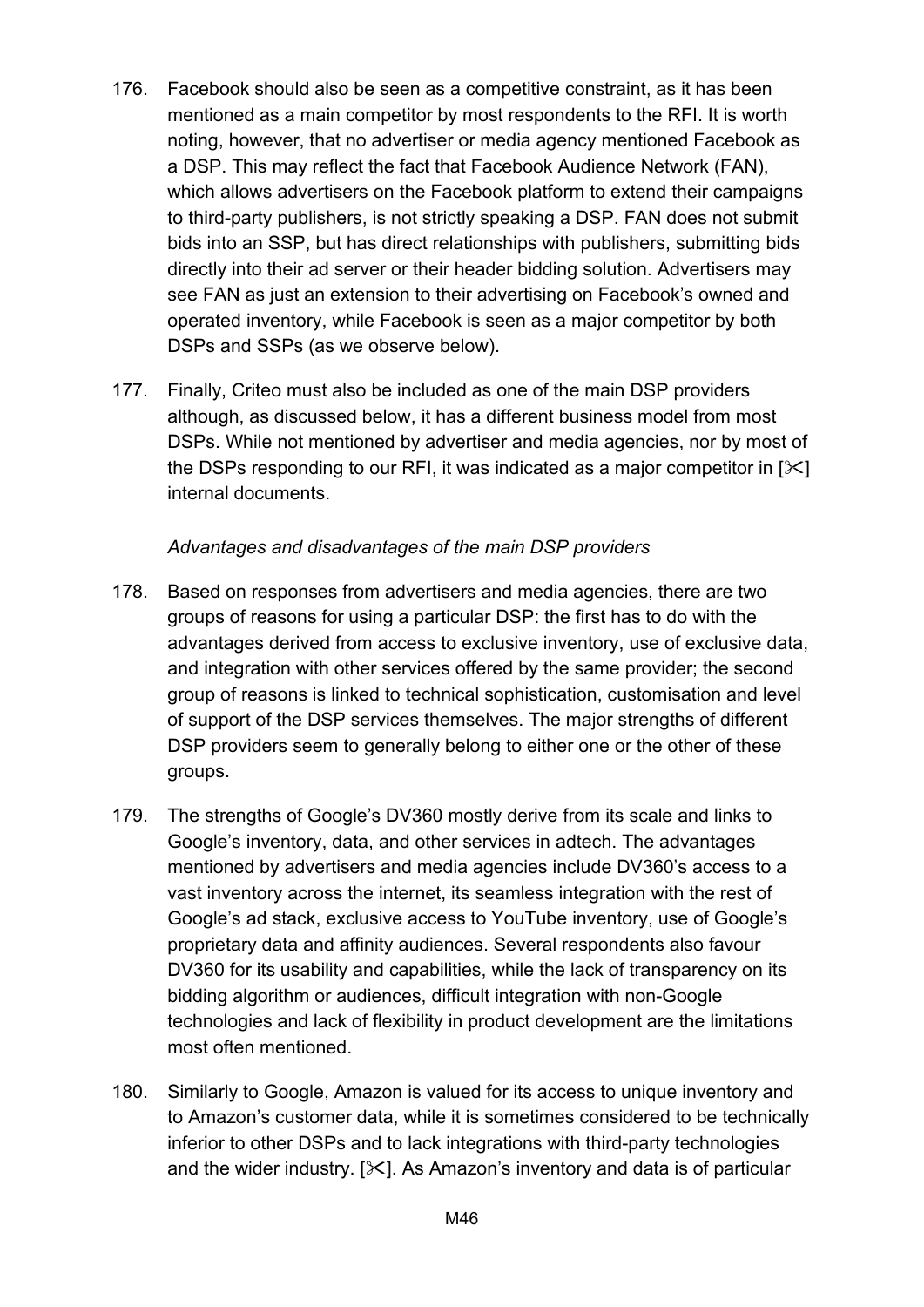interest to advertisers in the retail sector, Amazon's DSP is likely to be an attractive solution for these types of advertisers, but less so for those operating in other industries.

- 181. Although we have received no views from advertisers and media agencies, it is likely that Facebook Audience Network (FAN) may be also particularly valued for its data. FAN appears to be a stronger competitor for mobile advertising than for desktop: approximately  $[\frac{1}{2}]$ % of the ad inventory filled through FAN is on mobile apps, with most of the remainder on mobile websites.
- 182. Adobe Advertising Cloud DSP's main strengths appear to be its integration with Adobe Analytics and the support of all types of video inventory. Adobe told us that its DSPs' integration with Adobe Analytics provides its customers with a better understanding of the performance and effectiveness of their campaigns. On the other hand, Adobe seems to be weaker in terms of reporting and usability, based on views of advertisers and agencies.
- 183. While Xandr is, like Google, vertically integrated along the intermediation value chain (it also offers an SSP and a publisher ad server), advertisers and media agencies responding to our request for information value it especially for the sophistication and customisation of its DSP technology. Respondents mentioned, in particular, the implementation of custom solutions and bidding algorithms, the possibility of paying for impressions based on custom viewability thresholds, and the ability to connect with a broad array of thirdparty technologies. Respondents also noted Xandr's low platform fees. On the other hand, some other functionalities may not be as advanced as DV360.
- 184. Unlike all the providers discussed so far, The Trade Desk only operates a DSP and is not involved either in other parts of advertising intermediation or in user-facing services. This is considered by advertisers and media agencies responding to our RFI as both an advantage and a potential limitation. On the one hand, respondents appreciate the fact that The Trade Desk's DSP is not biased towards external vendors and can be integrated with many different third-party products. On the other hand, a large agency told us that only having the DSP element puts The Trade Desk at a disadvantage to others within the industry. As it is common to see discrepancies between solutions offered from different companies, advertisers who invest their marketing budget within solutions offered from the same company can be in an advantageous position when it comes to reporting and accountability of media investment. The Trade Desk is also valued for it bidding technology, the level of support, service customisation and flexibility in product development.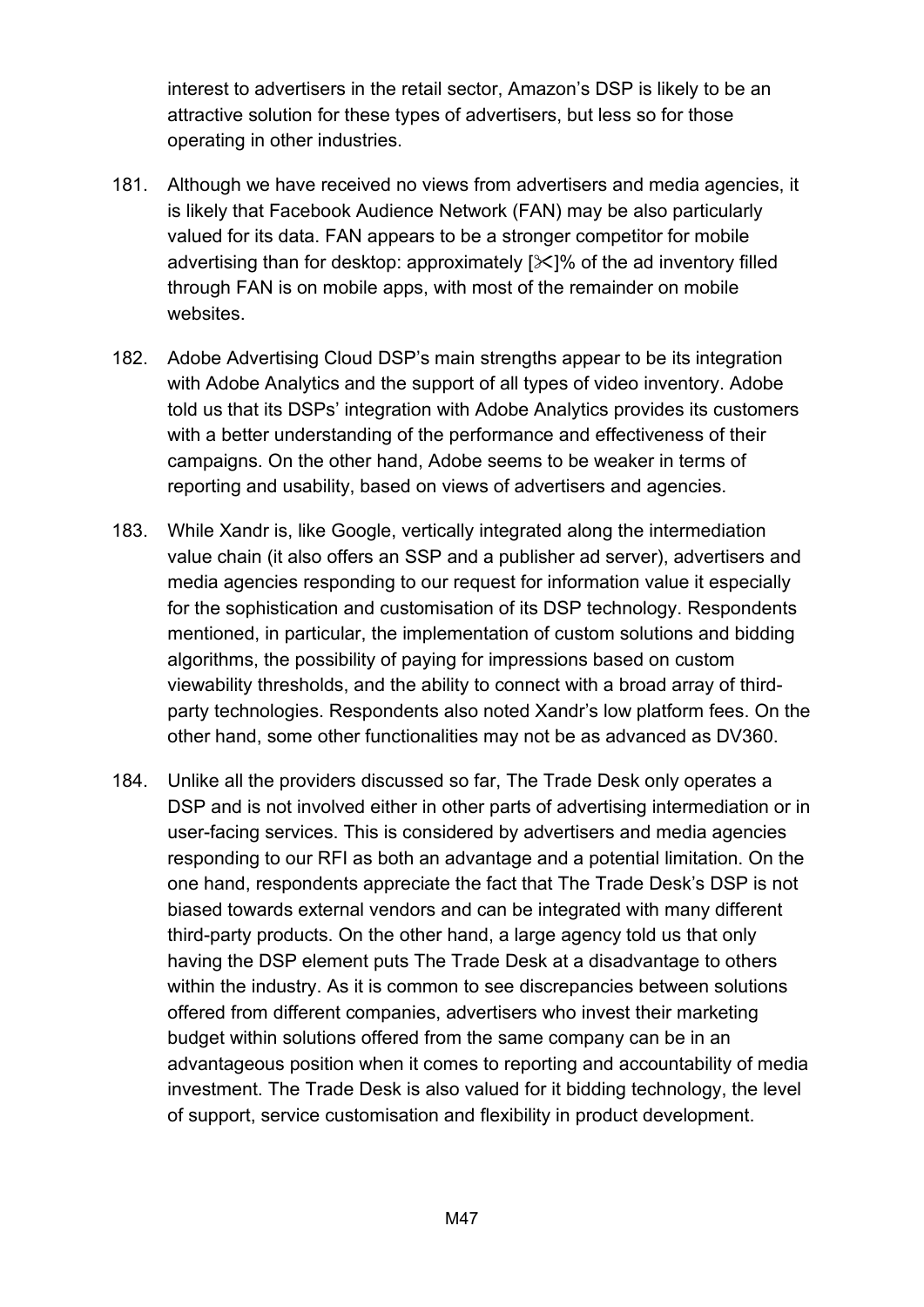185. Finally, Criteo, as a re-targeting specialist, has specific features and capabilities, and a business model which differs in part from that of most DSPs. Criteo reaches publishers' inventory via direct relationships with publishers or via ad exchange technology. Through direct relationships, Criteo can connect directly to the publisher's ad server when publishers use header bidding or can be given the opportunity to buy impressions before they are made available to other potential buyers. Unlike most DSPs, Criteo charges advertisers only when users engage with an ad (usually by clicking on it).  $[\times]$ .

## *Single and multi-homing*

- 186. Customers' homing behaviour is an important determinant of competition intensity in a market. In the case of DSPs, multi-homing is common, although a single DSP tend to be used for a given campaign. There are, however, a number of large advertisers single-homing on DV360.
- 187. Publicis submitted that the choice of DSP can vary from client to client and campaign to campaign depending on the specific needs and requirements. There are typically three stages of review:
	- Stage 1 The agency network reviews all technology partners, putting them through a stringent technical and legal verification process to ensure the platforms are suitable for use by individual agencies.
	- Stage 2 The specific client account teams review if there is a need (based on client objectives and parameters) to work with a chosen DSP partner of choice. It is at this stage that some of the factors discussed above come into play.
	- Stage 3 On a specific brief-by-brief basis, the agency's planners review which DSP will best deliver the campaign. This process may require the agency to switch to specialist DSPs (for example for audio or video) or work with DSPs to access specific targeting or inventory.
- 188. Dentsu Aegis explained to us that, in the majority of cases, a single DSP is used for a campaign, although the agency would typically review on a campaign by campaign basis whether this was the most effective way to activate the campaign. An exception to this rule would be where using a secondary DSP allows access to unique data points or inventory. An advertiser also told us that it might use multiple DSPs for a campaign, and ultimately move its budget to the DSP that is performing the best.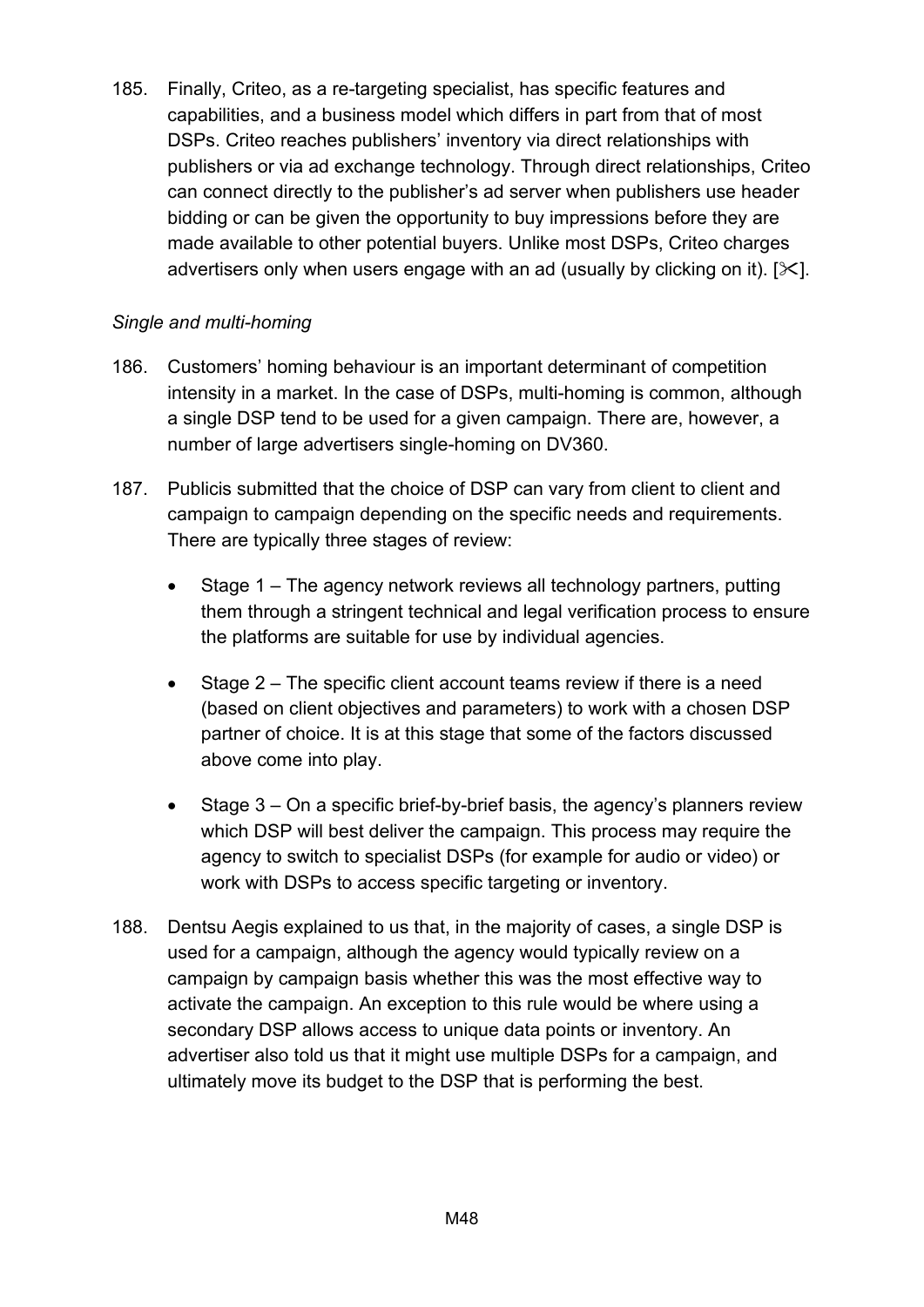- 189. While using multiple DSPs can help ensure competition between players, most respondents told us that the advantages of using a single DSP typically outweigh those of using multiple DSPs. These include:
	- the ability to manage frequency across the entire campaign, something that is not possible when using multiple DSP's due to the lack of a common ID between different technologies;
	- more effective audience management due to the presence of a consistent ID solution allowing for better retargeting and audience suppression;
	- more efficient reporting as a result of using a single interface to pull data from; and
	- reduced cannibalisation where two different DSPs compete for the same impression in the auction, thereby inflating the price.
- 190. GDPR has also put an increased requirement on advertisers to vet the media partners they work with, to ensure understanding of the source data and associated consents. This has further limited the appetite of advertisers to support multiple DSPs.
- 191. On the other hand, IPG Mediabrands told us that, given the analytics capability of its own adtech platform tools, it is able to optimise entire campaigns across multiple DSPs.
- 192. Of the 17 advertisers that provided us with information about the DSPs they use, six use a single (main) DSP across all their campaigns. In all such cases, the chosen DSP is Google's DV360. Four other advertisers told us they use two DSPs. In these cases, different DSPs can be used for different types of inventory, and in all cases one of the two DSPs is Google's. The other seven advertisers use multiple DSPs, although in at least two cases DV360 account for the majority of advertising expenditure.
- 193. The advertisers using only or primarily DV360 as DSP indicated multiple reasons for doing so:
	- its access to inventory, and in particular unique access to YouTube inventory;
	- the possibility of cross-channel optimisation across search, display and YouTube advertising; and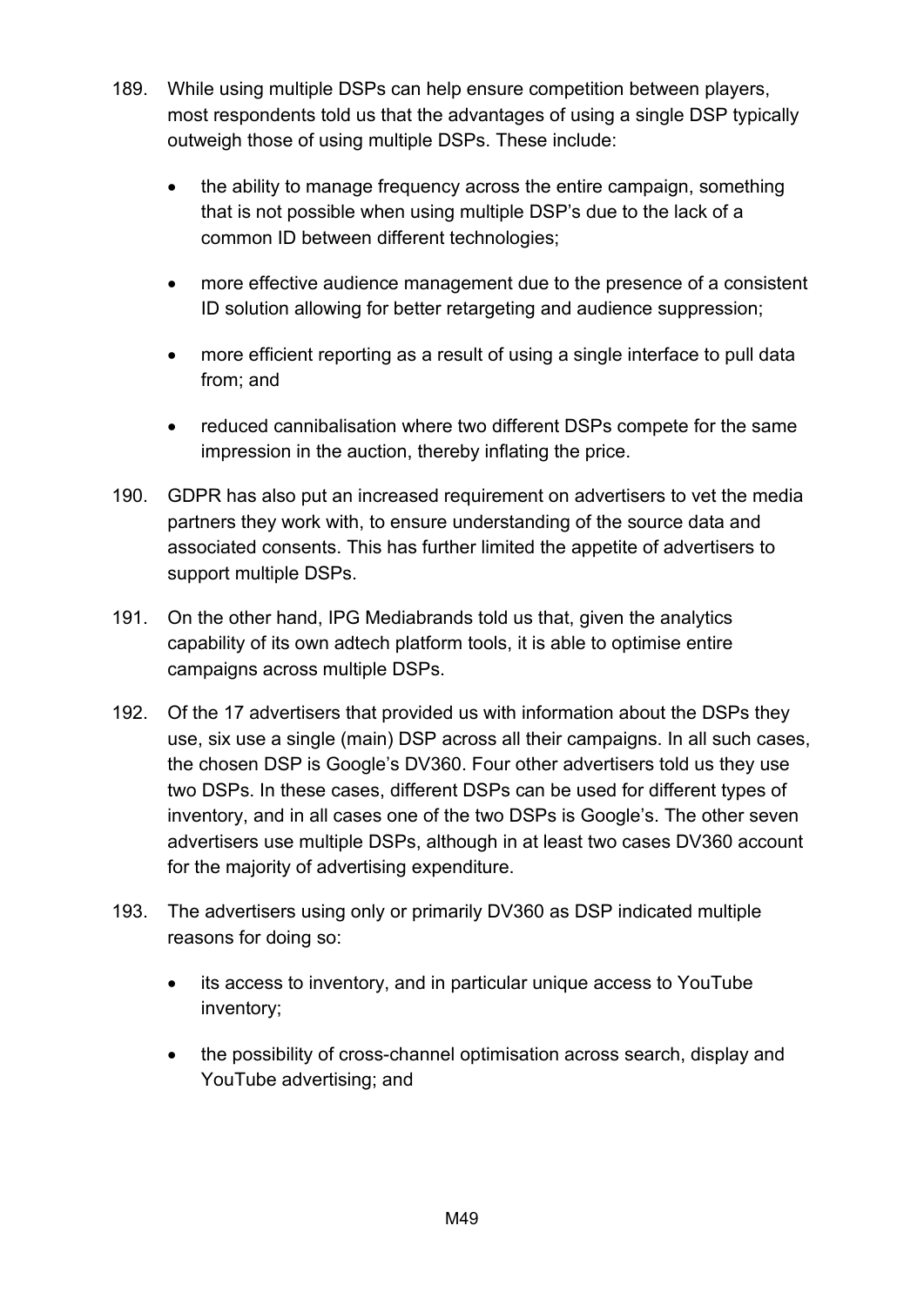- holistic data integration with Google Analytics and the ability to deduplicate data from across the Google stack, allowing a more accurate picture of effectiveness.
- 194. The competitive advantage that Google derives from exclusive access to YouTube has also been mentioned by several intermediaries.

### *Economies of scale and scope*

- 195. The presence of strong economies of scale in a market can make it more difficult for smaller competitors to challenge a large provider. In the case of DSPs, as discussed below, there are clear scale efficiencies, although this does not appear to have made entry impossible. As reported in Appendix C, differences in scale between DSPs do not seem to affect their performance.
- 196. Building and operating a competitive DSP is a costly enterprise. One intermediary estimates that, in today's market, the investment required to build and maintain a competitive DSP would be in the range of hundreds of millions of dollars.
- 197. Xandr told us that, to be competitive, a DSP must operate at a global scale. We note that some of the advertisers who responded to our RFI told us that they had global agreements with their DSPs. Due to the inherent latency requirements of the business this means that a DSP needs to operate in multiple data centres across the world.
- 198. Some of the costs sustained by DSPs scale with the buying volume (and so with revenue) and can therefore be considered 'variable'. These include costs in reporting, data storage, bandwidth and account management/support. On the other hand, auction traffic is a relatively fixed cost and scale with the types of formats (video, banner, native, mobile) a DSP deals with and with its geographical coverage. Given that the volume of auction requests (measured in queries per second, or QPS) is so large, competing globally requires a minimum scale to become profitable. Beeswax estimates there are 5-10 million QPS globally outside of China, which could cost US\$5 million or more a month for a DSP to listen to. This means that to achieve a 50% gross margin you would need a minimum scale of US\$10 million in monthly fees to the DSP or spend in the range of US\$100 million or more. While there are some techniques to reduce QPS, such as supply path optimisation, DSPs with a diverse and global customer base need to maintain a high absolute QSP capacity.
- 199. There are also other reasons why scale is beneficial to DSPs: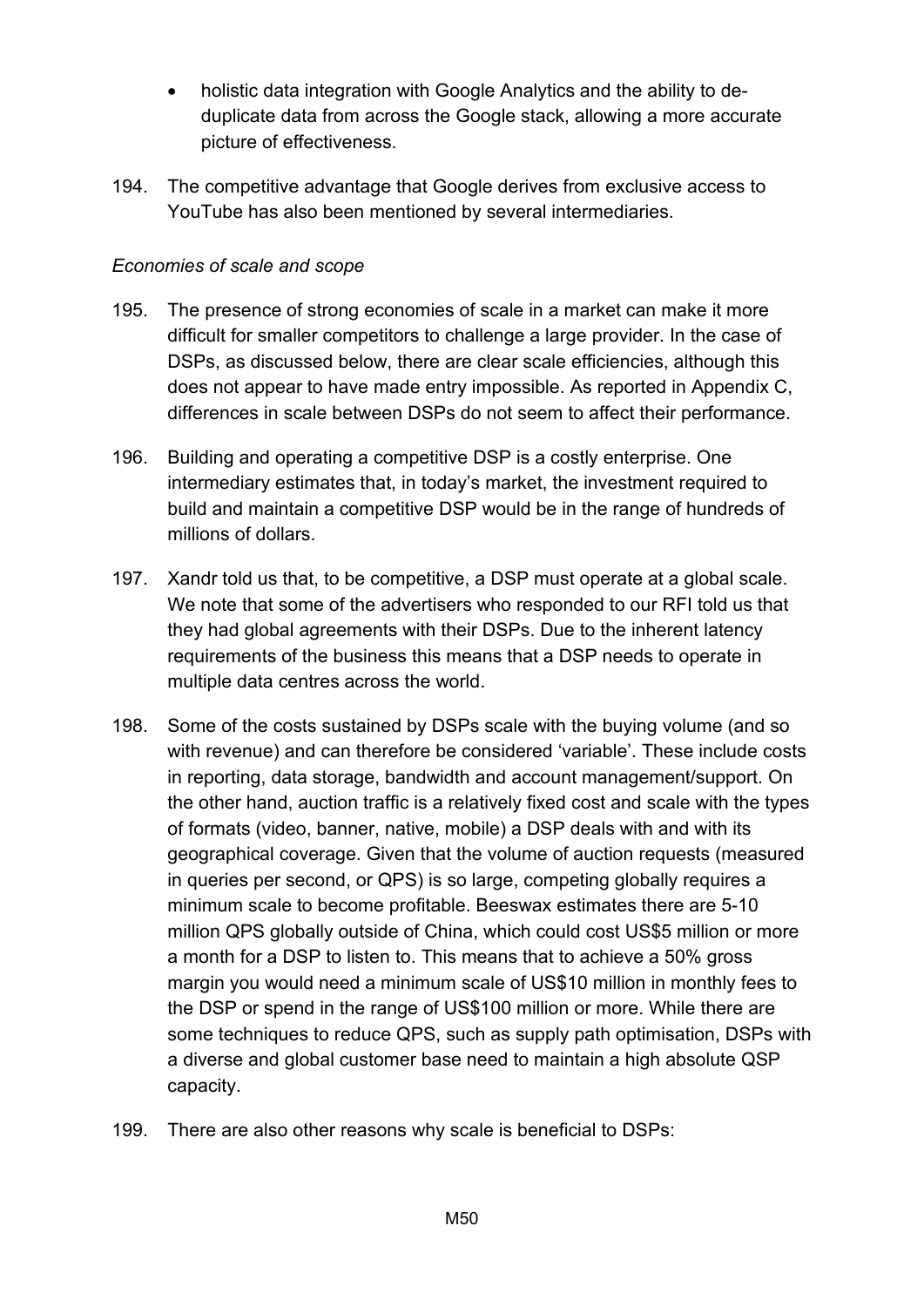- DSPs must sustain significant research and development costs, in particular in artificial intelligence and data science capabilities.
- Scale allows DSPs to get better prices from data partners and other vendors. A DSP told us that technology evolves so rapidly that operating a DSP amounts to constantly rebuilding a DSP; any major asset – technology, data sources, relationships, best practices – that is five years old is probably no longer commercially relevant and due for an overhaul. Research and development costs are broadly not scalable.
- 200. Being present in other parts of the intermediation value chain in addition to DSP services can also generate cost economies. The investments made into the DSP may also benefit other parts of the business. Moreover, Adform told us that if a company has other assets which complements the DSP, such as the data owned by Amazon or the DMP owned by Salesforce, then it would be possible to run a profitable DSP unit at a slightly lower scale than in the case off a standalone business.

#### *Current and expected trends*

- 201. Xandr told us that, as of 2019, there are over 150 companies offering a DSP across the globe; however, there has been a significant consolidation in revenue to a smaller number of companies due to many factors, including:
	- advertisers using fewer platforms as the technology matures;
	- mergers and acquisitions, and a slowdown in venture capital funds invested in new companies;
	- advantages provided by access to proprietary data and owned and operated media; and
	- the implications of privacy regulation.
- 202. Some providers of DSP services told us that they expect this consolidation trend to continue, impacting in particular specialist DSPs and those that do not have unique access to supply, data or identity solutions. One of the factors behind consolidation is the increasing commoditisation of the technology. This, according to Adform, is also linked to the expectation that the most relevant and prominent inventory pools will be sold under strictly controlled conditions (Private Deals, Programmatic Guaranteed) whereas smaller publishers will be left to open auction with (then) presumably lower average prices (as the inventory perceived as 'premium' is in this scenario 'locked' in the private marketplaces attracting the advertisers with significant budgets). In such set-ups the role of intelligent optimisation of inventory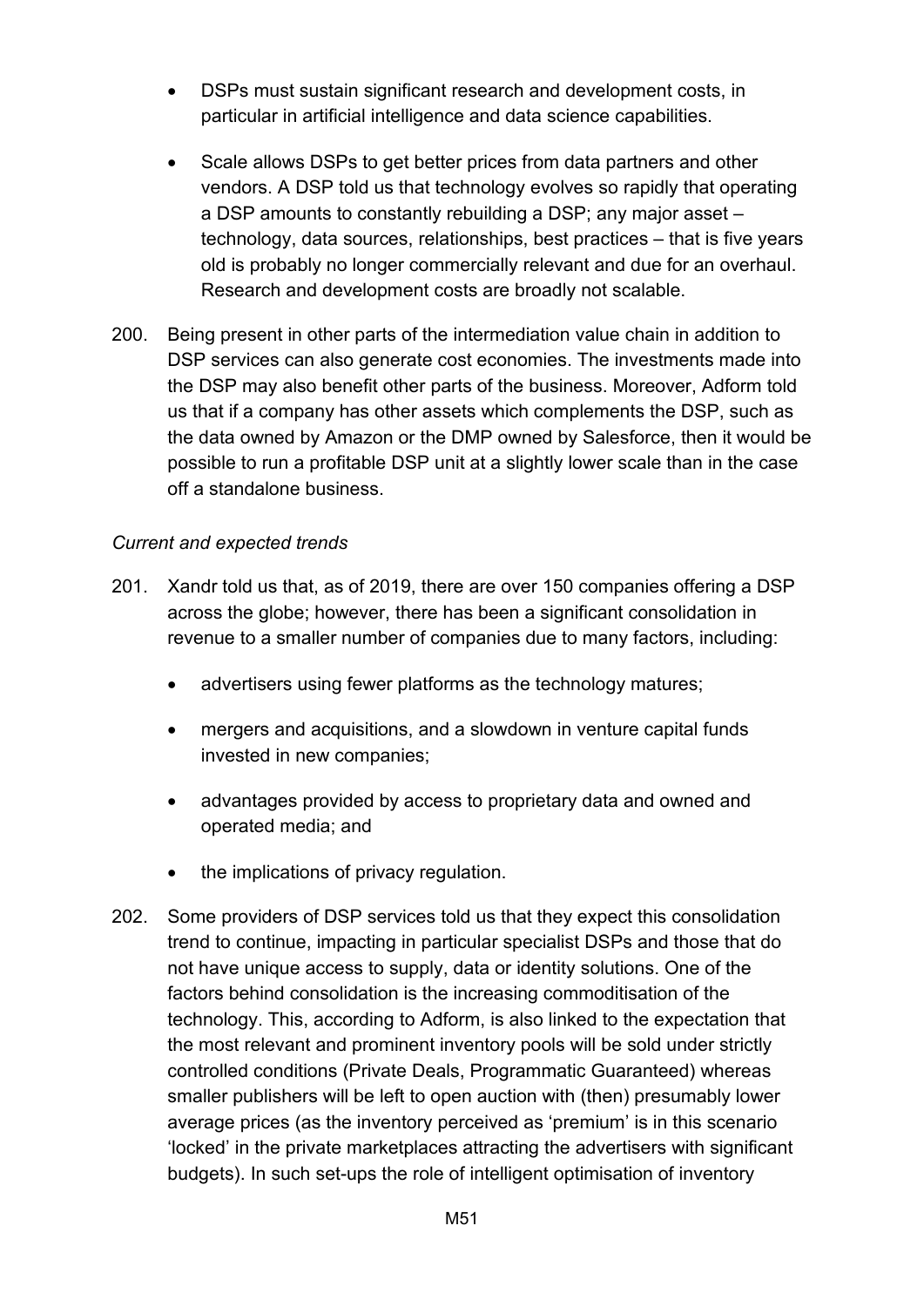selection using algorithms gets marginalised as – especially in a Programmatic Guaranteed setting – the whole campaign is already predefined.

- 203. Increased commoditisation is expected to lead to growing pressure on prices. In this environment, The Trade Desk expects that only well-funded new entrants and those with particular advantages, such as direct user access, will have a meaningful chance of success. Unique access to inventory may therefore become an even more important advantage, while Adform expects that technology fees will continue to be put under pressure.
- 204. Other trends that providers of DSP services expect are an increased focus on users' identity, the convergence of digital and TV advertising, and increasing attention to measurement and transparency.
	- The evolving nature of consumer privacy and data protection legislation is having a significant impact on the way that technology platforms process signals around consumer identity. With the decline of the cookie, identity has become a key issue. Xandr expects that technology platforms will more than ever be expected to solve for user identity across screens.
	- The changing nature of TV consumption amongst consumers in the UK and globally will see an increasing amount of that inventory treated as, and traded in the same way as, digital video. Xandr expects that the technology platforms that will win in the next years will be the ones that, among other things, can offer marketers a unified platform to manage campaigns across TV and digital. Many DSPs are competing to position themselves as leaders in the emerging Connected TV space. Since the large tech companies like Google and Amazon offer devices and services for operating the interface and distribution by which consumers will access TV programming, they also control portions of the monetization stack for this area.
	- DataXu expects there will be innovation in measuring business outcomes well beyond transactional measures like views and clicks towards return on marketing spend and incremental value. Transparency around pricing and take rates is also of paramount importance to buyers.

## *Conclusions*

205. Google is by far the largest provider of DSP services. Its position is strengthened by its exclusive access to inventory (YouTube) and its integration within Google's wider ecosystem. These advantages might become even more significant in the future, given the increasing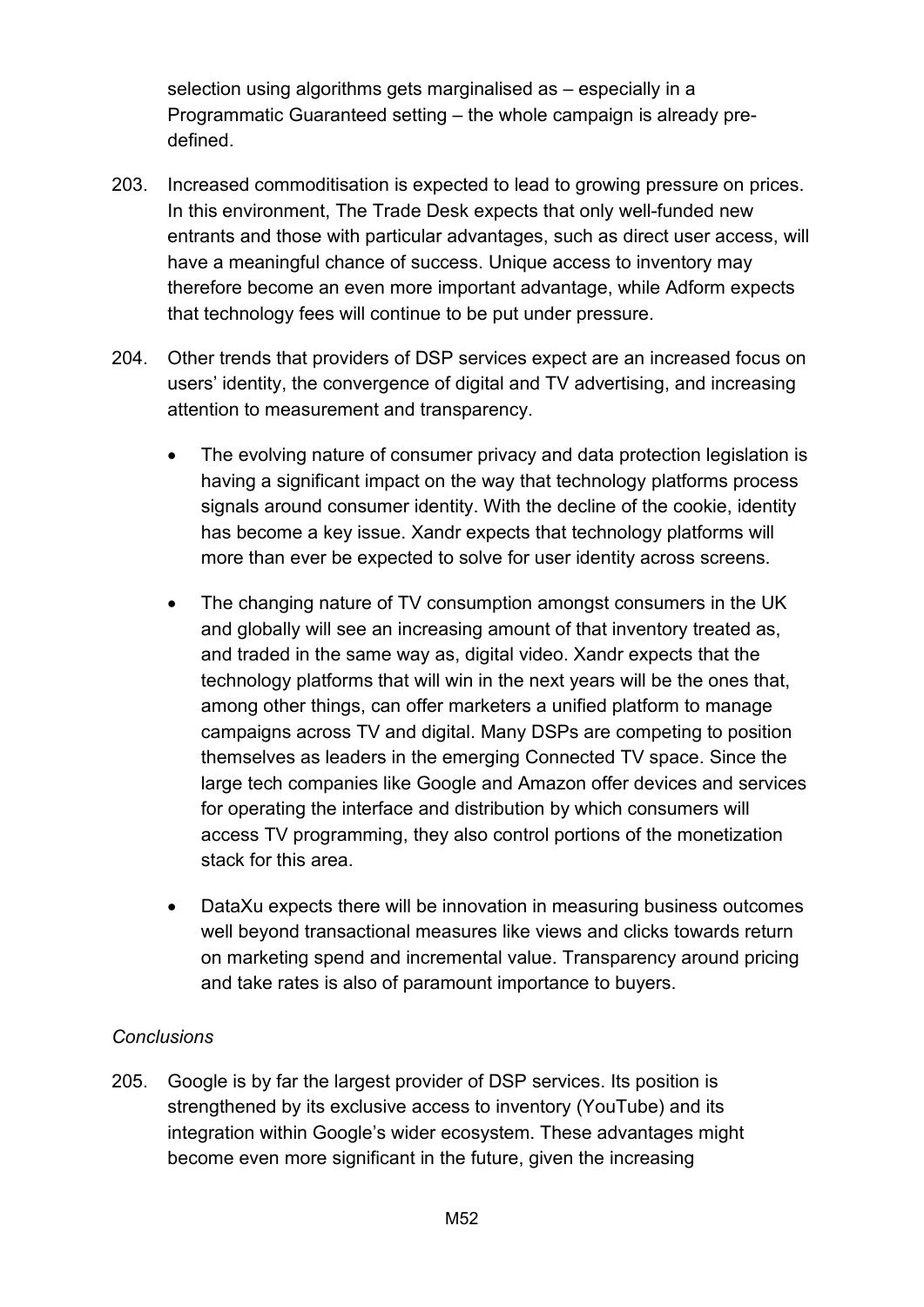commoditisation of DSP services. Nevertheless, so far this has not prevented the growth of alternative providers, although none has achieved a scale comparable with Google.

## *Competition between SSPs*

- 206. The analysis of competition between SSPs is organised in six parts, focusing on the following aspects:
	- the main dimensions of competition, ie the factors considered by publishers on the one hand and by DSPs, media agencies and advertisers on the other hand when choosing among SSPs;
	- the bargaining power of publishers vis-à-vis SSPs;
	- the largest SSP providers and how their services are differentiated:
	- the main features of competition among SSPs: the increasing commoditisation of their services, the role of network effects, and the multi-homing behaviour of SSPs' customers;
	- the role of economies of scale and scope; and
	- the most significant current and expected trends in the SSP market.

## *Dimensions of competition*

## *Supply side*

- 207. In addition to the fee level, when deciding whether to work with an SSP publishers typically consider whether it gives access to incremental demand, the quality of such demand, the SSP's technical capabilities, its integration with the publishers' other systems and the rest of the tech stack, and possibly the level of transparency.
- 208. Working with a new SSP makes sense for publishers if it gives access to new demand and unique revenue streams. Sky, for example, considers the strength of the SSP's relationships with agencies, advertisers and DSPs. DMG Media explained that, after launch, it analyses how much money the SSP bids above the next best available price to determine the incremental value of their bid, which is more important than understanding their overall revenue. There might then be cases where a specific buyer pushes a large amount of spend through a specific SSP or pursue demand that only flows through a particular SSP.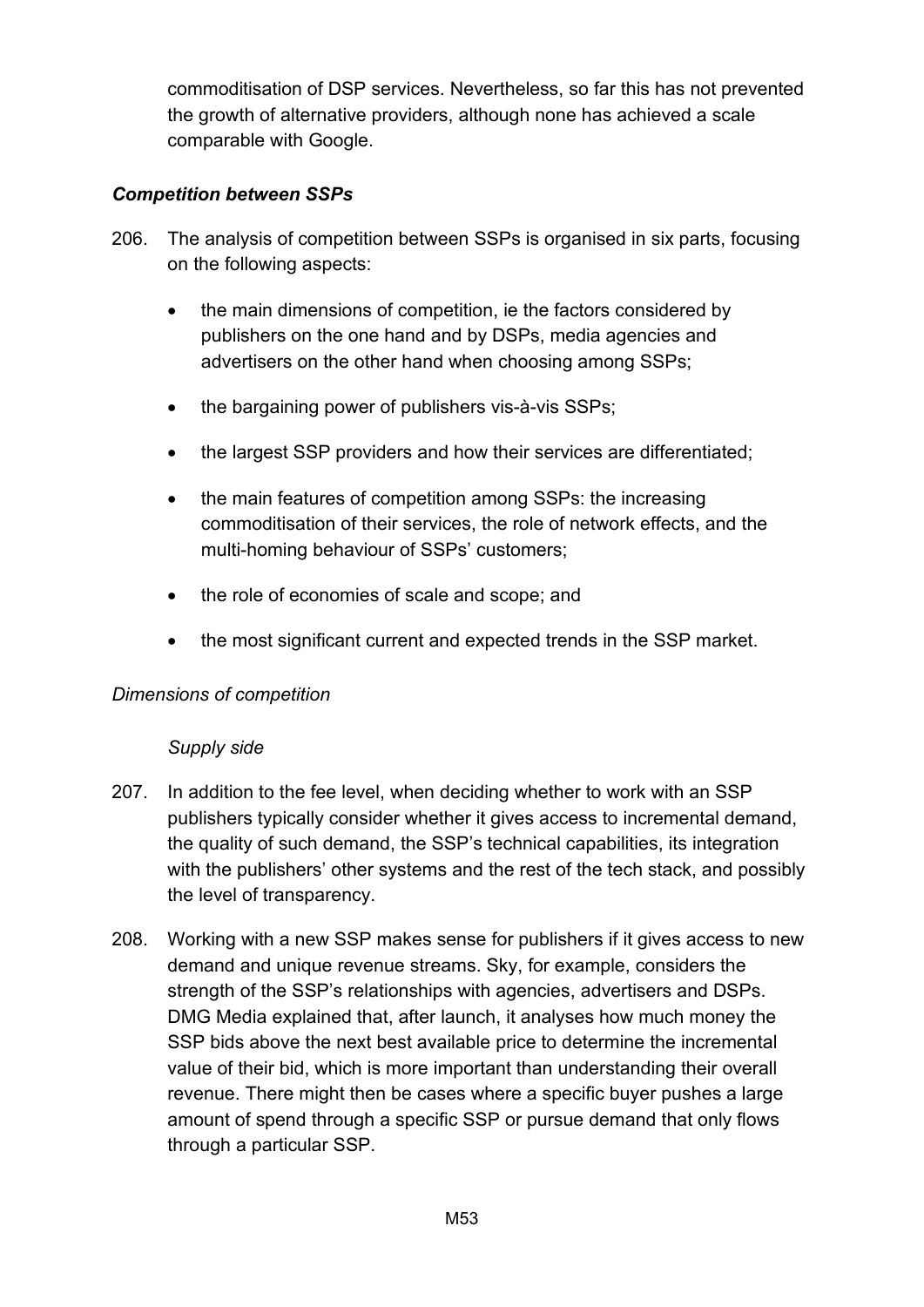- 209. The quality of the advertising coming through the SSP is also a relevant factor. Sky, for example, looks at whether the SSP has brand safety technology implemented into the system in order to enable the publisher to block advertisers and advertisements that it does not want to appear on its inventory.
- 210. Publishers also look at the sophistication of an SSP's technology. This can include various aspects, such as the speed of the code, the reporting capabilities and whether the SSP gives access to bid data, the level of latency, and the ability to set up deals and programmatic guaranteed transactions.
- 211. Compatibility with the rest of the tech stack is another of the main factors publishers consider when deciding whether to work with an SSP. This can include compatibility with the publisher's header bidding solution, robust DSP connections, and ability to integrate with the publisher's DMP. A related factor is the ease of SSP integration and the level of technical support. In relation to header bidding integration, DMG Media added that, for the most part, smaller SSPs will need to prove their worth via server-side integrations, ie Open Bidding or TAM, before DMG Media dedicates the resource to integrate them client-side.
- 212. Transparency, and specifically fee transparency, has also been mentioned as an important criterion by some publishers. DMG Media, however, told us that the lack of transparency within the industry means that, more often than not, a publisher simply has to trust the SSPs.

## *Demand side*

- 213. On the buyer side, the choice of SSP may be made by the DSP, the media agency or the advertisers directly.
- 214. Some advertisers and media agencies told us that they typically allow DSP bidding algorithms to determine from which SSPs impressions are bought. DSPs can base their choice on the scale of supply, the quality of supply, and the effectiveness of data matching services (like cookie syncing). Efficiency is another important consideration: DSPs look at metrics like bid rate (meaning how often are they interested in competing for an impression) and win rate (how often do they win the right to serve their client's ad to the impression).
- 215. Agencies can influence the choice of SSP in various ways, based on factors such as brand safety, fraud levels, auction and fee transparency, or historical performance. For example, WPP told us that it applies a filter on each DSP account which limits which partners it works with; the reason is to work more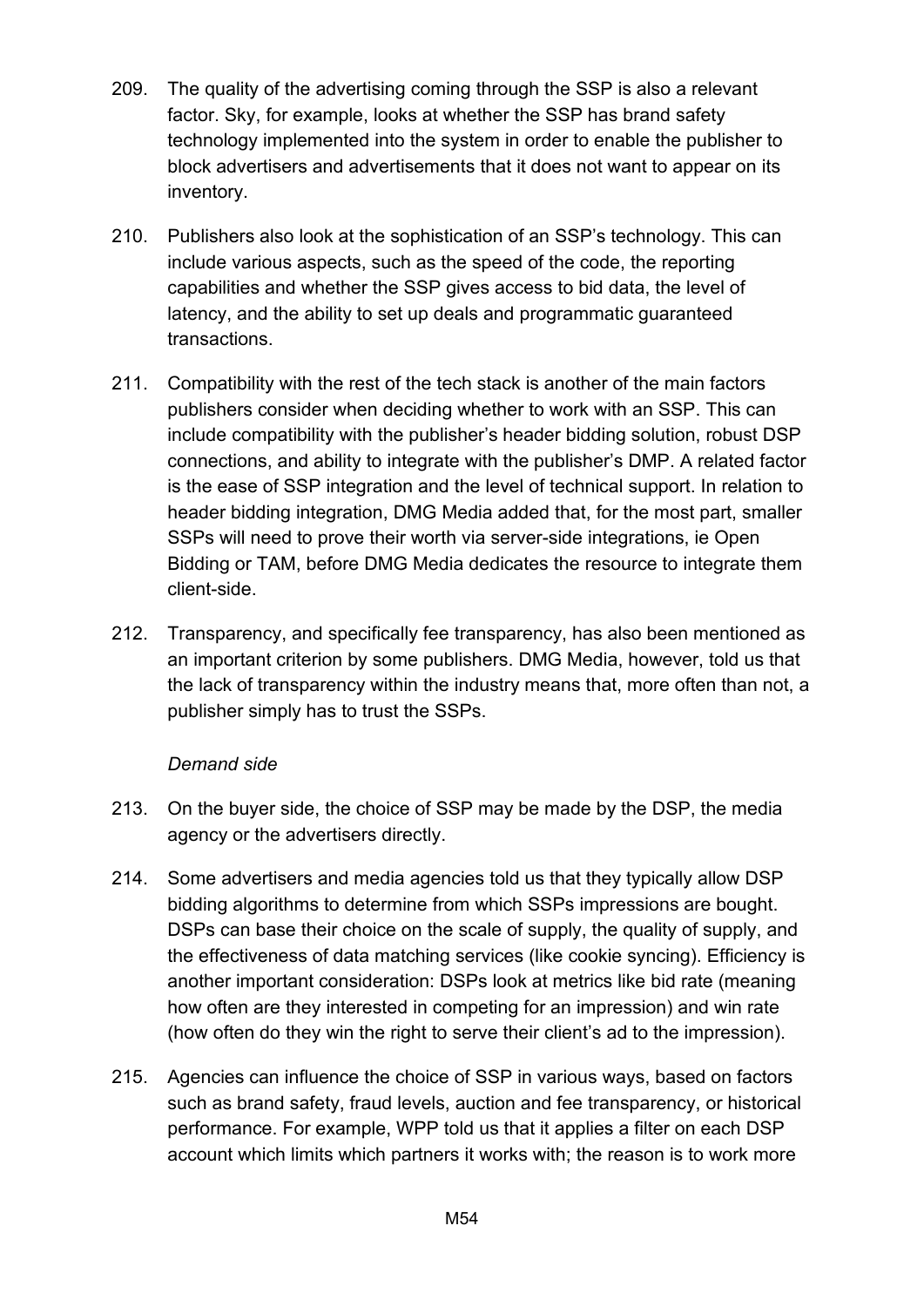closely with a limited number of SSPs towards a joint code of conduct around transparency, brand safety and supply management. Similarly, Publicis may purposefully exclude certain SSPs from a campaign, because they utilise a specific format which is not deemed relevant or appropriate, they may historically have had high observed rates of ad fraud or brand safety infractions, or they have a lack of transparency (low ads.txt certified inventory). However, there are several uncontrollable factors which may limit the choice an agency can make, such as inventory exclusivity, data access, cookie syncing, latency and other technical issues, and GDPR requirements.

216. Some advertisers may decide to only use a small selection of SSPs. For example, L'Oréal uses a small selection of exchanges available on DV360 based on brand safety, inventory and data access. Advertisers can also adopt different approaches. For example, a large advertiser told us it bids on all SSPs at the start of a campaign, rather than selecting particular SSPs. As the campaign progresses, it typically observes that the majority of its spend is concentrated with approximately five SSPs, which indicates that these are the SSPs with access to the key inventory that the advertiser requires for that particular campaign. Therefore, at that stage the advertiser focuses bidding on those SSPs.

## *Bargaining power*

- 217. When dealing with SSPs, large publishers try to negotiate contract terms including payment terms, revenue share across different transaction types, limitation of liability, clawbacks (sequential liability clauses), as well as processes for addressing claims of issues such as bot traffic; they may also try to negotiate minimum revenue guarantee amounts. Publishers' levers are the volume of ad impressions and users they have. Smaller publishers, however, may not have much leverage and may not be able to bear the costs involved in these negotiations. Moreover, even for large publishers, their bargaining power varies significantly when dealing with different SSPs.
- 218. Typically, publishers are unable to negotiate the terms of their relationship with Google and Facebook. In general, publishers told us that there is no meaningful scope for negotiation with Google or Facebook, in terms of both the price and non-price aspects of the contract. In some cases, however, large publishers have been able to negotiate preferential rates with Google's AdX or the waiving of certain minimum spend commitments and set-up fees, although these may not impact on significant elements of the relationship. On the other hand, one publisher told us that the contractual terms offered by Google are not unreasonable and are simpler and less one sided than those generally contained in the first drafts of contracts sent by other intermediaries.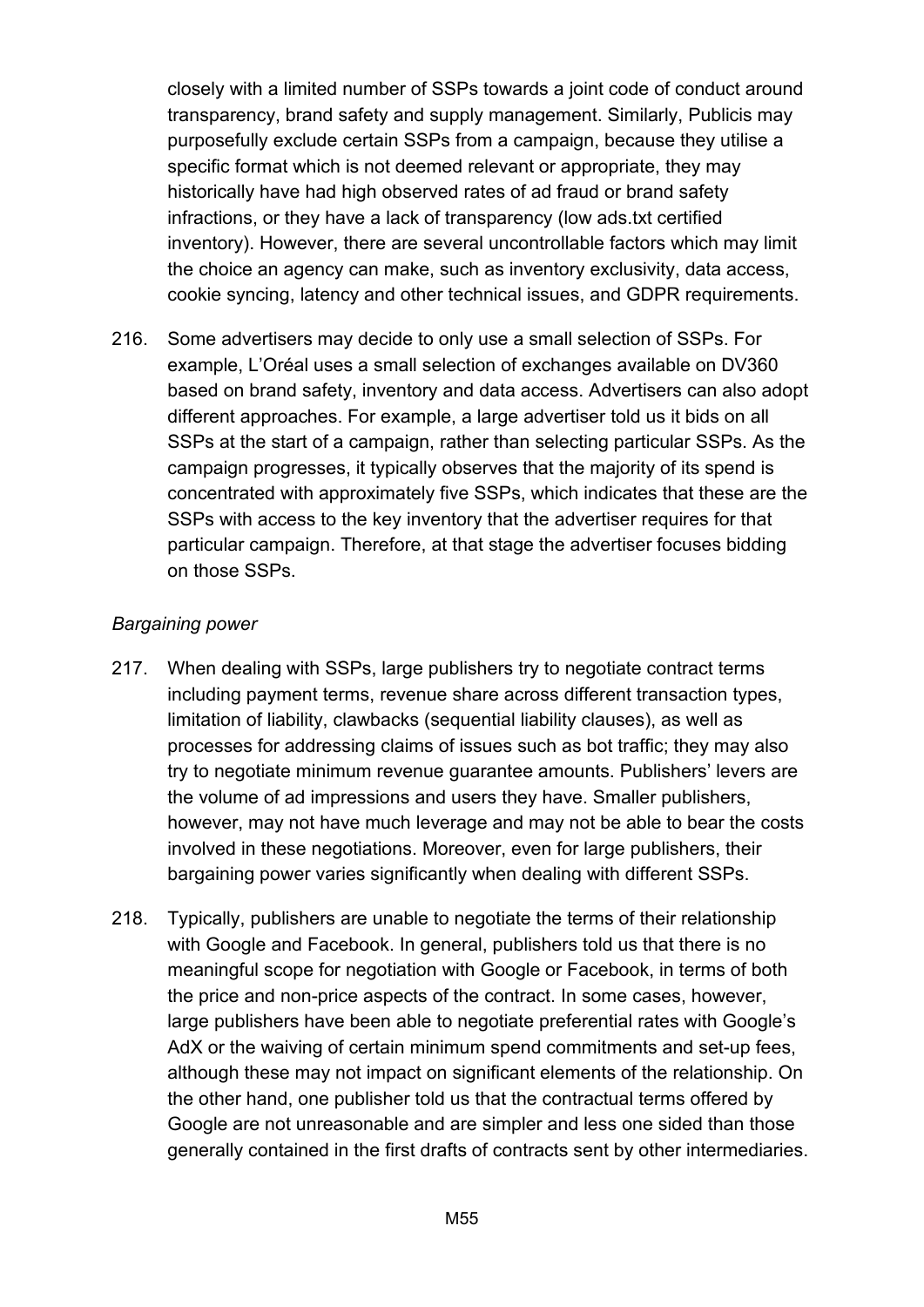- 219. There is more scope for negotiations when publishers deal with other SSPs. For example, News UK told us that it is generally able to negotiate reasonable commercial terms when dealing with the other SSPs it uses. Similarly, another publisher told us that it is able to negotiate favourable terms with the majority of individual suppliers it works with.
- 220. One way of negotiating more favourable terms may be to enter into an exclusive arrangement with the intermediary. For example, one party told us it has an exclusive relationship with one intermediary (exclusivity for content recommendations) and receives guaranteed minimum revenue from those intermediaries.

## *Main providers*

- 221. Dozens of different companies currently provide SSP services. Most of them, however, have very small operations in the UK. As shown in Appendix C, Google has the largest share of total inventory value sold – [50-60]% if we include all publisher-facing intermediaries, [50-60]% if we exclude those SSPs that serve their ads, therefore operating as ad networks. There are, however, other large providers although, as discussed below, some of them specialise on particular types of inventory.
- 222. Considering those SSPs that have been mentioned by at least two of the publishers that responded to our RFI, or that the SSPs in their responses to us indicated as their main competitors, it appears that the main SSPs can be divided into three groups:
	- generalist SSPs, some of which also offer other services along the intermediation value chain;
	- specialist SSPs, focusing on specific types of inventory; and
	- a third group that could be defined as 'content discovery platforms'.

## *Generalist SSPs*

- 223. Large publishers typically work with multiple generalist SSPs. Some of them are used because they give access to demand sources that could not be reached otherwise, others because they provide more flexible technology or better support.
- 224. Among the SSPs that give access to unique demand, Google's AdX was indicated by most publishers who responded to our RFI as a 'must-have', and in some cases as the only must-have SSP, as it is main channel for accessing Google Ads demand. Another SSP with unique demand is Xandr: as the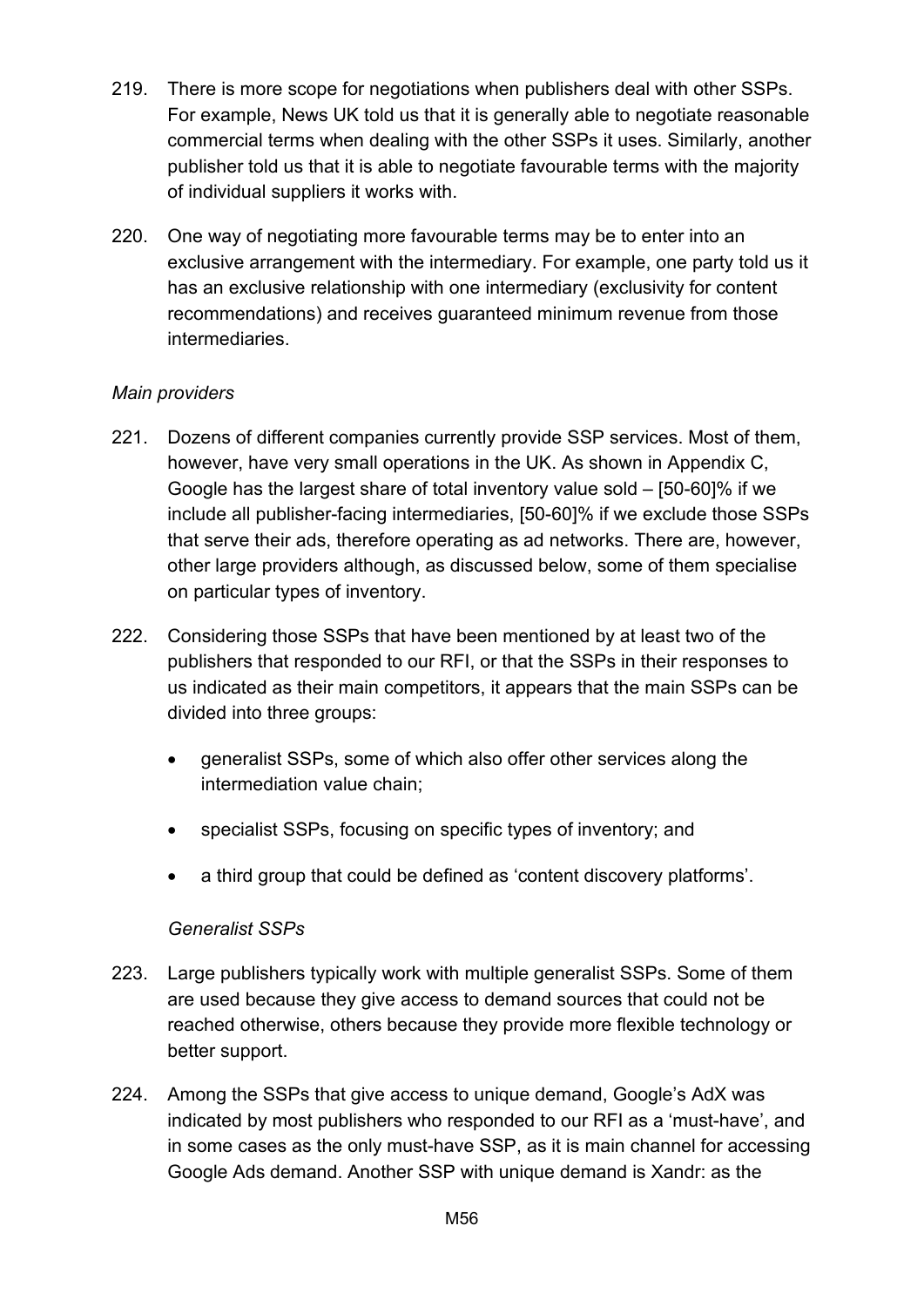Xandr SSP is the most efficient path of supply for the Xandr DSP, there is a higher likelihood of a Xandr DSP buyer purchasing through the Xandr SSP than through another source.

- 225. Some publishers also include Amazon and Facebook among generalist SSPs, although strictly speaking they do not provide SSP services. Nevertheless, Facebook Audience Network bids directly into the publishers' ad server or header bidding solution, without going through an SSP; Amazon Advertising bids into SSPs as a DSP but can also integrate directly into Amazon Publisher Services' header bidding solution. Amazon has been indicated by one publisher as a 'must-have'.
- 226. Other SSPs have been indicated by some publishers as providing better technology or support. For example, News UK described Rubicon Project as having a very efficient technology, enabling it to provide a competitive offering in the SSP market. Index Exchange was described by publishers as focusing on providing sell-side support and having unique match rates. OpenX also has unique match rates, while PubMatic focuses on mobile and app monetisation.
- 227. Google, Index Exchange, OpenX, PubMatic, Rubicon Project and Xandr are also the SSPs that have been listed as among the main competitors by the largest number of SSPs responding to our RFI. While generalist SSPs tend to be listed as competitors by other generalist SSPs, Google is considered a competitor also by specialist SSPs (discussed below).
- 228. Some of the large generalist SSPs have recently encountered difficulties.  $[\times]$ .

#### *Specialist SSPs*

- 229. Some SSPs specialise in particular ad formats. There seem to be two main niches for specialist SSPs: native display and video, particularly outstream video advertising.
- 230. SSPs specialising in native advertising include TripleLift, Sharethrough and AdYouLike. TripleLift describes itself as the world's largest native programmatic ad exchange, enabling publishers to capture unique demand for native advertisement that is unavailable on other SSPs; it also offers custom native ad formats. Sharethrough also differentiates itself by the formats it offers, which include native display, a proprietary enhanced display format, and outstream video. SSPs specialising in outstream video advertising include Teads, Unruly and SpotX. Teads is the inventor of outstream video advertising.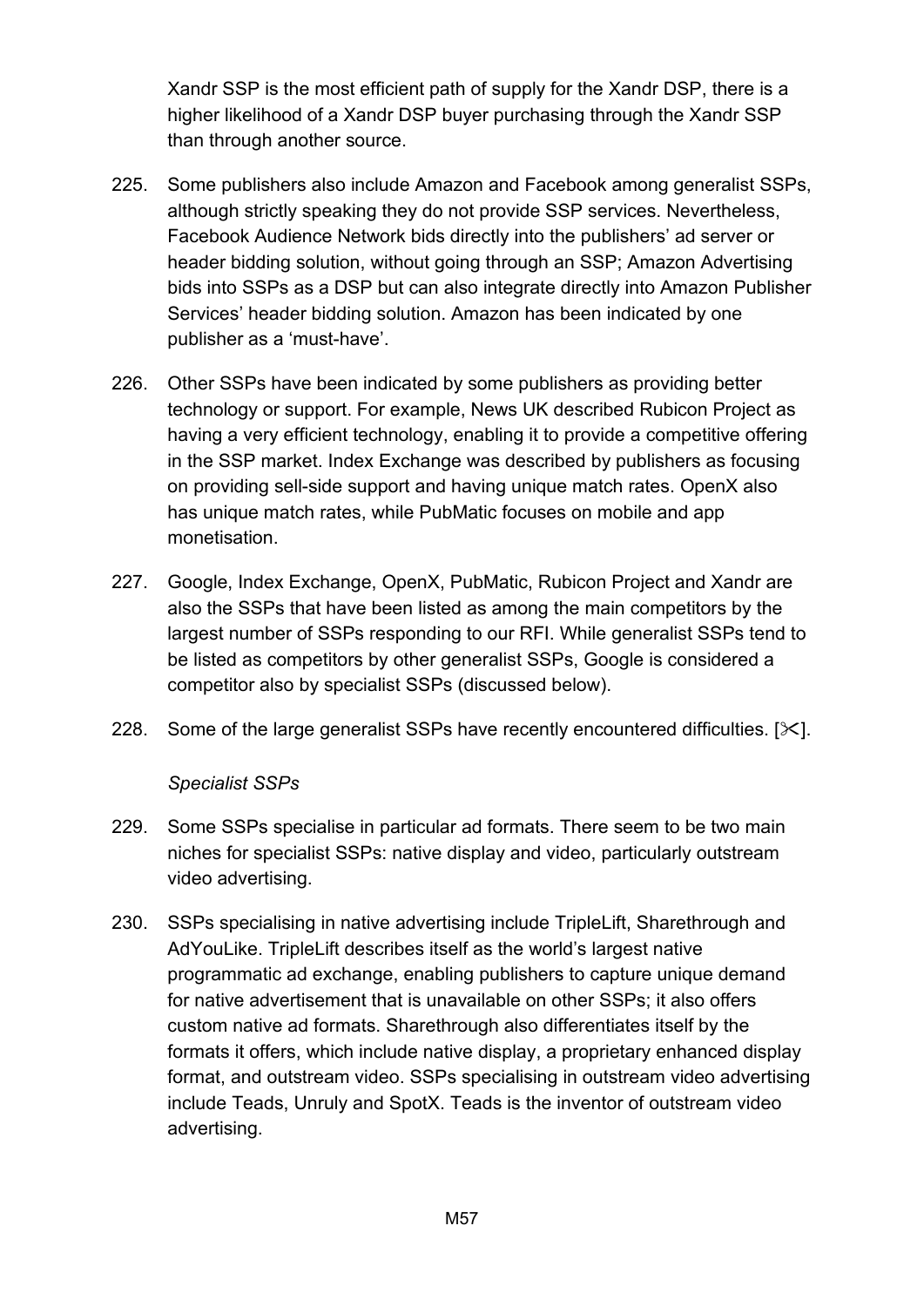231. Specialist SSPs typically compete most closely with other specialist SSPs; TripleLift told us that general SSPs are less direct competitors. The exceptions are Google and Facebook, which have been indicated as strong competitors by some specialist SSPs.

## *Content discovery platforms*

- 232. This third group includes companies which adopt a business model quite different from that of typical SSPs. One of the largest operators in this category is Taboola. Taboola has formed partnerships with publishers, advertisers, advertising agencies, digital advertising service providers, and mobile phone carriers and manufacturers to serve and recommend advertisements and editorial content to audiences around the world. It recommends sponsored content, articles, videos, slideshows, and other content on the publishers' properties (typically below a header such as 'Content You May Like', 'Recommended for You', or 'Around the Web'), based upon each visitor's particular interests. Publishers provide Taboola with advertising inventory on their websites, ie Taboola does not submit bids in competition with other SSPs, but is given exclusivity over some space on the webpage. Taboola is given the right to sell that inventory through programmatic channels. Another large provider following a similar business model is Outbrain. Taboola and Outbrain announced their merger in October 2019.
- 233. Advertisers can buy the inventory offered by these platforms either directly or through third-party platforms such as DSPs. Unlike traditional SSPs, most of the inventory is sold to advertisers and paid to publishers on a CPC basis. However, both Taboola and Outbrain also offer inventory on CPM basis.
- 234. Taboola and Outbrain told us that their main competitors include a group of similar platforms or specialist players in native advertisement and, for Taboola, SSPs focusing on outstream video, such as Teads and Unruly. Among non-specialist SSPs, Google and Facebook were indicated as the major threats. In particular, Outbrain told us that:
	- Google is a direct competitor in all areas in which Outbrain is active. In addition, Google competes for on-page real estate with Outbrain's publishers with their 'matched content' product.
	- Facebook is directly pitching to replace Outbrain's native advertisements.
- 235. As for the other large generalist SSPs, Taboola told us that, while they are competitors, they are also possible partners as they bid for Taboola's supply.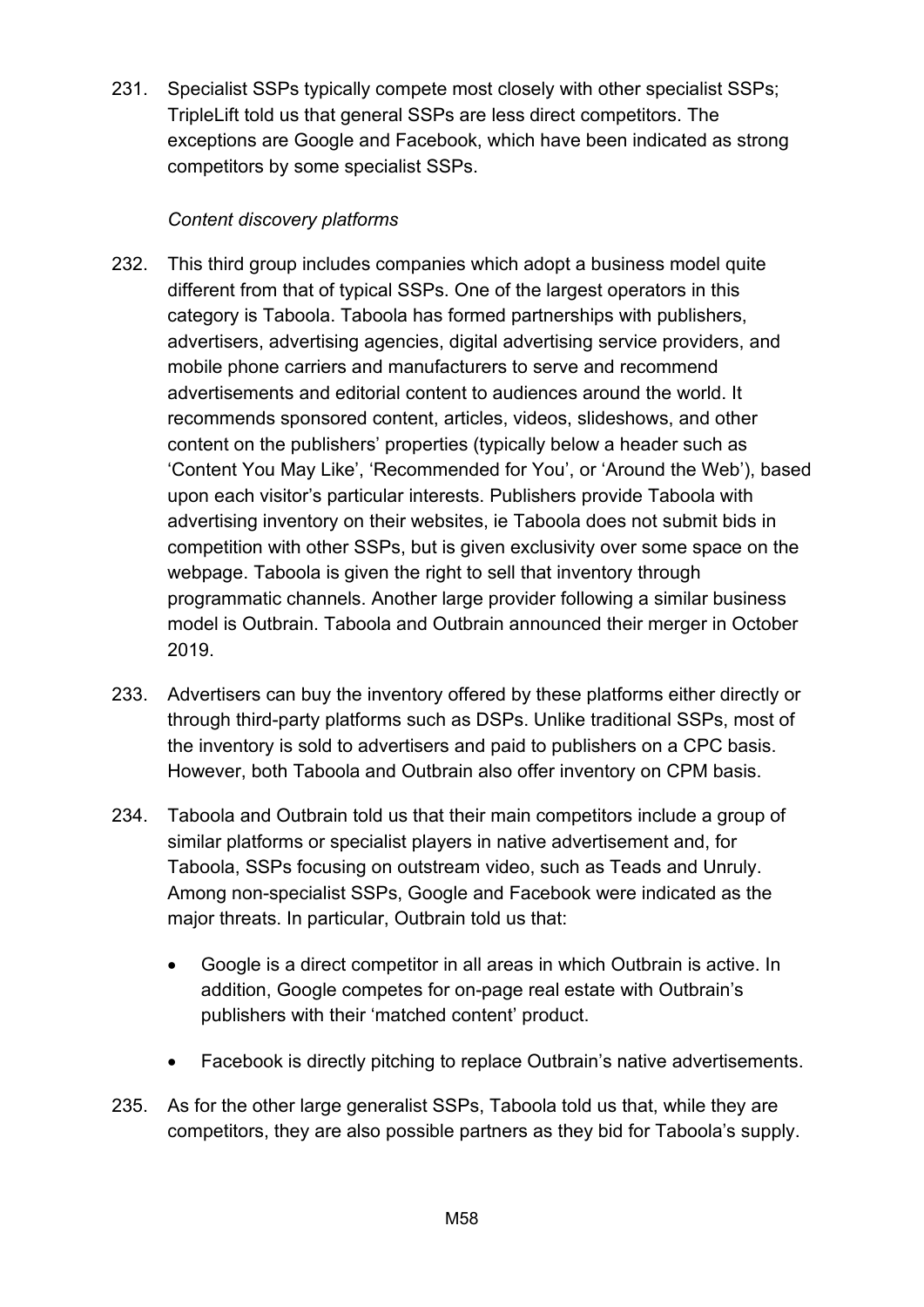## *Overall competitive dynamics: commoditisation, network effects, multi-homing*

- 236. Several SSPs responding to our RFI told us that SSP services have been commoditised since the introduction of header bidding, especially with respect to access to inventory. Before header biding, publishers had to decide which SSPs to connect with, how to prioritise them in the 'waterfall', how much inventory to release at what point in time, and what price to offer the inventory at. Publishers' yield management resulted in differentiation among DSPs. Under header bidding, on the other hand, all major SSPs have more or less access to the same inventory. While header bidding has been critical for allowing new SSPs to enter the market, it has made SSPs a commodity, making price and service the only real differentiators and compressing SSPs margins. The exceptions to this commoditisation of supply are those SSPs which have 'walled-off' certain owned and operated inventory, to which they provide exclusive access.
- 237. We have received contrasting submissions, however, on whether commoditisation extends to the whole of SSPs' technology. On the one hand, one SSP told us that SSP is a pretty commoditised business with little innovation, apart from the ongoing incremental innovation due to changes to regulations and standards in adtech. On the other hand, Rubicon Project submitted that constant innovation is required for SSPs to keep ahead or just stay afloat.
- 238. SSPs need to attract both sellers (publishers) and buyers (DSPs, and ultimately advertisers) to their platform. They operate in a two-sided market and some respondents indicated the presence of indirect network effects.
	- On the one hand, advertisers are more willing to work with platforms that have higher access to supply, in order to achieve their goals at scale. Adform told us that it is much easier to attract DSPs in markets where it has a strong sell-side offering and that it has experience of DSPs rejecting connection without a guarantee of certain trading levels.
	- On the other hand, companies which are able to work with many advertisers (or DSPs) can provide publishers with greater demand, and access to demand is one of the main factors publishers look at when deciding which SSPs to work with, as we discussed above.
- 239. The strength of network effects, however, may be limited by the fact that both DSPs and publishers tend to work with multiple SSPs.
	- For example, on the publisher side, Independent Digital News & Media (IDNML) told us that, as each technology partner differs slightly in its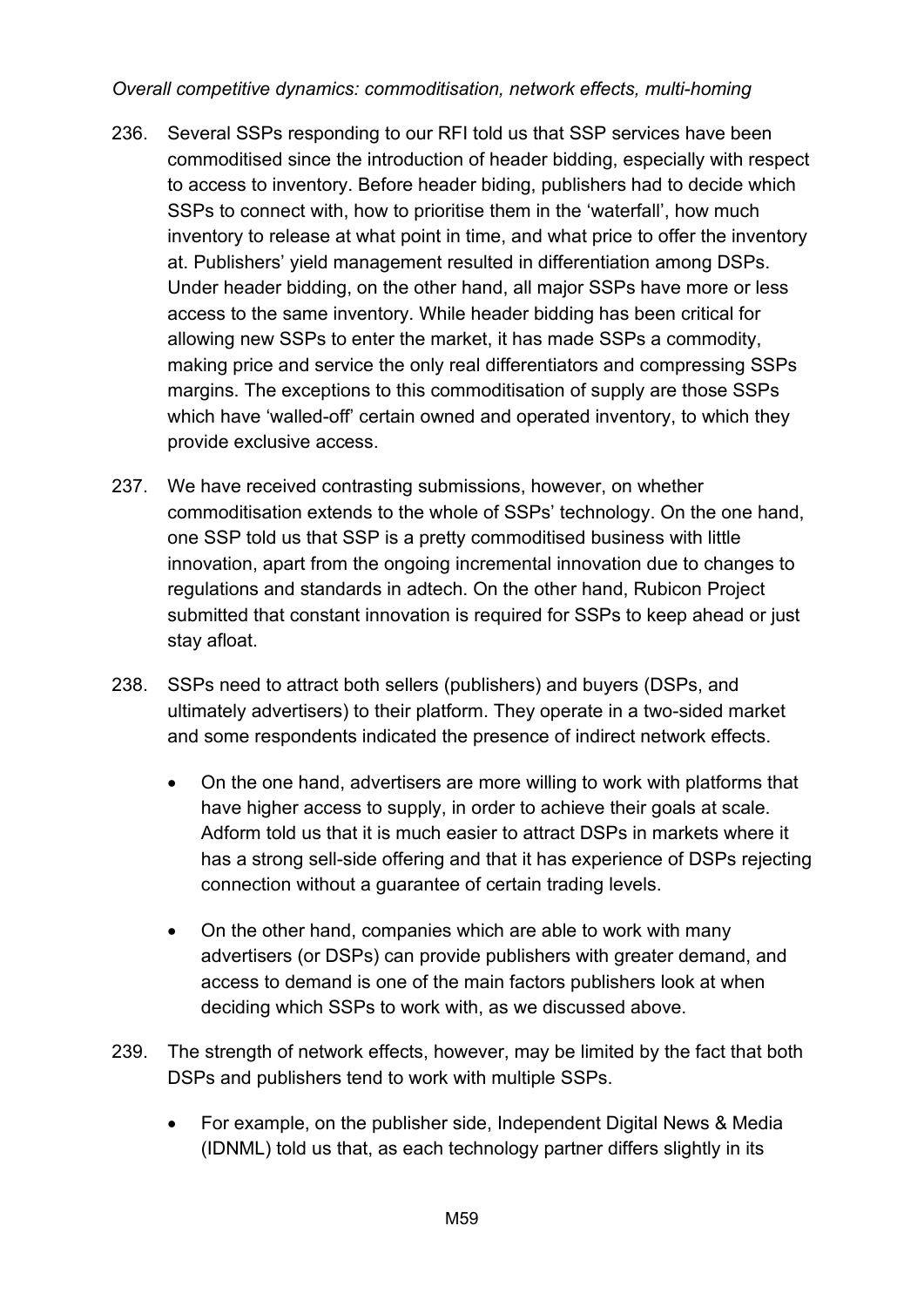approach, it makes sense to have a roster of partners; IDNML currently uses six SSPs. Similarly, Reach told us that different SSPs are stronger in serving demand for different formats; to get the best return on one's inventory, it is useful to work with several SSPs. There are, however, costs to multi-homing. While, in theory, there is no restriction on a publisher's ability to use multiple SSPs, there is operational overhead associated with adding additional SSPs (integration, relationship management, quality control, reporting and billing), and therefore it may not be optimal to add additional SSPs once a publisher has met 100% of the demand for its inventory.

- DSPs also typically use multiple SSPs; however, there is currently a trend to reduce the number of SSPs to work with. An SSP told us that, as demand partners start deactivating inventory sources, scale is of major importance to remain in the top ten inventory sources on the market.
- 240. While scale is therefore important for SSPs, there is no clear critical mass. Small SSPs can survive at relatively low volumes, but they need to specialise on a particular niche of the market. The critical mass for an SSP can depend on the maturity of the ad format it deals with, with publishers more likely to work with smaller SSPs for ad formats that are new to programmatic advertising. The minimum scale is higher for SSPs that service the general market.

#### *Economies of scale and scope*

- 241. SSP providers responding to our RFI provided a wide range of estimates for the level of investment required to build a successful SSP. Despite these differences, it appears that setting up an SSP is less costly than creating a DSP, as an SSP does not require the same infrastructure and level of integration as a DSP. Moreover, the availability of Amazon Web Services and similar technologies have significantly reduced the scale of investments.
- 242. Generally speaking, an SSP needs to be sufficiently large to justify the large DSPs integrating. The scale of an SSP matters for DSPs also because cookie syncing success is determined by the SSP's scale, ie its exposure to other impressions from the same user. An SSP therefore needs enough server capacity to handle the demand, enough bandwidth to handle the transfer of bid requests to DSPs and the responses, and enough data processing to be able to aggregate the tera- to peta-bytes of data that enter the platform daily. SSPs typically make use of hosting services, which constitute the main cost of running the business. These costs are proportional to the load sent to the platform, ie the volume of auctions. On the other hand, engineering and data science investments do not scale with the level of activity, although the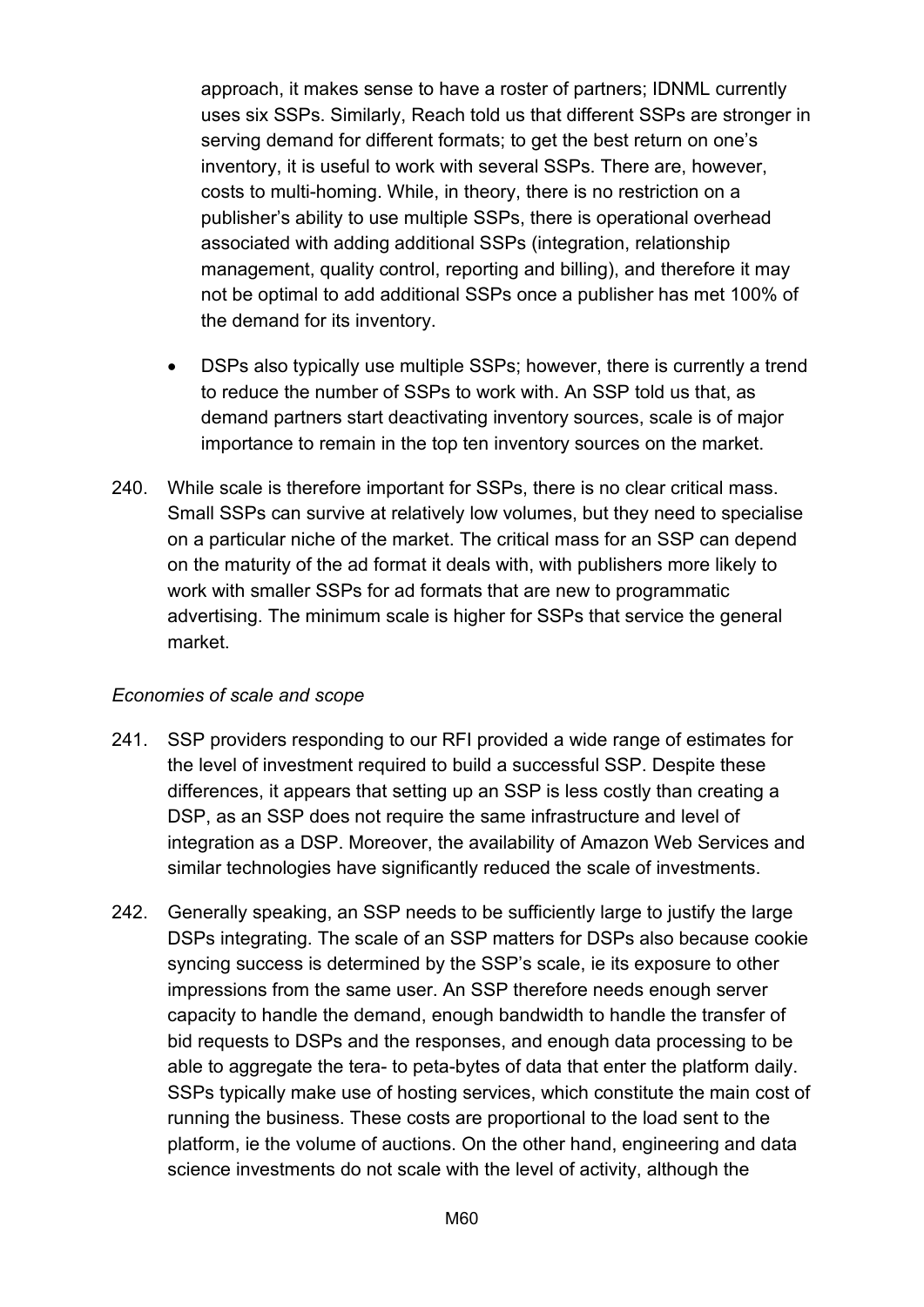number of publishers marginally impacts the cost of R&D, mainly for custom adaptations. In general, some cost reductions at scale can be achieved.

- 243. For SSPs servicing the general market, a party estimated that at least US\$100 million of annualised revenue is needed in order to be marginally profitable on a year in, year out basis (and stated that this estimate assumes a very favourable cost structure that likely requires a significant investment in offshore technology resources). In order to generate US\$100 million of annualised revenue, an SSP must generate more than US\$500 million of ad spend. To attain that volume, an SSP would have to service multiple format types (eg desktop, mobile, video) across hundreds or even thousands of publishers and likely across several geographic markets.
- 244. Finally, being vertically integrated along the intermediation value chain can lead to cost efficiencies. Xandr, which in addition to an SSP operates a DSP and an ad server, told us that, as all these services share the same technical platform infrastructure, some technical investments can benefit all or most. It is also possible for certain innovations and R&D investment to take a holistic view of Xandr's product offerings and, in a single project, build features for multiple offerings.

## *Current and expected trends*

- 245. Some of the SSPs who responded to our RFI told us they expect to see market consolidation over the next few years, with both DSPs and publishers reducing the number of SSPs they work with in order to optimise their supply paths. This trend is already visible: Xandr told us that publishers have already started to consolidate their ad stack, while buyers have also started to collaborate with publishers to agree on 'preferred' SSPs, to ensure their media buying is routed through cost efficient, fraud-free, scaled SSPs. A publisher also told us it expects the SSP market to consolidate, with six to ten players who may specialise in different areas (eg mobile, apps, video, or PMP / Programmatic Guaranteed transactions).
- 246. One SSP anticipates that the SSP market will break into two distinct 'forks': there will be some competitors that focus on being very low-cost pipes and others that focus on creating more net new value through better intelligence and matching.
- 247. TripleLift submitted that it also expects increasing vertical consolidation along the value chain, with more SSPs integrating with the demand side. This will make it difficult for independent SSPs to compete. An internal document from one of the SSPs goes further by arguing that the SSP category itself is under great pressure and is unlikely to survive in its current form, as price pressure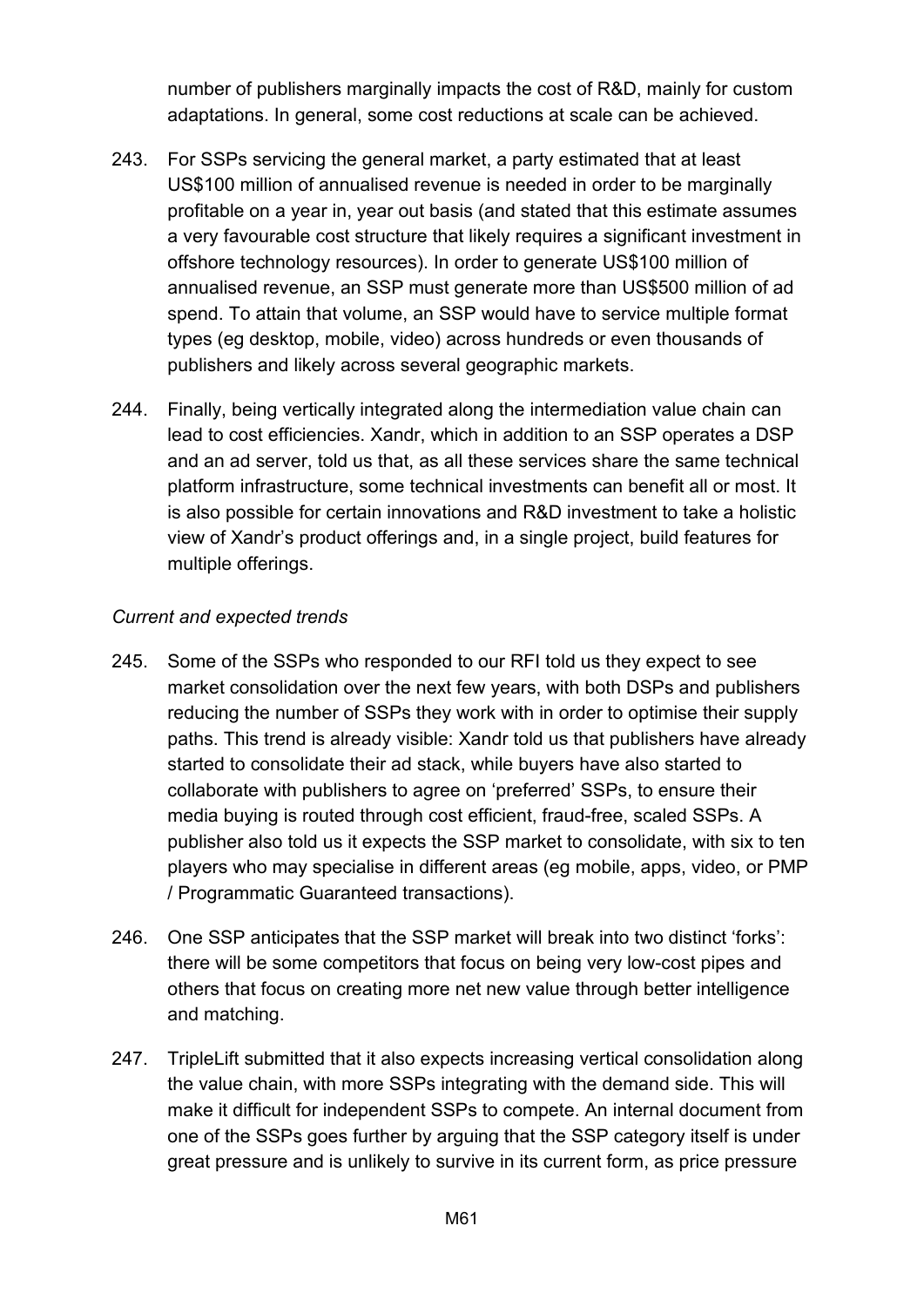from DSPs and disintermediation threats, with DSPs going direct to larger publishers, mean that no independent SSP is currently in a sustainable place.

- 248. Disintermediation may be favoured by a wider adoption of server-side header bidding by publishers. With client-side header bidding, there are two main reasons why the intermediation of SSPs is needed:
	- Client-side wrappers cannot technically support more than ten active connections at a time. For this reason, SSPs act as intermediaries that occupy a single connection to the client-side wrapper and are then integrated with a larger number of DSP demand sources on the server side.
	- Client-side wrappers require the use of specialized client-side technology (ie JavaScript) that most DSPs are not experienced in developing and maintaining. DSPs, rather, are accustomed to integrating with supply over server-to-server connections that use the OpenRTB protocol.
- 249. Server-side header bidding removes these obstacles. Technically, a serverside header bidding wrapper is quite similar to an exchange: it is a server-side real-time marketplace that integrates with demand over server-to-server connections that use OpenRTB. This means that for a DSP to integrate with a server-to-server wrapper is essentially the same process as integrating with an ordinary exchange. DSPs can therefore integrate directly into the header bidding wrapper and circumvent the SSPs and other intermediaries to create a more efficient supply path.

## *Conclusions*

250. Competition between SSPs, especially generalist ones, is intense: header bidding has led to a commoditisation of their services, has increased multihoming among publishers and DSPs, and has made competition between SSPs more direct. In this context, Google's SSP AdX has a special position as a 'must have' for most publishers. This status, however, depends on AdX's access to Google Ads demand rather than on intrinsic features of AdX's service. We discuss the implications of the link between AdX and Google's demand later in the appendix.

## *Competition between publisher ad servers*

- 251. The analysis of competition between providers of publisher ad servers is organised in three parts, focusing on the following aspects:
	- the largest providers and the main features of their services;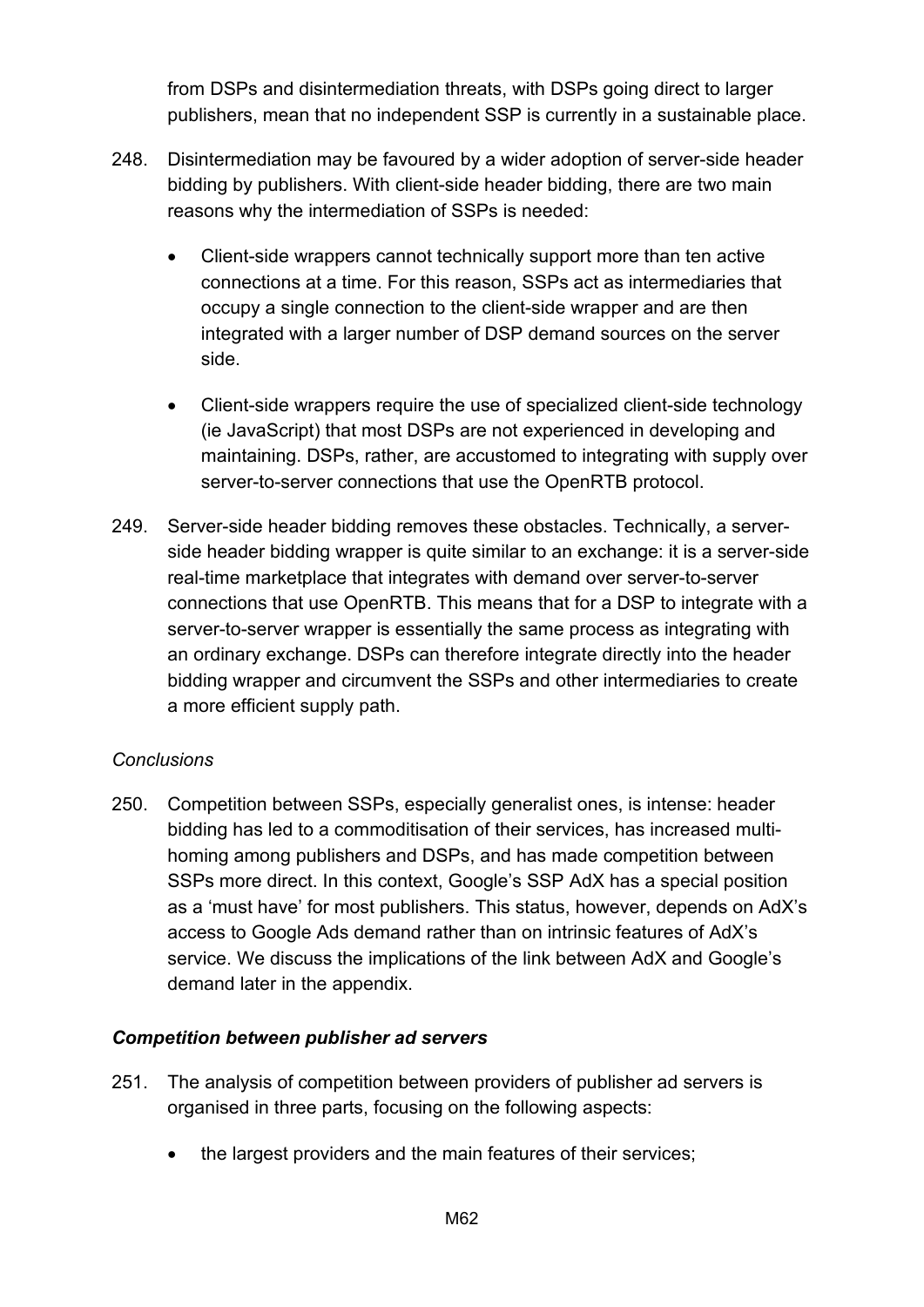- the high degree of market concentration and the possible underlying reasons; and
- the costs that publishers have to bear when switching between ad servers.

## *Main providers*

- 252. Google Ad Manager is by far the most used publisher ad server in the UK, accounting around [more than 90]% of the ads served in the UK (see Appendix C). $^{23}$  $^{23}$  $^{23}$  All the publishers who responded to our request for information were using it as their ad server. The other ad server providers mentioned were Xandr, Smart and FreeWheel.
- 253. When explaining the reasons for using Google Ad Manager, publishers told us that it is a global market leader offering multi-functional capabilities of serving all ad formats across all platforms, and far superior to other ad servers. Google Ad Manager is considered to have best-in-market features, reporting, integration of demand and tools to provide buyers with easy access to the publisher's inventory, and a very robust decision logic, at least before recent changes to unified pricing. One publisher told us that Google Ad Manager is the only ad server tool available to publishers of its scale. Another advantage of using Google Ad Manager is that, being the leading ad server in market, more people know how to use it and it is therefore easier to recruit people who can work with it.
- 254. Xandr believes that its publisher ad server has superior forecasting.  $[\times]$  it does not have access to Google's demand.
- 255. While Xandr was mentioned by several publishers responding to our RFI, only one explicitly said that it considered it an alternative to Google. Another publisher told us that, while it used to see Xandr (then called AppNexus) as a potential alternative, it no longer does after its recent acquisition by AT&T. The publisher expects Xandr to focus on video and demand-side activities instead of trying to compete as a publisher ad server, and to prioritise the sale of AT&T inventory. On the other hand, Axel Springer, a large German publisher who recently switched to Xandr as its main ad server, told us that it has not noted any change of approach since the acquisition by AT&T and that Xandr appears now to have greater resources to invest.

<span id="page-62-0"></span><sup>&</sup>lt;sup>23</sup> We are excluding ads served by ad networks and considering only those providers that have been mentioned to us as possible alternatives to Google Ad Manager.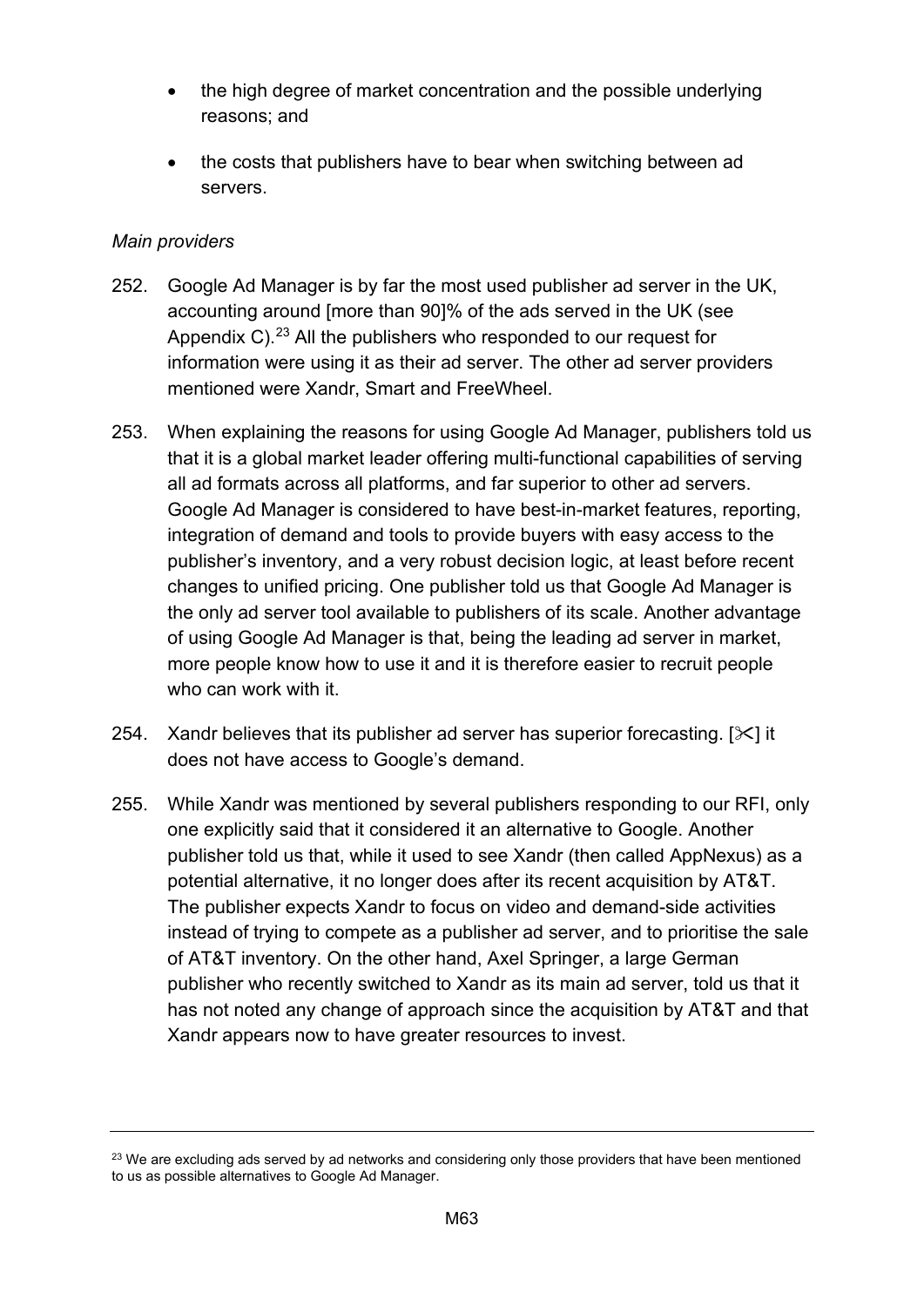- 256. Smart told us that its publisher ad server is more flexible and transparent than Google's, although the additional flexibility comes with additional complexity. Smart provides an alternative to Google's Open Bidding that includes managed header bidding (client side) and server-side bidding (integration with other SSPs). However, it does not have access to Google AdX demand. One of the publishers responding to the RFI told us that Smart was, in its opinion, too small to serve a publisher of its size.
- 257. Finally, FreeWheel is a specialist provider that offers ad serving services to premium publishers (typically TV broadcasters/networks). FreeWheel was specifically built for broadcast quality video advertising and designed to replicate the complex broadcast rules for television advertising. It differentiates itself through its ability to serve ads across a broad array of online video platforms and internet-connected devices such as Android and iOS mobiles, smart TVs, and broadcaster set-top-boxes (STBs) in a consistent and uniform manner.

#### *Market concentration*

- 258. As seen above, the market for publisher ad serving is very concentrated. The number of providers has decreased recently with OpenX, Open Ad Stream, and Verizon Media deciding to stop providing a publisher ad server product. OpenX decided to close the ad server business in 2018 and completed the process in 2019. It told us that the decision was due to a series of reasons [that meant it had difficulty competing].
- 259. While the ability to source supply through header bidding can explain why the provision of a publisher ad server may have become less important for companies whose main business is an SSP, other issues more directly affected competition in the provision of publisher ad server products.
- 260. An ad server provider told us that, following the acquisition of DoubleClick and its ad server in 2008, Google reduced the price charged to publishers by a factor of ten. Such pricing pressure made the provision of publisher ad server difficult to sustain as a standalone business. This was the main reason why Smart felt the need to expand into the provision of SSP services. Google's low pricing and aggressive marketing strategies led to a substantial growth in its share of supply in ad serving, making it difficult for other providers to maintain a significant scale.
- 261. Without sufficient scale, the costs involved in setting up and maintaining a publisher ad server may be too high. Xandr told us that many of the investments required to run an ad server, such as integrations with other SSPs, forecasting capabilities, ad decisioning logic, targeting, frequency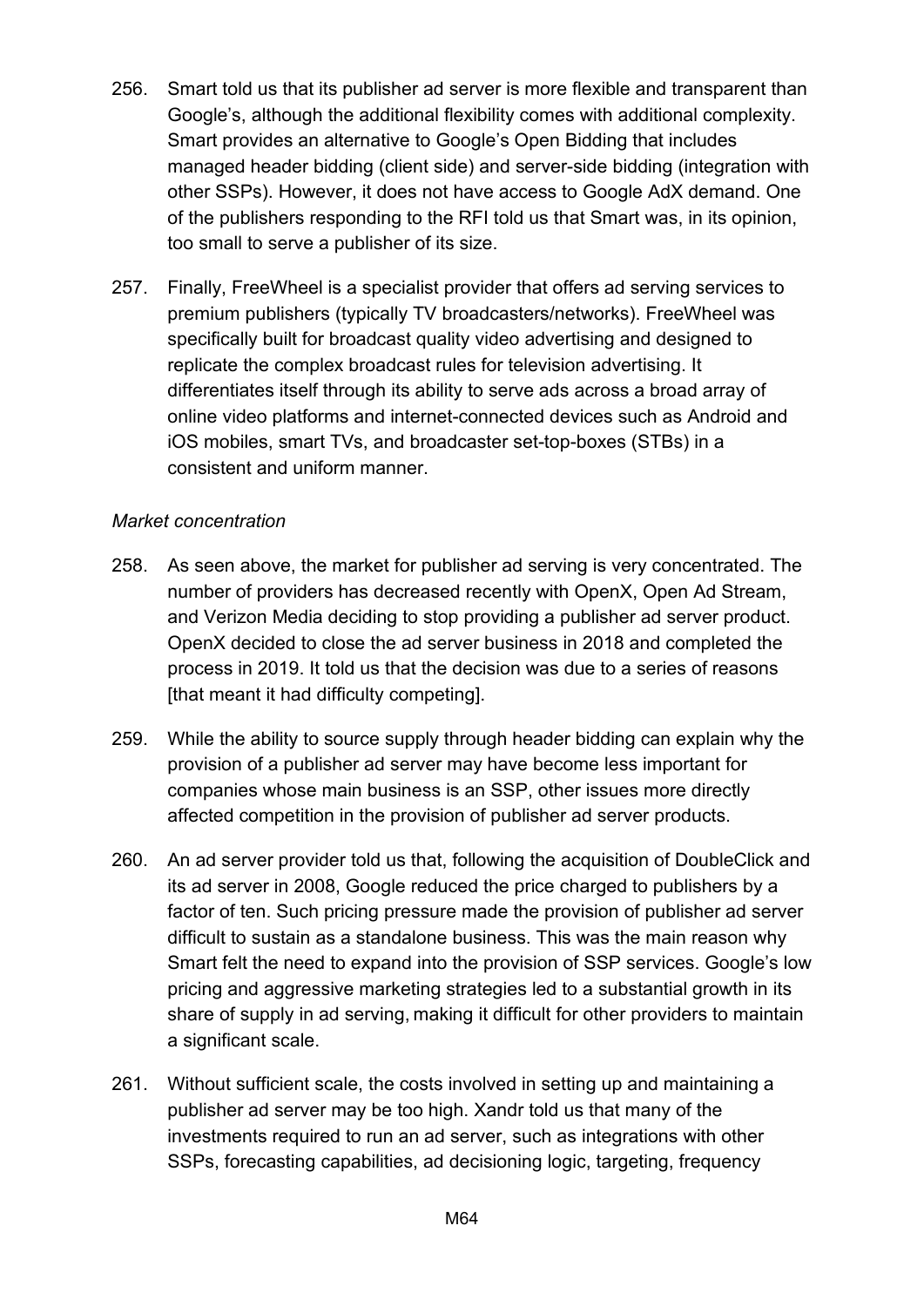capping and buying tools, and reporting, do not depend on the number of publishers using the service. Without scale, the cost of running an ad server is therefore high. This presents a barrier to entry for many potential competitors and limits the number of those that can maintain an ad serving business. On the other hand, an important component of the cost of running a publisher ad server is due to hosting costs, which are proportional to the load sent to the platform, ie the volume of auctions. Scale can provide other advantages in addition to cost efficiencies. FreeWheel told us that scale can provide an ad server with more data and insights into video advertising, which can benefit its decisioning and reporting capabilities, since data can be used to improve the delivery of ads and insights from data can be used to improve the technology.[24](#page-64-0)

262. For these reasons, and given the high switching costs for publishers (discussed below), Xandr does not anticipate many new entrants to the ad serving space, while Smart expects to see market concentration increase further.

#### *Switching costs*

- 263. Publishers typically single-home on one ad server. It is possible, however, to have a secondary ad server. This appears to be the solution adopted by some publishers whose primary ad server is not Google Ad Manager in order to have access to Google's demand.<sup>[25](#page-64-1)</sup>
- 264. Responders to our RFI generally told us that switching ad server is a complex and lengthy process which involves significant risks of revenue loss. The switching process is technically complex because of how deeply integrated an ad server is into a publisher's systems. News UK identified 11 main areas of work, covering an estimated four-month period, that would need to be undertaken to switch ad server: [26](#page-64-2)
	- re-tagging the publisher's websites and apps;
	- migrating orders, line items and creatives;
	- configuring the existing Order Management Systems;
	- linking the Order Management System to the new ad server;

<span id="page-64-0"></span><sup>&</sup>lt;sup>24</sup> On the other hand, scale can be a disadvantage if it results in the ad server not being sufficiently responsive to customers' needs.

<span id="page-64-1"></span><sup>&</sup>lt;sup>25</sup> For a discussion of the limits on access to Google's demand from third-party ad servers, see the section on links between Google's DSPs, SSP and publisher ad server, below.<br><sup>26</sup> News UK noted that potential implications of the migration in other areas would also need to be considered.

<span id="page-64-2"></span>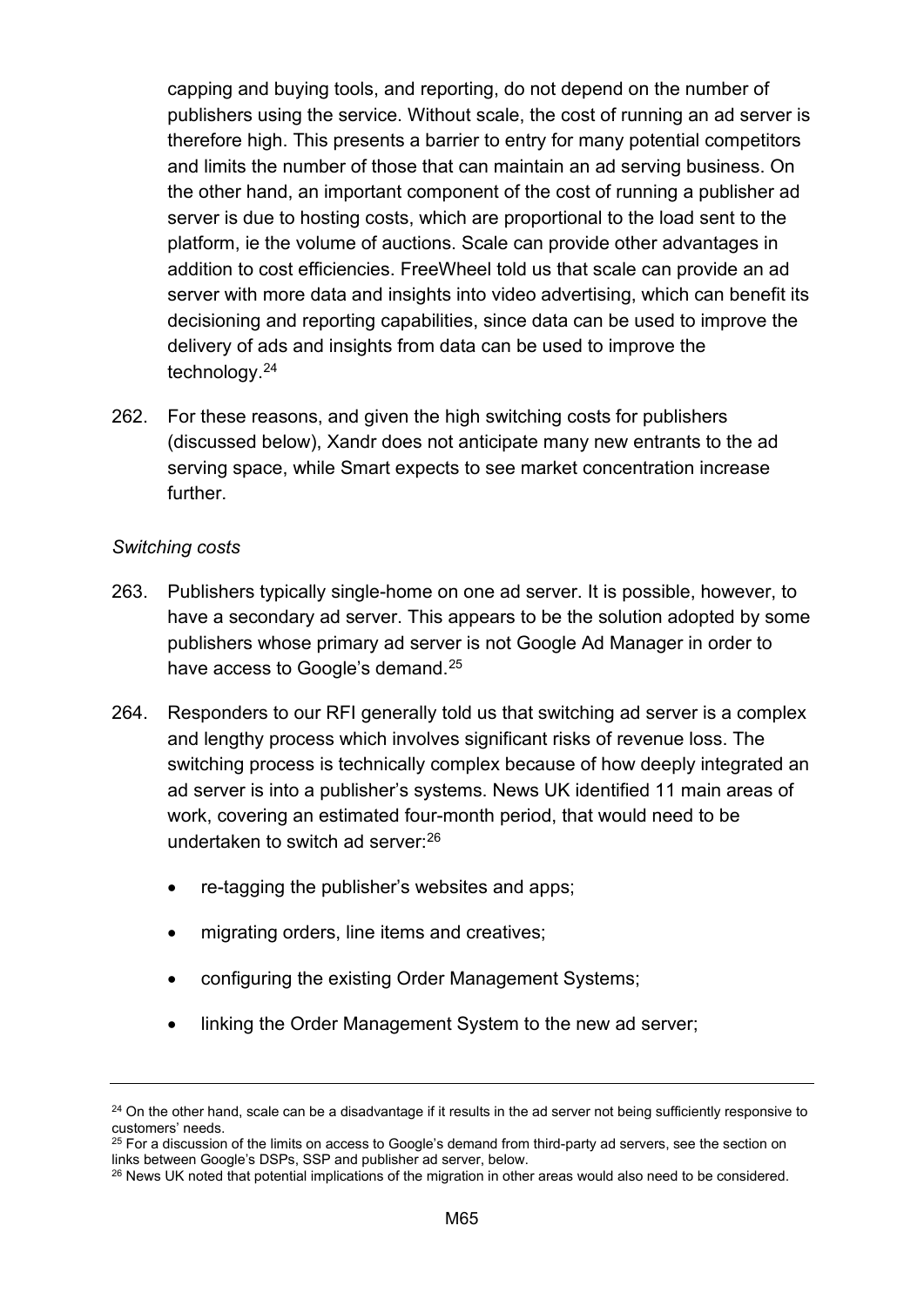- creating the product catalogue (eg creating a common set of ad products/segments and configuring them to the new ad server);
- programmatic migration (the header bidding wrapper would need to be reengineered for new ad server configuration; orders would need to be created for all SSP demand sources in the new ad server; all PMP deals would need to be recreated in all SSPs with the new ad server configurations):
- data migration (eg rebuilding APIs to the DMP to the ad server; retag viewability and verification vendors to the new ad server);
- consent management (building consent management strings from the new ad server to the publisher's consent management platform);
- reporting (integrating the new ad server with the publisher's financial reporting dashboards and migrating the new ad server to the publisher's yield management tools for programmatic ad serving optimisations and reporting);
- testing; and
- training (staff would require training in connection with the migration).
- 265. The estimated time required for the switching to take place varied significantly between publishers, from 3-6 months to 18 months (including scoping, preparation and implementation). Xandr told us that, given the costs and risks associated with switching ad server, publishers tend to go through a tough evaluation process that can take up to two years to complete.
- 266. In addition to the direct costs of switching, there are operational risks and the possibility of demand losses resulting from the transition. A publisher would incur a significant opportunity cost due to the time that would need to be devoted to the transition. In addition, the time and effort that the publisher would need to invest into familiarising itself with the new ad server and learning strategies to optimise revenues on the new system would hamper its ability to innovate to maximise its revenues. A publisher could also face losses from potential campaign downtime if it were unable to guarantee the smooth running of a campaign during a switch.
- 267. In addition, a publisher submitted a specific concern around the availability of data after the transition. Ad servers do not support the transfer of data between them. Switching would therefore mean that the publisher would lose the ability to report effectively on historical data, and the new ad server would not have the historical data needed for forecasting and other functionality until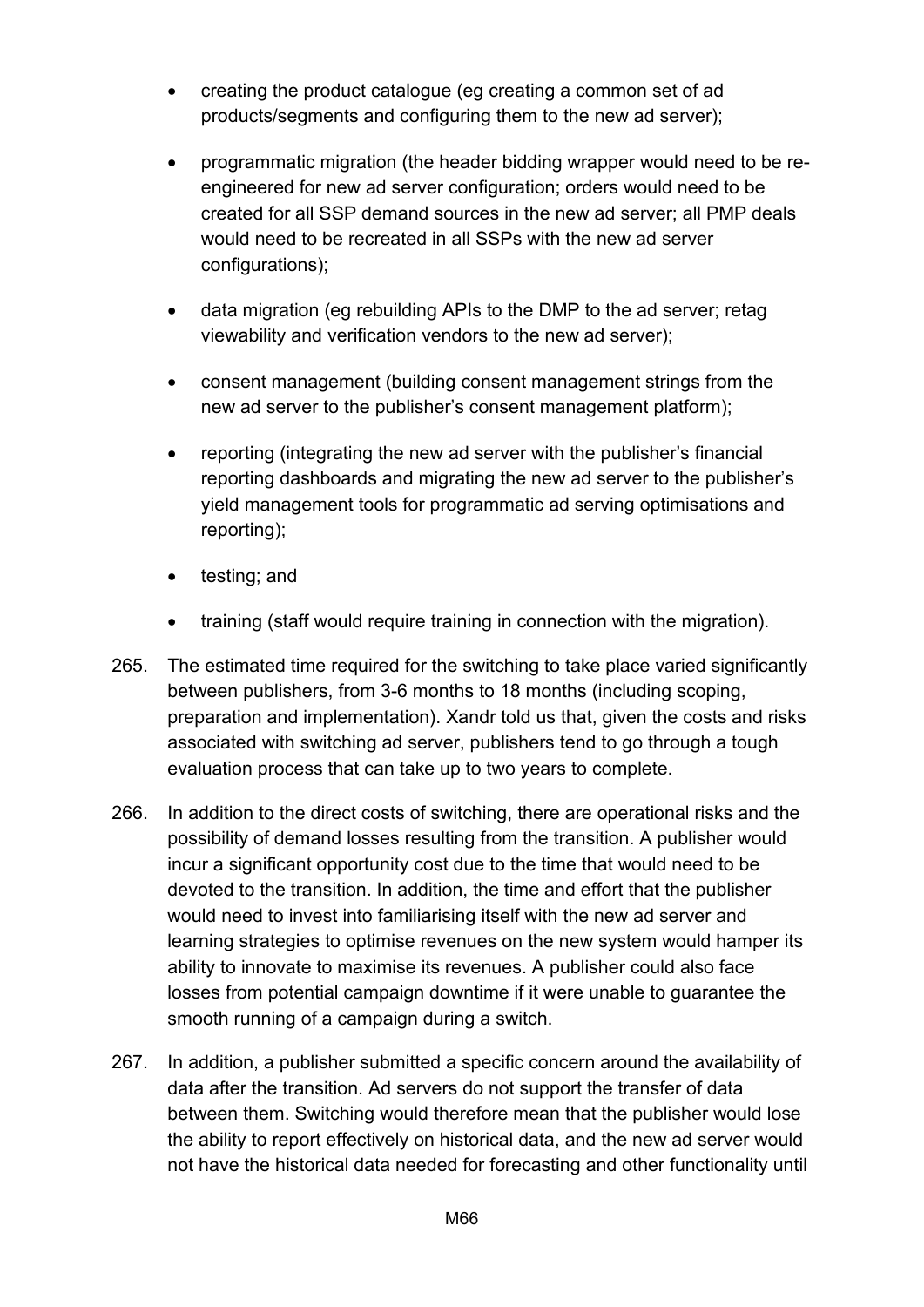it had been in place for at least a few months. While it might be possible to access reportable data from the old ad server after the transition, mapping these with the new data is a large and costly operational overhead. The loss of historical data means that inventory forecasting is impossible and so manual workarounds that are highly labour intensive would need to be created and managed, which could be inaccurate, resulting in either over- or underselling, both of which are bad from a buyer and revenue perspective. Going forward, there would be a loss of comparable data for month-on-month and year-on-year analysis, so measuring performance becomes difficult.

268. Considering the various costs and risks, News UK estimated that migrating to a new ad server would incur significant costs for external consultation and project management, in addition to internal resourcing costs. News UK also anticipates revenue losses from migrating its campaigns, potentially arising from human errors, delivery issues, and/or technical issues. Overall, it estimated the revenue loss would amount to several hundred thousand dollars.

#### *Conclusions*

269. Google is the leading provider of publisher ad serving services in the UK. Its market power is strengthened by high switching costs. Recent years have seen a reduction in the number of providers and this trend is unlikely to reverse in the foreseeable future. We discuss later in the appendix how business choices by Google's SSP have resulted in a further increase in the market power of its publisher ad server.

## *Competition between header bidding solutions*

- 270. The analysis of competition between providers of header bidding solutions is organised in three parts, focusing on the following aspects:
	- the providers and the main features of their services;
	- why providers along the intermediation value chain have an incentive to also provide header bidding solutions, and why publishers multi-home; and
	- the most significant expected trends in the market.

#### *Main providers*

271. The main providers of proprietary header bidding services are Google, Amazon and Index Exchange.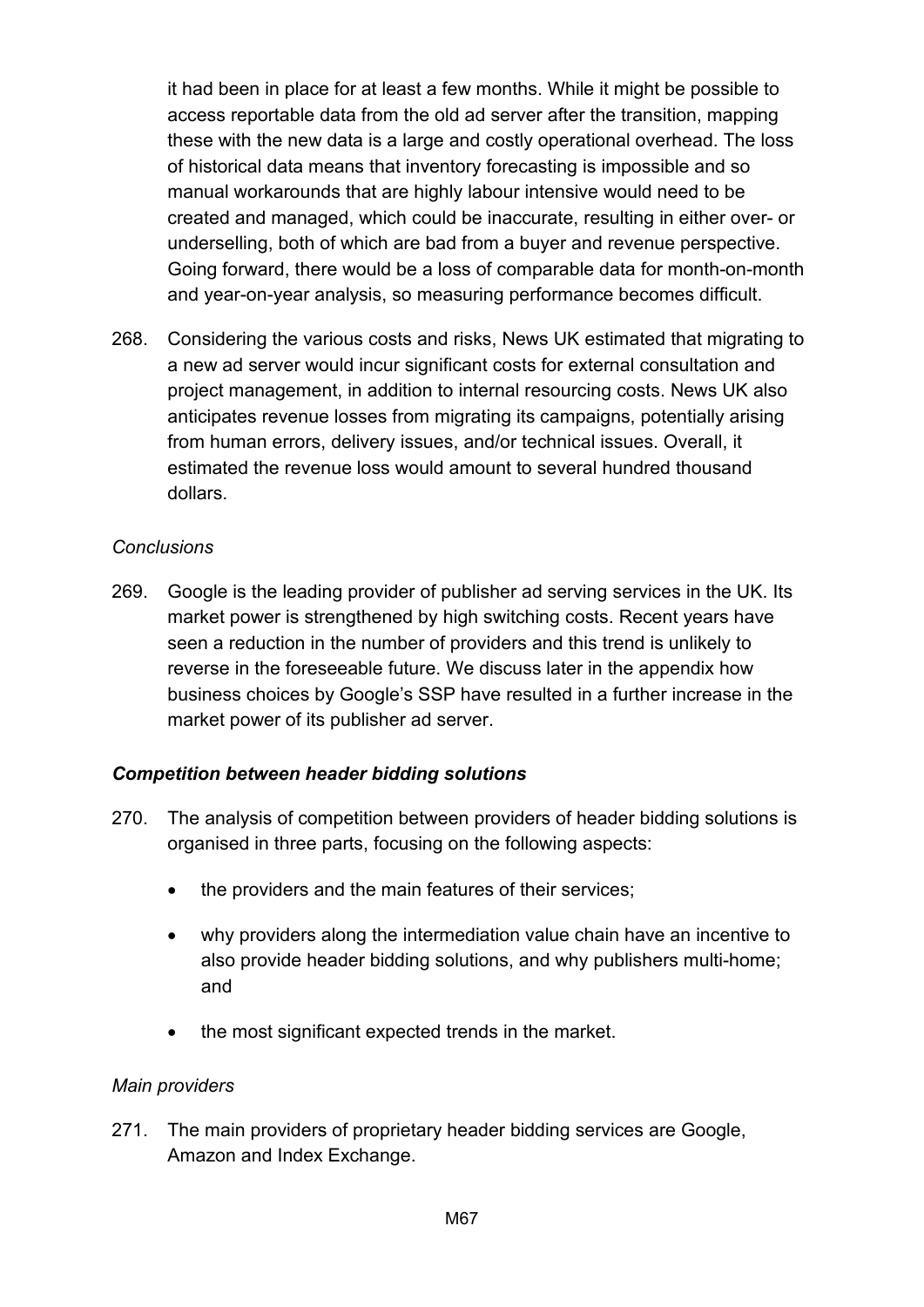- 272. The most widely adopted solution is Google's Open Bidding. One of its main advantages is the close integration with the rest of Google's ad stack, in particular Google's publisher ad server. Because Open Bidding is connected to Google's ad server, less JavaScript about the user needs to be loaded on the publisher's webpage, which reduces data consumption and speeds up page loading and ad serving times. Another advantage is that it is quick and easy to implement and it allows publishers to have a single bill to Google, which manages payments to all participating SSPs.<sup>27</sup>
- 273. On the other hand, disadvantages of Open Bidding mentioned by some of the publishers responding to our RFI include the fees charged to bidders (5% of the winning bid, which increases to 10% for app and video inventory), a perceived lack of transparency, and the relatively limited number of participating SSP partners. On this last issue, Google told us that the onboarding process for SSPs onto Open Bidding is resource intensive as it requires substantial technical support from Google and support from the Google accounts team. Google is open to working with new SSPs but, due to heavy interest from SSPs and limited onboarding resources, it has had to prioritise requests from SSPs based on publisher interest. There are also SSPs,  $[\times]$ , which have made the choice not to participate in Open Bidding  $[\times]$ .
- 274. Amazon offers two header bidding solutions Transparent Ad Marketplace (TAM) and Unified Ad marketplace (UAM). TAM is a server-side header bidding solution that enables publishers to receive bids for ad impressions from Amazon advertisers and third-party bidders. In TAM, publishers need a contractual relationship with third-party bidders to cover terms such as payments. UAM works for publishers in the same way as TAM, except that publishers do not need to have a contractual relationship with third-party bidders.
- 275. Index Exchange offers a collection of web-based, client-side advertising technology solutions called Index Exchange Library, including a highly customisable header bidding solution.
- 276. Other providers offer services built on Prebid's open source technology.
	- Xandr offers an integration layer between server-side Prebid and Xandr's publisher ad server offering called Prebid Server Premium. Prebid Server Premium has the ability to host and manage the Prebid server from within

<span id="page-67-0"></span><sup>&</sup>lt;sup>27</sup> This is considered a disadvantage by some SSPs, concerned by their inability to have a direct relationship with publishers, which limits their ability to negotiate preferred deals and to build up strategic partnerships with publishers directly.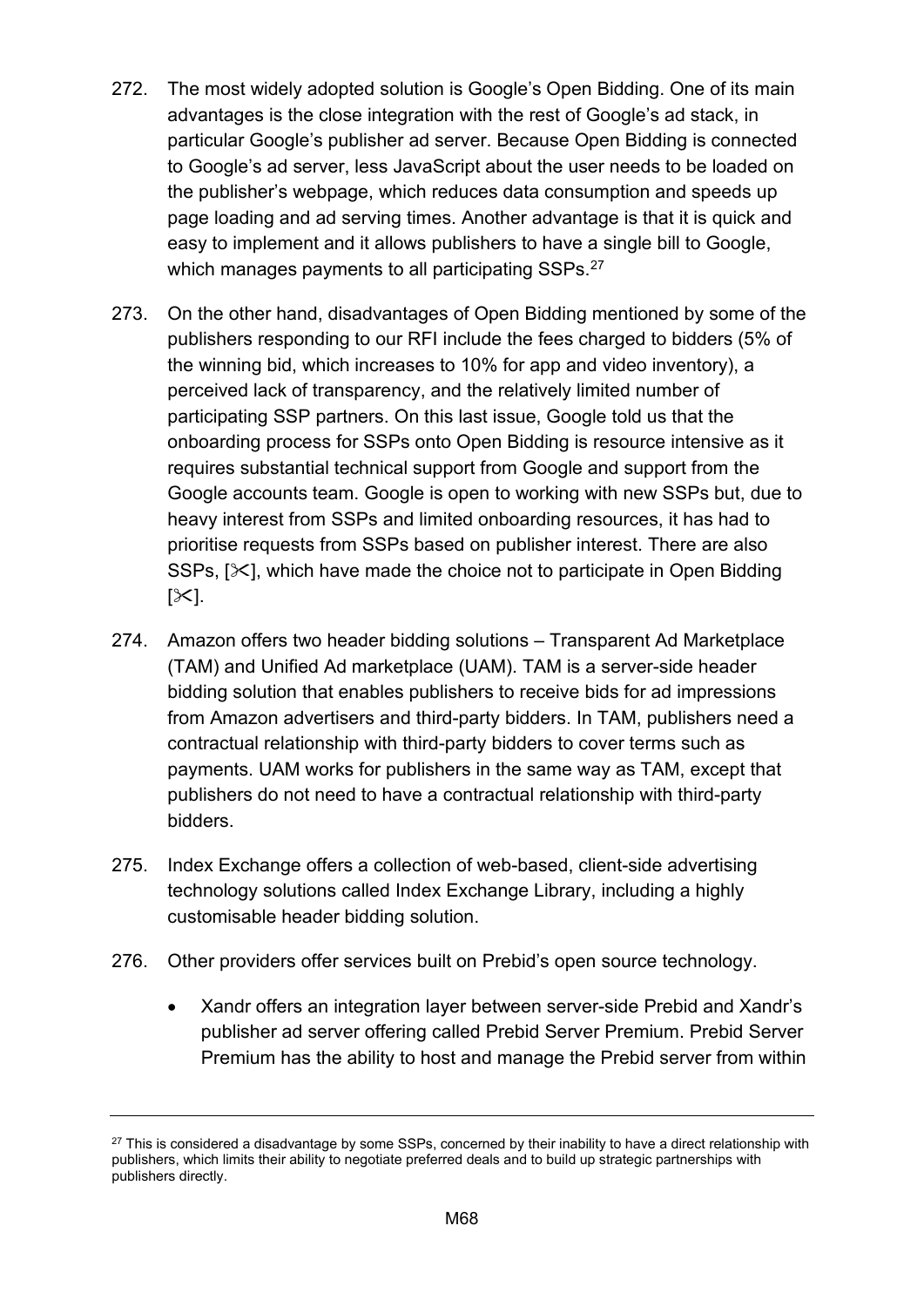the Xandr web interface. The product includes analytics and integration with the Xandr publisher ad server.

- In May 2019, Rubicon Project introduced a private beta version of a header bidding service called Demand Manager. With this service, Rubicon Project (i) hosts the publisher's Prebid header bidding wrapper on Rubicon Project's system; (ii) provides the publisher with a suite of tools, such as Prebid Analytics, and a configuration user interface; and (iii) operates the header bidding auction on behalf of the publisher.
- 277. Finally, smaller header bidding consultants also operate in the market. While they lack the scale of investment of larger operators and are likely to have lower technical capabilities, they can develop products, innovate and ramp up more quickly than a larger company, because they are solely focused on providing the header bidding solution. They also tend not to have an SSP and therefore do not participate in the header bidding auction, which is perceived by publishers as giving them a degree of independence.

#### *How SSPs and publishers use header bidding*

- 278. The main providers of header bidding solutions are companies also active at other levels of the intermediation value chain, especially as SSPs. We have been told of two reasons why these companies may find it beneficial to develop a header bidding solution.
	- Companies that operate a header bidding solution have a large degree of control over how that solution makes decisions. This includes establishing the priority of SSPs, eg which SSP is called first; setting the time-out duration and potentially preventing some header bidder partners from participating in the auction; and knowing where the publishers set their floor price for a given ad impression. These companies also have full visibility of how each SSP performs (bid prices, speed, relative strength in specific ad categories, etc). As a result, SSPs which manage header bidding solutions have better information about the auction's performance and can use this as a competitive advantage against the other participants in the header bidding solution they manage.
	- Another reason for setting up a header bidding solution is to reduce dependence on SSPs, and in particular on Google. [ $\angle$ ].
- 279. As multiple header bidding solutions exist, there are benefits for publishers in using more than one. The advantages of multiple header solutions are in the diversity in demand and the tools which each supply: some may supply better analytics and ways in which to display inventory, while others may have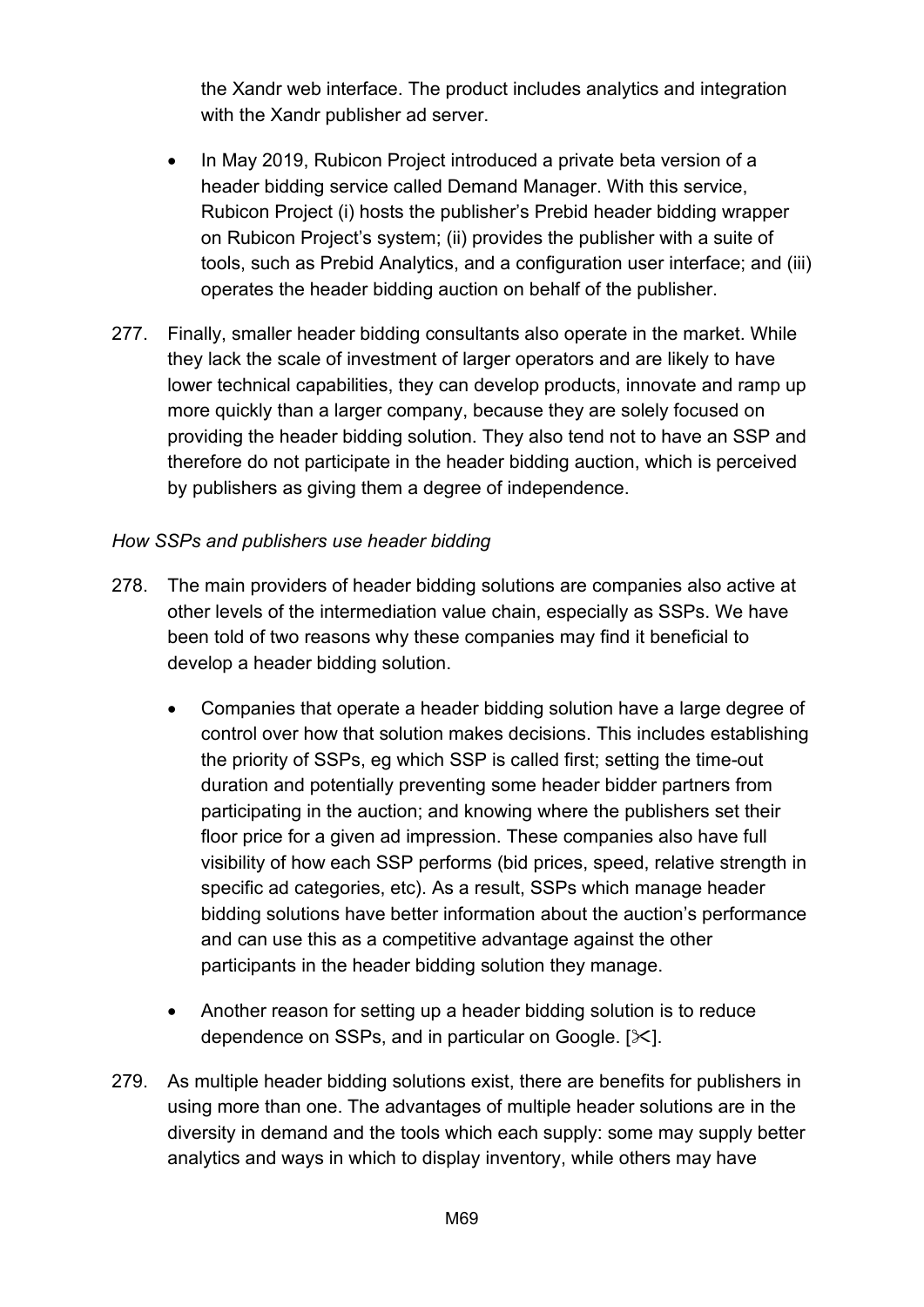unique demand to their own platform. Moreover, publishers may want to test smaller SSPs via server-side integrations (such as those provided by Google or Amazon), before dedicating the resource to integrate them client-side. The ease of integration through Open Bidding and the fact that many publishers may only want to work with an SSP through it are the main reasons for SSPs to participate.

280. On the other hand, a publisher would not be likely to integrate multiple Prebid header bidding solutions, as this could result in increased page loading time and ad serving latency. As such, publishers may choose Prebid header bidding solution providers that have larger scale (eg access to more or unique demand) or that also operate other components of the advertising supply chain.

## *Expected trends*

- 281. Xandr told us that header bidding solutions are being developed to support new formats and channels like native, video, accelerated mobile pages, mobile app, and so on.
- 282. Some of the respondents to our RFI also expect server-side solutions to replace client-side header bidding. Xandr anticipates that client-side only solutions will struggle to be viable, since server-side header bidding offers more capabilities than the client-side model, including customisation. An intermediary told us it expects server-side header bidding to develop also as a result of pressures to disintermediate SSPs, given that server-side header bidding makes it easier for DSP to connect directly with publishers, as discussed above.
- 283. Header bidding solutions may also increasingly offer ad server-like functionalities, competing against the ad server as the primary publisher technology solution.  $[\times]$ .

## *The competitive impact of vertical integration and bundling*

284. The advertising intermediation industry has been consolidating in recent years. Part of this process has taken place through vertical integration. As one intermediary told us, the largest companies are either acquiring smaller companies along the supply chain or, where they can afford to take the time, building extensions of their own platform stack into new parts of the supply chain. The effect is an industry of increasingly closed ecosystems that are dominating growth and spend. Competition between intermediaries is affected not only by the integration of intermediation services along the value chain (eg DSP and SSP), but also by the provision by the same suppliers of both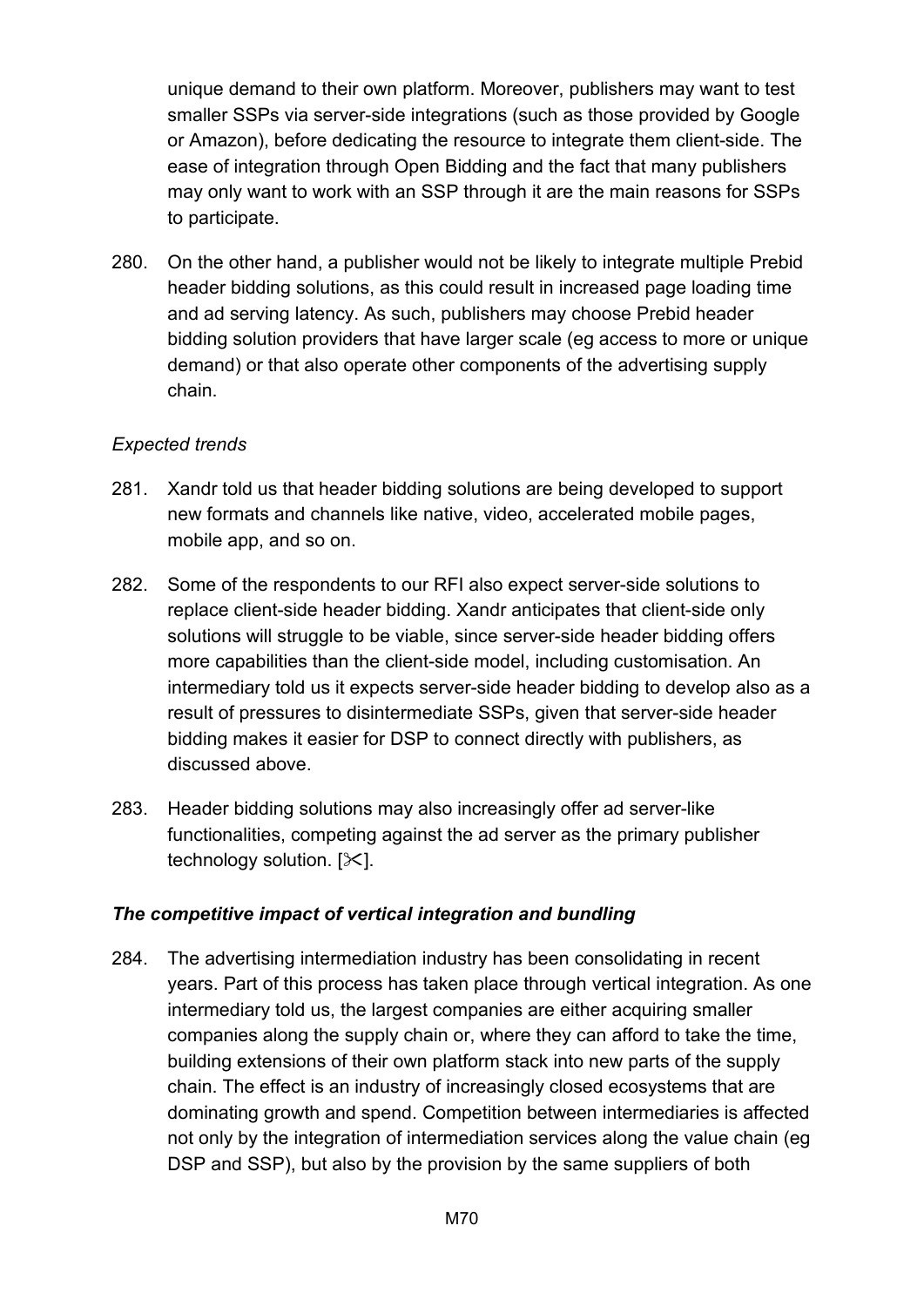intermediation and user-facing services, and exclusive access to owned and operated sources of inventory.

## *Integration along the intermediation value chain*

- 285. Integrating multiple intermediation services gives companies greater flexibility in their pricing for each product or in how the products are bundled together, potentially cross-subsidising across the layers of the value chain. For example, vertical integration can allow a DSP to provide bundled pricing across a range of DSP and non-DSP services that can in turn allow the DSP element to be effectively subsidised.
- 286. The integration of advertiser ad serving and DSP services can bring a competitive advantage. Some advertisers, for example, told us that the integration of DV360 with the other Google Marketing Platform products, including Campaign Manager, makes it possible to create audience segments and move that information around the various ad platforms to give a better holistic approach to targeting users, resulting in large advantages from a targeting and measurement perspective, and makes setting up and reporting on campaigns a lot easier.
- 287. The technical advantages of vertical integration between DSPs and SSPs, discussed above, can also be a source of competitive advantage. Xandr submitted that, in cases where a DSP has an SSP in the family, it is likely that this SSP will represent the most efficient path to supply and therefore be the preferred one. In this way, any SSP that has a DSP in the family has a competitive advantage as it should expect to see the lion's share of spend from that DSP. The perception that being integrated across the supply chain increases buying efficiency for advertisers and revenue opportunities for publishers can provide a compelling argument for premium publishers to prefer to utilize these tools and services.
- 288. The technical advantages of the integration of AdX with Google's publisher ad server (discussed above) can also provide AdX a competitive advantage over rival SSPs. The fact that setting up programmatic guaranteed transactions using a non-Google SSP is more technically difficult and time-consuming gives AdX an advantage. One publisher told us that this is why it tends to favour Google systems for more premium advertising sells, while another submitted that this is often a barrier for setting up programmatic guaranteed deals via any SSP other than Google's.
- 289. Nevertheless, the significance of the competitive advantage of integration along the intermediation value chain is unclear. Despite the technical advantages of DSP/SSP integration, one of the most successful DSPs in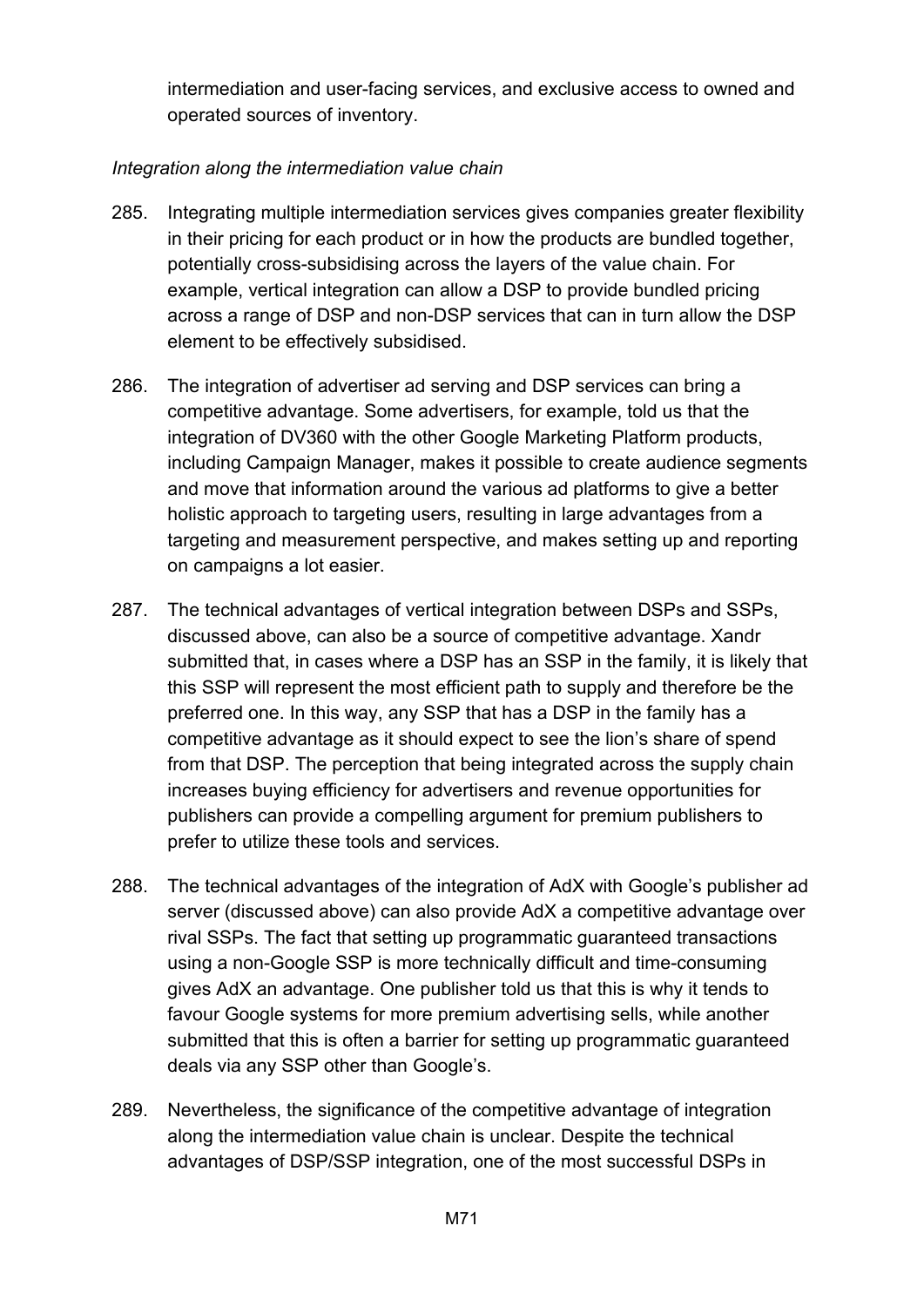recent years has been The Trade Desk, which does not offer any non-DSP service.

## *Bundling of intermediation services and owned-and-operated inventory*

- 290. The integration of intermediation services with user-facing services (providing a proprietary source of data or inventory) may prove to have a more significant impact on competition in advertising intermediation, at least in the long run. The rest of this section will deal with the role of unique inventory, while the role of proprietary data will be discussed in a subsequent section.
- 291. The managing of demand for owned and operated inventory provides an obvious entry point into intermediation. Having large scale inventory under exclusive control (as in the case of Google, Facebook or Amazon) gives a company the resources and ability to invest in technology to fully control the logic under which the inventory is traded and, based on this, to extend into intermediation outside its own inventory by offering the technology at low price to smaller publishers. Most importantly, unique inventory can be used to increase the attractiveness of a company's intermediation services. We have seen in above how exclusive access to inventory constitutes one of the main strengths of some DSPs. The same argument can extend to further stages of the intermediation value chain in the case of vertically integrated providers.  $[\times]$ .
- 292.  $[\times]$ . The argument proceeds as follows:
	- $\bullet$  [ $\ge$ ] demand for the unique inventory allows the company to become an important source of demand for third-party inventory, as buyers would find it advantageous to use the same platform to buy both types of inventory.  $[\times]$ .
	- Such advantage on the demand side can translate into an advantage on the supply side,  $[\times]$ . This advantage can be strengthened by a closer integration between the demand and supply sides.  $[\times]$ .

# **Targeting data in open display**

293. Data, and in particular user data, play a crucial role in the open display market. The ability to target advertising to specific audiences allows platforms and publishers to maximise the value of inventory for advertisers. This section discusses the role of targeting data in open display and is structured into three parts: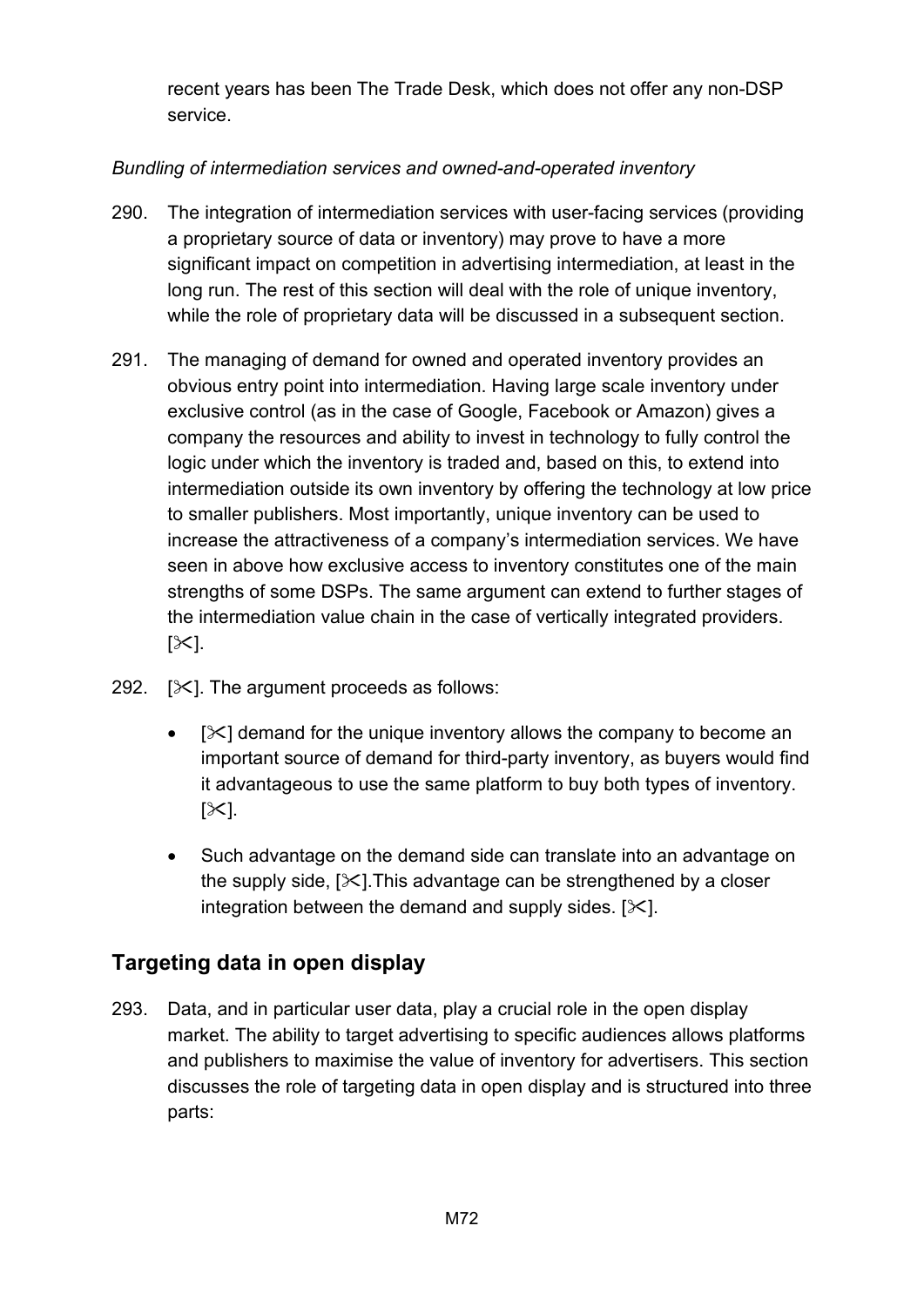- the first part gives an overview of the use of targeting data by different participants in the industry (publishers, SSPs and DSPs);
- the second part discusses the advantages in terms of access to user data enjoyed by those intermediaries who also offer consumer-facing products; and
- the last part analyses the risk of 'commoditisation' of publishers' inventory as a result of the widespread sharing of users' browsing data with intermediaries in the context of real-time bidding.

## *The use of targeting data by publishers, SSPs and DSPs*

- 294. Targeting in open display advertising is made possible through the use by intermediaries of the following pieces of information:
	- user segments/profiles;
	- location data;
	- contextual data; and
	- user identifiers.
- 295. Personalised advertising relies on the creation of user segments, based on demographic and behavioural data (see Appendix F). For some advertisers, user segments are the primary mechanism for targeting and produce most of the value of the DSP. User segments are often also central to direct deals between publishers and advertisers. Publishers can get users' behaviour data by looking at their behaviour on the website, from which interest can be inferred. They can also use the ads a user has been shown or clicked on to infer their interests or value to an advertiser. Demographic data can be obtained from user declared data (when creating an account, or through onsite surveys), inferred from users' behaviour if the behaviour matches patterns of known users in the demographic, or licensed from third-party providers. DSPs can receive user segments from advertisers themselves (or their DMP) for their own use or can acquire the data from third-party data providers. Intermediaries who also operate user-facing services have their unique sources of data, as we discuss below.
- 296. Location data is used for geographical targeting. The source of this data is the IP address of the user or their latitude/longitude when the location of their mobile device is captured. It is obtained by publishers from Google Ad Manager as part of the ad serving product, or from other providers. Location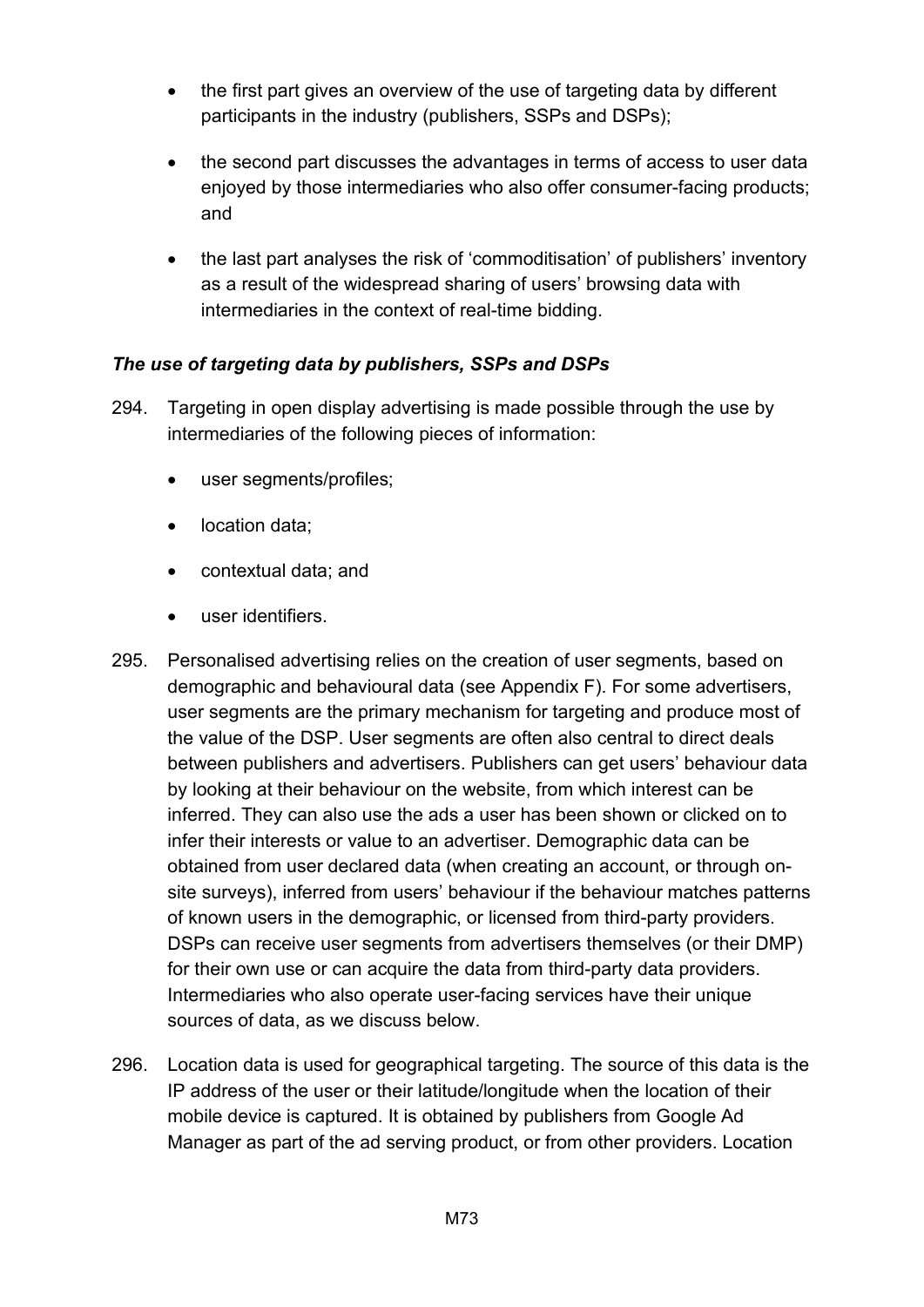data (ie the user IP addressed) is sent to SSPs and included in the bid requests.

- 297. Contextual data is data about the web page where the ad will appear. It is used for contextual targeting or for anti-targeting, ie to avoid the ad appearing on pages whose content is considered unsuitable. Publishers typically use third-party specialists, such as Grapeshot or Admantx, for contextual data, or use the meta-tags behind the content. Some contextual information is included in the bid request, but DSPs can also use the same specialist providers.
- 298. Finally, being able to identify a user and recognise each time they are encountered is crucial for DSPs and publishers; this is the role of user identifiers. Without this information it becomes impossible to match a user to segment data, to implement frequency caps (ensuring that the same user does not see the same ad too often), or to attribute conversion outcomes to a campaign. User identifiers are included in bid requests as cookies, but the availability for DSPs is typically subject to a successful cookie-matching process.[28](#page-73-0)

## *The use of data by publishers*

- 299. Publishers use first-party, third-party and contextual data to build bespoke segments and profiles of readers which they can use for targeted advertising campaigns or audience insights. This is typically the case for PMPs or other programmatic deals with specific advertisers. We have been told, however, that, as buyers have a great depth of data, they are no longer placing the same level of reliance on the publisher's data. Publishers can also decide to voluntarily provide interest data in order to allow the SSP to better understand the inventory.
- 300. Publishers first-party data typically consists of data obtained from users when they sign in or subscribe to the publisher services and of browsing data from users' interaction with the publisher website or app. Typically, publishers permit intermediaries such as DSPs to use cookies on their websites or apps to track user interactions for use in targeting or for the purposes of ad reporting. Publishers also broadcast user browsing data to multiple intermediaries in ad requests.
- 301. The cost for publishers of sourcing and managing targeting data can vary significantly. Some publishers responding to our RFI indicated amounts

<span id="page-73-0"></span> $28$  For more details on the flow of data in open display, see Appendix F.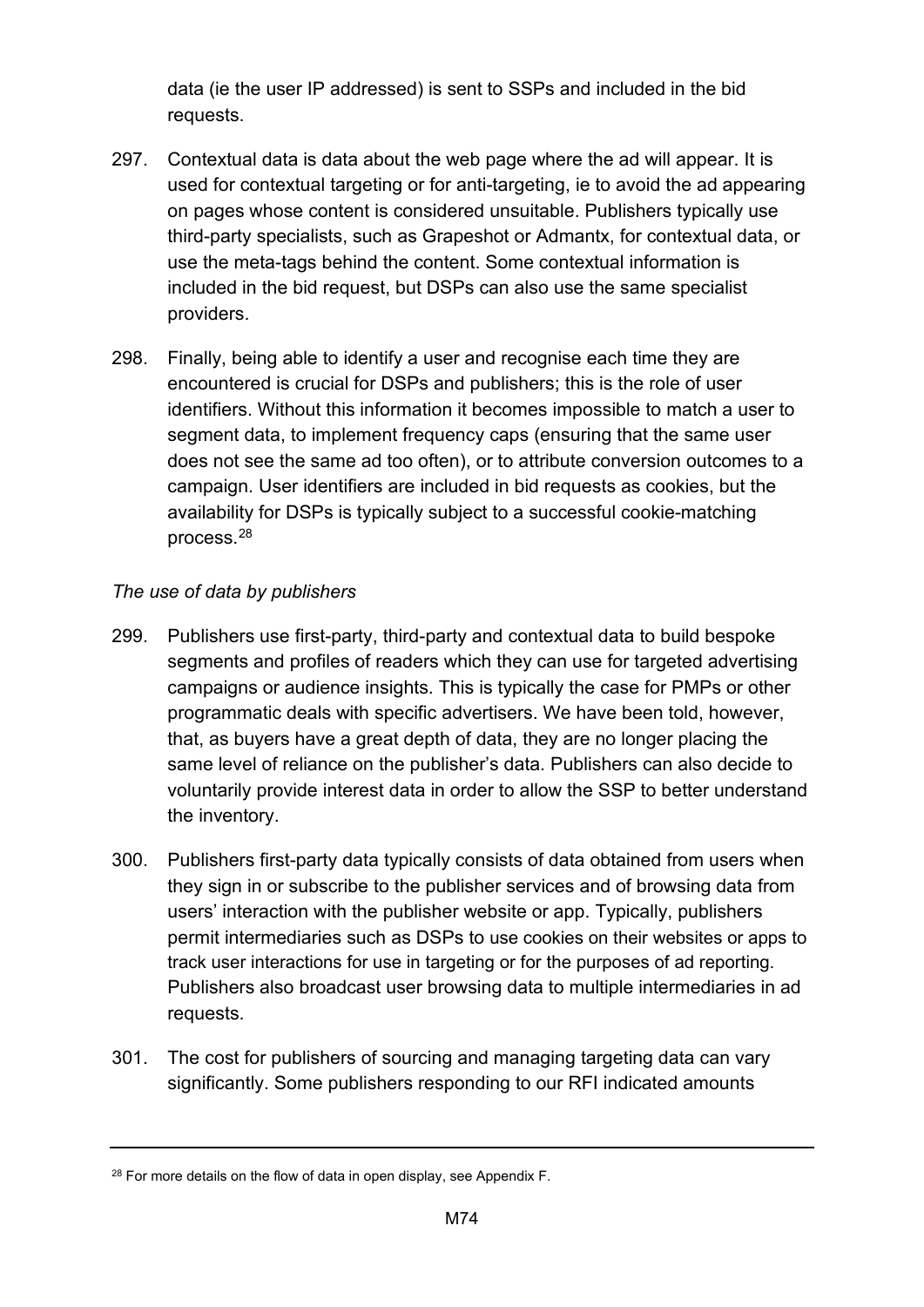corresponding to around (or more than) 3% of their digital advertising revenues; other publishers are spending significantly less.

## *The use of data by SSPs*

- 302. Access to user data is not crucial for SSPs. However, the availability of user data can be useful to SSPs, by making it possible to optimise advertising performance efficiently. In particular, if an SSP can identify whether the characteristics of an ad request are desirable, it can effectively allocate resources. For example, being able to determine whether an ad request is bot traffic (and should be filtered), or is desirable to a buyer, is critical to overall business health and marketplace efficiency. Each ad request and bid request costs money for an SSP to process. To the extent that an SSP can accurately predict the value of an impression, it can more efficiently allocate resources to gain economic leverage. The more data that is available to improve these types of algorithms, the more accurate (and, consequently, efficient) an SSP can become.
- 303. SSPs can also use targeting data in a similar way as publishers when they package 'deal IDs' on behalf of the publishers. Content discovery platforms, which often directly connect advertisers with publishers, can also make greater use of targeting data than typical SSPs.
- 304. The user information included in bid request that SSPs send to DSPs often follows OpenRTB specifications released by the IAB Tech Lab (some SSPs may use different specifications). In addition to information about the publisher's website or app and ad placement, a bid request typically includes information about the user's browser and device, location data, and the user ID (taken from browser cookies or MAID identifiers).

## *The use of data by DSPs*

- 305. Data is crucial for the operation of DSPs and their ability to optimise bids reflecting advertisers' campaign objectives and targeting requirements. For this purpose, DSPs augment the information contained in bid requests with data provided by advertisers and data sourced from third-party providers. This allows DSPs to offer multiple targeting options, which can include:
	- contextual targeting, based on contextual information on the webpages and apps, including specific keywords appearing in the page;
	- targeting based on time of day or day of week or month, location, browser language, type of device or internet connection;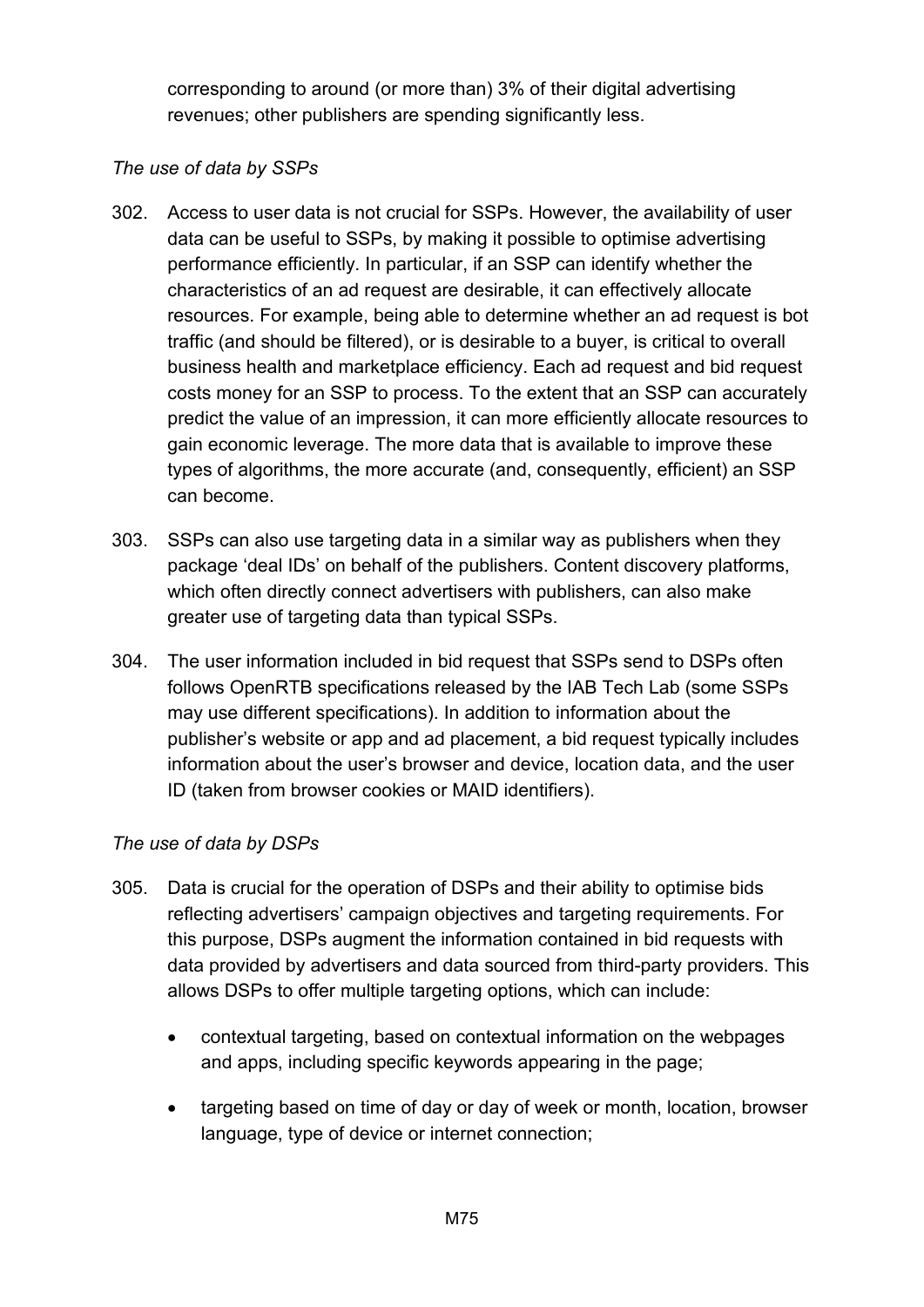- demographic targeting, based on known or inferred characteristics such as age, gender, or education;
- interest-based targeting based on users' inferred interests or intent (ie what users are actively researching and planning);
- retargeting of the advertiser's existing customers or of users who have already interacted with the advertiser (eg have visited its website);
- targeting of 'lookalike audiences', ie users with characteristics similar to the advertiser's existing customers or to users who have interacted with the advertiser.
- 306. More details on targeting can be found in Appendix F.

## *The advantages of operating user-facing services*

- 307. Unlike companies active exclusively in advertising intermediation, those who also operate user-facing services have the ability to directly collect user data and make the targeting possibilities allowed by such data available to the users of their intermediation services.
- 308. For example, Verizon Media DSP uses data from its owned and operated websites and apps and Amazon DSP uses pseudonymised information about users' interactions with Amazon services. Google, as a provider of a wide array of consumer services, can collect and combine a large amount and variety of user data. Subject to users' consent to ads personalisation, Google can collect data not only through users' interactions with customer-facing products, but also from their interactions with Google's products integrated into third-party sites and apps, and, with the exclusion of services for which Google is a 'data processor' or otherwise restricted from merging data for ads (eg Google Analytics), can combine all this data across services into individual profiles. The data collected by Google is described in Appendix F. Facebook also collects a large amount of information from the users of its social platform (see Appendix F).
- 309. Operating market-leading consumer products give intermediaries an advantage in relation to the pieces of information used for targeting by advertising intermediaries:
	- In relation to user identifiers, the availability of log-in data allows companies like Google and Facebook to generate deterministic device graphs that identify the computers and mobile devices associated with a single user. This increases performance of their DSP services. While other intermediaries (DSPs and DMPs) can create device graphs allowing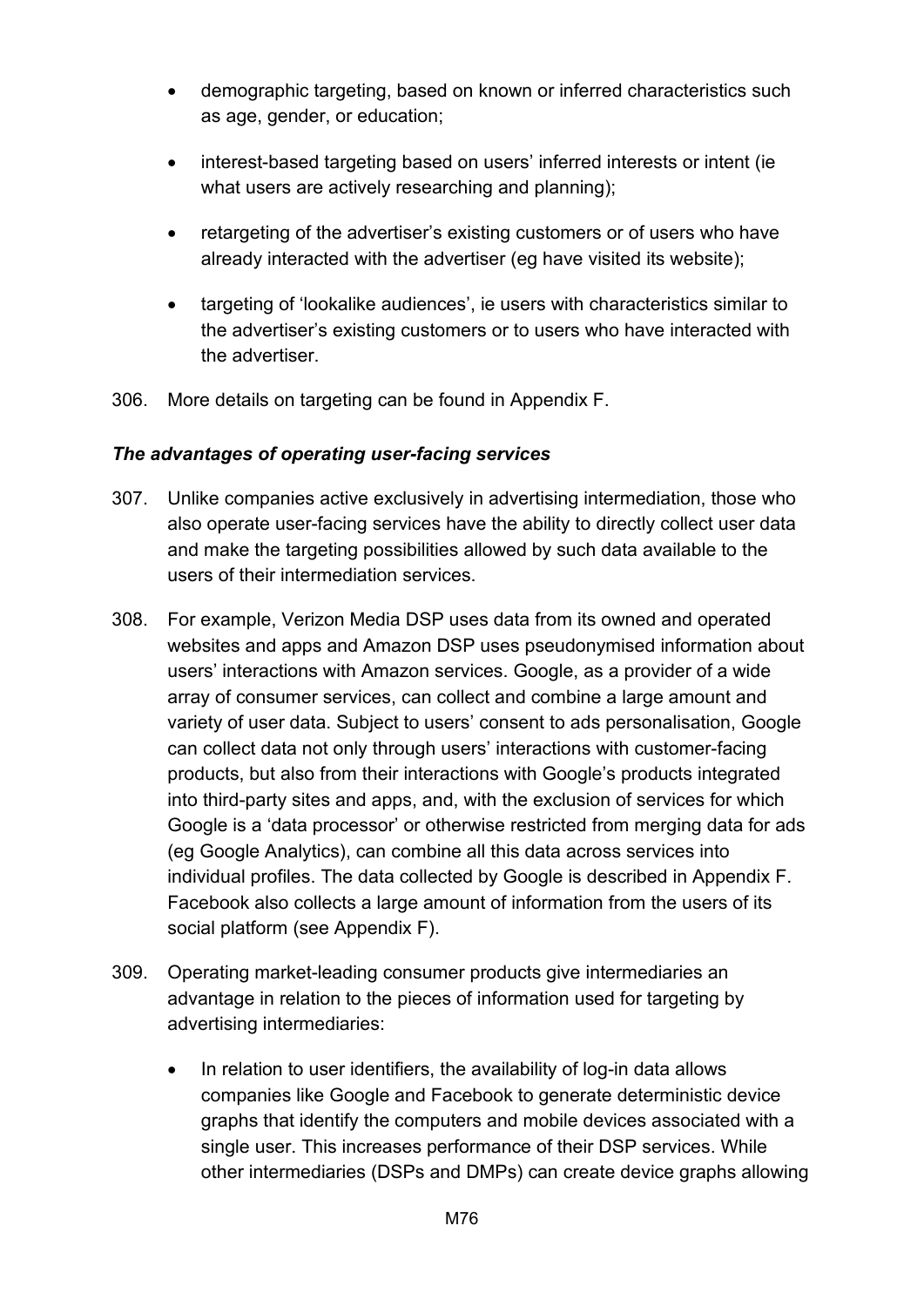them to link the cookies stored on multiple devices used by the same person, these graphs are made probabilistically, ie based on modelling, and are typically less reliable than those based on user log-ins.

- The data collected through user-facing services allows the creation of richer user segments. For example, search data from Google and data on searches for products or services in the Amazon Store can be used to create segments of users that are looking to buy specific products.
- Google has access to detailed location data from Android mobile devices (see Appendix F).
- Google also excels at contextual targeting. Intermediaries, however, did not mention this as a significant advantage over using third-party providers of contextual data.
- 310. As seen in the section on competition between DSPs, access to data is an important consideration for advertisers and media agencies in their choice of DSP. WPP told us that, all things being equal, a greater availability of userlevel data by a DSP might be expected to increase the ability to achieve the campaign's KPIs and, as a result, to generate increased spend with the DSP. Similarly, Publicis submitted that, inherently, platforms with stronger data capabilities will generate more cost-effective results and are more likely to be included in a media plan. Nevertheless, so far the lack of access to data sets as rich as those assembled by Google or Facebook has not made it impossible for DSPs to succeed and grow, as the case of The Trade Desk shows. The evolving privacy regulation and stricter rules on the use of thirdparty cookies, however, might increase the advantage of user-facing companies, as discussed in a later section and in Appendix G.

## *Sharing of user browsing data and the 'commoditisation' of inventory*

- 311. There is a possibility that access by DSPs to browsing data from publisher sites may undermine the value of that data to the publishers themselves. DSPs generally obtain permission from publishers to place tracking cookies on their websites, so that they can observe user browsing behaviour to help them better target ads to users. In addition, publishers generally broadcast some user browsing data to multiple intermediaries in ad requests.
- 312. User browsing data is generally pooled by DSPs with other data about the same user sourced from advertisers, other publishers and third-party data providers to generate a rich user profile for use in personalised ad targeting. These profiles are used by DSPs for targeting ads to a user across multiple publisher websites and apps. Therefore, a publisher's browsing data is being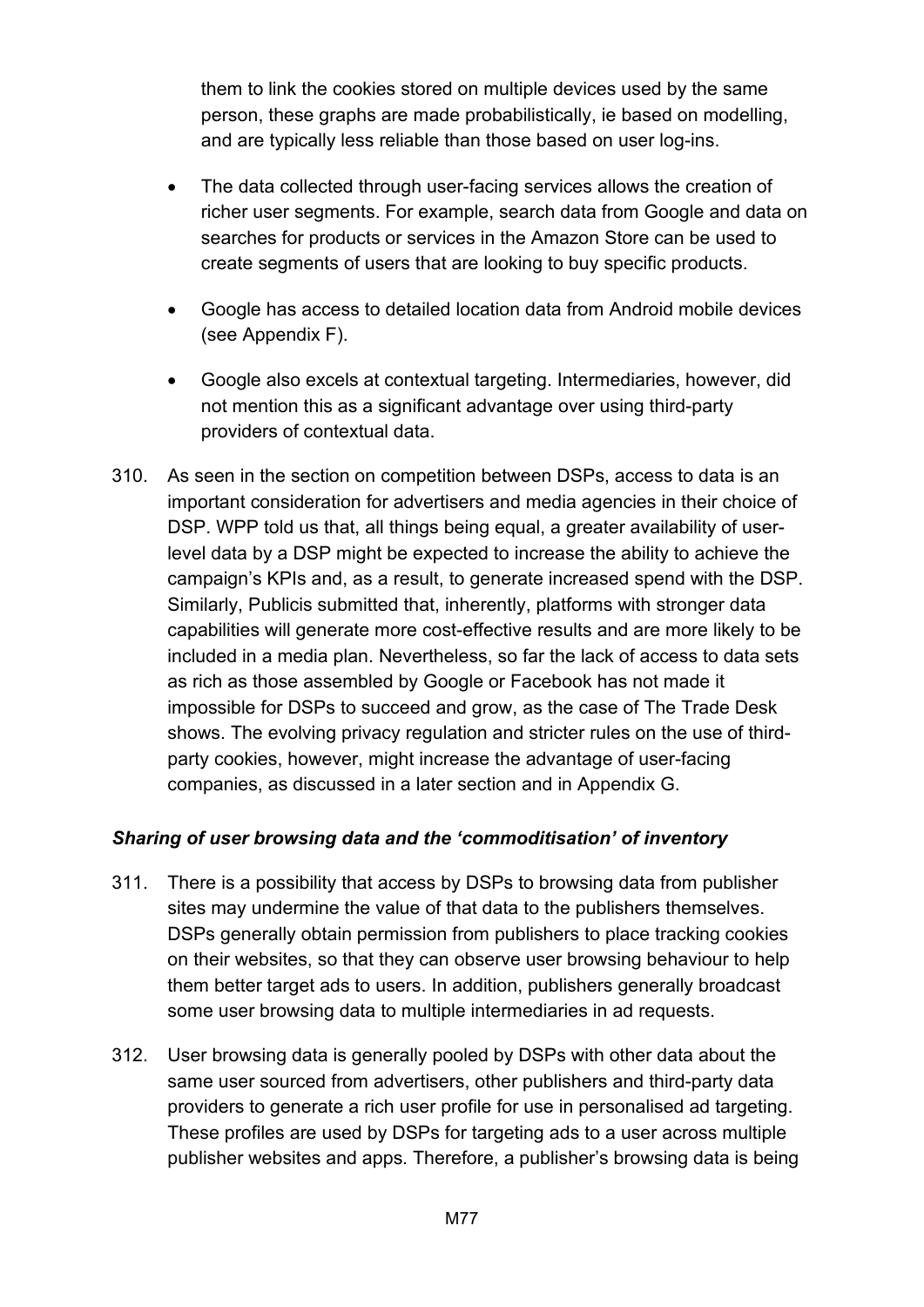used by DSPs for the targeting of ads on sites other than the original publisher website. This 'data leakage' may mean that a publisher's unique audience may be 'commoditised' and used to target ads on cheaper sites and apps, which might undermine the value of advertising inventory on a publisher's own website.

- 313. Following the receipt of responses to our interim report, we asked publishers specifically about the issue of commoditisation and all of them indicated that it was an issue that they were concerned about. As DMG Media stated, 'it is still of concern that our loyal and highly scaled audience, built through significant effort and investment, may be utilized to help power ad campaigns across low quality arbitrage websites'.
- 314. Publishers also acknowledged a possible trade-off between any loss in value from the widespread sharing of their user browsing data and the potential for value to be added to their advertising inventory through the matching of this data with other data. The matching of publisher browsing data allows the generation of richer user profiles than might be possible with only the publisher browsing data. This potentially encourages more and higher bids for the publisher advertising inventory. As DMG Media explained,

From an operational standpoint we do not actively limit buyer's identification of users across our site, with the exception of course of non-consented users and always subject to the applicable data protection rules. We believe limiting tracking and user identification would hurt open market revenue. We actually support buyers in performing their user syncs through feeding into the likes of DigiTrust and ID5.

# **Lack of transparency in advertising intermediation**

- 315. Many stakeholders we spoke to, both on the advertiser and on publisher sides of the market, commented on the lack of transparency in the digital advertising sector. The lack of transparency is exacerbated in the open display market, where publishers and advertisers rely on intermediaries to manage the process of real-time bidding and ad serving but cannot observe directly what the intermediaries are doing or, in some cases, how much they are being charged at different points in the supply chain.
- 316. Google submitted that opacity sometimes is a function of fragmentation and observed that the Cairncross report<sup>[29](#page-77-0)</sup> noted that lack of transparency can

<span id="page-77-0"></span><sup>&</sup>lt;sup>29</sup> [The Cairncross Review: A Sustainable Future for Journalism,](https://assets.publishing.service.gov.uk/government/uploads/system/uploads/attachment_data/file/779882/021919_DCMS_Cairncross_Review_.pdf) 12 February 2019, page 58.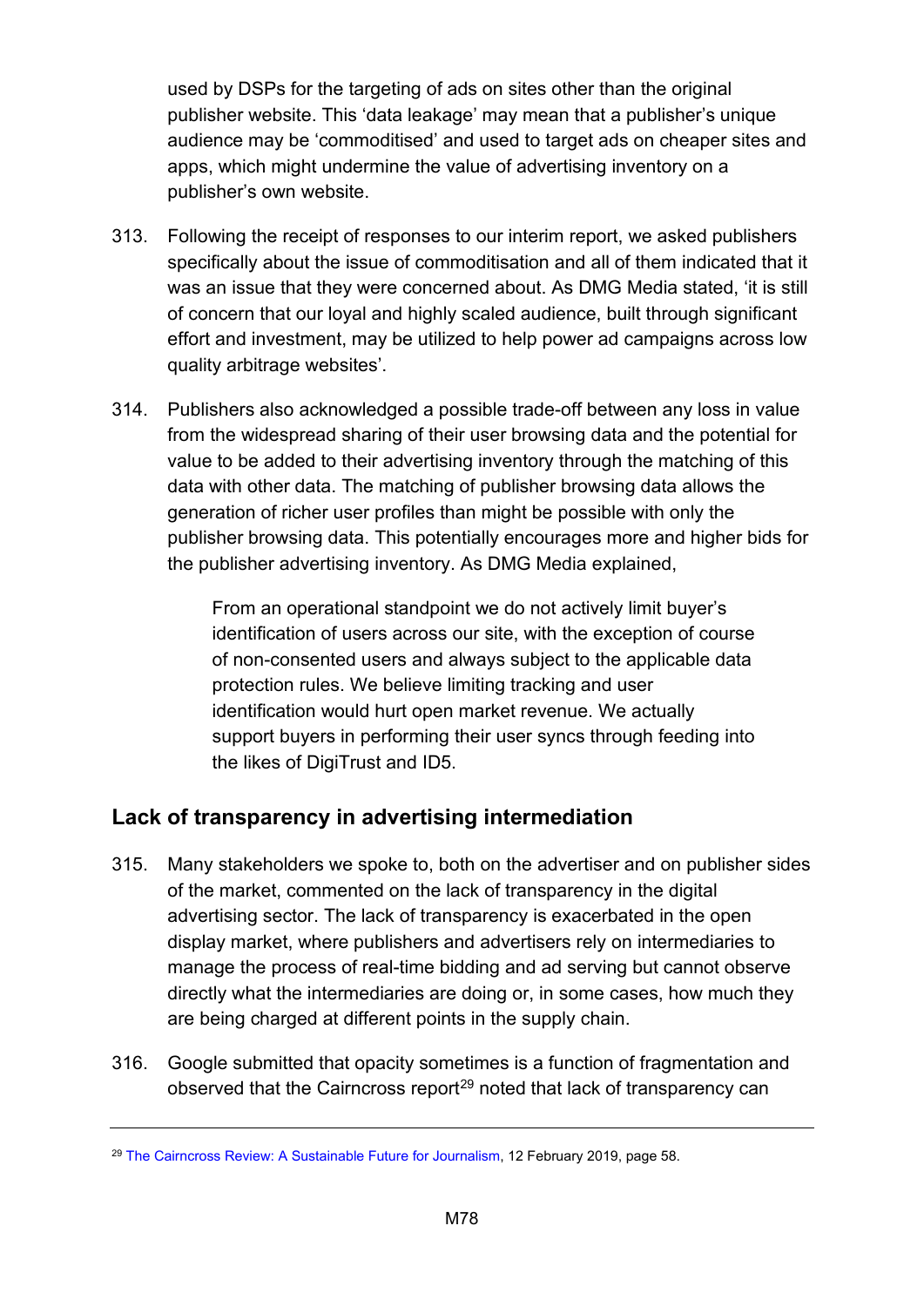arise from the presence of a 'multitude of players', many of whom 'are not easily visible to those buying or selling the ad space on publishers' sites'.[30](#page-78-0) According to Google, vertical integration can sometimes resolve some of the concerns around a lack of transparency and complexity: it eliminates the multiple margins from having many actors in the intermediation chain, and there may be more transparency when a single player delivers all services along the adtech stack. $31$  Similarly, one SSP told us that the internal transparency of the larger vertically integrated businesses confers to them a competitive advantage; other businesses, on the other hand, face a fragmented industry, which can have the result of limiting transparency.

- 317. One symptom of this lack of transparency is the significant degree of uncertainty around the average ratio between the amount that publishers receive for their inventory and the amount that advertisers pay, as discussed in Appendix R.
- 318. Lack of transparency and asymmetric information can lead to inefficient outcomes – for example, advertisers may be reluctant to purchase advertising if they are unsure whether it will ultimately be viewed by a consumer. However, in some cases we would expect market participants to have a shared interest in trying to overcome the problem – for example, by investing in technology to improve ad verification. Therefore, we have focused on assessing whether there might be situations where the interests of different market participants are not well aligned. We currently consider that the main concerns relate to the transparency of fees paid to different intermediaries, the opportunity for 'arbitrage' and the existence of undisclosed rebates. Transparency of bids, and in particular limits to the bid data that Google provided to publishers, is discussed later in the appendix.

## *Transparency of fees*

- 319. Market participants typically do not have visibility of the fees charged along the entire intermediation chain and many are concerned that this limits their ability to make optimal choices on how to buy or to sell inventory, reducing competition among intermediaries.
- 320. On the other hand, concerns have been expressed that excessive focus on fee transparency could be counterproductive. Verizon Media submitted that, if fee transparency were to become a regulatory requirement, the focus would likely shift to the specific percentages of underlying fees rather than on net revenue and overall benefit to the publisher. In this scenario, Verizon Media

<span id="page-78-0"></span><sup>30</sup> [The Cairncross Review: A Sustainable Future for Journalism,](https://assets.publishing.service.gov.uk/government/uploads/system/uploads/attachment_data/file/779882/021919_DCMS_Cairncross_Review_.pdf) 12 February 2019, page 58.

<span id="page-78-1"></span><sup>&</sup>lt;sup>31</sup> [Google's response to our consultation on the Statement of Scope,](https://assets.publishing.service.gov.uk/media/5d78ba3540f0b61c7a66407c/190802_Google_-_Response_to_SoS__Non-confidential_.pdf) page 23.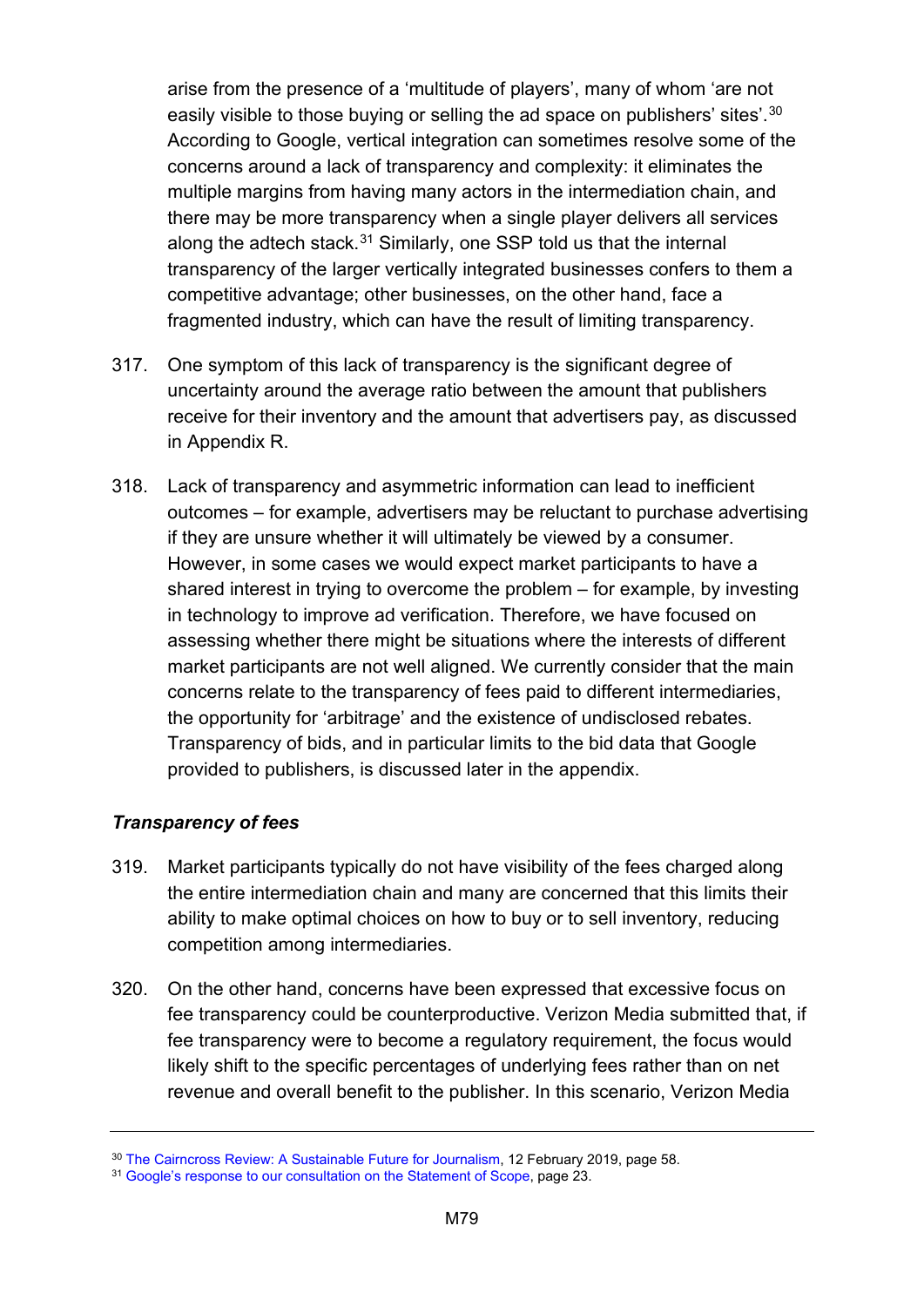added, providers with market power would be able to undercut competitors and such intervention may end up entrenching market status rather than stimulating competition. While Verizon Media sees a need for greater transparency, it submitted that the industry should build on existing practices which focus on disclosures between contracting parties in order to inform buying decisions. This would also respect data protection rules and commercial confidentiality.

321. Similarly, DataXu submitted that a requirement to regularly publish data on average fee or take rates would cause a quick race to the bottom, ensuring that only the largest adtech companies survive, as they would use this information to aggressively price against the rest of the industry.

#### *Transparency for advertisers*

- 322. Most DSPs operate a 'disclosed' relationship with their customers, which mirrors the model advocated by the advertiser's trade bodies. According to The Trade Desk, the major advantage of a disclosed contractual relationship is that all fees are clearly outlined, and clients can choose which features they wish to buy. One potential disadvantage is the perception that every choice comes at a cost, and advertisers may misjudge or misunderstand the cost/benefit of activating additional features. In some cases, however, an undisclosed model can be used. In this model, which was historically a favourite of major agency holding company trading desks, the actual winning prices of media purchased are not disclosed and only a final price is provided, which includes margin and fees; the focus is therefore only on results (clicks, conversions, etc.). With a non-disclosed contractual relationship, the major disadvantage is the potential for hidden fees or other non-transparent costs (eg extra margin on owned and operated inventory, or as a result of arbitraging inventory); it is also difficult to assess the presence of conflicts of interest linked to the recommendations (eg favouring proprietary technology) and there is no right for the client to audit the provider. On the other hand, the simplicity of the undisclosed model may be an advantage*.*
- 323. Under a disclosed model, advertisers can have transparency on the fees for the DSP part of the chain (eg DSP tech fees, agency fees and data costs), but not on the entire chain. For example, The Trade Desk gives advertisers or media agencies the right to access transaction and fee data and provides customers with self-service reporting tools in respect of campaign activity, including transaction and fee data. However, one DSP told us that some customers have reported that it can be difficult to compare fees across multiple DSP platforms, because each platform has a different set of a-lacarte fees. Moreover, the fact that a DSP operates a disclosed model does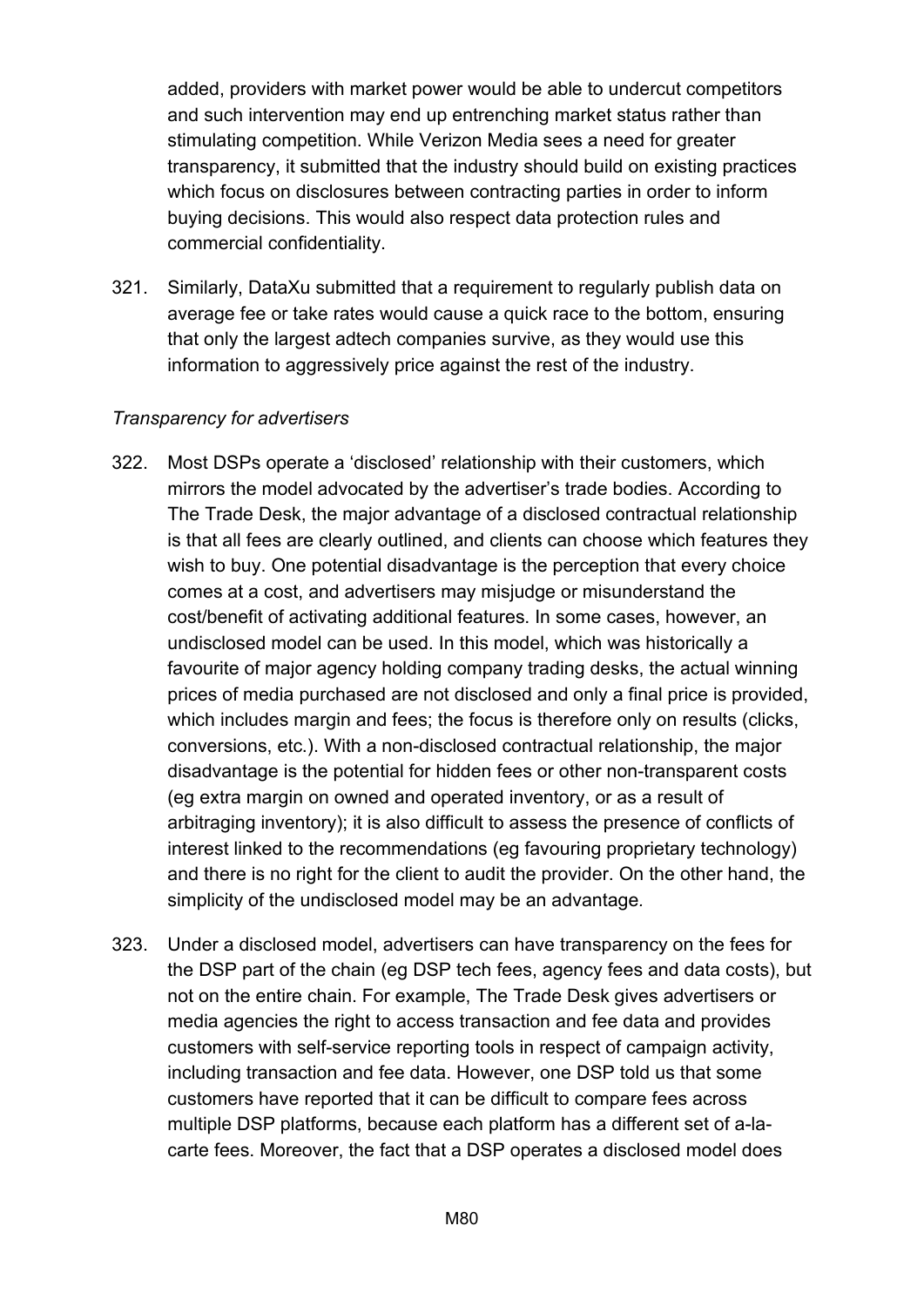not necessarily mean that advertisers have access to all the information. One DSP told us that, while all its clients are on a disclosed relationship, there are cases where a media agency client may not share this transparency with the end advertiser client.

- 324. Advertisers responding to our RFI typically told us that their media agencies provide transparency over costs and commissions and that they have good visibility of the terms of the contractual agreements with intermediaries, up to the DSP level. On the other hand, media agencies and advertisers have little visibility of what happens on the supply side, in particular of the fees levied by SSPs.
- 325. The lack of transparency on the buy side over SSP fees affects buyers' decisions and can have implications on competition between SSPs. Given that publishers decide which ad should be served based on bids net of SSP fees, visibility of these fees could make it easier for buyers to select the cheapest path to secure specific inventory and for DSPs to decide where to bid. Lack of transparency may therefore result in reduced competition between SSPs in attracting buyers. It is therefore not surprising that lack of transparency over SSP fees have been indicated as an issue by several of the advertisers and DSPs who responded to our RFI.
- 326. SSP fees are agreed in contracts between the SSP and the publisher. To reveal them to buyers (ie DSP), the SSP needs permission from the publisher. While this can be a cumbersome process, a media agency told us that there is now a general drive towards greater transparency, with some SSPs now already sharing details of commission rates and others intending to do so in the near future. For example:
	- Xandr told us it has spent the last few years accelerating its Trust & Transparency initiative, by which Xandr has been updating its seller contracts to enable it to share the costs charged to publishers with marketers and agencies purchasing ad inventory through Xandr's SSP. So far Xandr has obtained permission to confidentially share this information from publishers corresponding to approximately 60% of inventory in the UK.
	- Similarly, Index Exchange discloses take rates to buyers on the exchange when it has permission to do so. It has permission in its contracts with publishers to disclose approximately 35% of its publisher partner's take rates. Index Exchange is working towards receiving permission to share more take rates including outside the scope of contractual negotiations with a goal of reaching 100% publisher take rate disclosure.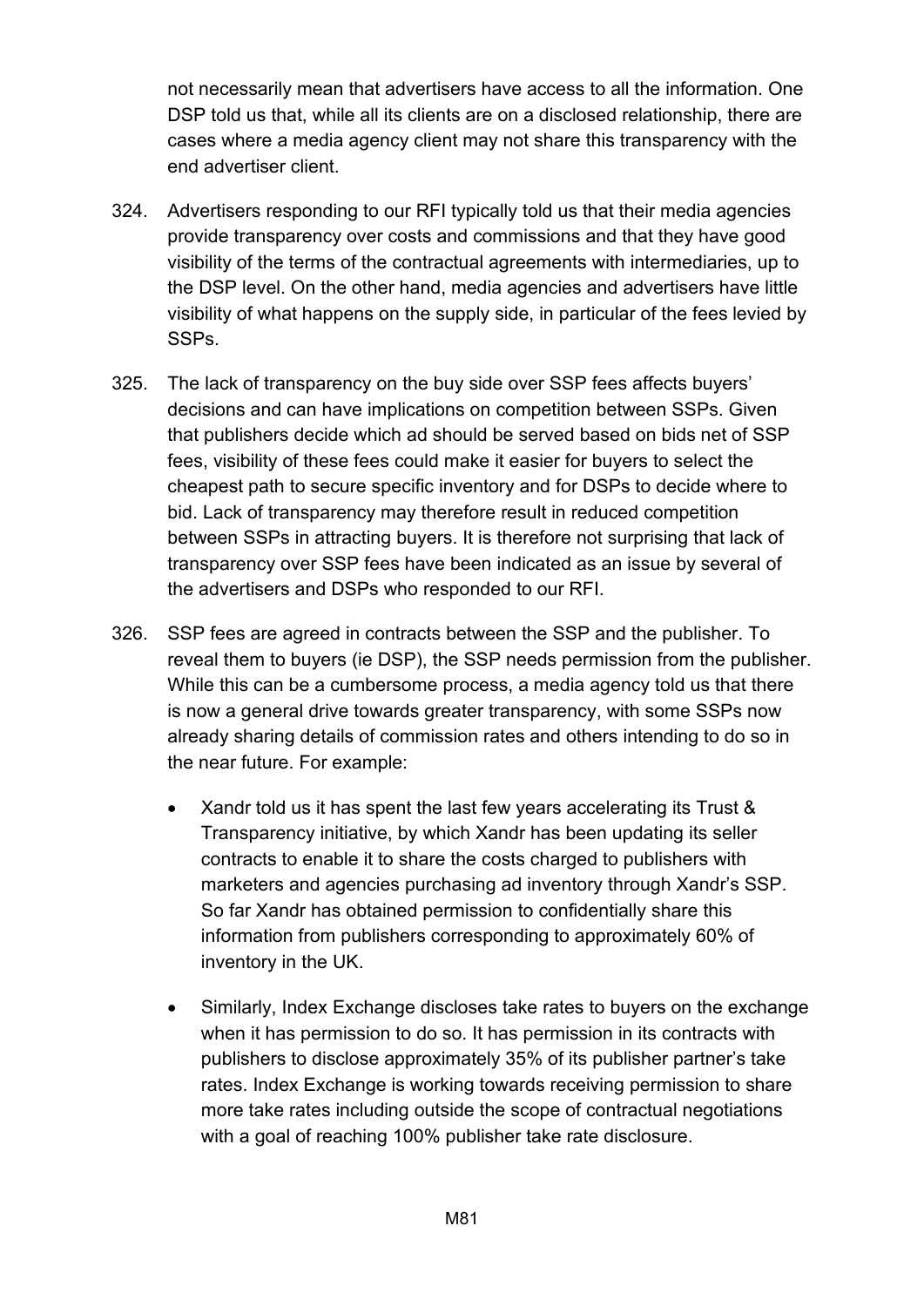- $|\mathbb{X}|$ .
- Another initiative to increase fee transparency is MediaMath's SOURCE project.  $[\times]$ .
- 327. There could, however, be resistance from some publishers to disclosing SSPs' take rates. PubMatic told us that, while some publishers have granted permission to share take rates with buyers, many others believe that they would ultimately be harmed by this requirement.

## *Transparency for publishers*

- 328. Publishers have little visibility of fees charged by intermediaries, except for the commissions contractually agreed with SSPs. Publishers do not observe the fees DSPs (and other providers along the intermediation chain) charge to advertiser buying their inventory.
- 329. It may be difficult for publishers even to know which advertisers are bidding for their inventory. DMG Media submitted that most exchanges provide aggregated buyer data which can be used to gather insight on what buyers are bidding on the inventory. Reach told us that some SSPs provide auction level/log level data, but this is rare. Another publisher told us it is actively trying to work better with SSPs for access to bid-level data so it can understand the health of its auctions and what the opportunities are for optimisation; however, at times it has been difficult to get hold of this data.
- 330. The Guardian Media Group submitted that one of the primary reasons for the lack of transparency is the limited ability for publishers to audit the value chain. It told us that it was only through conversations with advertisers that the disparity between the advertisers' perception of spend and the amount reaching the publisher was discovered.
- 331. This lack of transparency is likely to have implications on competition between intermediaries. One source of competitive pressure for intermediaries such as DSPs is the possibility of publishers signing direct deals with advertisers. This is, however, a resource intensive activity. Publishers would be in a better position to engage with advertisers if they knew which advertisers appear to be interested in their inventory and if they had a reasonable understanding of how much these advertisers are charged by intermediaries. For example, The Guardian Media Group told us that it uses the results from its investigation into the supply chain to have open and frank conversations with advertisers about the lack of transparency and advocate for more direct commercial relationships. The lack of transparency about the identity of the bidders and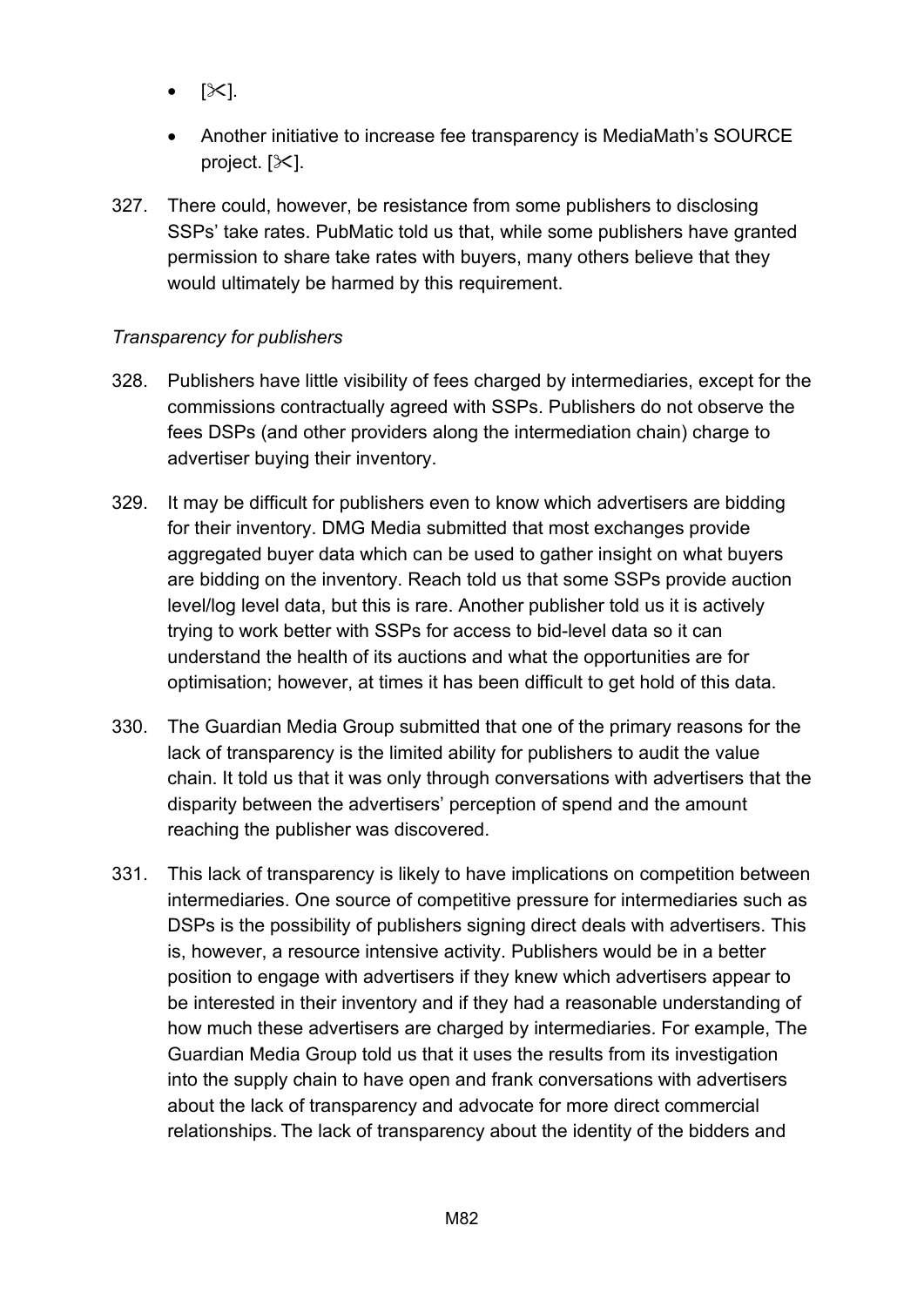intermediaries' fees may therefore limit publishers' ability to negotiate directly with advertisers, limiting the competitive pressure faced by DSPs.

## *Lack of auditability and arbitrage opportunities*

- 332. The lack of visibility for advertisers and publishers of what happens along the entire intermediation chain has the additional implication of making it impossible for them to audit the contracts they have with the intermediaries acting as their agents. For example, how can a publisher verify that an SSP is charging the level of fees agreed in their contract if it has no alternative but to trust the SSP for information about the bids it received from DSPs? Full auditability of the contract would require the possibility for a publisher, or for an auditor operating on its behalf, to match auction-level data across the chain, and verify that the amount reported by the SSP as received from a DSP corresponds to the amount that the same DSP reports as paid to the SSP. This is currently not possible.
- 333. As discussed in a recent report on programmatic supply chain transparency carried out by PwC on behalf of ISBA,<sup>[32](#page-82-0)</sup> what makes it almost impossible to track a transaction across the intermediation chain is, on the one hand, lack of clarity over who needs to give permission for the sharing of auction data and, on the other hand, lack of uniformity on how data is stored by different providers.
- 334. Such lack of transparency, in the context of an intermediation process characterised by the presence of sequential auctions, may give rise to rentseeking behaviour and arbitrage opportunities, ie the possibility for an intermediary (SSP or DSP) to buy impressions at one price and sell them at a higher one, without its customers being aware of the magnitude of the difference.
- 335. Some evidence of this being an issue in the current intermediation industry is provided by the ISBA study on programmatic supply chain transparency.<sup>[33](#page-82-1)</sup> The study mapped 31 million impressions bought by 15 advertisers on 12 publishers' websites across the entire intermediation chain, to understand what proportions of publishers' spend the various intermediation stages accounted for. The study was unable to attribute 15% of advertisers' spend (corresponding to approximately 30% of the difference between advertisers' spend and publishers' revenues for matched the impressions). This 'unknown delta' could in part reflect limitations in the study's methodology and data

<span id="page-82-0"></span><sup>&</sup>lt;sup>32</sup> ISBA'[s Programmatic Supply Chain Transparency Study,](https://www.isba.org.uk/knowledge/digital-media/programmatic-supply-chain-transparency-study/) published in May 2020.

<span id="page-82-1"></span><sup>33</sup> ISBA'[s Programmatic Supply Chain Transparency Study,](https://www.isba.org.uk/knowledge/digital-media/programmatic-supply-chain-transparency-study/) published in May 2020.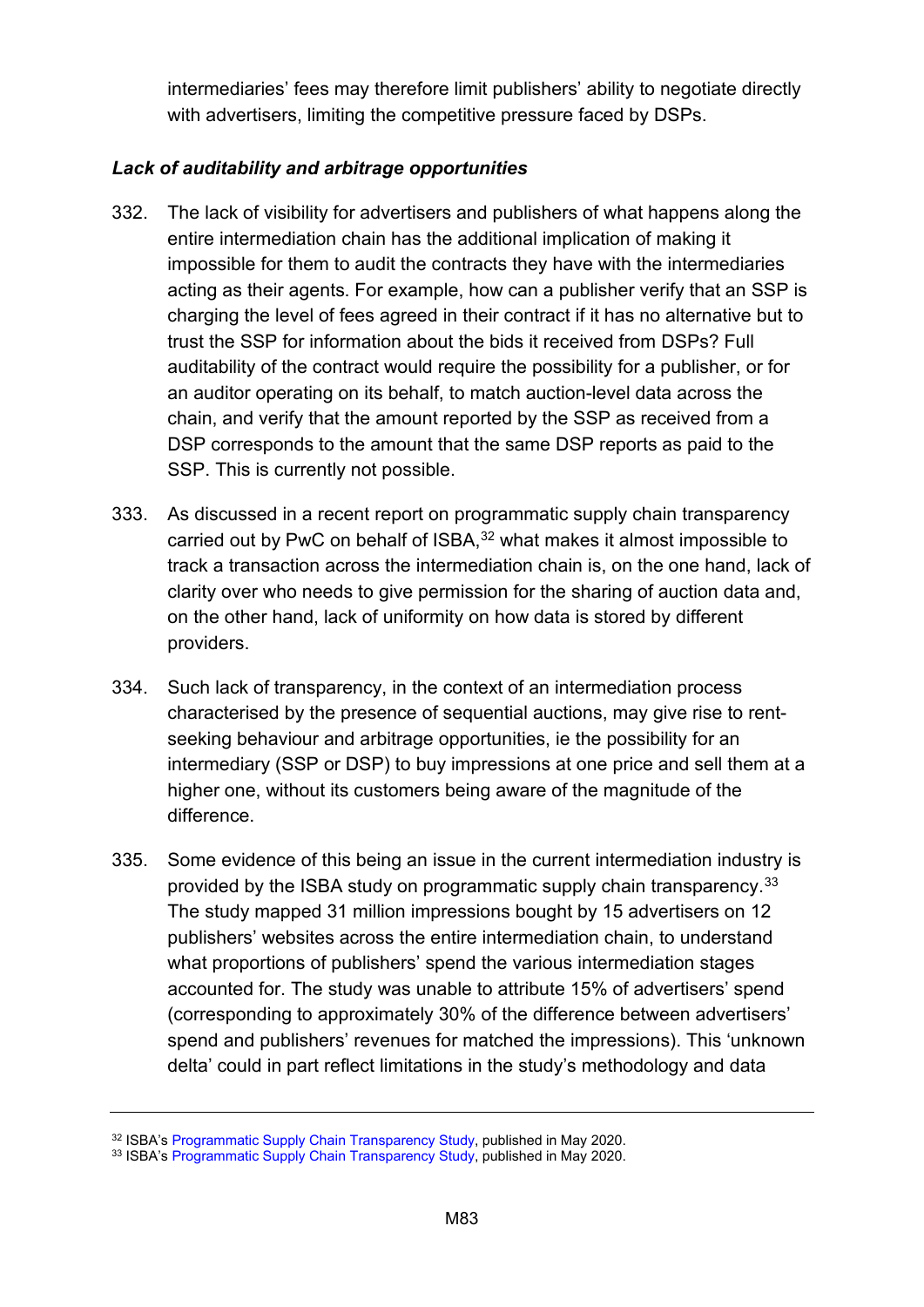(limitations in data sets, necessitating occasional estimations, DSP or SSP fees that are not visible in the study data, foreign exchange translations),  $34$  but its size suggests the existence of significant discrepancies between the bids that DSPs record as submitted into SSPs and the bids that SSPs record as received by DSPs. This can indicate that arbitrage, by either DSPs or SSPs, might account for a significant fraction of the cost of intermediation.<sup>[35](#page-83-1)</sup>

336. In this section, we discuss the evidence we have received on arbitrage by SSPs and DSPs. The forms of arbitrage discussed below vary and have different potential implications. In particular, while some forms of arbitrage would result in discrepancies like the one observed by the ISBA study, the term 'arbitrage' is also used to describe a specific business model adopted by some DSPs, which is not inherently harmful and would not lead to such discrepancies.

## *Arbitrage by SSPs*

- 337. Some stakeholders have expressed the concern that some SSPs, after running an auction among DSPs, may charge the winning DSP the amount of its bid but submit a lower bid to the next stage, keeping the difference for themselves. While some SSPs have publicly announced that they are no longer adopting these practices, stakeholders believe that other SSPs may still do it.
- 338. Beeswax told us that hidden fees have been pervasive in the industry until recently, and many exchanges used to charge 'buy-side fees' which were not disclosed to the inventory seller and for which the buyer had no ability to negotiate or opt out. Beeswax claimed that some exchanges continue to take buy-side fees where a DSP's bids are being reduced by 10-15%, with the amount not being disclosed to either the buyer or the seller. To the extent these fees are waived or lowered for larger buyers this would put other DSPs at a disadvantage.
- 339. However, transparency has improved over the past three years as certain exchanges have removed their buy side fees. For example, Rubicon Project told us it eliminated buy-side fees in November 2017 in response to competitive pressure and as part of its strategy to operate more transparently. Beeswax believes that the prevalence of hidden fees has reduced in the intermediation industry for two reasons. First, advertisers have demanded transparency from their partners. Second, with the advent of header bidding,

<span id="page-83-1"></span><span id="page-83-0"></span><sup>&</sup>lt;sup>34</sup> ISBA'[s Programmatic Supply Chain Transparency Study,](https://www.isba.org.uk/knowledge/digital-media/programmatic-supply-chain-transparency-study/) published in May 2020, Executive summary, slide 8. <sup>35</sup> We note that the study was not intended to be representative of the entire open display advertising spend in the UK.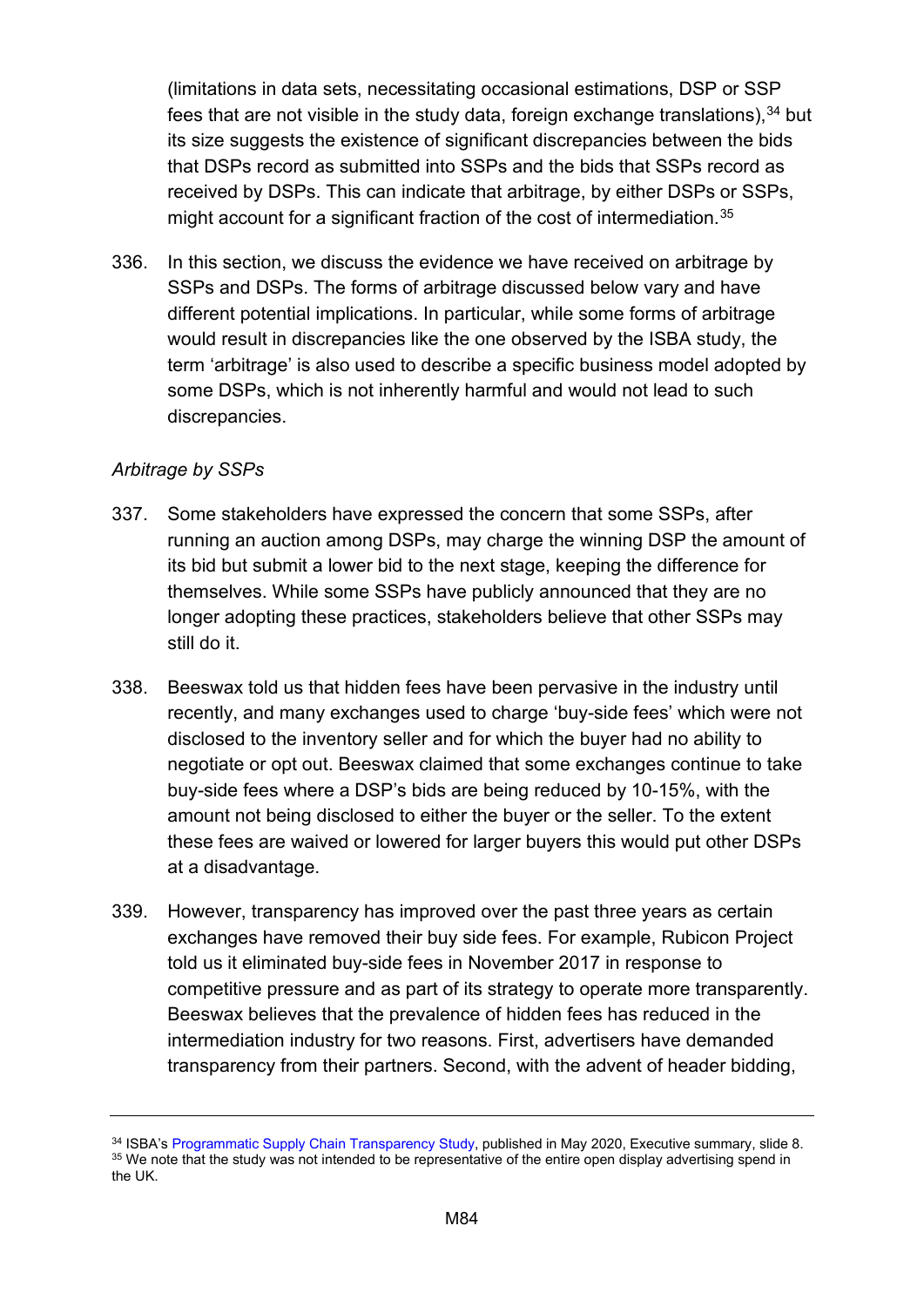fees taken by an SSP hurt the ability of its bid to compete in the first-price auction taking place in the ad server. As a result, SSPs have come under pressure to reduce their buy-side fees and to become more transparent with both buyers and sellers.

- 340. The prevalence of buy-side fees, however, may differ between website and mobile app advertising. Beeswax told us that, to its knowledge, most of the mobile SSPs still take buy-side fees, while most desktop SSPs no longer do that. According to Beeswax, this is due to the fact that the mobile SSPs are all reliant on SDKs that are deeply integrated into the apps. As a result, their relationships with apps are 'stickier' and it is a much higher burden on the publisher to switch out monetization partners. In addition, SSPs do not typically compete with each other in an efficient marketplace but are still ranked by publishers in a waterfall-like system. Because of this, SSPs have more ability to take fees without repercussions, such as having their priority decreased. In contrast, in website advertising there is widespread adoption of header bidding, so that an SSP that takes too large a share would both lose auctions against other SSPs that take a smaller margin and open themselves up to scrutiny from other members of the supply chain who may be able to realise that they are taking additional fees.
- 341. As seen above, the prevalence of buy-side fees among SSPs depends not only on the degree of transparency in the intermediation chain but, more fundamentally, on the strength of competition between SSPs. Weak competition between SSPs in app advertising reduces the revenues for publishers; buy-side fees are just one way in which SSPs can take advantage of weak competition to increase their revenues to the detriment of publishers. The development of header bidding solutions for mobile app environments (which, as discussed above, some market participants expect) may lead to a reduction in buy-side fees, similarly to what appears to have happened for website advertising.

## *Arbitrage by DSPs*

- 342. As seen earlier in the appendix, most DSPs currently charge advertisers a fixed percentage of their media spend. It would be possible in theory for DSPs to engage in similar arbitrage practices as those described above in relation to SSPs, ie take an additional cut from a bid, in addition to the fees agreed with the advertiser, before submitting it into the SSP. However, none of the stakeholders we contacted in the course of our study suggested that this kind of practice was taking place in the industry.
- 343. What is typically referred to as 'arbitrage' in the case of DSPs is a different practice, which characterises the business model currently adopted by Google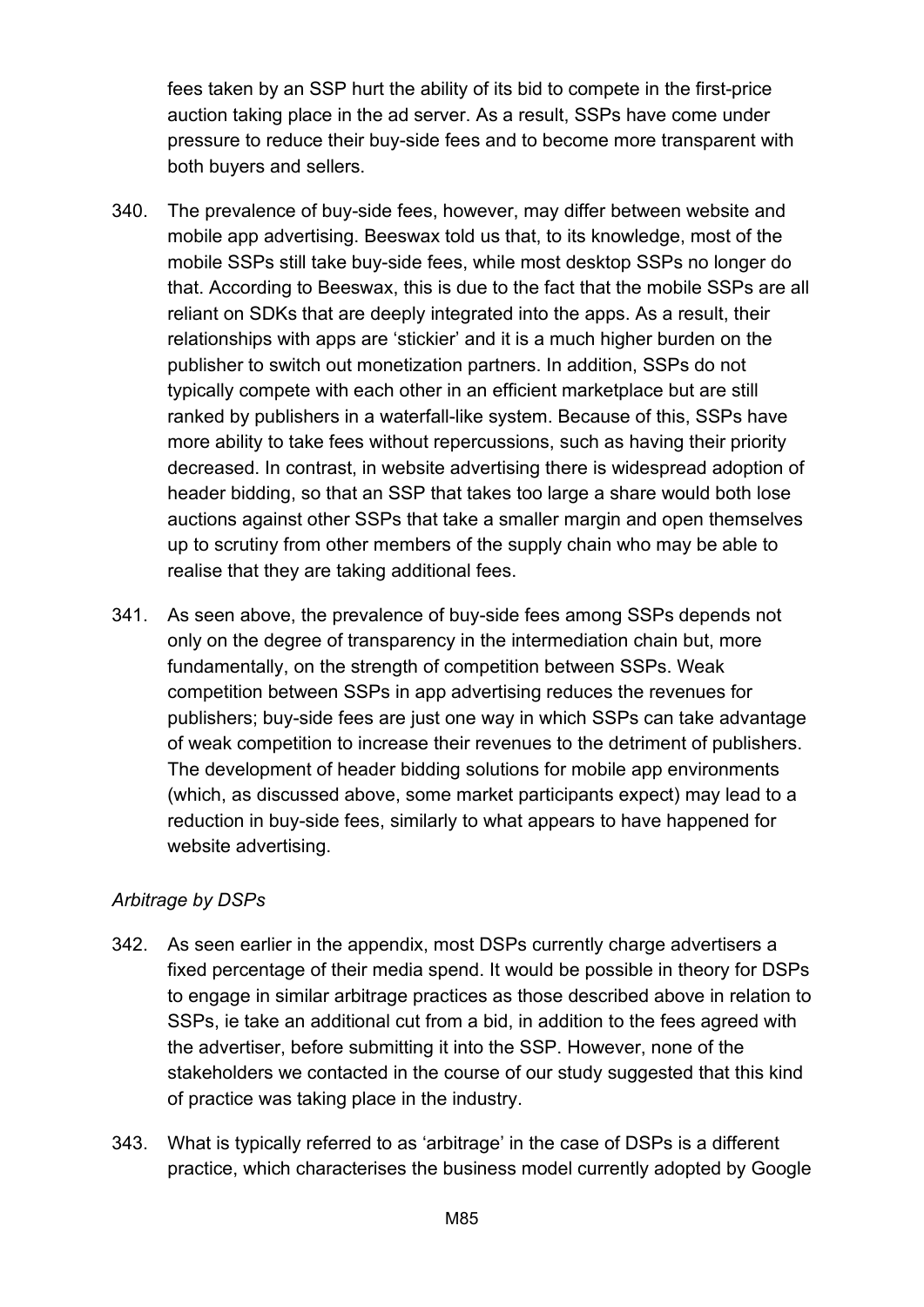Ads. Google Ads does not charge an explicit fee. It runs an internal secondprice auction among its advertiser customers; while the winning bidder is charged by Google Ads an amount corresponding to the minimum amount they would have needed to bid in order to win the auction (often the second highest bid received by Google Ads), the amount that Google Ads bids into SSPs may be different, as Google Ads optimises the bid to achieve a high probability of winning the impression without overpaying for it.

- 344. This form of arbitrage was originally the typical way in which DSPs made profits. In a conference paper from 2014, Stavrogiannis et al. observed that DSPs 'typically implement local auctions among their interested advertisers, making a profit by arbitraging between advertisers' received payments and corresponding payments to the exchange'.[36](#page-85-0) Indeed, academic research was conducted to determine an optimal arbitraging mechanism, in the context of competition between DSPs to attract advertiser customers.[37](#page-85-1)
- 345. In theory, if DSPs face competition for customers, competitive pressure would keep arbitrage at a reasonable level. An excessive difference between what advertisers pay to a DSP and what the DSP bids into SSPs would lower advertisers' returns on investments and lead them to switch to an alternative DSP. On the other hand, arbitrage may be less salient than an explicit fee. If it is costly for advertisers to search for alternative DSPs, they might be less incentivised in doing so when it is less evident to them how much they are being charged by their current provider.

#### *Estimates of Google Ads revenues*

- 346. While some large publishers have expressed concerns about the level of arbitrage in Google Ads, it is not possible for them to assess its magnitude. Google estimated that, over the 12 months to October 2019, Google Ads (DSP) margin (ie the difference between payments received by Google Ads from advertisers and the amounts paid to AdX and third-party SSPs, divided by the payments from advertisers) $38$  was [10-20]%.
- 347. Given the concerned expressed by publishers and other stakeholders, we have undertaken an analysis of Google's transaction-level data to reach an independent estimate of the difference between what Google Ads receives from advertisers and what it pays to SSPs. The details of our analysis are

<span id="page-85-0"></span><sup>36</sup> Stavrogiannis, L.C., E. H. Gerding, and M. Polukarov, Auction Mechanisms for Demand-Side Intermediaries in Online Advertising Exchanges. In A. Lomuscio, P. Scerri, A. Bazzan, and M. Huhns (eds.), Proceedings of the 13th International Conference on Autonomous Agents and Multiagent Systems (AAMAS 2014), May 5-9, 2014, Paris, France.

<span id="page-85-1"></span><sup>37</sup> Ibid.

<span id="page-85-2"></span><sup>38</sup> This was the take rate obtained by Google Ads. It does not include fees charged by AdX or by third-party SSPs to which Google Ads submitted bids.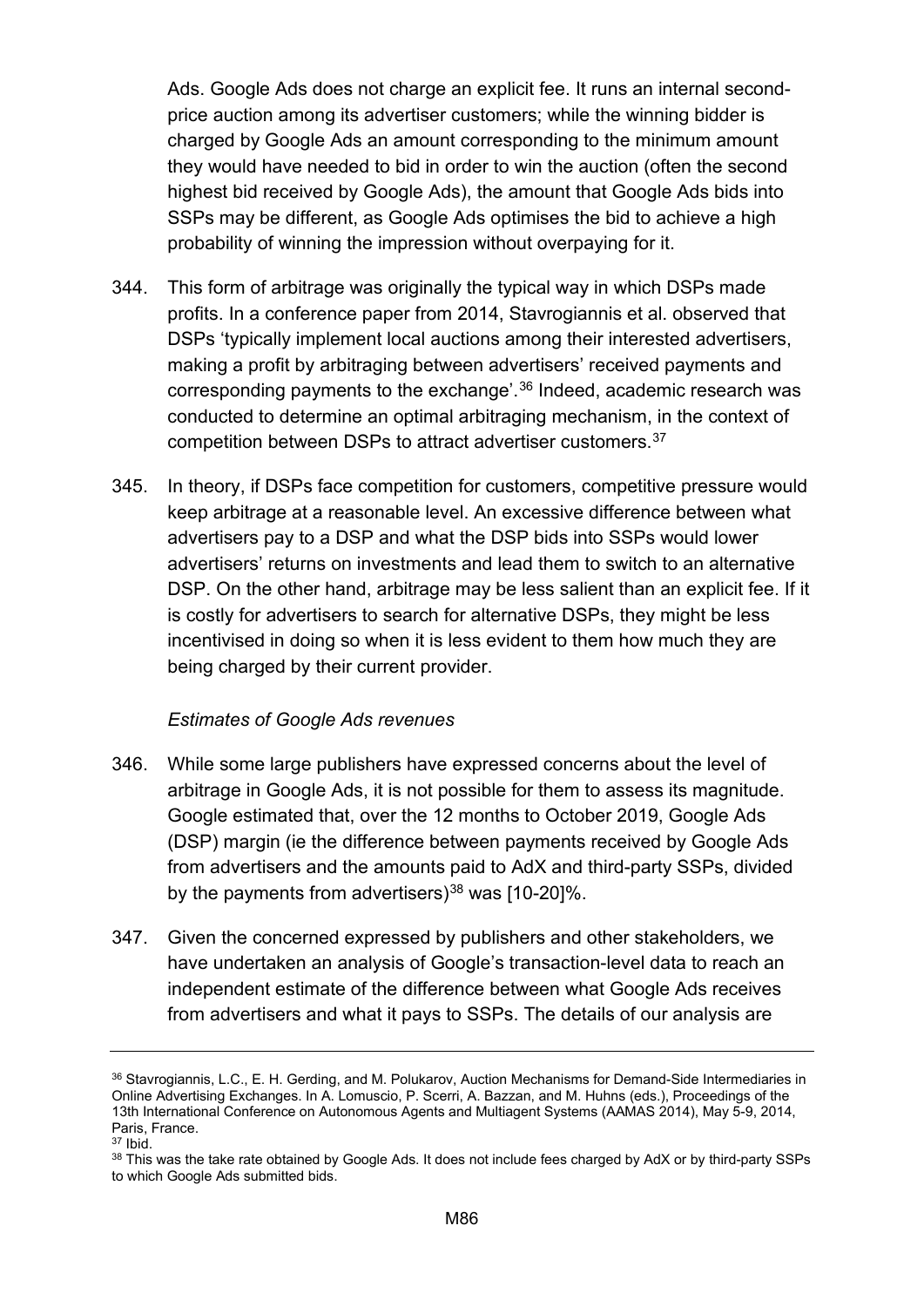provided in Appendix R. Our results indicate that Google Ads' average take rate is approximately 12%. When Google Ads is used in conjunction with AdX, Google's total take rate is approximately 30% of the advertisers' payments. As discussed in Appendix C, the margin achieved by Google Ads is broadly in line with the size of the fees charged by other DSPs.

## *Conclusions*

- 348. Based on the evidence we have analysed, Google Ads does not appear to retain a higher percentage of advertisers' spend than other DSPs.
- 349. On the other hand, there is some evidence that other forms of arbitrage might have a sizeable impact on the overall cost of advertising intermediation, as suggested by the results of the ISBA study. It is difficult to estimate the dimension of this phenomenon, as tracking impressions along the intermediation chain is extremely difficult. The ISBA report highlights the challenges encountered in accessing impression-level data, despite having permissions from both advertisers and publishers. In addition, differences between intermediaries in how data is recorded and stored made it difficult to match datasets from different providers. [39](#page-86-0)
- 350. The lack of transparency in the intermediation chain and the difficulty for advertisers and publishers to audit transactions is a problem in itself, as it makes it extremely costly and time consuming (if not impossible) to verify that intermediaries are acting in accordance to their contractual obligations and are not charging 'hidden' fees. This lack of scrutiny reduces the incentive for intermediaries to behave in the best interest of their customers, especially in contexts where they face limited competitive pressure.

## *Undisclosed rebates*

351. Concerns have been expressed with the use of rebates or discounts given by intermediaries to media agencies or by SSPs to DSPs, which may not be disclosed to advertisers. The use of undisclosed rebates may give rise to a misalignment of interests between intermediaries and their customers. We note that it is in general uncertain whether competition alone can eliminate undisclosed rebates. On the one hand, customers clearly prefer their intermediaries not to take undisclosed rebates, which are likely to have a negative impact on their return on investments. On the other hand,

<span id="page-86-0"></span><sup>&</sup>lt;sup>39</sup> ISBA'[s Programmatic Supply Chain Transparency Study,](https://www.isba.org.uk/knowledge/digital-media/programmatic-supply-chain-transparency-study/) Executive summary, slide 7.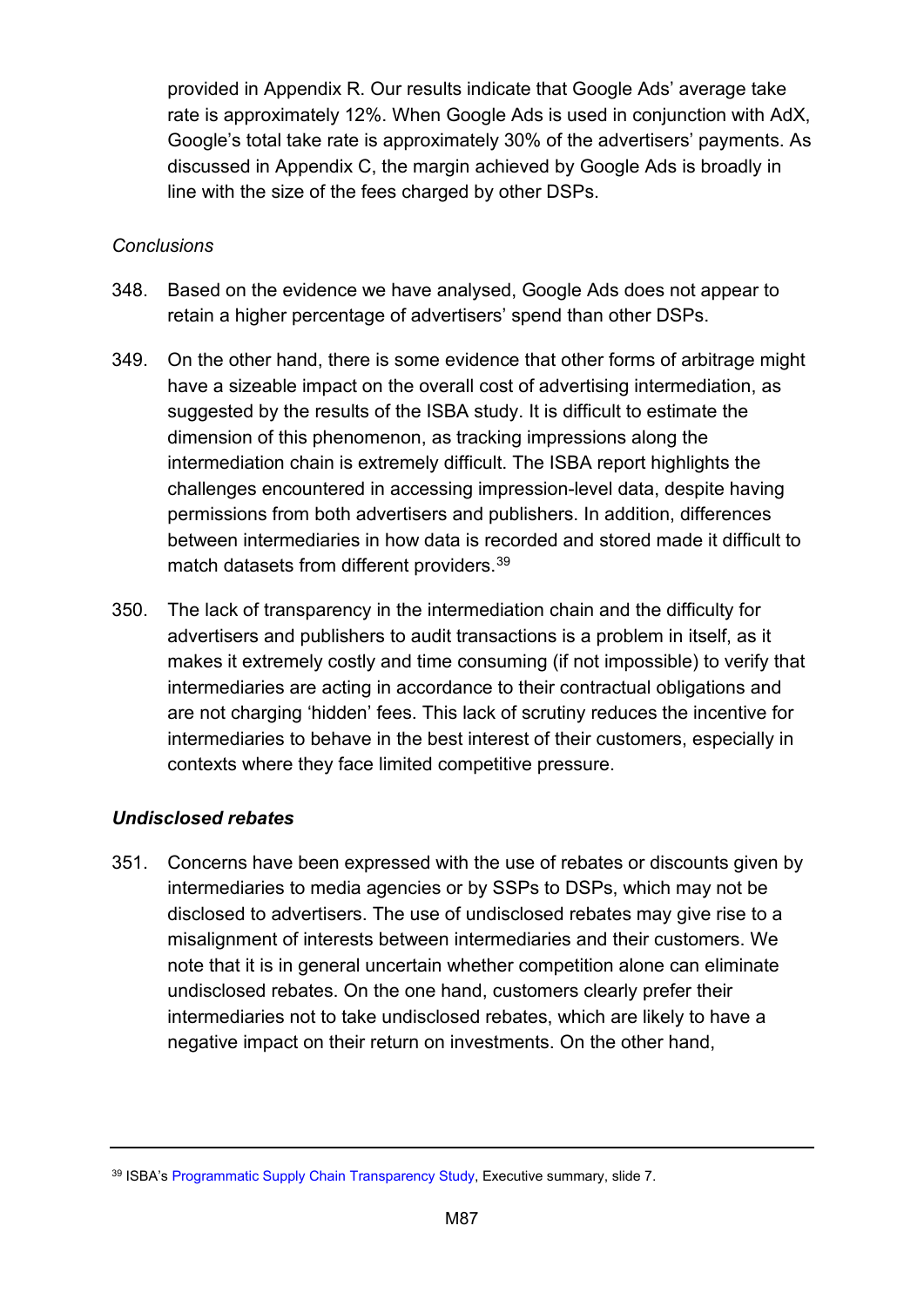competition may focus on more visible aspects such as the explicit fees, putting pressure on intermediaries to find alternative ways to make a profit.

352. This section discusses the evidence we have received on the existence of undisclosed rebates and the issues they may give rise to.

#### *Rebates to media agencies*

- 353. Based on information received from industry stakeholders, rebates from DSPs to media agencies appear to be relatively common. Of the DSPs we have received information from, four told us they sometimes offer rebates to media agencies or large advertisers, one submitted that it does not offer rebates to any customers, while another mentioned contractual discounts but not rebates.
- 354. Rebates to media agencies appear to be less common among SSPs, although there are cases in which they are paid. One SSP submitted that some agencies require a percentage of media spend to be paid back to them and they generally select their partners based on whether or not they are willing to do this; the terms requested are between 5-10% of the value of the ads. Holding companies that are based in Europe tend to prefer this arrangement more than US-based ones. Of the other SSPs we contacted, five told us they do not offer any form of rebates, one had explored entering into trading agreements with agencies in the UK, but had not yet done so, and three submitted offering discounts or rebates based on media spend volume.
- 355. On the other hand, of the five media agencies responding to our RFI, only one told us it had received rebates from intermediaries in 2019, and only from a single DSP. This, in conjunction with the evidence from intermediaries discussed above, may suggest that rebates from intermediaries to media agencies have been declining.
- 356. Media agencies told us they pass the rebates (received mainly from media owners rather than from intermediaries) back to their clients, although with some qualifications.
	- WPP told us that rebates are passed back to clients, typically on an annual basis, in accordance with the terms of the client contracts. The agency may also negotiate additional benefits (value pots) from media owners. Value pots do not form part of the rebates payable by the agency to clients; instead, clients receive these benefits through the agency's fulfilment of its contractual commitments (as value pots are taken into account when the agency submit its price offer to prospective clients).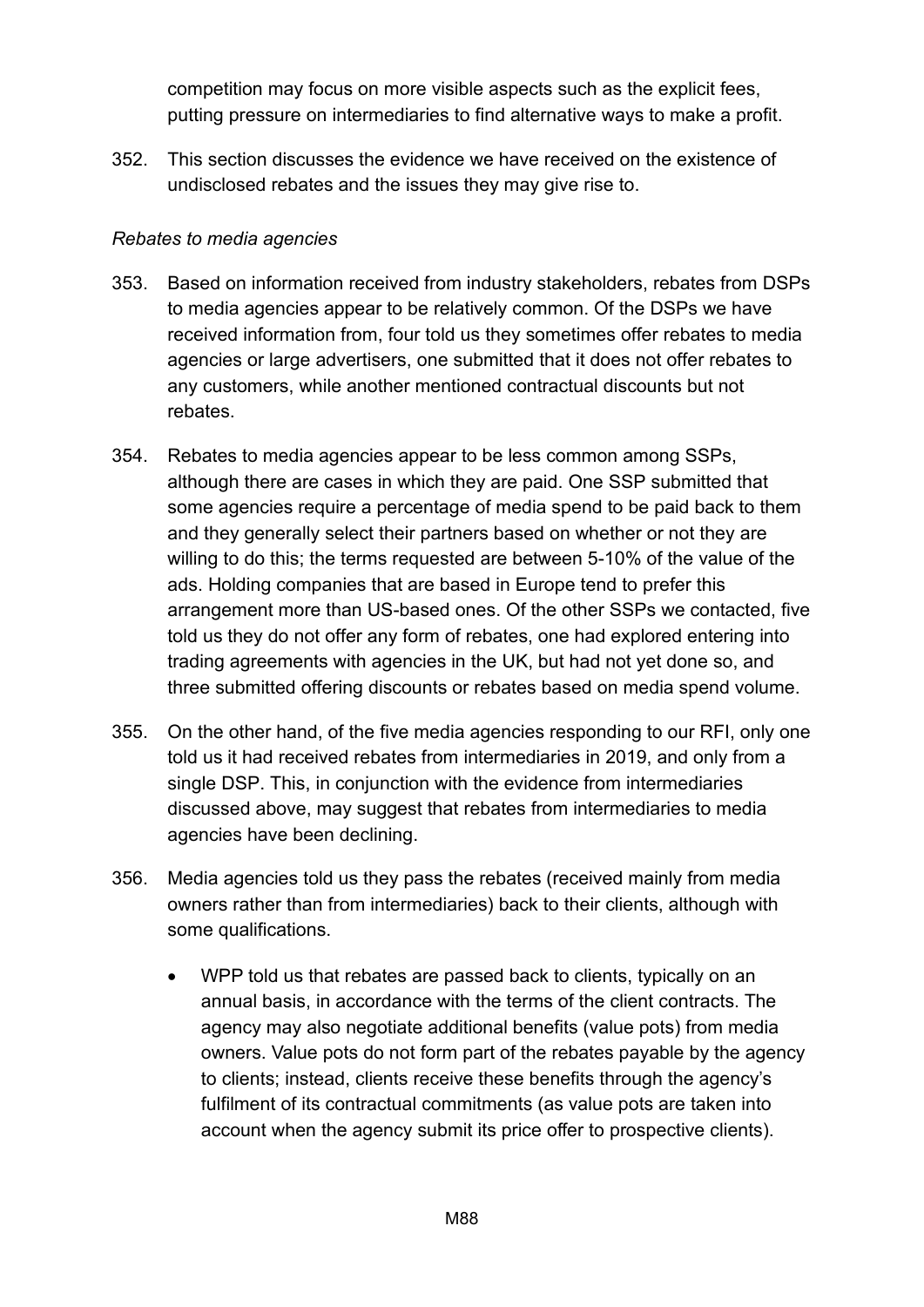- $[\times]$ .
- Dentsu Aegis told us that rebates may be passed-on to clients depending on the terms agreed.
- $[\mathbb{X}].$
- $|\mathcal{X}|$ .
- 357. Some intermediaries also take proactive steps to make sure that the rebates they pay to agencies are disclosed to advertisers. For example, Verizon Media asks agencies to give an undertaking that the agency will disclose any such rebates to their advertiser clients where they are required to do so.
- 358. None of the advertisers that responded to our RFI expressed a concern with their agencies taking rebates. One advertiser told us that rebates received by its media agency linked to its spend volume are passed back and that it verifies this through an independent financial audit conducted by the advertiser's compliance auditing partner.
- 359. From the information we have received, it appears that rebates that media agencies receive from intermediaries, where they exist, are typically disclosed and are therefore unlikely to cause significant inefficiencies in how their clients' budget is allocated. Advertisers have tools to verify the behaviour of their media agencies with respect to rebates.

## *Rebates to DSPs*

- 360. All the DSPs that responded to our information request told us that they had not received any rebates from SSPs in 2019. On the other hand, one SSP submitted that some DSPs require a percentage of media value to be paid back to them and they would generally select their partners based on whether or not they are willing to pay rebates. For example, rebates used to be demanded by Turn and Sizmek, both of which have since been acquired. Of other the SSPs responding to our RFI, seven told us they do not offer rebates to DSPs, while only one submitted that it offers rebates based on spend volume.
- 361. Based on the information we have received, although rebates paid by SSPs to DSPs are not unheard of, they appear to be an uncommon and possibly a declining phenomenon.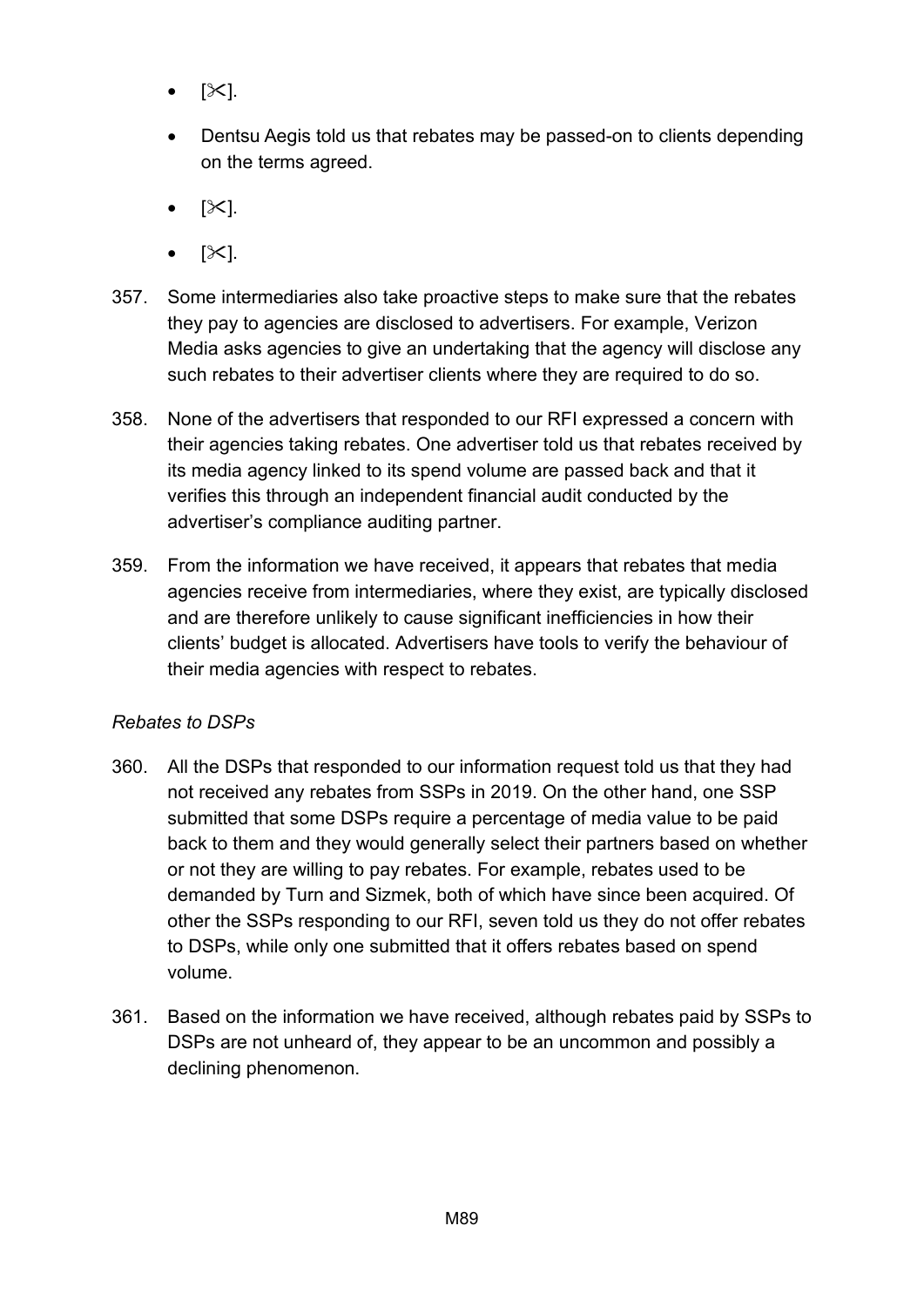# **Conflicts of interest in advertising intermediation**

- 362. Intermediaries typically act as agents for either an advertiser or a publisher, making decisions and taking actions on its behalf. In this context, conflicts of interest describe situations where the intermediary can potentially gain by taking actions that adversely affect the advertiser or publisher on whose behalf it is acting.
- 363. This section analyses conflicts of interest in advertising intermediation, especially those arising when vertically integrated intermediaries are active at multiple levels of the intermediation chain. The section is organised as follows:
	- We first briefly discuss the economics of conflicts of interest in advertising intermediation, highlighting the factors that can mitigate their impact.
	- We then discuss how the functions performed by intermediaries, and the combination of functions within vertically integrated firms, can give rise to conflicts of interest.
	- We finally analyse the roles that mitigating factors have played in advertising intermediation given the way the various activities are currently performed, and how they can be expected to apply to the evolving industry structure in the next few years.

## *The economics of conflicts of interest[40](#page-89-0)*

- 364. While conflicts of interest are widespread in principal-agent relationships, the mere existence of a conflict of interest does not necessarily mean that, in equilibrium, the principal would be harmed. There are, in fact, various mechanisms that can mitigate conflicts of interest.
- 365. In theory, when the principal has full information about the actions taken by the agent, when that information is fully verifiable, and when contracting is costless, the agent has no incentive to take actions that adversely affect the principal. These extreme conditions, however, are rarely satisfied in real transactions, especially in advertising intermediation, where the services being sold are complex, information asymmetries are significant, and both advertisers and publishers often have limited ability to verify the information they receive.

<span id="page-89-0"></span><sup>&</sup>lt;sup>40</sup> The analysis developed in the following paragraphs is largely based on Mehran and Stulz's (2007) analysis of conflicts of interest in financial institutions. See: Mehran, Hamid, and René M. Stulz (2007). The economics of conflicts of interest in financial institutions. *Journal of Financial Economics*, 85, 267–296.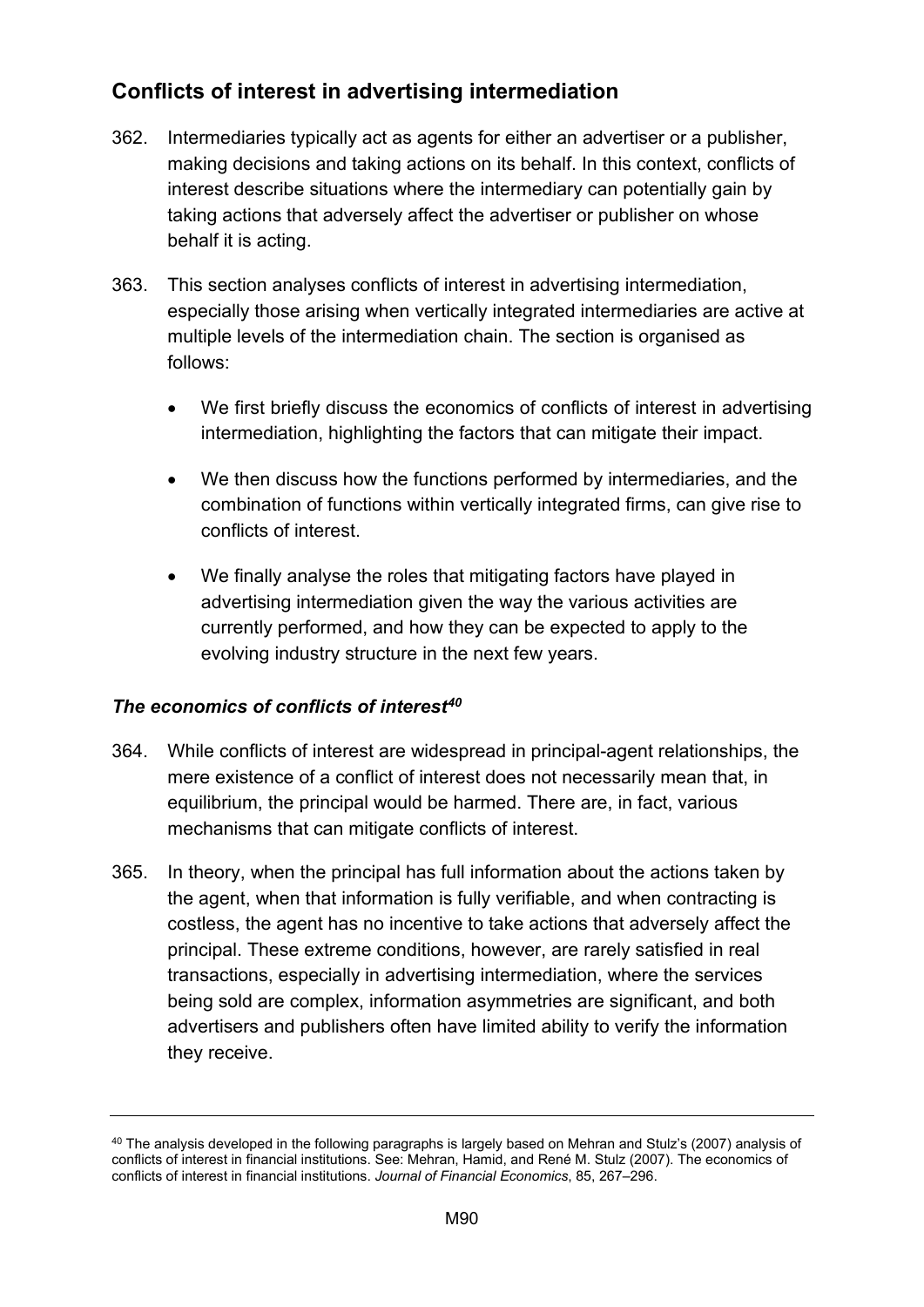- 366. Nevertheless, even when conflicts of interests cannot be fully avoided, principals can respond to them, as long as they form rational expectations on the behaviour of the agent. If the principal is aware of the presence of conflicts of interest, it will adjust the price it is willing to pay the agent for its service to cover the costs associated with conflicts of interest. As a result, the agent would bear the cost of the conflicts of interest and would therefore have an ex-ante incentive to commit to actions that reduce the impact of conflicts of interest on the principal, as long as it is cost-effective to do so.
- 367. Moreover, forms of vertical integration that give rise to conflicts of interest may also generate efficiencies. For example, we have seen in a previous section that the integration of DSPs and SSPs can result in technical efficiencies. In the presence of competition between different providers, at least part of these efficiencies would be expected to be passed to customers, in the form of better service or lower prices.
- 368. There is the possibility, however, that principals may systematically underestimate the adverse impact of conflicts of interest. In this case, they can end up being worse off. In the context of advertising intermediation, while large customers may be expected to be sophisticated enough to understand the implications of conflicts of interest, small advertisers and publishers may not have a full understanding.
- 369. Competition can also help mitigate conflicts of interest. Many advertising intermediaries are not vertically integrated and some explicitly present the absence of conflicts of interest as a selling point. Competition from nonvertically integrated providers can further incentivise the vertically integrated ones to limit the impact of conflicts of interest on their customers. The impact of competitive pressure, however, would depend on several factors, including the degree of substitutability between the services offered by different providers, customers' ability to compare the quality of service from alternative providers, and the magnitude of switching costs.
- 370. Finally, even in situations where the principal is not worse off, conflicts of interests can still result in inefficient market equilibria. Consider a hypothetical scenario in which all DSPs were linked to specific sources of inventory and did not have a credible way of committing not to act on their conflicts of interest. Assume that all advertisers rationally expected DSPs to favour their own inventory, and therefore adjusted the price they were willing to pay for their services. In this scenario, advertisers would not necessarily be worse off, but the outcome would be inefficient, as ad spend would not be allocated to the publishers providing the best return on investment.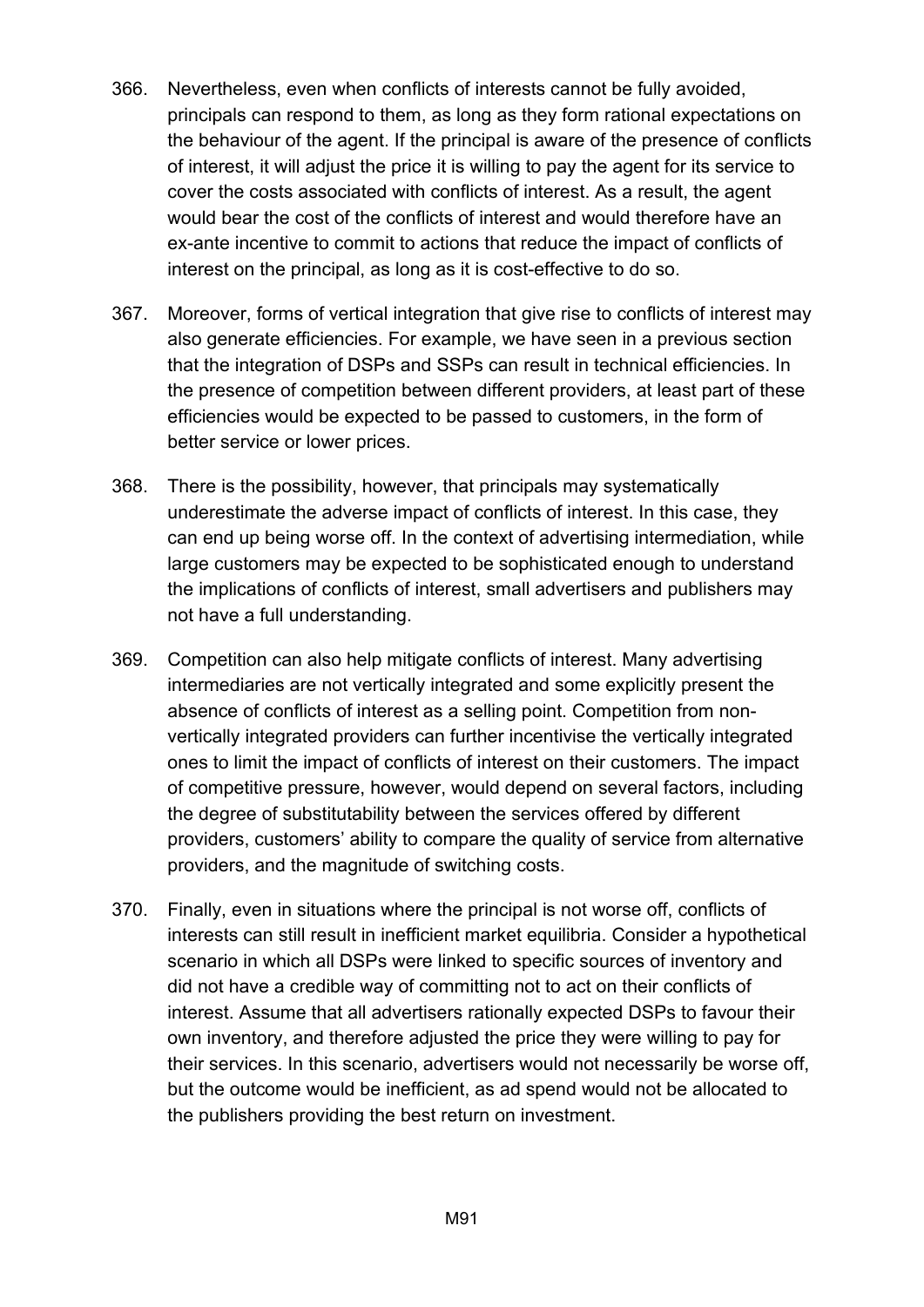- 371. In summary, the extent to which conflicts of interest may harm customers will depend on:
	- the degree of information asymmetry between intermediary and customers;
	- customers' sophistication, the ease with which customers can compare different providers, and switching costs;
	- the extent to which the intermediary is subject to strong competition, in particular from non-conflicted competitors; and
	- any efficiencies that compensate for conflicts of interest.

## *Intermediation functions and conflicts of interest*

- 372. Advertising intermediaries can be conflicted if their incentives are not aligned with those of their customers. The types of intermediaries that are potentially most subject to conflicts of interests are those performing the advertiser advisory function.[41](#page-91-0) 
	- Media agencies can be conflicted if their revenues depend more on their clients' total advertising spend than on the effectiveness of their advertising campaigns. As seen in earlier in the appendix, media agencies typically charge either a commission-based fee, based on the amount of media spent, or a fixed fee based on agreed FTE levels.
	- Conflicts of interest can arise within DSPs since, as seen earlier in the appendix, they are typically remunerated with a percentage of their clients' media spend, which may not incentivise them to find the most cost-effective path to inventory.
- 373. There are then conflicts of interest arising from the combination, within a single provider, of multiple intermediation functions. At a high level, we can observe the following:[42](#page-91-1) 
	- The integration in a single firm of publisher sales and advertiser advisory functions gives rise to conflicts of interest, as the firm could benefit from setting its algorithms on the buy-side to favour its own intermediation

<span id="page-91-0"></span> $41$  The advertising advisory function is defined earlier in the appendix, where we provide an overview of the intermediation value chain.

<span id="page-91-1"></span> $42$  In theory, conflicts of interest could also arise where an intermediary is also an advertiser. However, as even the largest firms offering intermediation services constitute a small fraction of the overall advertising spend, such conflicts of interest are unlikely to have a significant impact.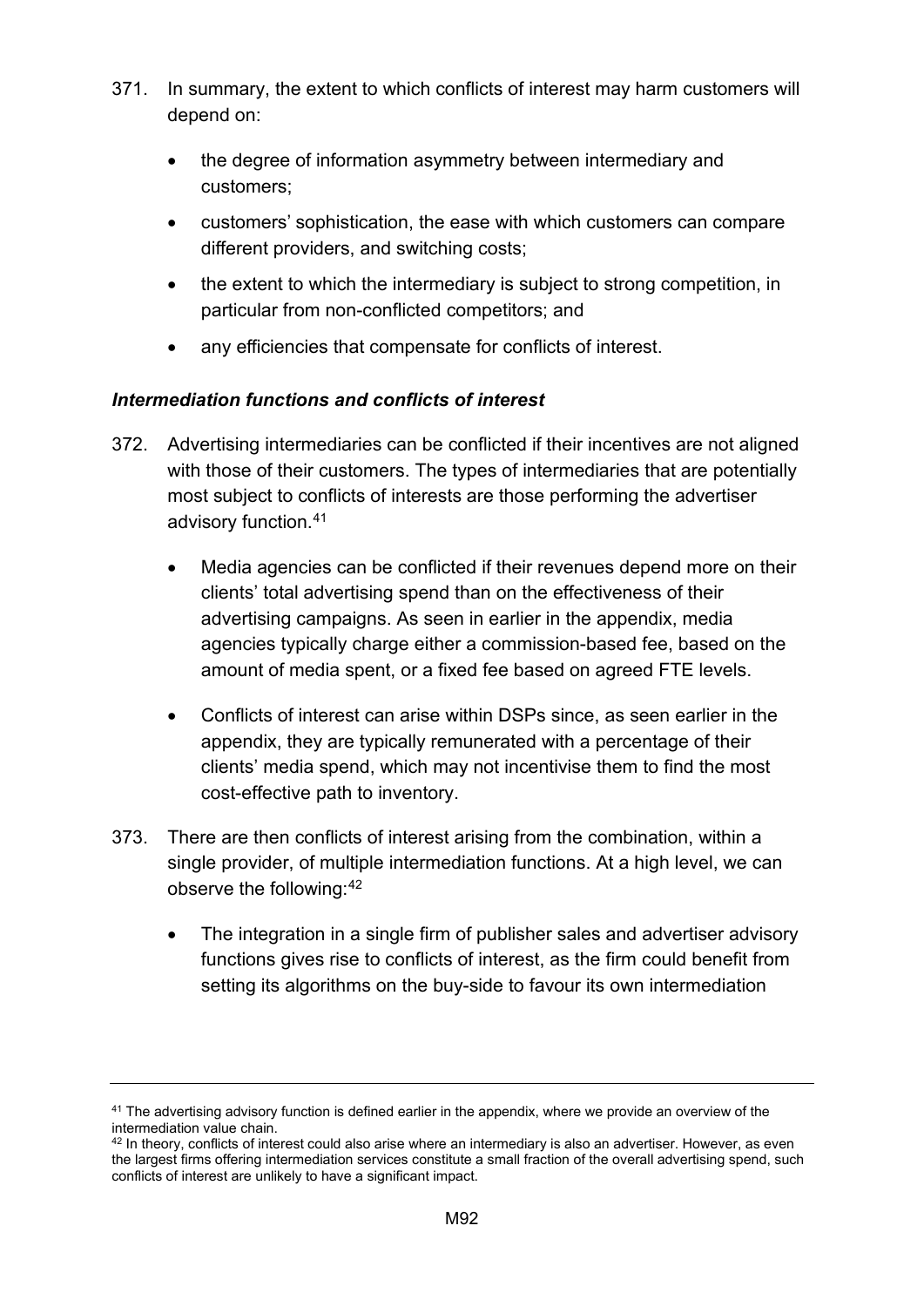services on the sell-side (or vice versa), even if this were not optimal for its customers.

- Similarly, conflicts of interest can arise if a firm performing an advertiser advisory function is also a publisher, as such a firm could benefit from favouring its own inventory.
- The integration in a single firm of the advertiser advisory function and of verification, attribution and evaluation activities can also generate conflicts of interest, as such firm could, for example, benefit from biasing its estimates of the effectiveness of campaigns in favour of its own advisory services.
- A similar conflict can arise if a firm performing verification, attribution and evaluation activities is also a publisher, as such firm could benefit from providing biased estimates of ad effectiveness to favour its own inventory.
- 374. All the functions mentioned above involve complex activities, where customers have a limited ability to fully evaluate the quality of the service they receive and where the providers have significant informational advantages. We can therefore conclude that in all these cases conflicts of interest cannot be fully avoided.
- 375. While analysing the issue of conflicts of interest in terms of functions is useful, there are limits to how far the analysis can be developed without delving into the details of how the intermediation industry is structured. As discussed above, the implications of these conflicts of interest depend on the strength of competitive pressure on providers, on customers' ability to compare different providers and on the cost of switching between them. These are not intrinsic features of the activities themselves but depend on the contingent structure of the industry.
- 376. Moreover, the publisher sales function is currently performed by a multiplicity of intermediaries, acting both simultaneously and sequentially. While this is not a necessary feature of advertising intermediation (we can envisage alternative industry structures where this function is centralised in a single type of intermediary), it has implications on the significance of the conflicts of interests emerging from the integration of publisher sales and advertiser advisory functions, as not all intermediaries have an equally 'central' role in the publisher sales function. In the current open display market, the publisher ad server has a particularly important role.
- 377. In the following paragraphs, therefore, we assess the significance of the conflicts of interest identified above in the current structure of the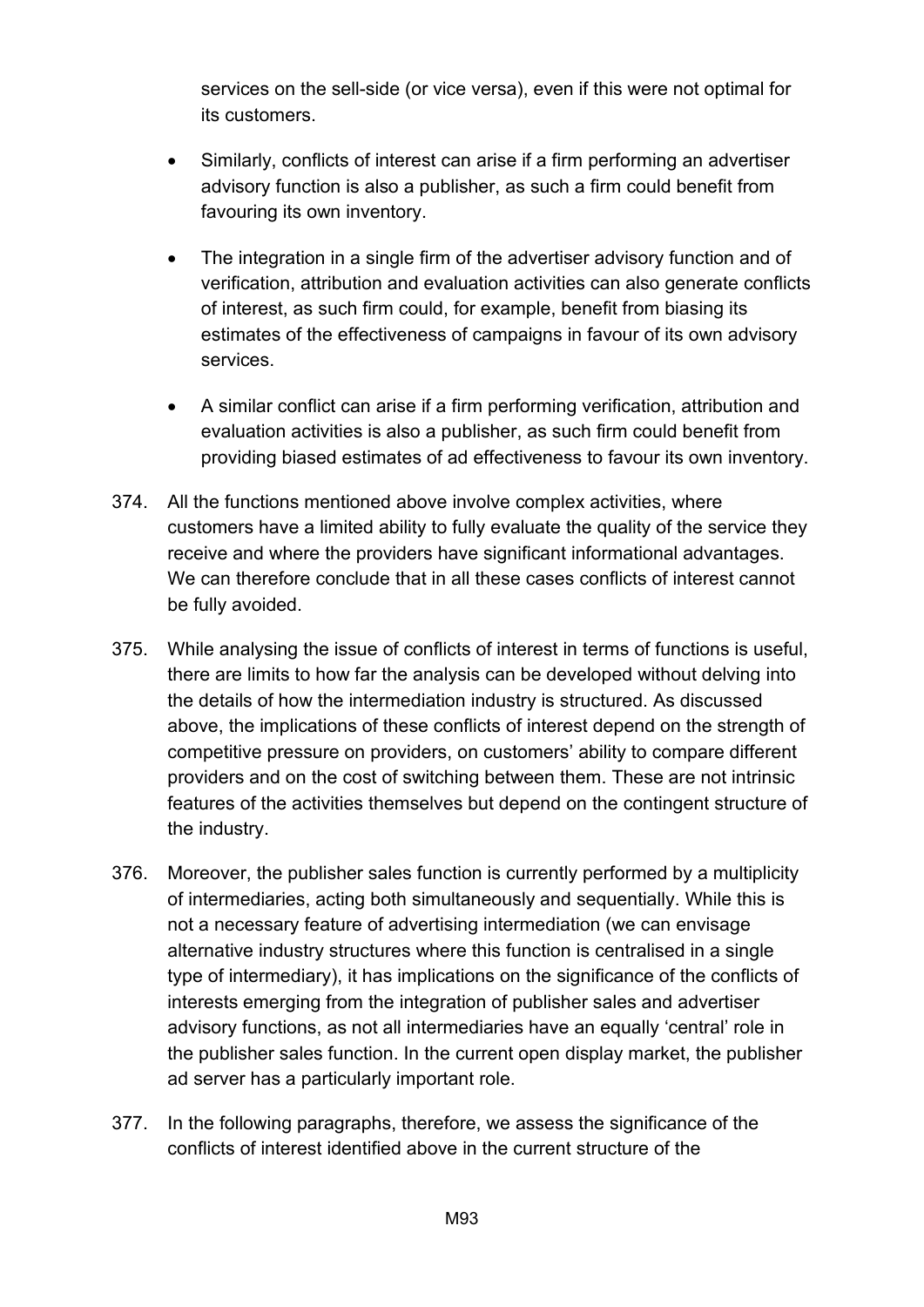intermediation industry and the competitive pressure to which intermediaries are subject. We also consider how concerns about conflicts of interest might change in the next two to three years, as the industry evolves.

# *The significance of conflicts in the current industry structure and in the near future*

## *Conflicts of interest within the advertiser advisory function*

- 378. The issue of conflicts of interest between media agencies and their clients is wider than the agencies' role in digital advertising and it is something advertisers have long been aware of.<sup>[43](#page-93-0)</sup> Some conflicts may be less problematic in digital advertising than in other forms of advertising, especially in the case of advertisers who have highly measurable customer conversion events within their business, as it is easier to apply a performance-related fee, increasing the alignment between the interests of the principal and of the agent.
- 379. In the case of DSPs, conflicts of interests are likely to be mitigated if there is sufficient competition between providers, customers are sophisticated and able to compare DSP services and switching costs are low. We consider the extent to which these conditions apply below, when discussing the potentially more problematic conflicts that can emerge when providers of DSP services are also involved in the publisher sales function.

## *Conflicts of interest from the combination of publisher sales and advertiser advisory functions*

- 380. In analysing the conflicts of interest arising from the combination of publisher sales and advertiser advisory functions, we consider in turn two types of behaviour:
	- Biasing the services provided to publishers to favour the vertically integrated advertiser advisory services; and
	- Biasing the advertiser advisory services to favour the vertically integrated publisher sales activities.

<span id="page-93-0"></span><sup>43</sup> See, for example, [Media agencies and their numerous conflicts of interest: a recipe for disaster.](https://mumbrella.com.au/media-agencies-conflicts-of-interest-a-recipe-for-disaster-398244)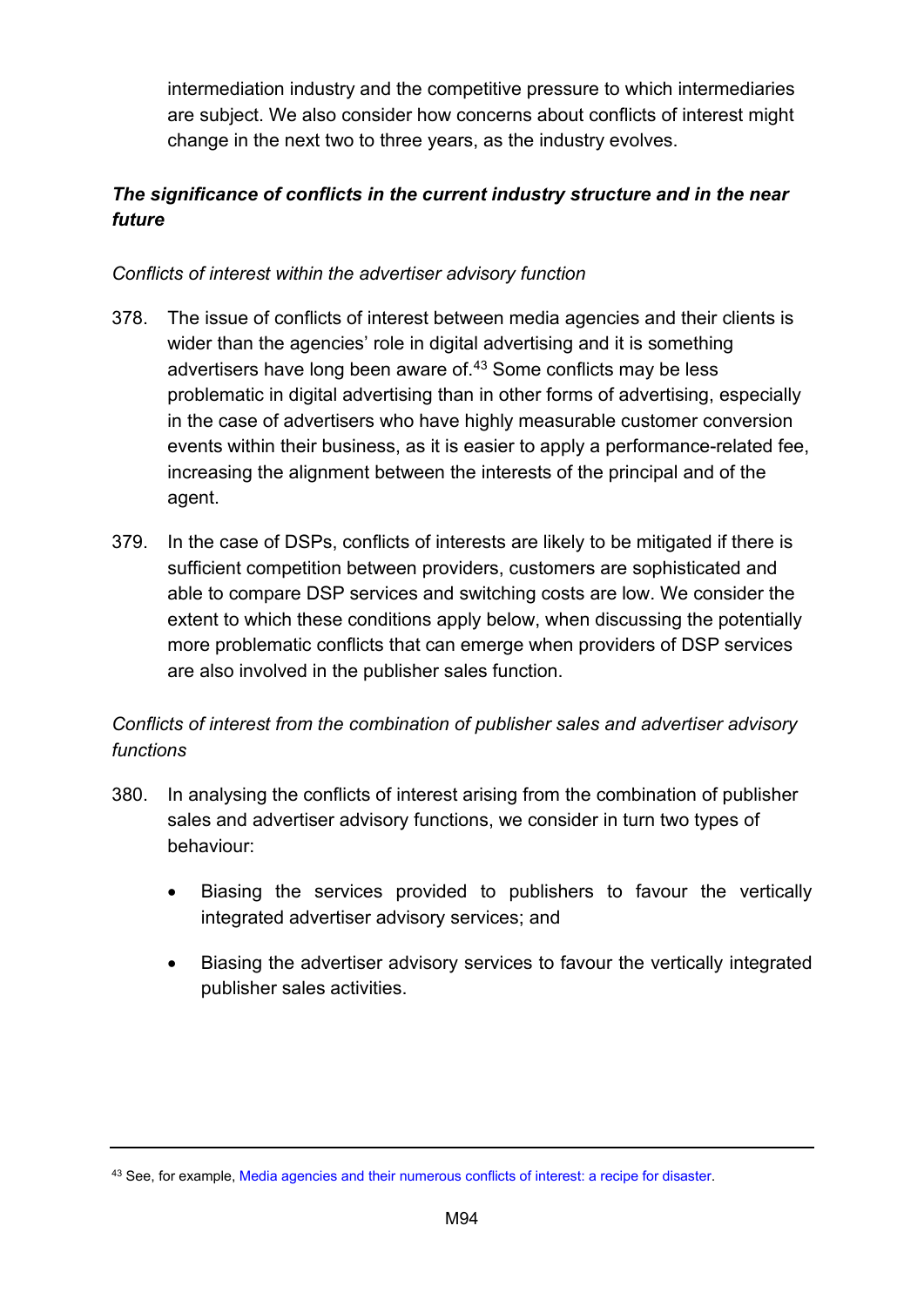#### *Biasing the services to publishers*

- 381. The way in which the publisher sales function is performed in advertising intermediation has changed in the course of the evolution of the industry and is currently characterised by significant complexity, with multiple auctions being run both simultaneously and sequentially. Providers at different points along this chain are subject to different levels of competitive pressure and/or different degrees of discretion, with the result that the potential for and seriousness of conflicts of interest can vary significantly. However, there are points in the adtech chain where competitive pressure may not be sufficient to mitigate the conflicts of interest. Typically, these points correspond to firms that have the 'final say' on how inventory is allocated.
	- *The publisher sales function in the current industry structure*
- 382. In the current industry structure, there are two 'nodes' where competitive pressure may not be sufficient to mitigate conflicts of interest: the header bidding solutions and the publisher ad server.
- 383. In the case of header bidding solutions, while there are several header bidding providers and, as discussed earlier in the appendix, multi-homing is not uncommon, it is costly for publishers to use many of them, especially if they are all based on Prebid technology. Moreover, in the case of 'server side' header bidding, publishers have limited visibility about the auction and selfpreferencing is possible. DSPs may therefore have limited alternatives to a header bidding provider favouring its own vertically integrated buy-side intermediary.
- 384. Competitive pressure is even weaker in the case of the publisher ad server:
	- DSPs cannot reach the publisher bypassing the ad server (although a header bidding solution could be a partial alternative, especially if the ad server has no visibility of where header bidding demand originates);
	- Publishers have limited visibility over how the ad server operates, while the integration of the ad server with the publisher's own systems results in significant switching costs.
- 385. As a result, the integration within a single provider of an advertiser advisory function (eg DSP services) and of a publisher ad server (and possibly a header bidding solution) could create conflicts of interest. Such a provider could favour its own advertiser advisory services with limited risk of publishers switching to alternative providers and limited countermeasures available to competing intermediaries. These concerns are more serious if the integrated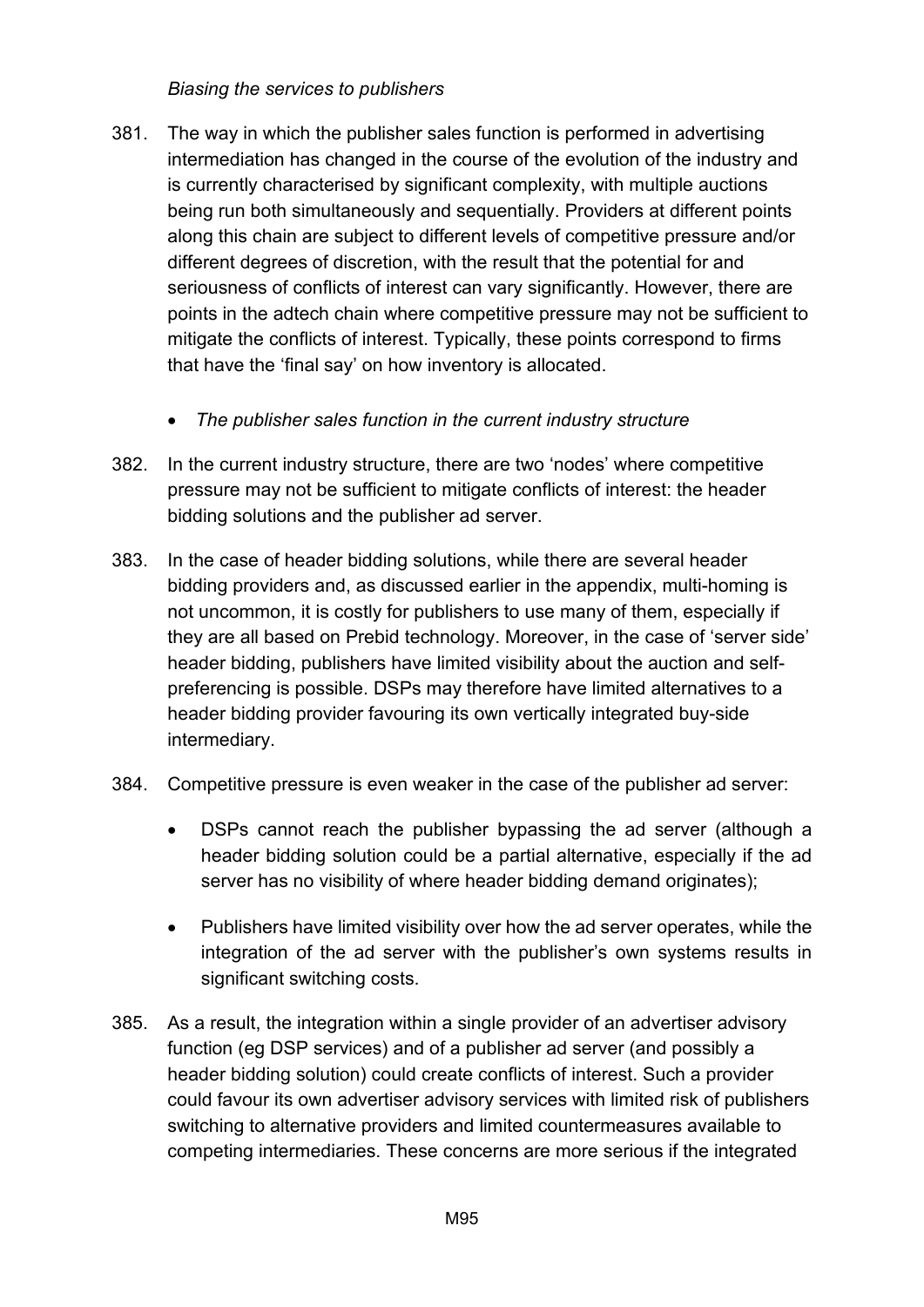provider has significant market power in the provision of at least one of the functions it integrates, as this would increase publishers' costs of switching provider. For example, some publishers told us that the main cost of switching to a non-Google ad server is the risk of losing access to Google's DSPs (particularly Google Ads), which they consider a very important source of demand.

- 386. On the other hand, the vertical integration between an SSP and a DSP appears less problematic from the perspective of conflicts of interest, as competition between SSPs should significantly reduce their incentive to discriminate against competing DSPs:
	- With the widespread adoption of header bidding, many publishers multihome with several SSPs, which compete against each other for each single impression. Multiple SSPs have therefore access to the same inventory, giving DSPs many alternative routes to reach the same publisher.
	- By looking at their own win rates, DSPs can compare the outcome they get through different SSPs and re-direct their bids towards those SSPs where they are more likely to win. Switching between SSPs is relatively easy.
- 387. As a result, as long as header bidders are not discriminated against by the publisher ad server, [44](#page-95-0) an SSP giving a substantial advantage to its own DSP would be likely to see the chances of winning the impression significantly reduced, as DSPs that are discriminated against would migrate to competing SSPs.
	- *The publisher sales function in the future*
- 388. Appendix G and the section on future scenarios in adverting intermediation below discuss the privacy-enhancing technologies that are currently being developed in the industry and are likely to be introduced in the next couple of years. A possible outcome of some of these technologies would be a move towards ad selection decisions and auctions being run on the user's browser. This would be a fundamental change in how intermediation works and would result in browsers being increasingly responsible for the publisher sales function. In this scenario, competitive pressure on the intermediary would be extremely limited:
	- DSPs would have no control over which browser a user adopts.

<span id="page-95-0"></span><sup>44</sup> Google's actions that could potentially discriminate against header bidders are discussed later in the appendix.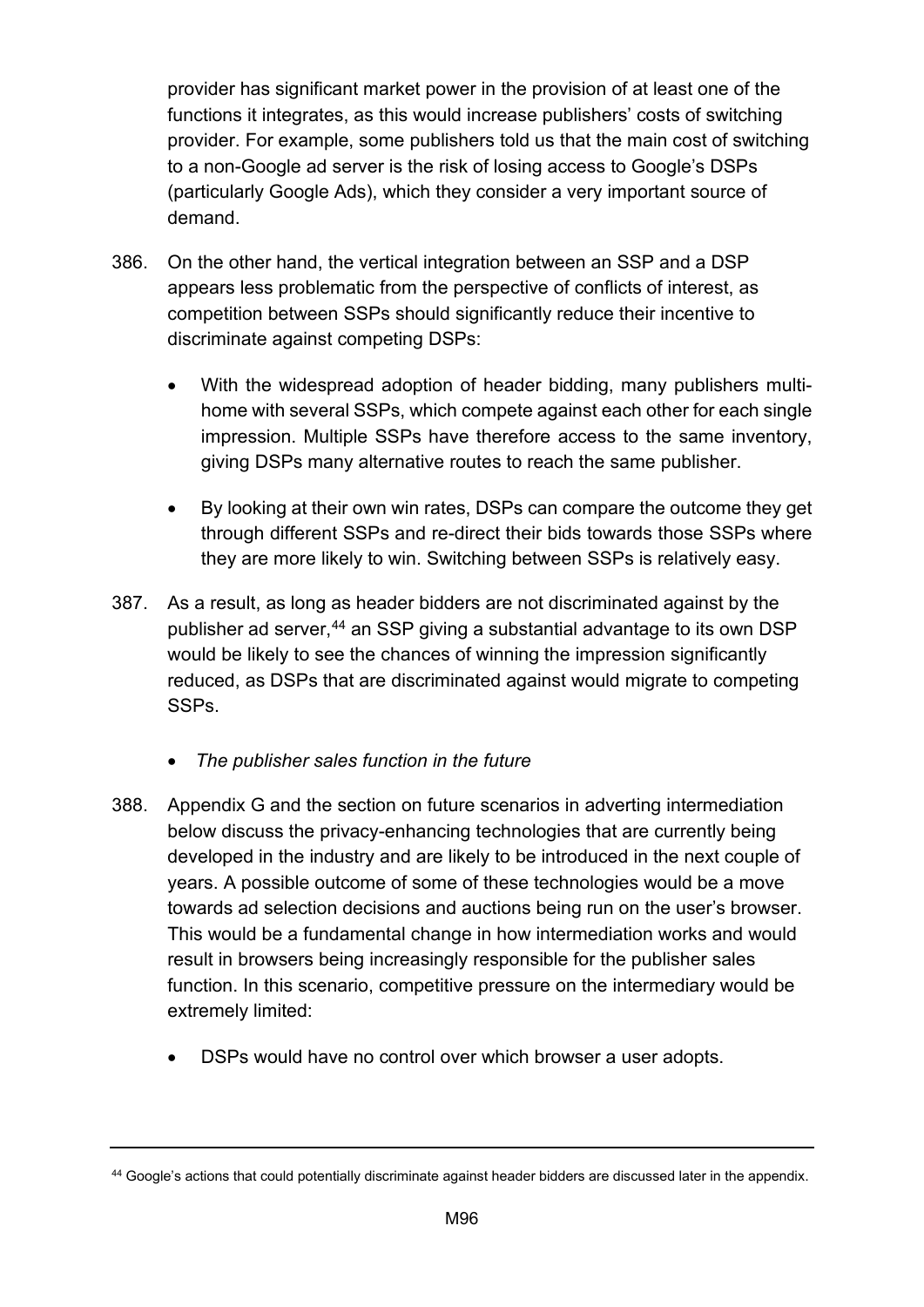- While publishers could in theory decide not to work with a browser or degrade the user experience for non-preferred browsers, such actions could be very costly in terms of loss of traffic.
- 389. In this future scenario, the integration within a single provider of a browser and of the advertiser advisory function (eg DSP activities) would be problematic, as the browser could favour its own advertiser advisory services without risking repercussions from either publishers or advertisers.
- 390. Another possible outcome of privacy-enhancing technologies could be the increased importance of publishers' first-party data. This could create a new role for those intermediaries, like SSPs, that have a direct relationship with publishers. SSPs could therefore turn themselves into intermediaries whose role is to standardise and possibly aggregate publishers' first-party data. In this case, and especially if each publisher used a single SSP for this service, SSPs could once again have a central role in sales activities. Some industry commentators think that the increased importance of publishers' first-party data would lead to greater incentives for DSPs to integrate with SSPs. This, while beneficial for the vertically integrated DSPs, could be problematic from a conflict of interest perspective.

## *Biasing the advertiser advisory services*

- 391. An intermediary operating in an advertiser advisory function should ideally be agnostic about where to submit a bid and should try to find the most costeffective path to inventory that allows it to achieve the advertiser's objectives. However, if the same provider is also active in the publisher sales function, it can benefit from favouring the routes to inventory it controls, or the publishers with which it has agreed a higher revenue share, potentially to the detriment of advertisers.[45](#page-96-0)
- 392. Dentsu Aegis told us that some DSPs offer more transparency than others on how their platforms make bidding decisions. The growth in custom algorithm technology has also given buyers more control over how these buying platforms make decisions. Ultimately, though, the granular detail of how decisions are made are only truly understood by the platforms themselves.
- 393. Many customers of DSPs media agencies and large advertisers are large and sophisticated. They are aware of the conflicts of interest that arise when DSPs are vertically integrated with other intermediaries along the chain, which

<span id="page-96-0"></span><sup>45</sup> Note that, in this case, vertical integration can harm advertisers only if it leads to a change in the allocation of advertising between publishers. If the vertically integrated sell-side intermediary were simply to charge higher fees but lead to the same allocation as without self-preference, the same outcome could be achieved without vertical integration simply by increasing the DSP fees.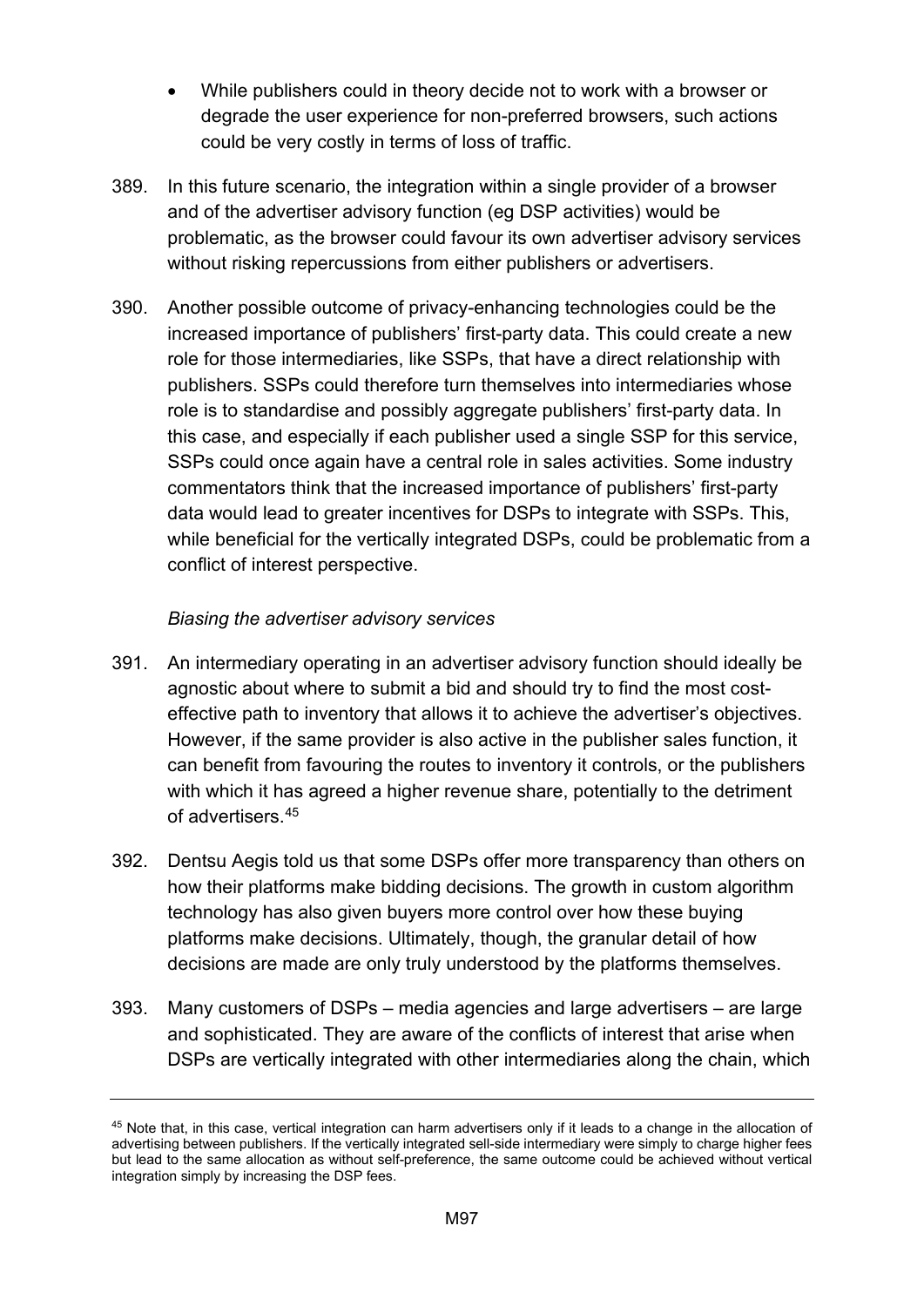have been mentioned by some respondents to our RFIs as a relevant consideration in their choice of DSP. Moreover, although advertisers cannot observe the algorithms used by a DSP, they can observe the outcome of a campaign run through the DSP, assess its performance against several KPIs, and compare the performance of different DSPs. For example, IPG Mediabrands told us that it conducts regular testing and partner evaluation to understand the strengths of the DSPs it uses and validate their actual capabilities, using head to head testing and A/B methodology. By using a quantitative evaluation framework, IPG Mediabrands argues that it can remove any incumbency advantages and differentiate between platforms' performance and capabilities.

- 394. However, the case of small advertisers that do not use a media agency is likely to be different. They may not be sophisticated enough to appreciate the potential for conflicts of interest arising from vertical integration. Moreover, they are likely to lack the technical capabilities to undertake rigorous evaluations of DSPs' performance.
- 395. Looking at customers' ability to switch, we observe that there are several large DSPs competing for advertisers and providing comparable services, and that switching costs are low. However, some DSPs might have access to unique sources of data which are particularly useful for some advertisers or some campaigns.[46](#page-97-0) In this case, switching to a different DSP may involve significant opportunity costs. Switching may be particularly costly for small advertisers, many of which single-home on one DSP for all their campaigns – often Google Ads, which allows advertisers to purchase both search and display inventory. Switching to a different DSP would remove the advantages of using a one-stop-shop solution.
- 396. Finally, when considering the implications of vertical integration between publisher sales and advertiser advisory functions, it must be recognised that the impact of conflicts of interest could be compensated by operational efficiencies. For example, as seen earlier in the appendix, the integration of DSP and SSP allows for better data sharing between publisher and advertisers and generates operational efficiencies for buyers and sellers setting up PMPs. In the presence of competitive pressure on the providers of these services, at least part of these benefits can be expected to be passed through to customers. The presence of efficiencies can therefore reduce our concern with conflicts of interest, especially if other mitigating factors are present.

<span id="page-97-0"></span><sup>&</sup>lt;sup>46</sup> This may be the case not only for Google, but for others as well (eg Amazon).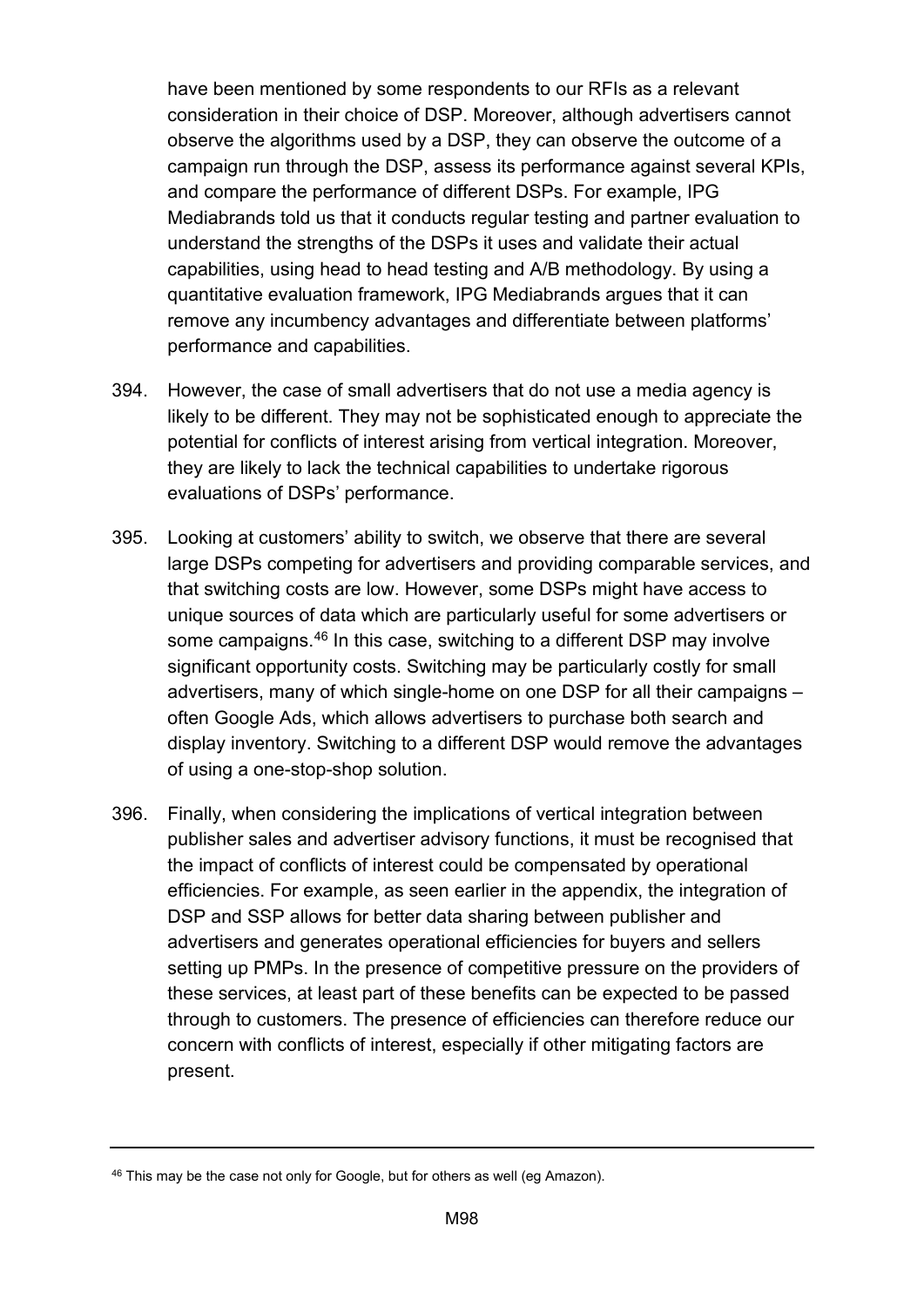*Conflicts of interests when the advertiser advisory function is performed by a publisher*

- 397. Conflicts of interest are present when an intermediary operating in an advertiser advisory function is also a publisher (or a platform), as it could gain by favouring the purchase of its own inventory, even if this were not optimal for its customers. The possible mitigating factors would be the same as discussed above in relation to the integration of advertiser advisory function and publisher sales function. However, it is unclear whether the integration of publishing and of advertiser advisory function gives rise to significant technical efficiencies, although such a publisher could be able to offer advertising formats or data that are not supported by the standards adopted by independent DSPs.
- 398. The only publisher playing a major role in the advertiser advisory function is Google (the presence of other publishers, such as Amazon, Facebook or Verizon in advertising intermediation is much smaller). Further, in walledgarden environments platforms also play a role in optimising advertisers' bidding strategies. Issues of transparency and information asymmetry in the sales of advertising in walled-garden platforms are discussed in Appendix O.

## *Conflicts of interest from the combination of an advertiser advisory function and of verification, attribution and evaluation activities*

- 399. An intermediary providing both advertiser advisory services and verification, attribution and evaluation services may find itself in the position of 'marking its own homework'. This is, for example, the case when a single provider operates both an advertiser ad server and a DSP. One piece of data advertisers ad server estimate is the conversion rates achieved by the advertiser's campaigns. An integrated provider could benefit from inflating this metric when evaluating campaigns run through its own DSP. Following the recent introduction of data protection legislation (including GDPR) and the restrictions imposed by some providers to data access, it has become increasingly difficult for advertisers to verify how performance metrics are estimated, therefore increasing the opportunity for biasing performance indicators.
- 400. As noted earlier in the appendix, some advertisers are aware of this conflict of interest and place a positive value on the independence of ad servers. On the other hand, some advertisers prefer vertically integrated providers because of the technical efficiencies they allow for.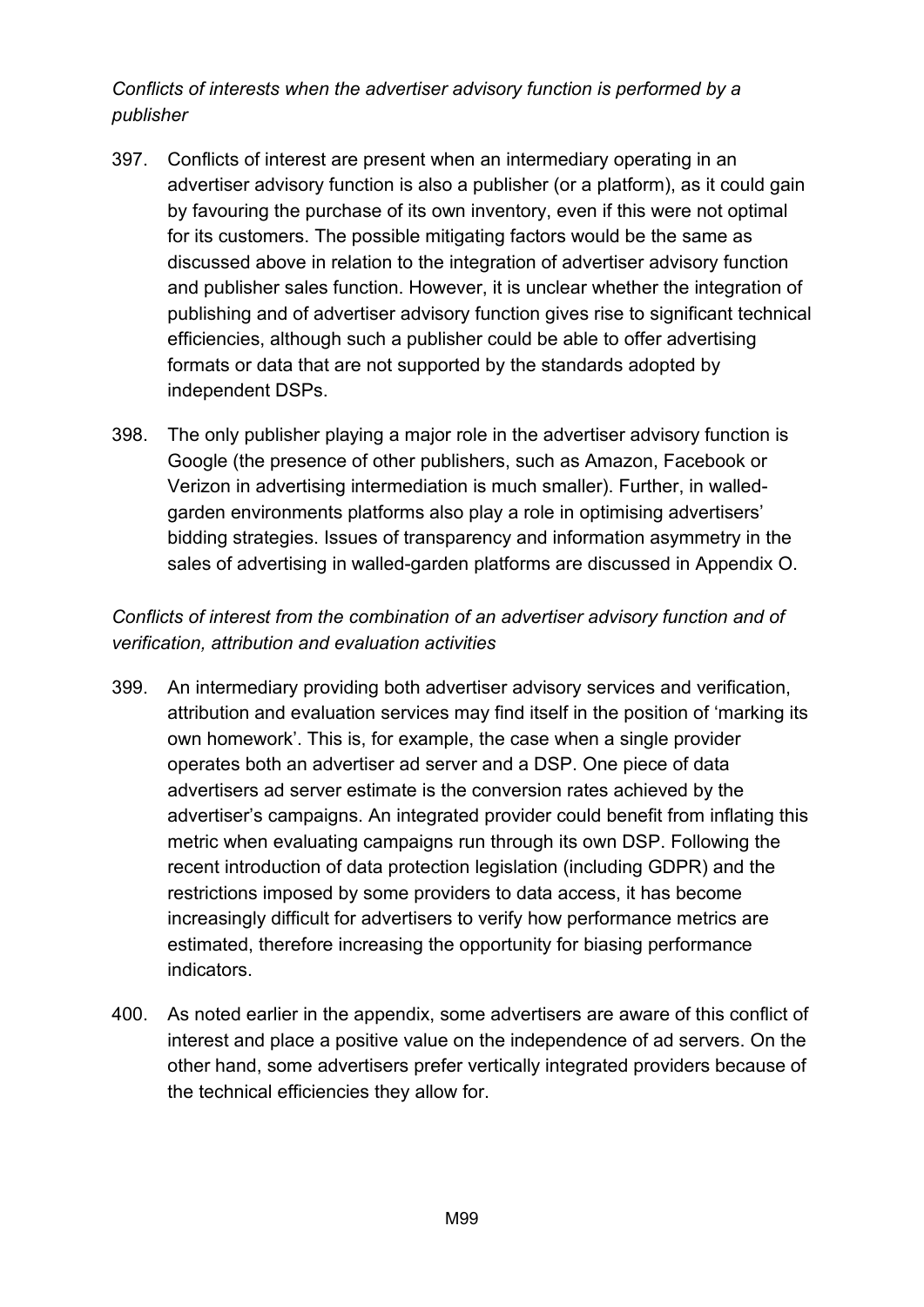*Conflicts of interests when verification, attribution and evaluation activities are performed by a publisher*

- 401. The provision of verification, attribution and evaluation services by publishers themselves gives rise to similar conflicts of interest, as publishers would be in a position to 'mark their own homework'. While such combination does not currently arise for publishers selling inventory through intermediaries, this concern has been raised in relation to some walled-garden platforms, such as Facebook and YouTube.
- 402. This issue is analysed in greater detail in Appendix O. Looking at the behaviour of the largest platforms, the evidence points toward Google and Facebook making it difficult for advertisers to carry out their own independent evaluation of Google and Facebook owned and operated inventory and forcing them to rely on the analytical tools offered by those platforms:
	- Both Google and Facebook restrict the ability of advertisers and media agencies to carry out independent verification of advertising on their owned and operated inventory, especially in relation to viewability measurement. That is, advertisers have to rely on data collected and collated by Facebook and Google for verification purposes. Google has explicitly invoked the introduction of GDPR as a reason for changing the way it worked with third-party verification providers.
	- Platforms such as Google and Facebook have an advantage in terms of being able to carry out attribution accurately in respect of their own 'walled garden' platforms. Responses to our interim report indicated that it is becoming more difficult to carry out independent attribution.
	- On the other hand, Google and Facebook offer advertisers and media agencies very sophisticated tools to measure advertising effectiveness, based on randomised control trials, although only the largest advertisers are likely to be able to use these tools.

# **Leveraging Google's market power in advertising intermediation**

403. The concerns about conflicts of interest are greater where firms have market power at certain points in the intermediation chain, because publishers or advertisers will have less ability to switch away from intermediaries with market power, even if they have concerns about potential conflicts of interest. Moreover, vertical integration can enable players with market power at one point in the chain to leverage it into other points, making it harder for independent players at each stage to compete. One large advertiser submitted that the combination of the vertical integration of large tech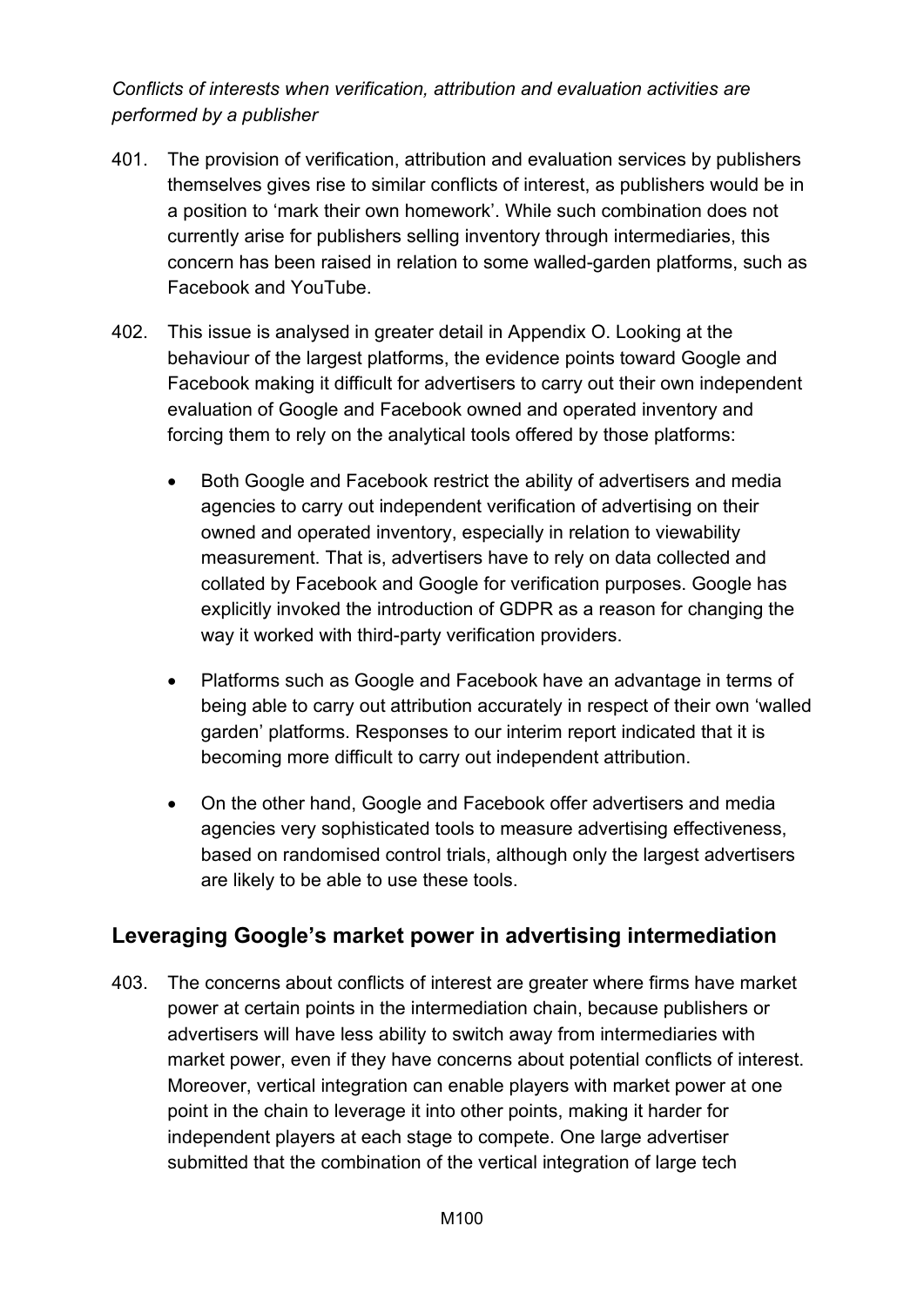platforms through the value chain and their market power gives those firms the ability to restrict competition in the provision of intermediation services by favouring their own services and/or pursuing tying and bundling practices; lack of transparency makes it difficult to assess to what extent this is happening in practice.

- 404. In particular, concerns have been raised that Google, which is present along the entire intermediation chain, may be able to leverage various sources of market power and exploit its position on both sides of the market. This section analyses Google's behaviour in the open display market and is structured as follows:
	- We first summarise Google's sources of market power which are relevant to the open display market and discuss how Google has used its market power in inventory and data to advantage its own DSP services (Google Ads and DV360).
	- We then discuss several Google's practices about which stakeholders have expressed concern, outlining the evidence we have received on whether these practices are taking place and on their potential effects. These practices are:
		- (i) channelling the demand from Google's DSPs through Google's SSP (AdX) and limiting the integration of AdX with rival publisher ad servers; and
		- (ii) Setting rules on Google's publisher ad server that favour AdX and Google's demand sources.

# *Google's sources of market power and how they are leveraged in advertising intermediation*

- 405. In order to understand Google's practices in advertising intermediation, it is important to recognise its market power in the provision of other services. In particular, our analysis takes as a starting point Google's market power in search, its major role as provider of owned-and-operated display inventory, and its access to a large amount of user data.
	- In Chapter 5 of the report we conclude that Google has substantial market power in search advertising. In display advertising, while Google's owned and operated inventory is currently smaller than that controlled by Facebook, the value of advertising on its YouTube platform corresponds approximately to [15-30]% of the value of open display advertising in the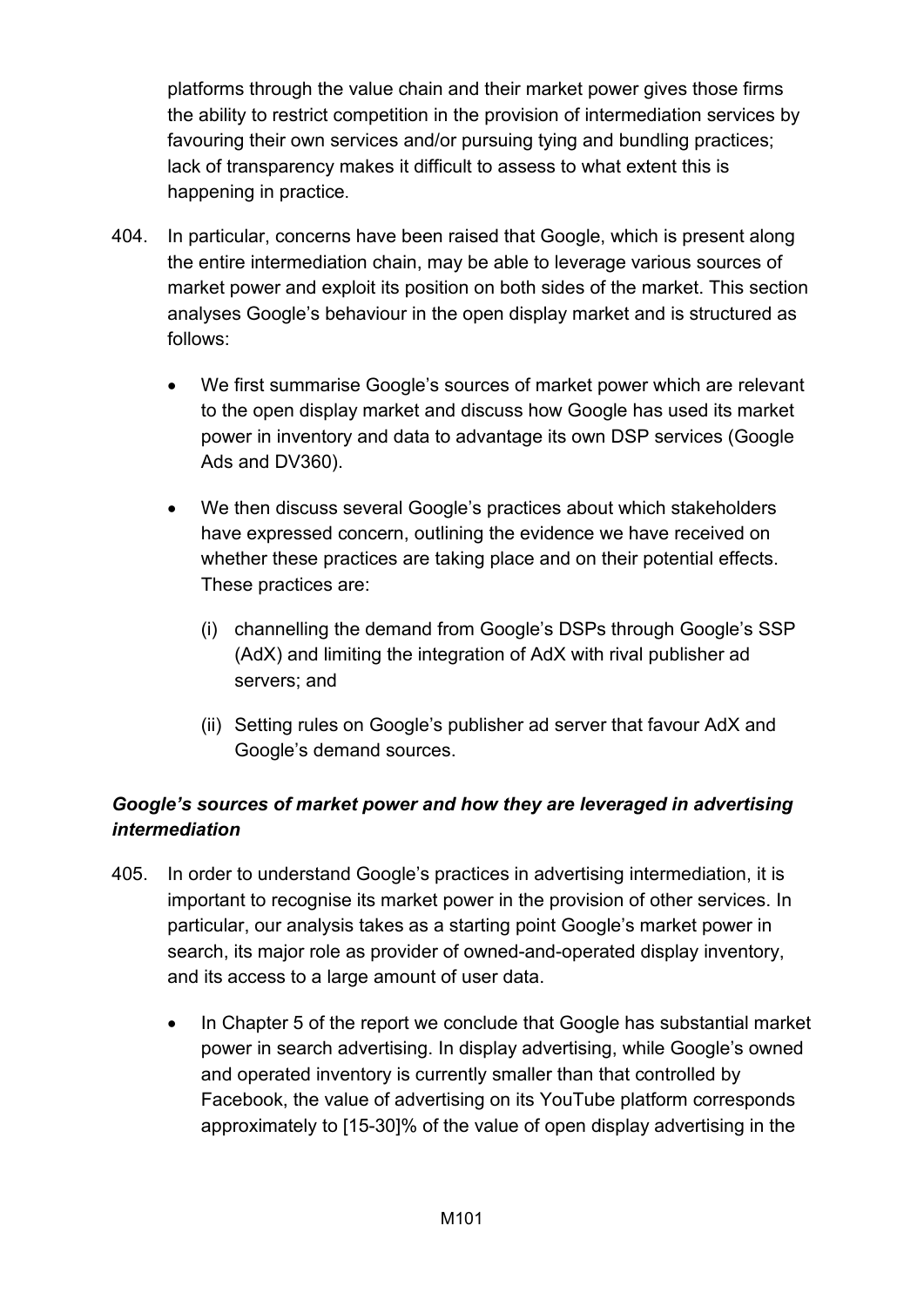UK; in video advertising, the value on YouTube is [80-110]% of that of the entire open display market (see Appendix C).

- Google also has exclusive access to a large amount of user data that can be used for targeted advertising and for measuring advertising outcomes, collected through its consumer-facing services and its tags in third-party websites. Moreover, the availability of log-in data allows Google to identify all the computers and mobile devices associated with a user, associating all the data about the user to a single user ID (see Appendix F).
- 406. In the following paragraphs we discuss how Google leveraged these sources of market power in advertising intermediation and, in particular, in the DSP market.

#### *Leveraging data*

- 407. As discussed in Appendix F, Google has access to very rich user data through its user-facing services. This data allows Google to create detailed audiences, which are made available for targeting in open display only through Google's own DSP services (DV360 and Google Ads).
- 408. Access to a large amount of unique data gives Google DSPs an advantage over many of its competitors. Publicis told us that access to specific, exclusive data sets is one of the reasons why a decision may be taken to use a platform; unique data is also one of main strategic differentiators that Omnicom looks for when helping clients choose a DSP. The use of Google's proprietary data and affinity audiences was mentioned by advertisers and media agencies as one of the main strengths of DV360, together with access to inventory and integration with the rest of Google's ad stack.
- 409. Google submitted that it is not the only platform with access to user data; for example, Facebook and Amazon have extensive user data that can be used for targeting purposes. However, we note that Facebook has a much smaller presence in open display through Facebook Audience Network (FAN), limited for the vast majority to mobile apps. FAN is typically offered to advertisers in addition to Facebook's owned and operated properties and not on a standalone basis. Conversely, Google's DV360 is one of the largest DSPs and offers access to a very wide range of third-party inventory. Amazon's presence in open display is also much smaller than Google's. As Amazon's data is of particular interest to advertisers in the retail sector, Amazon's DSP is likely to be an attractive solution for these types of advertisers, but less so for those operating in other industries. On the other hand, Google's data is likely to be valuable to advertisers operating in a wide range of industries.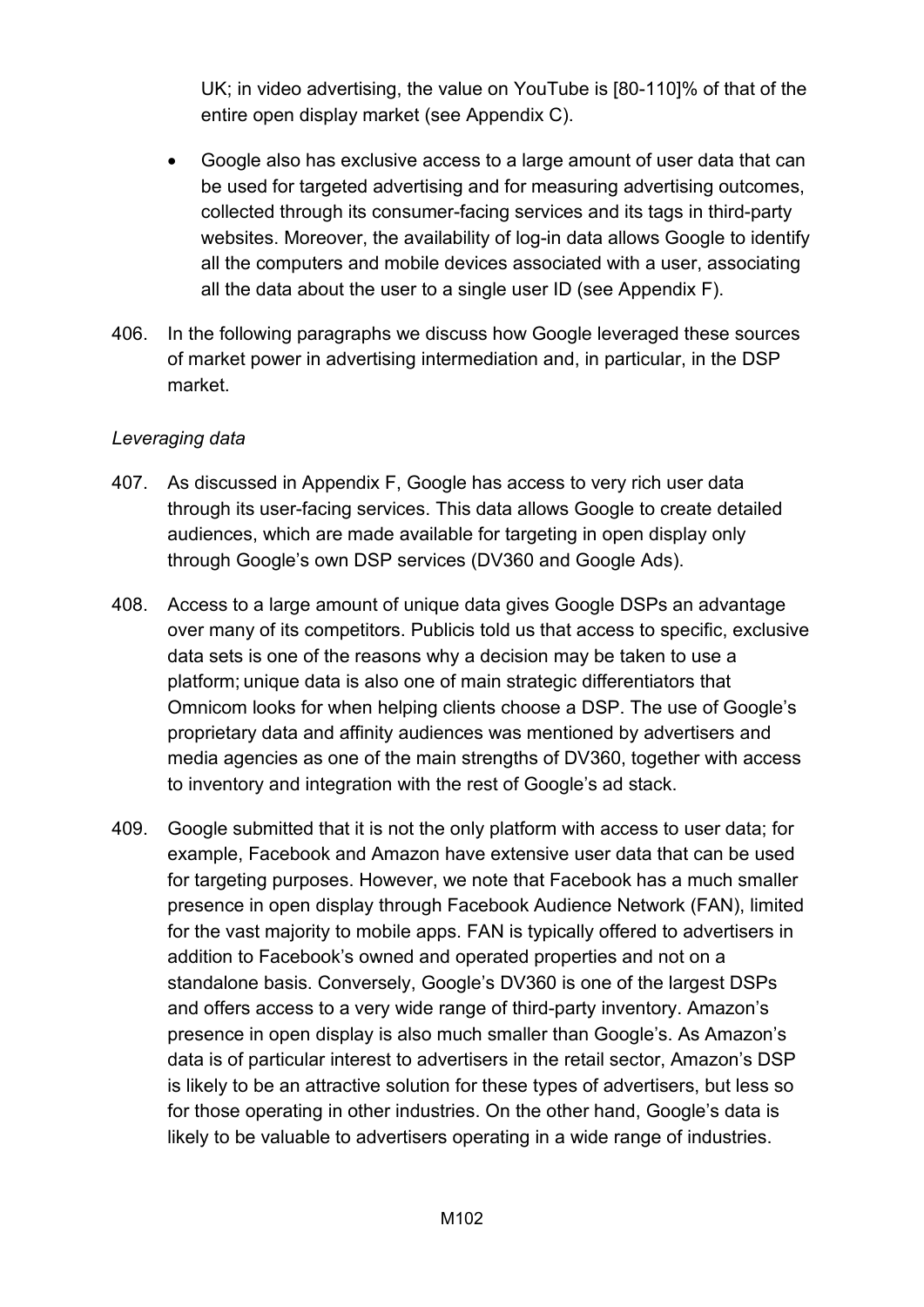## *Leveraging YouTube inventory*

- 410. YouTube is, after Facebook, the second largest platform in terms of display advertising sold in the UK, and it is particularly important for video inventory (see Appendix C). Advertisers can buy YouTube inventory programmatically only through Google's DSPs. This affects advertisers' choice of DSP for non-Google inventory as well, because a single DSP is typically used for a given campaign. As discussed earlier in the appendix, using a single DSP gives advertisers the ability to manage frequency across the entire campaign, making sure that the same ad is not served too frequently to the same user. Therefore, if an advertiser wants to include YouTube in a campaign, it has a strong incentive to use Google's DSP for the entire campaign.
- 411. Several DSPs submitted that exclusive access to YouTube provides a very significant advantage to Google's DSPs and creates a barrier to the growth of competitors. One intermediary explained that access to YouTube is important because all major brands and agencies spend a significant amount of the media budgets there and thus have to use DV360 to access it. This gives DV360 a large advantage on third-party inventory as well because it is the only DSP able to measure and frequency cap ad impressions across all media buys including YouTube. This in turn leads to significant pricing pressure upon independent DSPs as they seek advantage in other ways. Another DSP submitted that access to unique or otherwise inaccessible walled-garden inventory is even more important than scale for a DSP; DSPs that have exclusive relationships with supply sources, or restrict access to supply sources for other DSPs, have a far greater advantage.
- 412. A similar point was made by Mr Brian O'Kelley, former CEO of AppNexus (now Xandr) in a testimony to the US Senate on 21 May 2019.<sup>[47](#page-102-0)</sup> Mr O'Kelley claimed that Google's decision to no longer allow third-party advertising technology on YouTube was a response to the threat posed by AppNexus. According to Mr O'Kelley, this was a 'devastating move for AppNexus and other independent ad technology companies', as 'YouTube was (and is) the largest ad-supported video publisher'. He added that 'over the next few months, Google's ad technology team went to each of [AppNexus's] clients and told them that, regardless of how much they liked working with AppNexus, they would have to also use Google's ad technology products to continue buying YouTube.' Mr O'Kelley linked this to the slow-down of AppNexus growth, which resulted in the dismissal of 100 employees (out of a total of over 600) in 2016.

<span id="page-102-0"></span><sup>47</sup> Se[e O'Kelley testimony to the US Senate.](https://www.judiciary.senate.gov/imo/media/doc/O)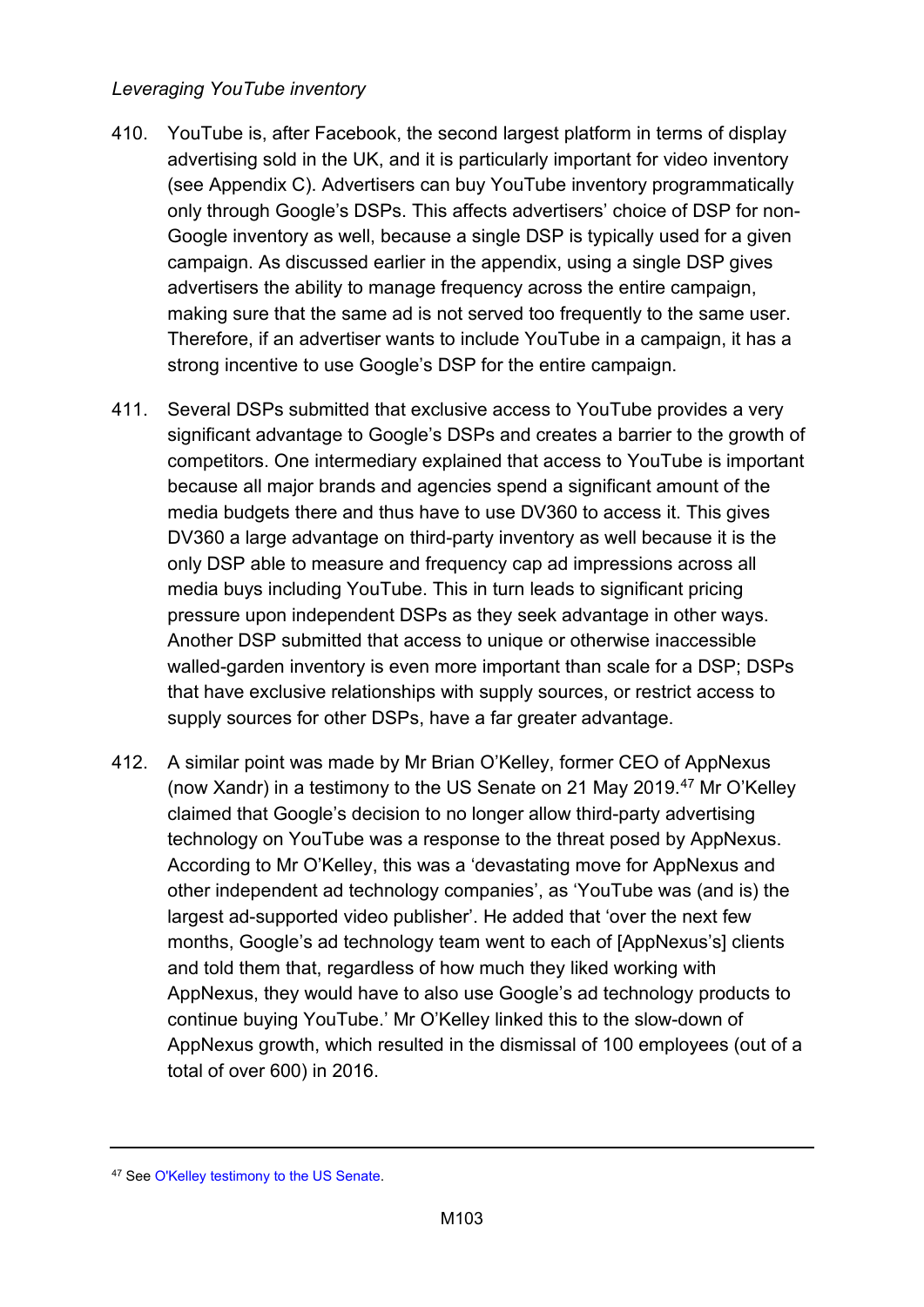- 413. Every respondent to our information request used DV360, although in many cases they also used other DSPs, depending on the campaign. All those advertisers who had decided to use a single DSP across all their campaigns chose DV360. Based on advertisers' submissions, exclusive access to YouTube inventory was one of the main reasons for choosing DV360, in addition to the use of Google's proprietary data and affinity audiences, its integration with the rest of Google's ad stack and its access to a large advertising inventory across the internet.
- 414. Responding to these concerns, Google told us that restricting third-party access to YouTube inventory is the best way to maintain the privacy of user information and prevent it from being leaked. Third-party DSPs with access to YouTube inventory could build profiles of users based on their viewing history, which would be a data protection risk. Restrictions are also a way to ensure that the ads appearing on YouTube are of a consistently high quality, as widespread third-party ad serving could increase latency and make it harder for Google to scan for 'bad' ads.<sup>[48](#page-103-0)</sup> Ensuring ad quality and protecting users from data leakage are listed as part of the rationale for discontinuing thirdparty DSPs' access to YouTube inventory in a Google document discussing that decision. [49](#page-103-1)
- 415. It is true that third-party DSPs with access to YouTube inventory could build profiles of users based on their viewing history. This is indeed what currently happens for all publishers that rely on intermediaries to sell their own inventory (see Appendix G). However, Google's Privacy Sandbox (discussed in the section on future scenarios in advertising intermediation, below) includes proposed solutions for enabling targeted advertising without user profiling. Similar solutions could be adopted for YouTube as well, therefore overcoming the privacy concerns expressed by Google.
- 416. Latency was not mentioned as a reason for restricting third-party access to YouTube inventory in the internal documents Google provided us. It also appears to us that Google could set timeouts for third-party bids compatible with its acceptable level of latency.
- 417. Finally, in relation to Google's claim that widespread third-party ad serving could make it harder for Google to scan for 'bad' ads, several DSPs noted that Google would still have sufficient tools to do so.
	- Adform told us that, given that YouTube's ads are mostly video ads, which today are served without any JavaScript, Flash and similar codes that

<span id="page-103-0"></span><sup>48</sup> [Google's response to our consultation on the interim report,](https://assets.publishing.service.gov.uk/media/5e8c8290d3bf7f1fb7b91c2c/200212_Google_response_to_interim_report.pdf) paragraph 37.

<span id="page-103-1"></span><sup>49</sup> Document dated January 2015, submitted in response to our RFI dated 19 October 2019.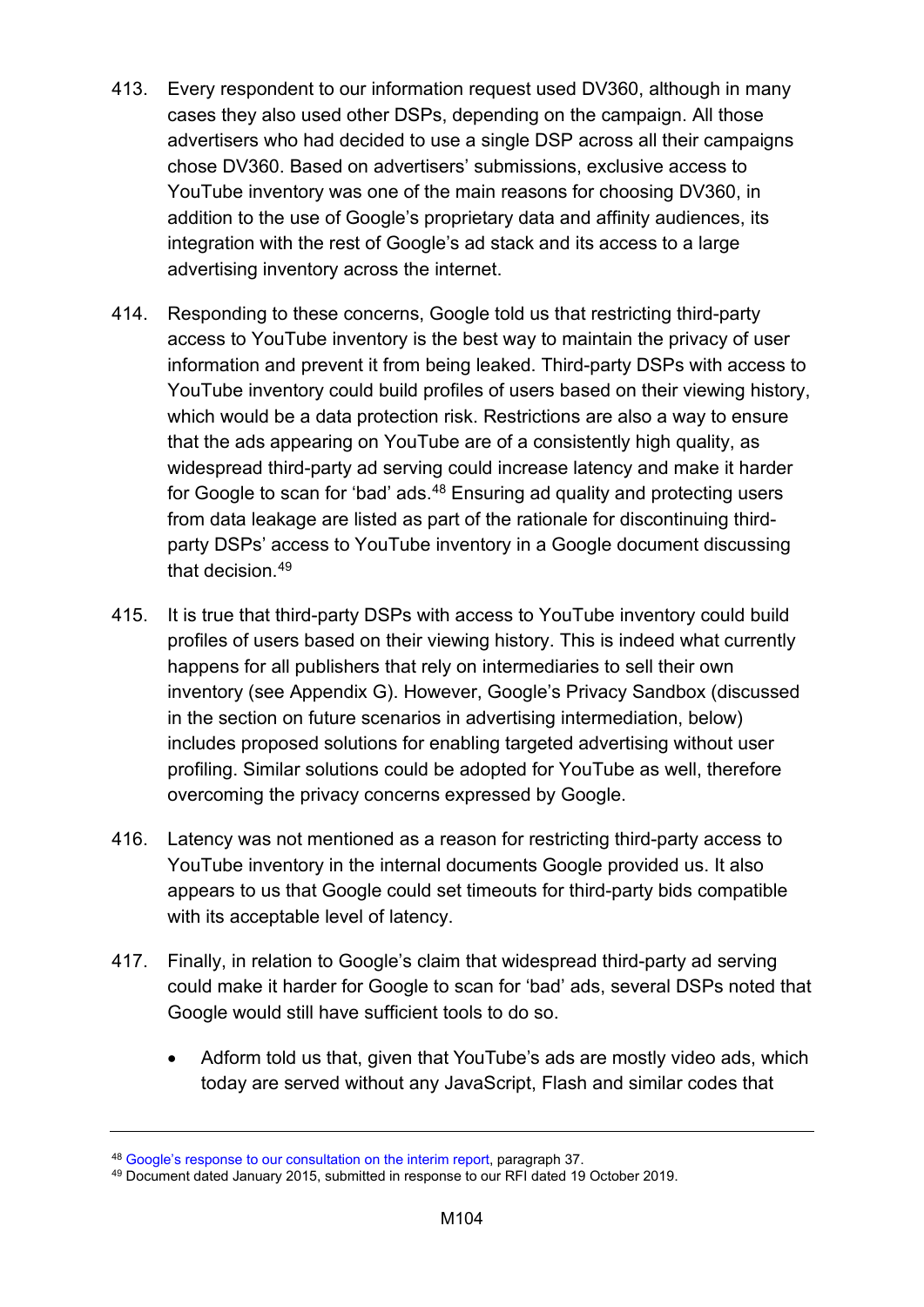makes malware possible, scanning for bad ads is purely a question of checking whether the video ad content itself is appropriate.

- Beeswax submitted that, currently, all ads that are run on AdX are prereviewed by the Google team. Adform added that, with ads traded through real-time bidding, the URL for the ad is always received as part of the auction and can be scanned (when it has not been scanned before). YouTube could decide not to allow the bid for an ad to win before the ad has been scanned. Such process would still be necessary even if Google's DSP is used to by the inventory, as a Google DSP customer can upload an inappropriate ad.
- Other premium publishers tend to support a combination of automated (API driven) and manual creative checks. YouTube could institute its own system, either automated or manual, to conduct the same types of reviews.
- 418. Google submitted that having access to unique inventory is not a prerogative of Google DSPs. Amazon and, especially, Facebook have a large advertising inventory on their consumer-facing platforms that they make available through their DSP services. However, as discussed above, Facebook has a relatively small presence in open display, limited mainly to mobile apps. Conversely, Google's DV360 is the largest DSP in the UK and offers access to a very wide range of third-party inventory, in addition to Google's own inventory. As for Amazon, its inventory is of particular interest to advertisers in the retail sector, but much less for those operating in other industries. On the other hand, YouTube inventory is likely to be valued by advertisers operating in a wide range of industries.
- 419. Google also submitted that, although YouTube inventory has not been available on AdX, and therefore not accessible to non-Google DSPs, since 2016, even before that third-party DSPs accounted for less than  $[\times]$ % of spend on YouTube. YouTube mobile inventory was never available to thirdparty DSPs, nor was TrueView inventory. [50](#page-104-0) We note, however, that the fact that YouTube inventory was only available on a restricted basis even before 2016 does not remove the potential concerns about the impact on current market conditions of the tying of YouTube inventory to Google's DSP.
- 420. Google further observed that, despite its alleged advantage from access to YouTube inventory, some other DSPs have been able to attract advertisers by investing in their technology and providing a more customised service and

<span id="page-104-0"></span><sup>&</sup>lt;sup>50</sup> TrueView allows users to skip an ad after five seconds, and the advertiser behind a TrueView ad is only charged if the user watches the full ad or 30 seconds, whichever is shorter.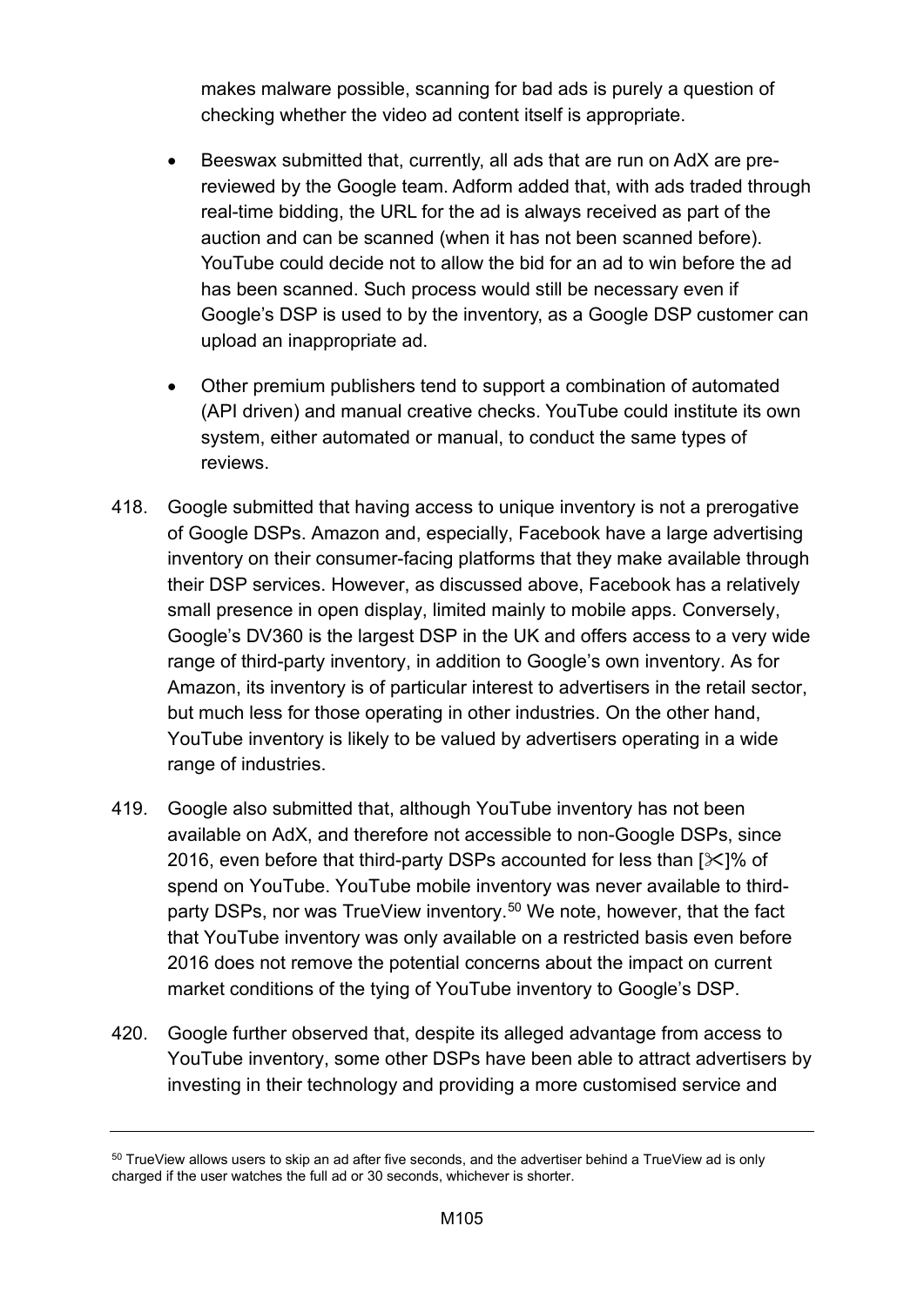easier integration of advertisers' own data. However, as discussed in Appendix C, non-Google DSPs are significantly smaller than Google and, as seen above, some have told us that one of the main barriers they face is the ability of Google to tie its inventory into its DSP services.

- 421. Finally, Google submitted that it takes investment to maintain the various sales channels and ad formats on YouTube and make them work optimally for advertisers and users alike. By removing YouTube inventory from AdX, Google was able to focus its resources on innovating and maintaining formats which offer better value and a higher quality user experience. Google introduced the programmatic buying of TrueView inventory through DV360 in response to advertiser demand to access TrueView through programmatic channels. Launching this in a manner that protected user privacy was a resource intensive and technically complex endeavour, taking almost three years to accomplish.
- 422. Explaining why integration with third-party DSPs would be complex and expensive in the case of YouTube inventory, Google told us that YouTube auction dynamics (for all ad formats) are complicated: they do not only consider advertiser bid, but also optimise for campaign goals and consider user experience factors such as types of ads recently viewed and likelihood to watch a video to the end. It would be challenging to integrate real-time bidding in this context. No existing Google buying channels (including Google Ads, DV360 or direct reservations) allow for real-time bidding. Supporting this functionality would involve significant complexity. The costs of a third-party DSP integration are likely to be substantial and require significant engineering resources. For example, many dedicated product manager resources and engineers would likely be required to develop a broader integration even for one DSP.

## *Leveraging Google's large advertiser base*

423. Google may also be able to leverage its market power in search inventory into display advertising. Google Ads is the main route through which advertisers, especially smaller ones, buy Google's search inventory. The importance of search inventory for advertisers makes Google Ads an extremely popular buying platform, with a very large advertiser base. Advertisers using Google Ads for their search campaigns can easily extend the scope of their campaigns to display advertising. Indeed, Google Ads includes both Search and Display Network by default when an advertiser sets up a campaign on Google Ads (see Appendix N). Moreover, Google Ads makes it easy for small advertisers to build a display ad, offering a free tool for creating it and even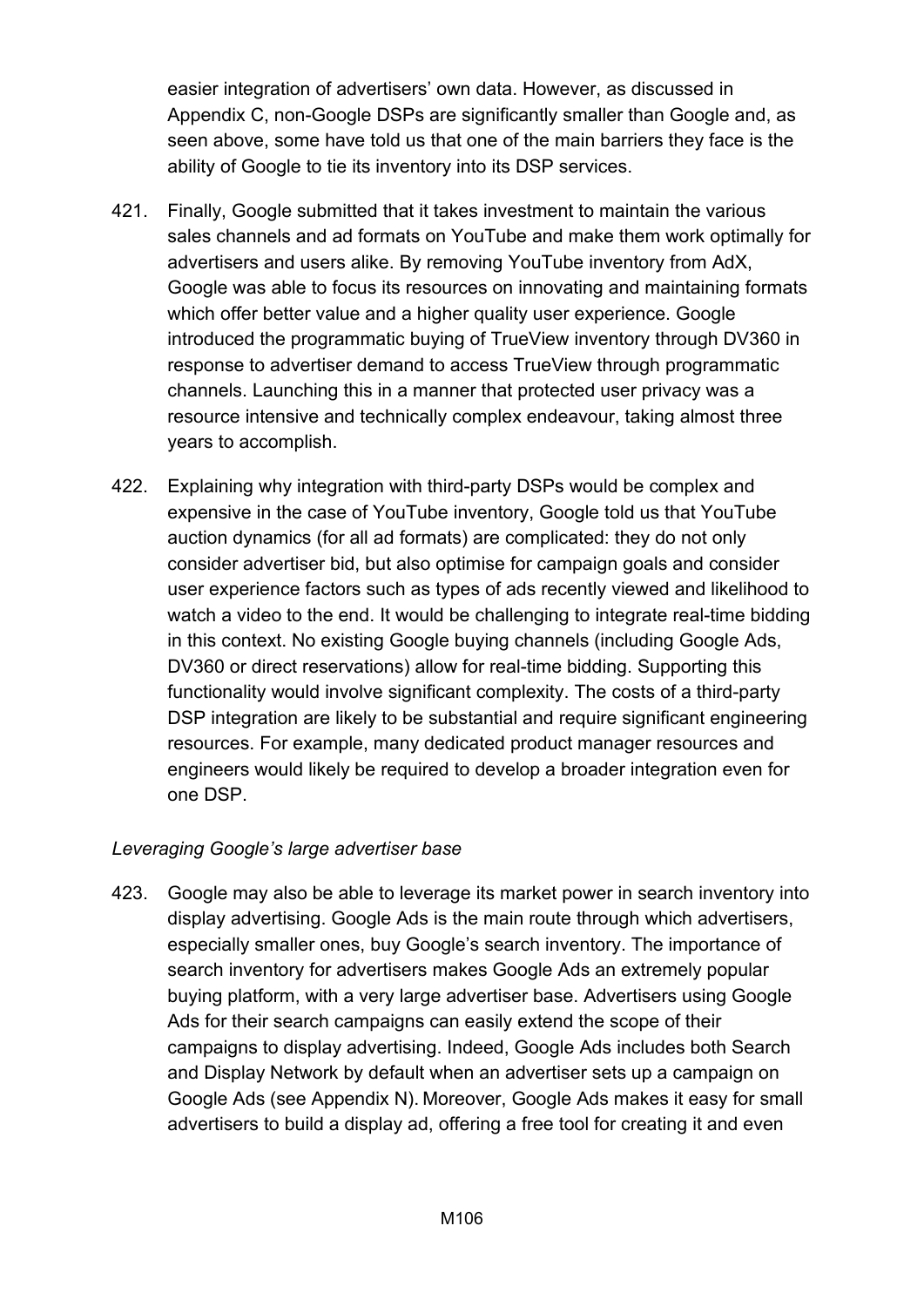providing pre-made images that can be added to text ads.<sup>51</sup> By providing a one-stop shop solution for those advertisers who genuinely want to make use of both search and display advertising, and by nudging other small advertisers into using display ads through default settings, [52](#page-106-1) Google has managed to leverage part of its search advertiser base to increase its importance as a source of demand in open display.

424. As one of the main routes to open display for small advertisers, Google Ads constitutes an important source of demand for publishers.

## *Conclusions*

425. Both access to data and exclusive access to inventory can provide a DSP with an advantage over its competitors. The evidence discussed above indicates that Google has an advantage over its main DSP competitors in terms of both data availability and access to inventory. Based on submissions received from DSP providers, it appears that lack of access to YouTube inventory has the greatest impact on DSPs' ability to compete with Google, while the difference in access to data may currently be less important.<sup>[53](#page-106-2)</sup> The two factors combined are likely to result in a significant advantage for Google's DSPs.

## *Links between Google's DSPs, SSP and publisher ad server*

- 426. Stakeholders expressed the concern that Google has made it difficult to access its advertiser demand (especially from Google Ads) through alternative publisher ad servers, thereby increasing its market power in ad serving and making it difficult for other providers to compete on the merits. These practices are a manifestation of the conflicts of interest arising from Google's presence in both the advertiser advisory function and the publisher sales function. Stakeholders' concerns can be divided into two parts:
	- Google allegedly engages in self-preferencing behaviours between its DSPs and its SSP (AdX), thereby extending its market power from the DSP market to the SSP market;

<span id="page-106-1"></span><span id="page-106-0"></span><sup>&</sup>lt;sup>51</sup> See Google Display Network, 'Build your ads'.<br><sup>52</sup> As noted in Appendix N, the Display Network is pre-selected as a default in the Google Ads interface, although<br>around [80-90]% of customers uncheck this option.

<span id="page-106-2"></span><sup>53</sup> However, as discussed in the section on future scenarios in advertising intermediation, the future evolution of the industry may make it more difficult for DSP providers that do not also provide user-facing services to get access to data.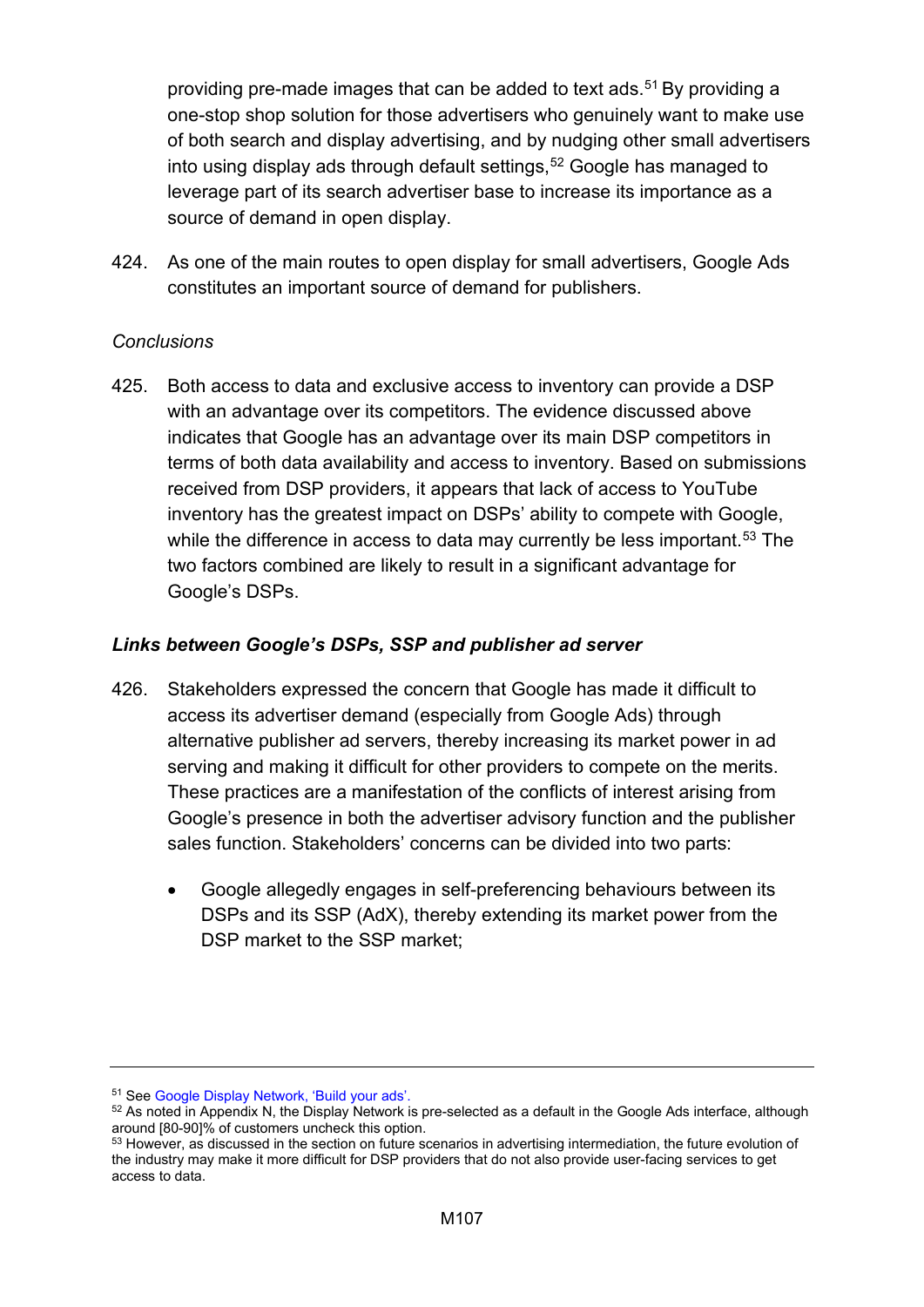- Google allegedly makes it difficult to access AdX from non-Google publisher ad servers, therefore increasing its market power at the ad server level.
- 427. In the following paragraphs we consider these two components in turn.

## *Self-preferencing between Google's DSPs and SSP*

- 428. A concern expressed by some stakeholders is that Google could potentially be favouring its own SSP when its DSPs decide where to submit its bids. As publishers typically work with multiple SSPs, DSPs receive multiple bid requests related to the same ad opportunity. While there is currently no way to efficiently de-duplicate such requests, some DSPs have developed systems to reduce the volume of bid requests that reach them, reducing the costs they have to sustain to listen to the bid stream and respond to bid requests. It is therefore possible that a company operating a DSP may favour its own vertically integrated SSP when deciding where to bid.
- 429. A Google's document from March 2017 suggests that Google may have a policy of favouring its own SSP:

 $[\times]$ 

However, Google submitted that this was a sell-side document and its creators were not responsible for Google's buy-side strategy.

- 430. In relation to Google Ads, demand for third-party display inventory is overwhelmingly channelled through Google's own exchange, AdX. For example, between September 2018 and August 2019, the aggregate value of the impressions won by Google Ads through AdX was [several] times that of impressions won through other third-party exchanges. We note, however, that there are efficiency reasons why a DSP would tend to buy impressions from its vertically integrated SSP more often than from other SSPs. When the DSP and the SSP are operated by the same firm, they use the same user identifier, eliminating the loss of data due to failed cookie matching; in addition, the low level of latency in the communications between the DSP and SSP means that the bid submitted by the DSP will always reach the SSP before the auction closes, unlike with third-party SSPs.
- 431. Google told us that DV360 submits a bid for each bid request with a suitable impression according to the parameters set by the advertiser. One SSP provider, however, told us that DV360 is by far the slowest DSP to send a bid response. The top 10 DSPs this SSP works with typically bid in 20-30ms, whereas DV360 can take [much longer] to bid. As a result, the SSP can time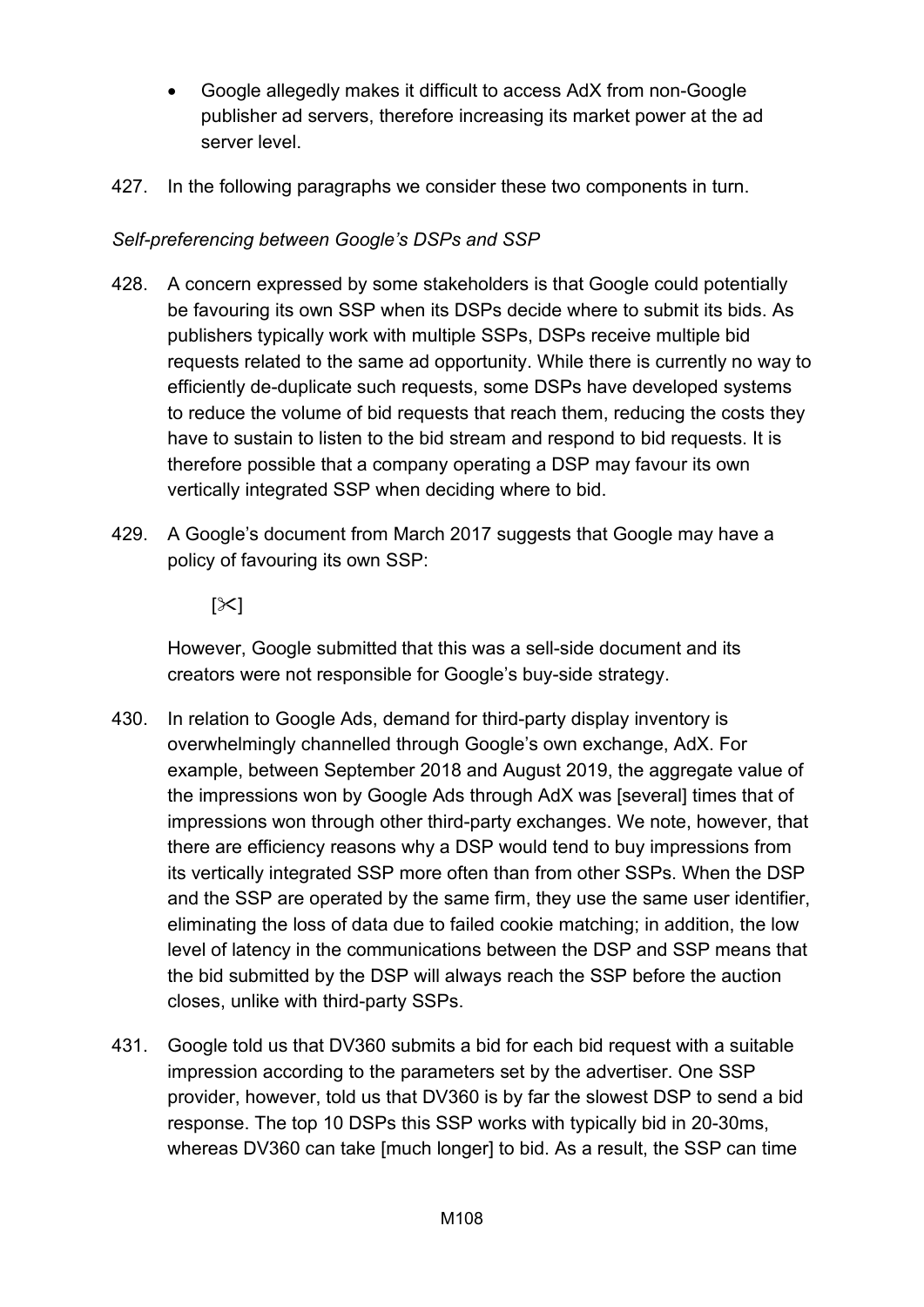out in Open Bidding due to Google's delays in bidding into its auction. This may suggest that DV360 does in some way disadvantage third-party SSPs when submitting bids.

432. In conclusion, the evidence we have received suggests the existence of a degree of self-preferencing between Google's DSPs and SSP, although it is difficult to establish how significant its impact is. It is clearly the case that a lot of the demand from Google's DSPs, and particularly from Google Ads, is channelled through AdX. For this reason, and given the importance, discussed above, of Google Ads and DV360 as a source of demand, publishers place a high premium on being able to access AdX demand. In the following paragraphs we analyse how Google has leveraged the importance of AdX to the advantage of its own publisher ad server.

# *Limits to access to AdX through third-party publisher ad servers*

- 433. AdX does receive requests from, and submit bids to, other ad servers. Google submitted that, during the week ending 19 October 2019, about [10-20]% of global AdX queries (and approximately [10-20]% of AdX queries with users located in the UK) came from publishers using AdX Direct, which is a common implementation of AdX for publishers who combine AdX with third-party ad servers.
- 434. However, when a non-Google publisher ad server is used, AdX demand cannot be easily placed in real-time competition with that from other SSPs. Unless an SSP is vertically integrated with the publisher ad server, the only way for it to compete with other SSPs with real-time bids is through a header bidding solution (or, if a publisher uses Google Ad Manager, through Google's Open Bidding). AdX, however, does not participate in header bidding. As a result, if the publisher uses a non-Google ad server, AdX would compete with an 'expected' bid in a waterfall-like fashion,<sup>[54](#page-108-0)</sup> rather than with an actual bid. This system is inefficient for the publisher.
- 435. While other publisher ad servers may provide a technical solution to integrate AdX demand, this is not as efficient as header bidding and presents several limitations. An ad server provider told us that the only way publishers using its ad server can benefit from Google Ads demand is to first run an auction of all non-Google demand and, then, to dynamically call an ad unit in Google Ad Manager, setting a floor price equal to or higher than the price returned from the auction for all non-Google demand. Google will then run its own auction.

<span id="page-108-0"></span><sup>&</sup>lt;sup>54</sup> A discussion of the 'waterfall' and its limitations is included in the section on the evolution of the intermediation industry.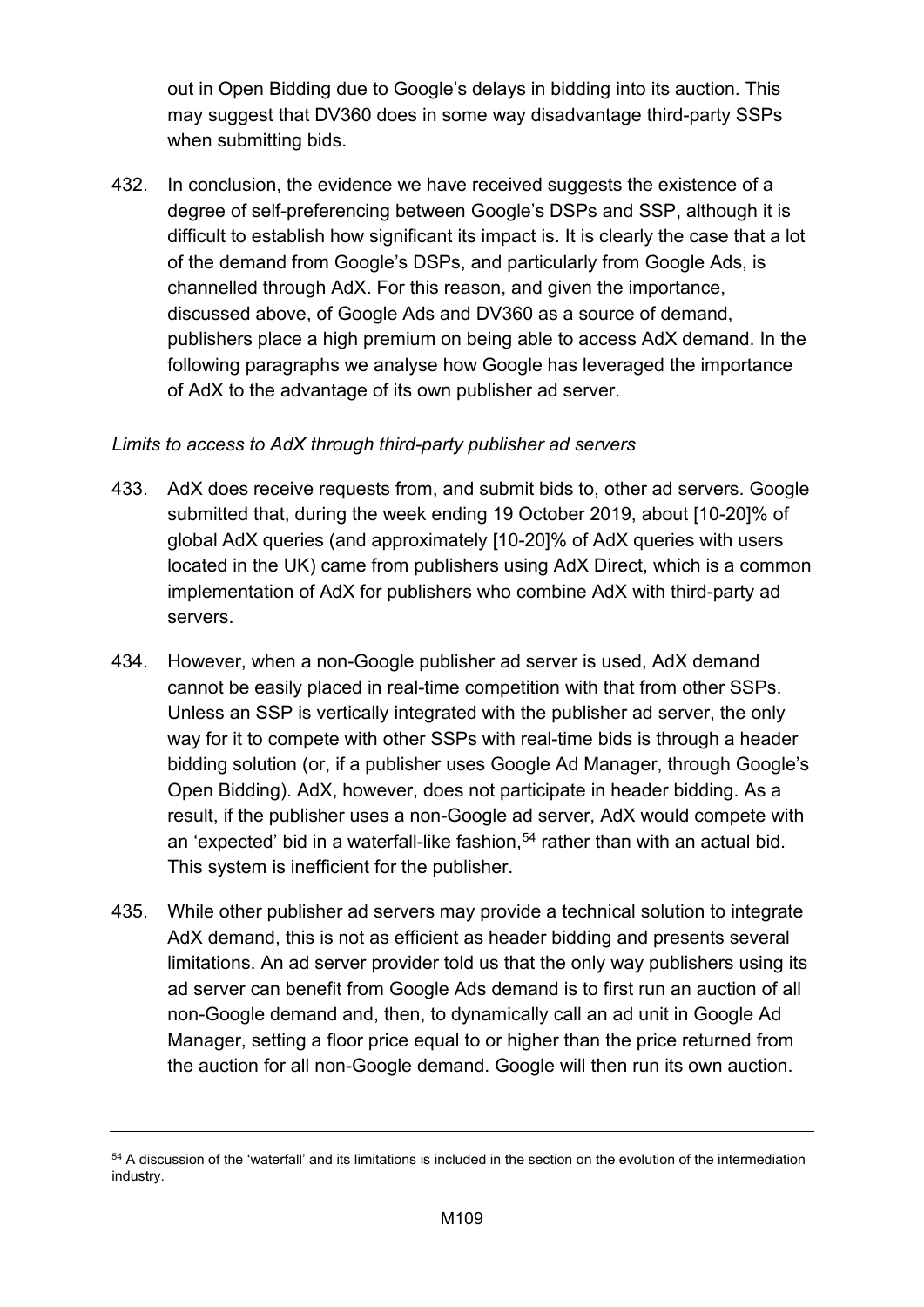436. This process is highly inefficient. The main issue is around latency, as the publisher has to wait for two separate auctions to complete in sequence. Latency degrades the customer experience of the publishers' users, and risks loss of revenue if the impression is lost due to the delay in serving an ad. The process also increases costs, because the publisher has to pay ad serving fees to both the main ad server provider and Google. This system also potentially gives Google a 'last look' advantage, as Google would know the winning price of the non-Google demand before it runs its auction. Finally, this is a technically complex set-up that requires significant effort by both the publisher and the ad server provider to implement and maintain.

# *Google's arguments and our assessment*

- 437. Google told us that its decision not to participate in header bidding had nothing to do with seeking to force publishers to use Ad Manager. Instead, AdX does not participate in header bidding for reasons that include latency, lack of transparency, user trust and privacy concerns.
	- *Latency*
- 438. In header bidding, the user's browser sends multiple bid requests in real-time to the participating SSPs during the initial page load. This can affect page performance. Google submitted that the typical timeout for a header bidding auction is one to two seconds, which is several times longer than it would take for AdX to run its auction and return an ad. This latency harms user experience and, in turn, impacts publisher revenue. If an ad takes longer to load, the user may have moved from the web page in the time required for the ad to load.
- 439. It is true that header bidding, especially user-side header bidding, adds latency to a webpage. However, many publishers currently consider that the higher revenues they achieve through header bidding compensate for the increase in latency. There might be, as Google has argued, a 'tragedy of the commons': if increased latency on some publishers' websites leads to increased adoption of ad blocking technologies by users, then the entire industry would suffer. Nevertheless, this is not a good reason for an SSP not to participate in header bidding, given that, as long as header bidding is adopted by a publisher, the participation of an additional SSP would not increase latency. While Google as a publisher ad server can provide an alternative to header bidding, such as Open Bidding, that reduces latency, this is not a reason for Google as an SSP not to participate in header bidding if publishers still want to use that solution.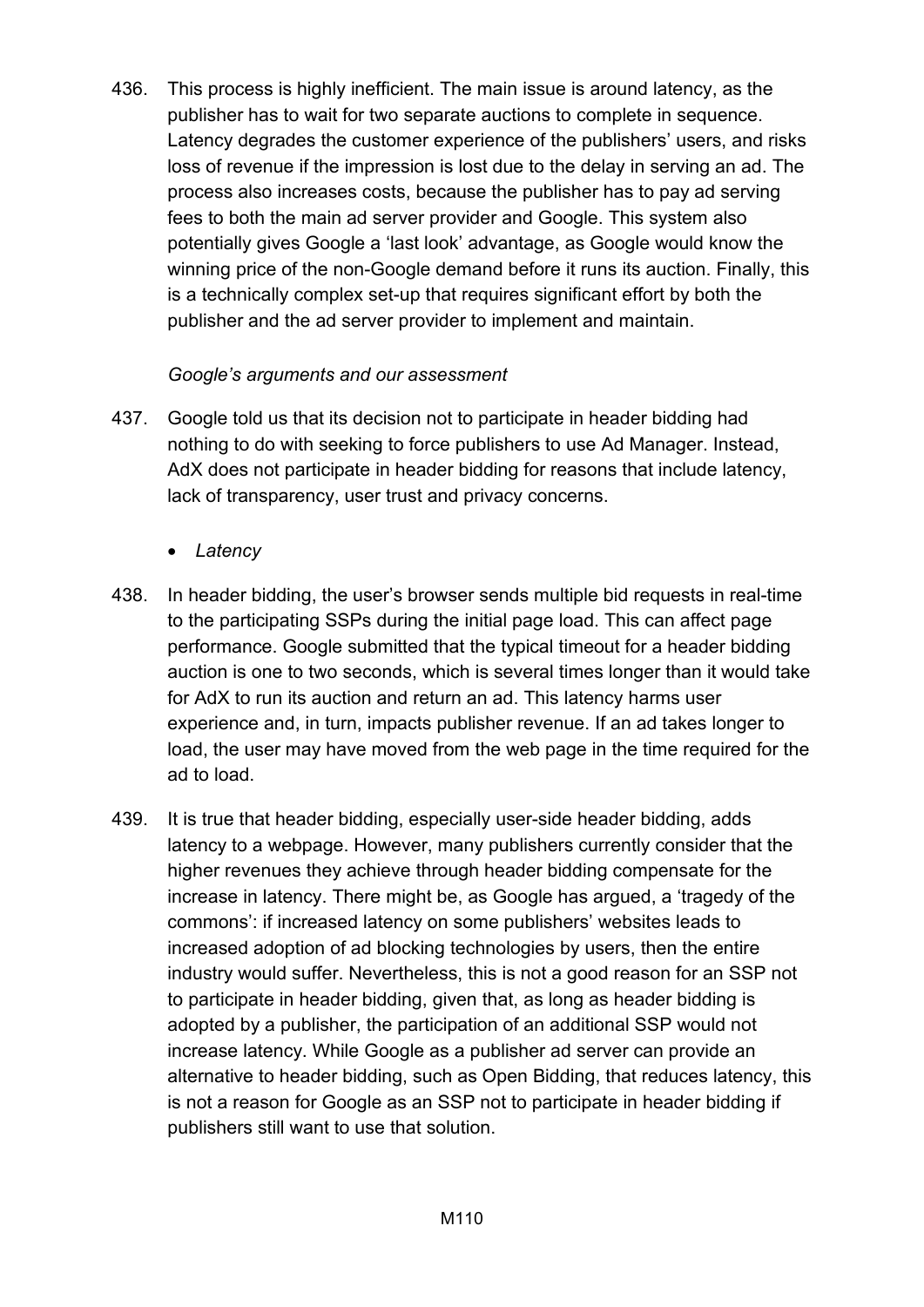- *Lack of transparency*
- 440. Google told us that header bidding is not transparent because, although the publisher accepts the impression at a certain price, the header bidder may not actually pay the sum indicated in its offer. Unlike Ad Manager, which counts and reports impressions, sends bills, and collects payments for publishers, when publishers use header bidding they are on their own. There may also be discrepancies in what each participant considers to be a billable event. In addition, because header bidders often provide aggregate reporting, the publisher may not be able to discern whether it has been paid for each impression.
- 441. We consider that lack of transparency in header bidding is a concern for the publishers, not for Google. If, despite the limitations described above, publishers still think that header bidding allows them to better monetise their inventory, it is not for Google to argue that this is a bad choice and decide not to participate. Moreover, as a header bidder Google would be in a position, if it so wished, to provide better reporting than competing SSPs, using this as competitive differentiator. Finally, while Google as a publisher ad server may decide to provide an alternative to header bidding, such as Open Bidding, which does not suffer from the issues described above, this is not a reason why Google as an SSP should decide not to participate in header bidding, if publishers still want to use it.
	- *User trust and privacy concerns*
- 442. Google submitted that many buyers are sensitive about the use and disclosure of their bid data. If AdX participated in header bidding, Google would share data with both the header bidding tag (that is, the supplier of the header bidding solution) and the publisher. This data may include the bid, the identity of the advertiser and certain ad information informed by the user data that the buyer processes. Google would not be able to guarantee to buyers that data collected by the header bidding tag would be adequately protected, since the data flow would be primarily controlled by the third-party header bidding service integrated with the publisher website. The third-party header bidding service may share user data with other participants in the auction (ie SSPs) and with analytics providers, particularly where the auction is carried out on the client side. Data can also leak to other third-party services integrated with the publisher's website due to the fact that, where a publisher has implemented header bidding, entities who place JavaScript on the publisher's website may be able to inspect the ad. Google has implemented a high standard of privacy safeguards to ensure that, insofar as it is within Google's control, impressions that are sold via AdX and Open Bidding are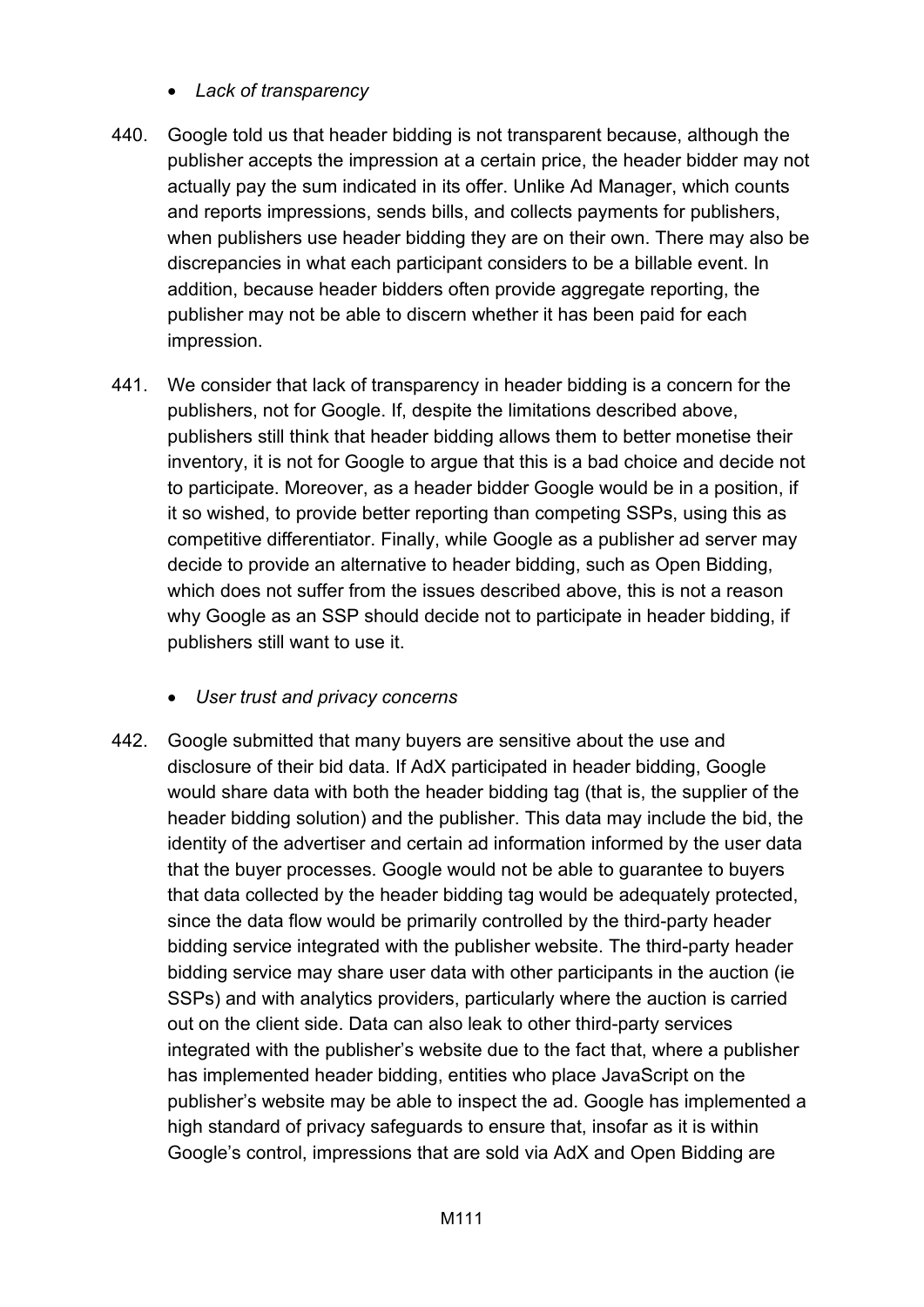sold in compliance with applicable data protection laws (most notably with respect to processing and user transparency). Google has its own high privacy standards but cannot make the same guarantees where data are controlled by third-party services.

- 443. None of the DSPs or media agencies that responded to our request for information were particularly concerned by the risk of disclosure of their bid data in header bidding. While one DSP recognised that this data could be used, theoretically, to place a user in a higher-value segment by inferring that the advertiser has information about this user that implies a higher value, none considered this as a high risk or an especially dangerous form of data leakage. One media agency told us that it can stipulate controls and restrictions on what is done with any data generated in the buying of digital inventory through a given SSP on a publisher's website. We also note that Google, when acting as a DSP, disclosures bid data in header bidding, as both DV360 and Google Ads buy into SSPs that have their own header bidding technology. [55](#page-111-0)
- 444. Some SSPs participating in header bidding recognised that, for client-side header bidding, it is technically possible to 'intercept' bid information postauction on a per bid basis. However, for this interception to be done on a comprehensive and systematic basis, it would require the publisher's technical support and approval to integrate the necessary code on the page. This would also slow down website loading, degrading user experience. For this reason, such data is generally only used by third-party analytics companies employed directly by and with the consent of the publisher, which can use this information to determine how best to monetize its impressions. One SSP added that such sharing of bidding information, far from being a concern, is important in enabling the market to function correctly and in reducing the existing imbalance between the buy and sell sides.

# *Implications of the link between Google DSPs' demand and Google's publisher ad server*

445. Irrespective of Google's rationale for not participating in header bidding, the effect of linking demand from Google's DSPs to AdX and AdX to Google's publisher ad server is to increase the barriers publishers face in switching from Google to a different ad server, reducing competition in publisher ad

<span id="page-111-0"></span><sup>55</sup> Google submitted that, in its role as a DSP, it operates on behalf of advertisers; if advertisers are willing to take the risk of data leakage inherent in participation in header bidding, Google does not restrict this possibility. Contractual measures in DV360's contracts with SSPs also mitigate data leakage risk for advertisers. On the other hand, when operating as an SSP, Google cannot assume that advertisers are comfortable with that risk and has therefore chosen to adopt a more cautious approach.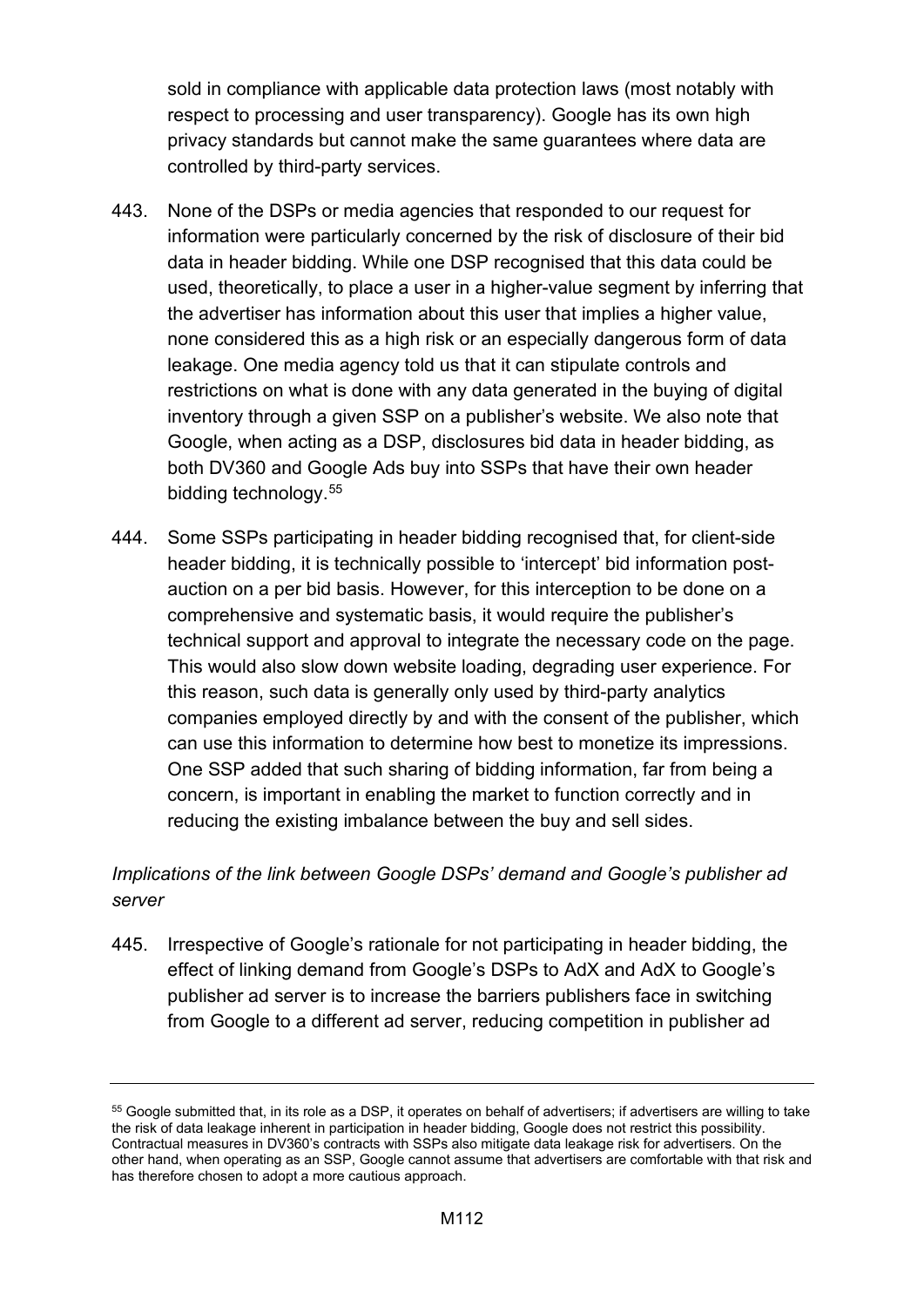serving. This is confirmed by submissions we received from publishers and other stakeholders:

- The main concern some publishers expressed around switching to a non-Google ad server was not related to the costs and risks discussed in the section on competition between publisher ad servers, above, but to the risk of not being able to access demand from AdX, and therefore from Google DSPs, in an efficient manner.
- As seen in the section on competition between publisher ad servers, some of the main competitors to Google in the provision of publisher ad serving services indicated the lack of access to Google's demand as a weakness.
- Smart submitted that the difficulty of accessing AdX from non-Google ad servers killed competition on ad serving. As seen above, the number of providers has decreased recently with OpenX, Open Ad Stream, and Verizon Media deciding to stop providing a publisher ad server product.
- 446. In addition, linking Google Ads demand with the publisher ad server may provide Google with a greater incentive to foreclose rival providers along the intermediation chain.
	- First, the link between its DSPs (where Google's margins are higher) and ad serving makes it possible for Google to credibly commit to price aggressively on the ad serving market. In other words, Google may have an incentive to effectively cross-subsidise its publisher ad server from its other intermediation businesses. This could lead to the exit of competitors or deprive them of economies of scale, therefore softening their ability to compete.[56](#page-112-0) In this regard, a stakeholder submitted to us that Google had implemented a very aggressive sales strategy for its publisher ad server, charging very low prices for ad serving and, in some cases, offering guaranteed media spend to publishers signing up to Google Ad Manager.
	- Second, the link between Google DSPs and ad serving can give Google an incentive to degrade the quality of rival providers, by favouring its own intermediation services. Higher-quality ad intermediation rivals increase the cost of the foreclosure strategy discussed above, because they reduce the cost to publishers of giving up using the Google adtech stack in favour of a rival. Therefore, if a foreclosure strategy is optimal, Google

<span id="page-112-0"></span><sup>&</sup>lt;sup>56</sup> Although Google's conduct cannot be defined as 'tying', the economic implications may be similar. For the role of tying in softening rivals' ability to compete, see Whinston, M., 1990, Tying, Foreclosure and Exclusion, *The American Economic Review*, 80, 4, 837-859.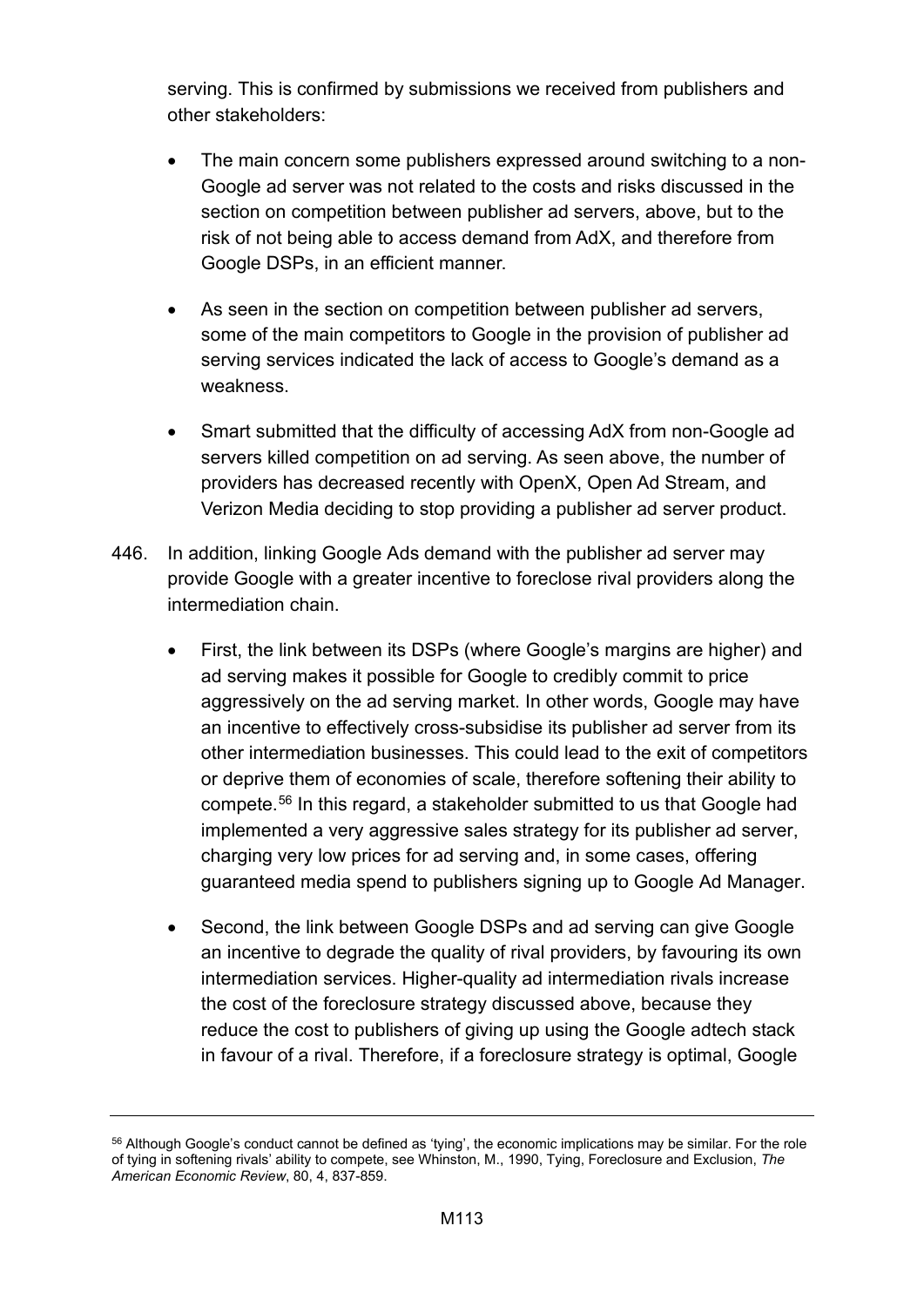has an incentive to take steps which reduce the quality of rivals. In the following paragraphs, we explain how Google may have historically favoured, and may still be favouring, its own SSP, making it more attractive to DSPs and, therefore, more valuable to publishers.

# *Self-preferencing between Google's publisher ad server and AdX*

- 447. Google is the leading provider of publisher ad serving services in the UK and its market power is strengthened by high switching costs, as we saw in the section on competition between publisher ad servers. Moreover, the analysis above has shown how barriers to switching are further increased by Google's practices linking demand from Google's DSPs to AdX and AdX to Google's publisher ad server. Several publishers and intermediaries have expressed concerns that Google may be able to use its position as the largest publisher ad server to favour its own demand from AdX and its DSPs. In this section, we first look at the advantage that AdX historically had over other SSPs (the so called 'last look'), before analysing whether current practices and recent changes to how Google ad server works may still favour AdX over its rivals. The changes and practices discussed below are:
	- the introduction of Open Bidding and its features;
	- the introduction of Unified Pricing rules;
	- the provision of 'minimum bid to win' information;
	- the alleged preferential use of bidding data by Google's intermediaries;
	- recent changes to Data Transfer files; and
	- other practices.

## *Last look*

- 448. As seen in the section on the evolution of the intermediation value chain, as a result of the way Dynamic Allocation worked, AdX had a 'last look' advantage over header bidders, ie bid requests received by AdX included as a price floor the highest bid from the header bidding auction. Therefore, in some cases, an AdX buyer could win the impression by submitting a bid only slightly higher than the highest bid from header bidding. It was also possible for AdX to adjust its revenue share to meet the highest net bid from header bidding.
- 449. In 2019, Google made several changes to the way its publisher ad server works, introducing a unified first-price auction in which the winning header bidding SSP, the DSPs bidding into AdX, and the SSPs participating in Open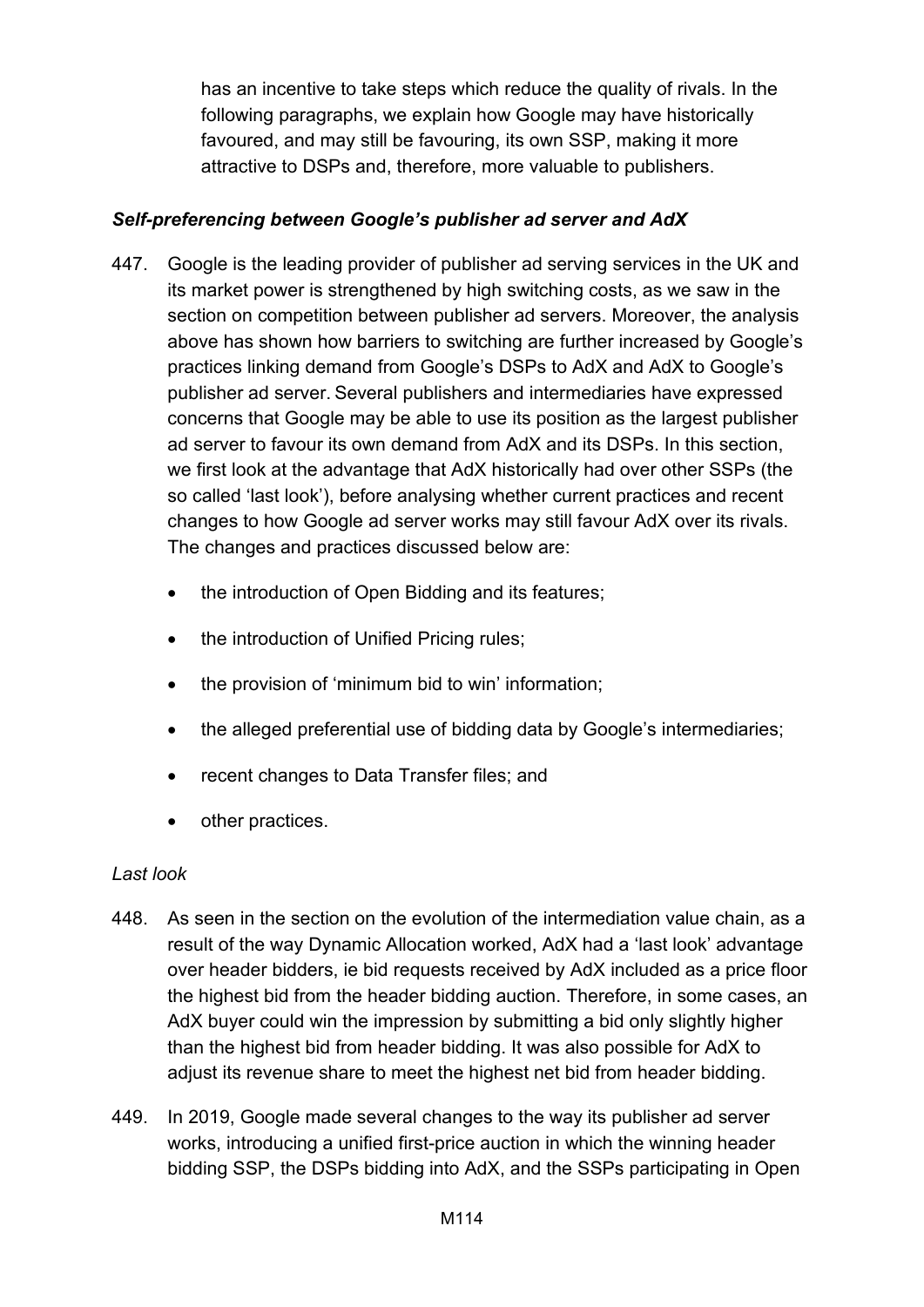Bidding all take part. As part of this transition, Google took the policy decision to remove AdX's ability to observe the bids submitted by header bidding SSPs before running its own auction.

450. While the decision to remove AdX's 'last look' advantage should lead to a fairer competition between different SSPs, some publishers told us that the bidding information they receive from Google Ad Manager does not allow them to effectively verify that the auction is conducted fairly. Google still has the incentive to favour its own services and some other changes introduced with the move to a unified auction may still give AdX an advantage, as we discuss below.

# *Open Bidding*

- 451. Open Bidding, formerly known as Exchange Bidding, is Google's proprietary version of server-side header bidding. Originally developed in 2016, it became available to publishers in April 2018. As seen when discussing the competition between header bidding solutions, the ease of integration through Open Bidding and the fact that many publishers may only want to work with an SSP through it (rather than through alternative header bidding solutions) are the main reasons for SSPs to participate.
- 452. Open Bidders are charged a fee when they win an impression (5% or 10% of the value of the winning bid, depending on the type of inventory), which places them at a disadvantage compared to AdX.

## *Stakeholders' concerns*

- 453. SSPs have expressed concerns about their ability to compete fairly with Google through Open Bidding. One concern is that first-party demand is not allowed on Open Bidding; as a result, an SSP that also operates a DSP would need to eliminate all bids from its own DSP before submitting the final bid back to Open Bidding. This could remove the opportunity for vertically integrated providers, other than Google, to take advantage of the technical efficiencies deriving from the integration of DSP and SSP.
- 454. Some SSPs are also concerned about a lack of transparency in Open Bidding's auction dynamics. One SSP provider told us that, when bidding through Open Bidding, it lacks as much visibility into data and performance as it would have if it were directly integrated, and it is beholden to strategic and/or policy changes from Google that it has no control over. Another provider submitted that, through Open Bidding, Google essentially 'masks' the direct information from the publishers (as would be transmitted if ordinary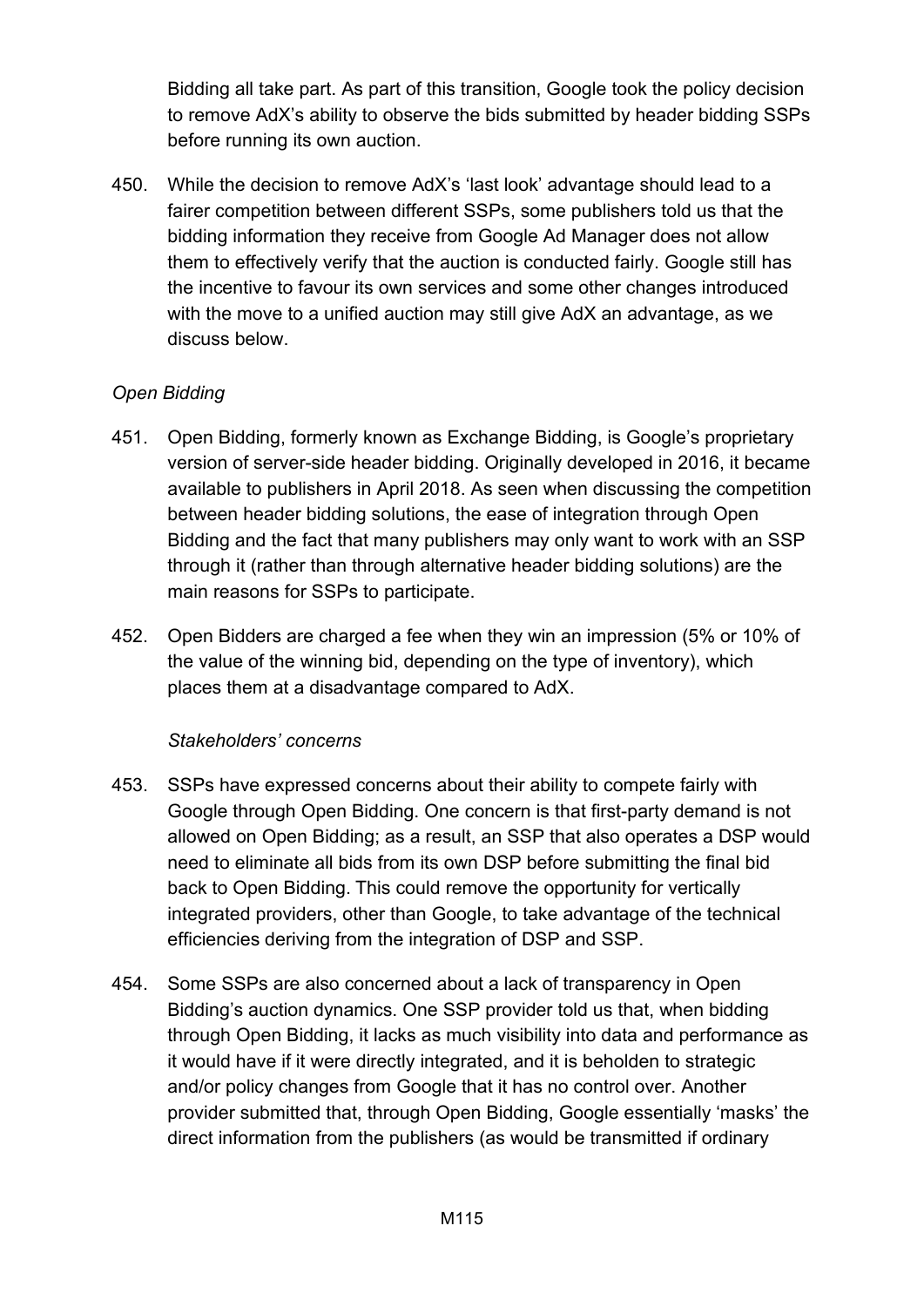header bidding had taken place) and gains full control over what it offers to whom and at which transparency level.

455. Finally, some SSPs submitted that Open Bidding has shorter timeouts than generally provided by other types of integrations in programmatic advertising, reducing SSPs' ability to submit a bid and compete with AdX.<sup>[57](#page-115-0)</sup> Open Bidding's average timeouts in the UK are 162ms for desktop and mobile web ads, and 300ms for most video ads and for in-app ads. One SSP provider told us that other server-side header bidding solutions are typically in the 300ms-500ms range. According to this provider, the 162ms window is incredibly tight: it is often not enough time for a single demand partner to respond, let alone for an SSP to aggregate bids from many different demand partners, run an auction and then communicate that auction's winning bid to Google. The 300ms windows are still short but more within the typical range for open RTB auctions. Another intermediary told us that it considers at least 200ms to be a reasonable timeout. One SSP provider, on the other hand, submitted that it is able to compete at this timeout threshold as it has peering in place with Google.

## *Google's response to the concerns*

- 456. In relation to the exclusion of first-party demand from Open Bidding, Google explained that Open Bidding is designed to integrate with SSPs, not with DSPs. Unlike DSPs, SSPs offer ad quality protections and other important services for publishers that Open Bidding does not provide itself (which is, in part, why it charges a lower fee than AdX). The restriction on first-party demand is in place to ensure that Open Bidders are bona fide SSPs. Vertically integrated DSP/SSPs can bid into AdX. While vertical integration allows better cookie matching, bidding through AdX does not reduce a DSP's cookie matching capabilities, as a cookie matching service is offered to DSPs by Ad Manager.
- 457. Google also submitted that Open Bidders receive the same information as AdX provides to third-party DSPs. If some of the information included in a publisher's ad request is not passed on by Google in the bid request, this is only due to publishers' settings or to privacy and data minimisation reasons (for example, IP addresses are truncated). The same data minimisation concerns may not apply to data passed to Google's own DSPs.
- 458. Finally, Google told us that it tries to ensure that timeout thresholds are reasonable, balancing the needs of Open Bidders with the need to avoid

<span id="page-115-0"></span><sup>57</sup> Not all SSPs shared this view. One SSP told us that the Open Bidding timeout is typical of any server-side integration.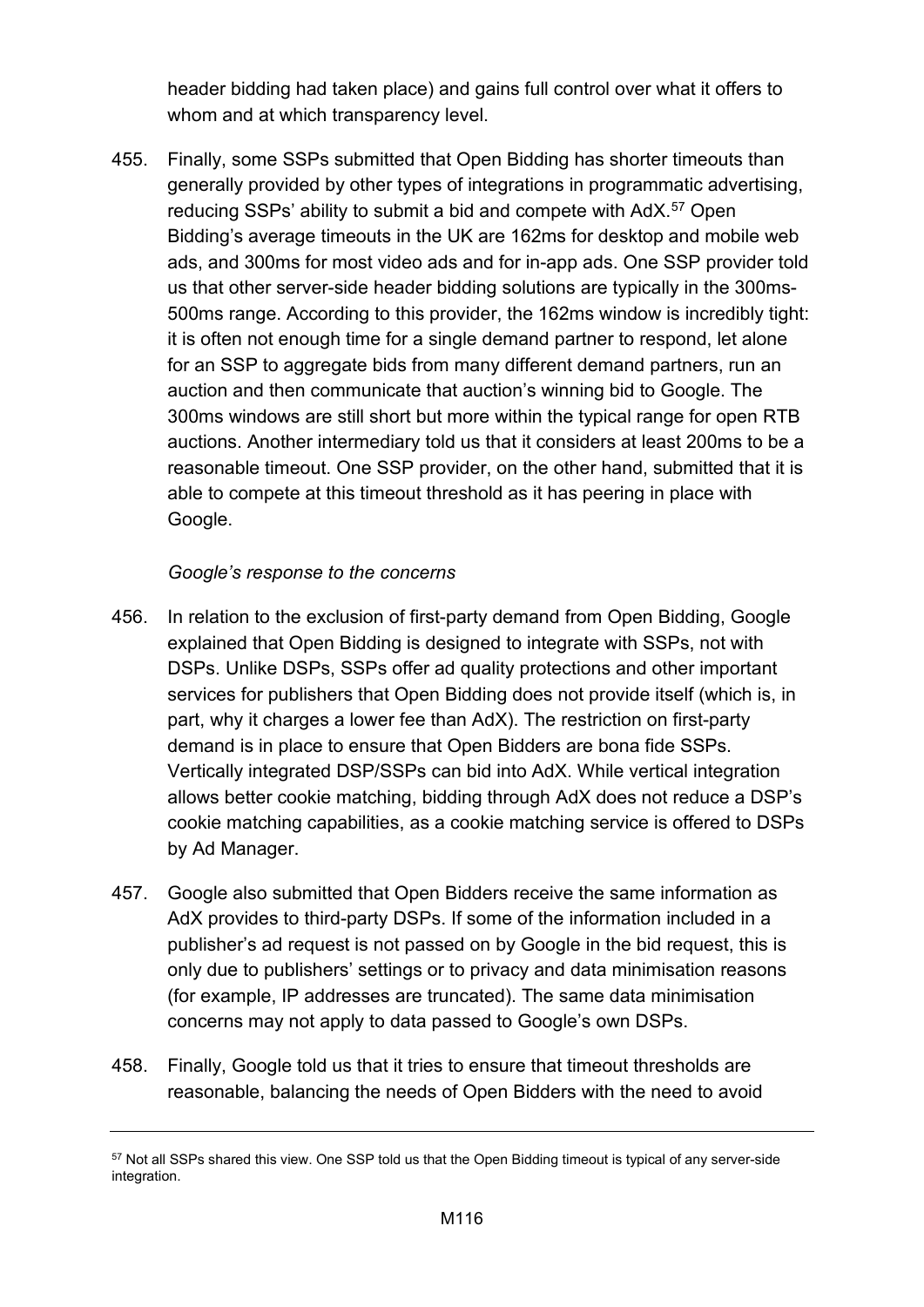excessive latency. After feedback from SSPs, Google extended the timeout for most video ads from 162ms to 300ms. A timeout of 300ms is also adopted for in-app ads as these are less affected by latency. Generally, Google works with the industry to encourage greater efficiency and achieve lower latency level.

## *Our assessment*

- 459. As seen in the section on the evolution of the intermediation industry, a major reason for the introduction of Open Bidding was protecting Google's revenues from the impact of header bidding, while providing a service that publishers could benefit from. The product was designed in a way to avoid creating an alternative route directly competing with AdX and to disadvantage third-party SSPs:
	- The 5% or 10% fee, while being a remuneration for a service that Google is providing, places Open Bidders at a disadvantage compared to AdX.
	- The exclusion of first-party demand avoids the risk that DSPs could bypass AdX. In addition, the cookie matching service offered by Ad Manager in unlikely to fully compensate for the technical disadvantages this rule imposes on vertically integrated rival DSPs.
	- Short timeouts on Open Bidding might further encourage DSPs to rely on AdX, although the evidence we have received is mixed.
- 460. Therefore, our assessment of the evidence is that the way in which Open Bidding has been implemented has had the effect of disadvantaging other SSPs.
- 461. We note that the introduction of Open Bidding has not, however, resulted in the disappearance of other header bidding solutions, which continue to be used by publishers. Open Bidding can therefore have two opposite effects of third-party SSPs' ability to compete for inventory:
	- Being easier to use than other header bidding solutions, Open Bidding might have allowed more publishers to move away from the 'waterfall' system; third-party SSPs would benefit, despite still being at a disadvantage compared to AdX.
	- On the other hand, to the extent that publishers using Open Bidding to deal with non-Google SSPs would have used header bidding instead, Open Bidding makes third-party SSPs worse off.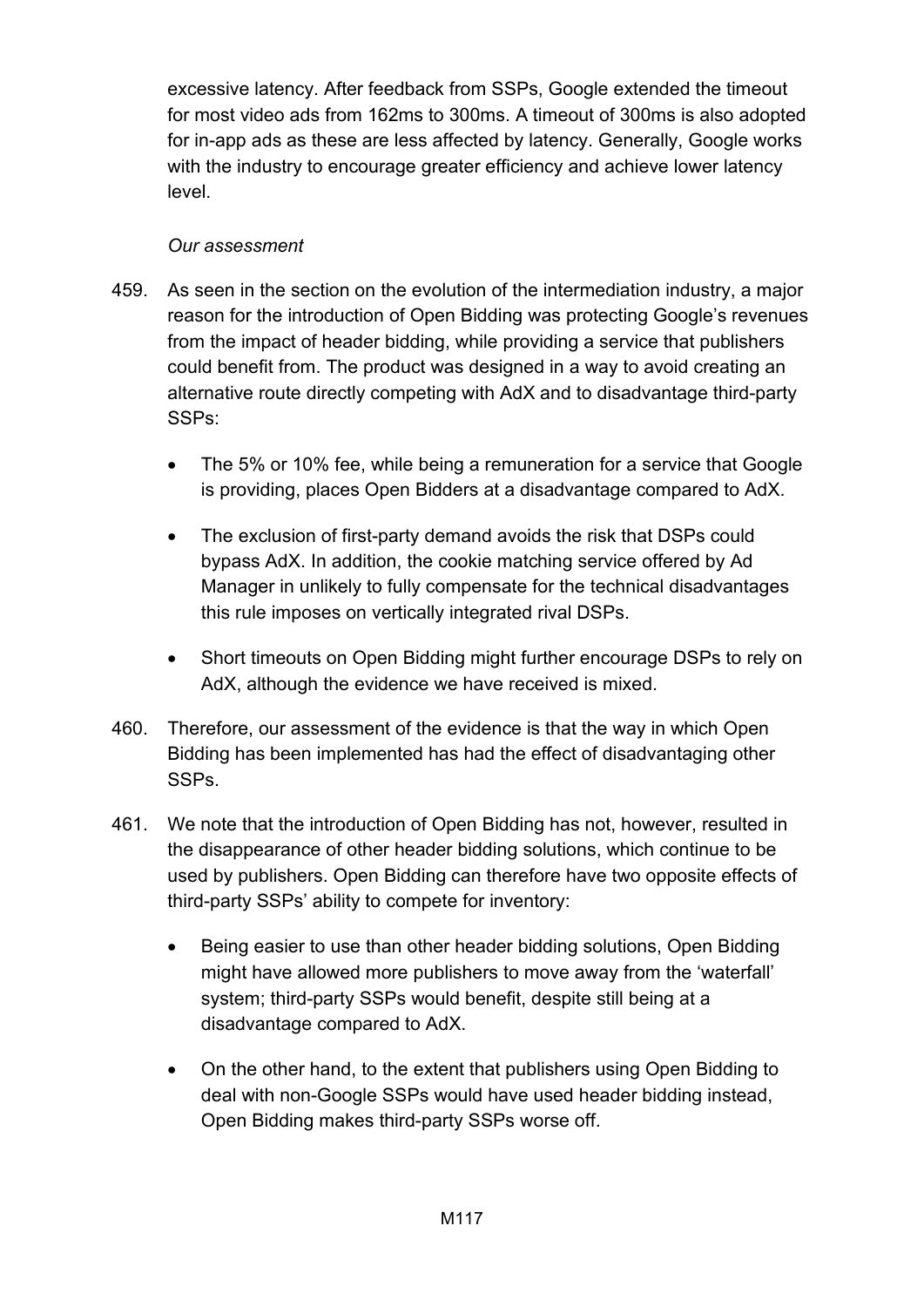# *Unified Pricing*

462. In conjunction with the transition to Unified Auction, Google introduced changes to the way publishers are allowed to set floor prices. Specifically, publishers using Google Ad Manager are no longer allowed to set different floor prices for different buyers (eg SSPs or DSPs). The new rules to setting floor prices are referred to as Unified Pricing. The evidence discussed in the following paragraphs indicates that one of the main motivations for this change was to increase AdX competitiveness and Google demand's win rate. Several publishers have been critical of Google's decision, which they consider harms their interests. The introduction of unified pricing rules, therefore, can be seen as an example of Google's conflicts of interest and of its ability to leverage its market power in publisher ad serving to introduce changes that could harm publishers while being beneficial to Google's own intermediation services.

#### *Google's rationale*

- 463. We reviewed Google's documents related to its decision to introduce Unified Pricing. The documents show that this was an integral part of the design of the Unified Auction and was motivated by the fact that publishers tended to set higher floor prices for AdX compared to other SSPs. Introducing a uniform reserve price would therefore improve AdX competitiveness by giving it an 'equal footing' with third-party SSPs.  $[\times]$ .
- 464. Google argued that the creation of a level playing field improves advertiser trust in the auction process, which would result in higher spend, benefiting publishers. Google added that, in the context of a unified first-price auction, per-buyer floors are less relevant. Floor prices in the unified first-price auction serve a different purpose than they previously did in a second-price auction. In a second-price auction, besides filtering out low bids, a floor price can set the transaction price for an impression, since the winning buyer needs to pay the higher of the second-highest bid and the floor. Setting higher floors for an individual buyer could allow a publisher to increase the transaction price on a particular impression for that buyer. With the migration to a unified first-price auction, where the winning buyer pays what they bid in every auction, the floor price does not play the same role in setting the price that the publisher is paid.
- 465. Finally, Google observed that under unified pricing rules publishers can still set different floors for different advertisers (eg to prevent certain advertisers participating in the auction). One reason for doing so would be to prevent channel conflict, that is, having an impression available through the indirect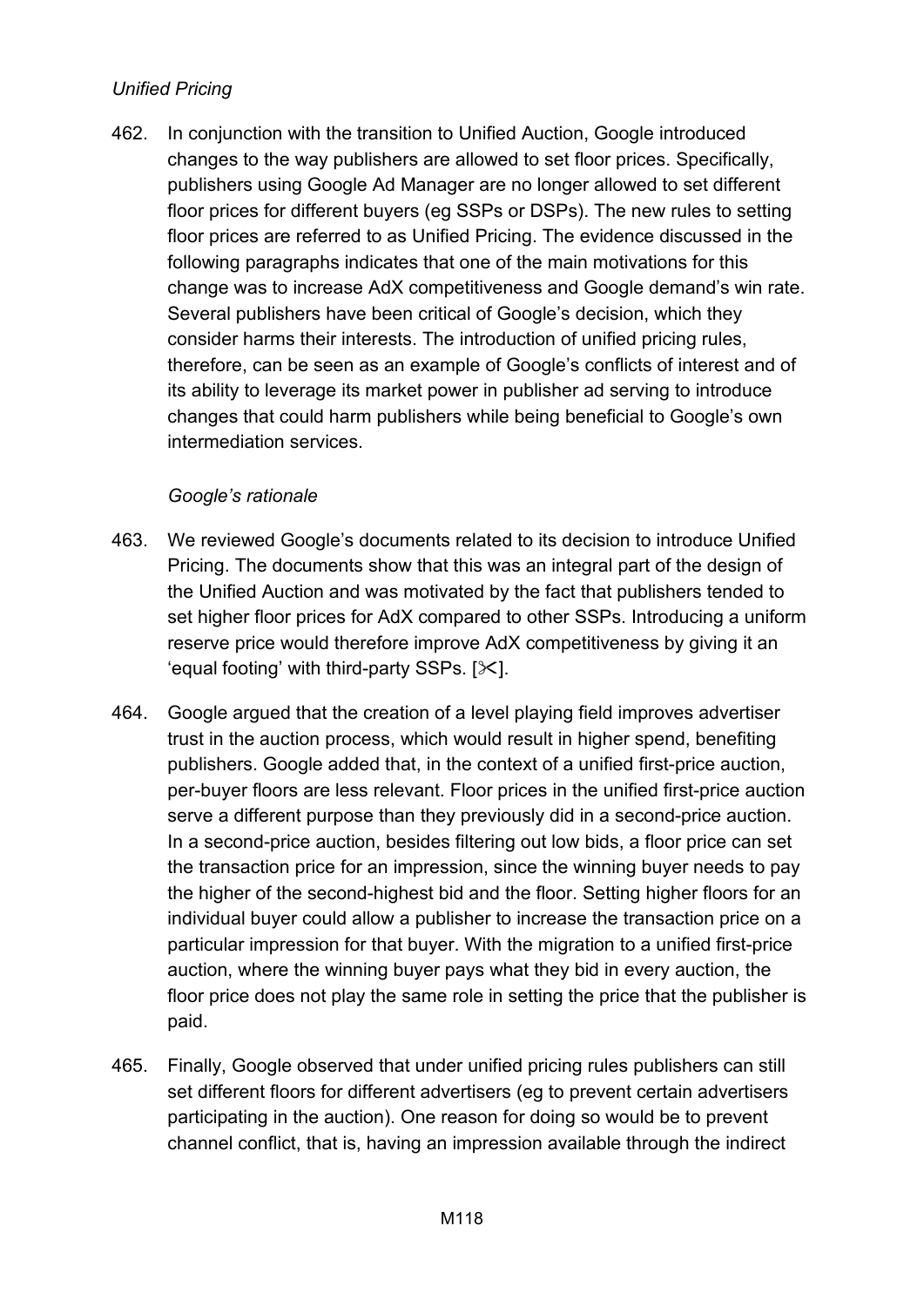channel at a lower price than that at which the publisher sells that inventory through direct channels.

466. Google submitted that it had a contingency plan  $[\times]$  if there was evidence that changes to the buyer price floor rules had damaged publishers' business or the ads industry as a whole – for example, due to the discovery of a core business use case for individual buyer price floors that Google had been unaware of.  $[\mathcal{K}]$ , it has not seen any evidence that these changes have damaged publishers' revenue earning opportunities, and so has not resorted to the added complexity of this contingency.

#### *Potential harm to publishers*

- 467. Some publishers, however, told us that unified pricing eliminates an important functionality of Google Ad Manager, which they consider to be a key optimisation tool.[58](#page-118-0)
- 468. To understand why publishers may want to set different floor prices for different demand sources, it is important to consider how DSPs operate. By evaluating the demand from all their advertiser customers but submitting only one (or few) bid(s), DSPs lead to a sort of 'coordination' between advertisers, as advertisers using the same DSP are in effect not competing against each other even if they are interested in the same impression.<sup>59</sup> A DSP submitting a bid to an SSP (where it will compete against other DSPs in a first-price auction) will optimally shade the valuation implied by its advertiser customers' strategies. Therefore, the bid will depend on the competition the DSP expects to face at the SSP level, rather than on the competition between the advertisers using the DSP.
- 469. This coordinated outcome reduces revenues for publishers compared to a counterfactual in which DSPs submit a bid for each of their advertiser customers interested in a given impression. The impact is likely to be higher the largest the proportion of total demand controlled by a single DSP, as there would be weaker competition at SSP level.
- 470. Publishers' rational response to coordination between DSPs' advertiser customers is to set higher floor prices. Moreover, there can be cases in which

<span id="page-118-0"></span><sup>58</sup> Not all the publishers we have talked with think that Google's introduction of unified pricing harms their interest. One publisher told us that it was not using buyer-specific floor prices even before the introduction of unified pricing, as it did not consider it a useful strategy to increase advertising revenues.

<span id="page-118-1"></span> $^{59}$  See Allouah, A. and O. Besbes, Auctions in the Online Display Advertising Chain: A Case for Independent Campaign Management (June 5, 2017). Columbia Business School Research Paper No. 17-60.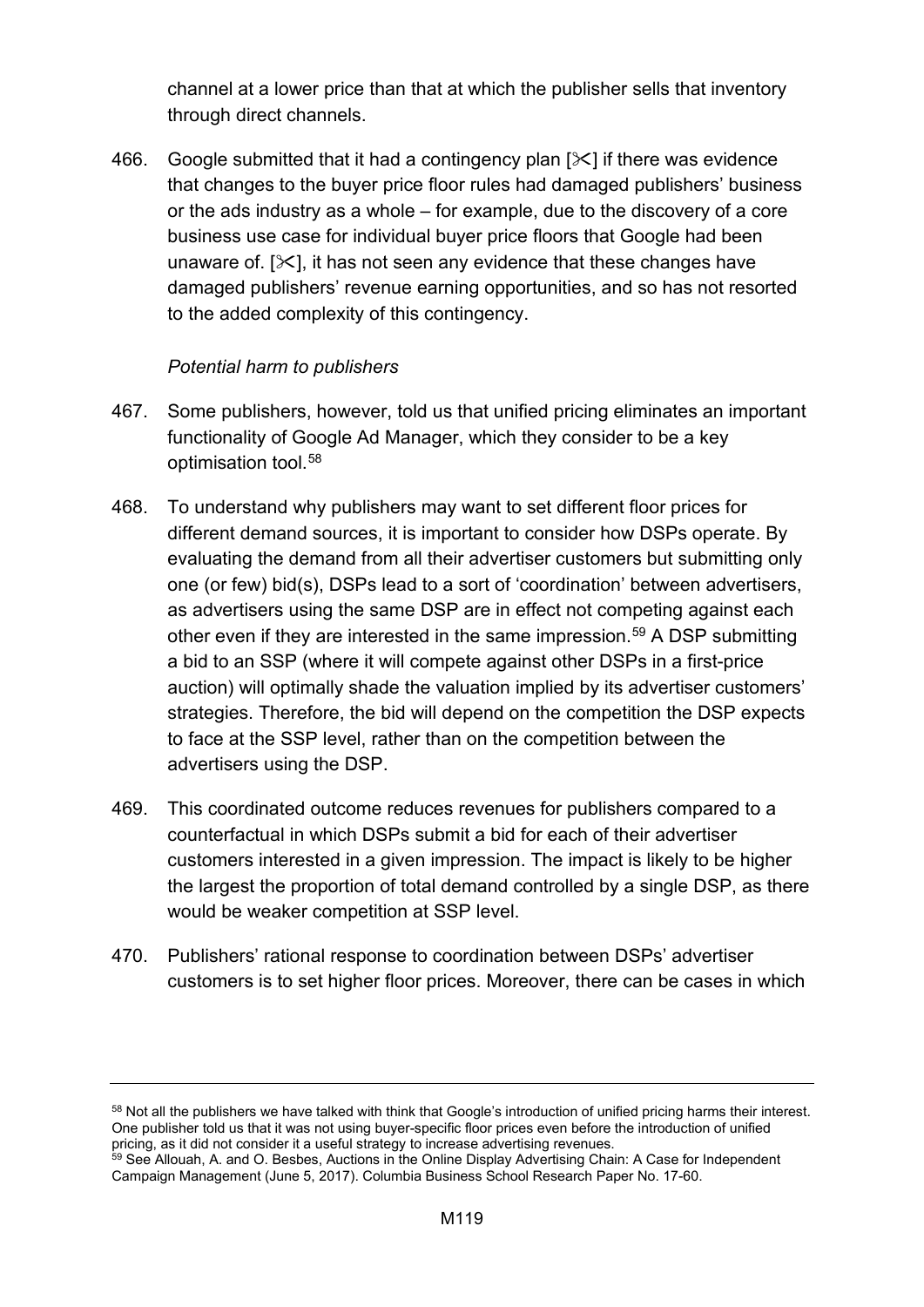it is optimal for a publisher to apply different floor prices for different DSPs. Consider the following two illustrative scenarios.

- Scenario 1 From the perspective of the publisher, all advertisers are ex ante identical and their valuations for an item of inventory are independently drawn from the same random distribution. One DSP, however, is known to represent a larger number of advertisers than its competitors. Such DSP will therefore tend to 'value' the same inventory more than the others, as the highest valuation among its advertiser customers will tend to be higher. In other words, if we think of DSPs as running an internal auction among their customers, such auction is known by the publisher to be 'thicker' for one DSP.
- Scenario 2 From the perspective of the publisher, advertisers' valuations of an item of inventory are randomly drawn, but the distribution depends on information, such as user data, provided by the DSP – everything else equal, better data results in higher valuations. One DSP is known by the publisher to provide advertisers with better user data (either because it has more data on users or because it is less likely to suffer from cookie matching failures $60$ ). In this case, its advertiser customers will tend to value inventory more than the customers of competing DSPs.
- 471. In the scenarios above, one DSP has an advantage over its competitors: its valuations for the same inventory will tend to be higher, although not always so. If faced with the same floor price as all other DSPs, this DSP will have an incentive to shade its valuations more aggressively, as it expects weaker competition at the SSP level. It may be beneficial to the publisher, therefore, to apply a higher floor price to such DSP. Several large publishers consider Google Ads to have this type of advantage. As a result, many publishers systematically applied higher floor prices to Google Ads than to other DSPs.<sup>[61](#page-119-1)</sup>
- 472. Publishers have indicated further reasons why buyer-specific floor prices could be useful:
	- The Guardian Media Group submitted that the process of auctioning inventory through the open marketplace is not simply a binary objective of delivering the highest CPM at all times. It is vital that a publisher is able to control the nature of advertising on its site, the context in which it sits, and that it is able to use auction tools that reward relationships with longstanding partners. Similarly, another publisher noted that unified

<span id="page-119-0"></span> $60$  For example, as a result of vertical integration with an SSP.

<span id="page-119-1"></span><sup>&</sup>lt;sup>61</sup> Until 2019, AdX used to run second-price auctions. While DSP strategies are different in a second-price environment (eg there is no bid shading), the use of differentiated floor prices could be a response to the same perceived advantages discussed above.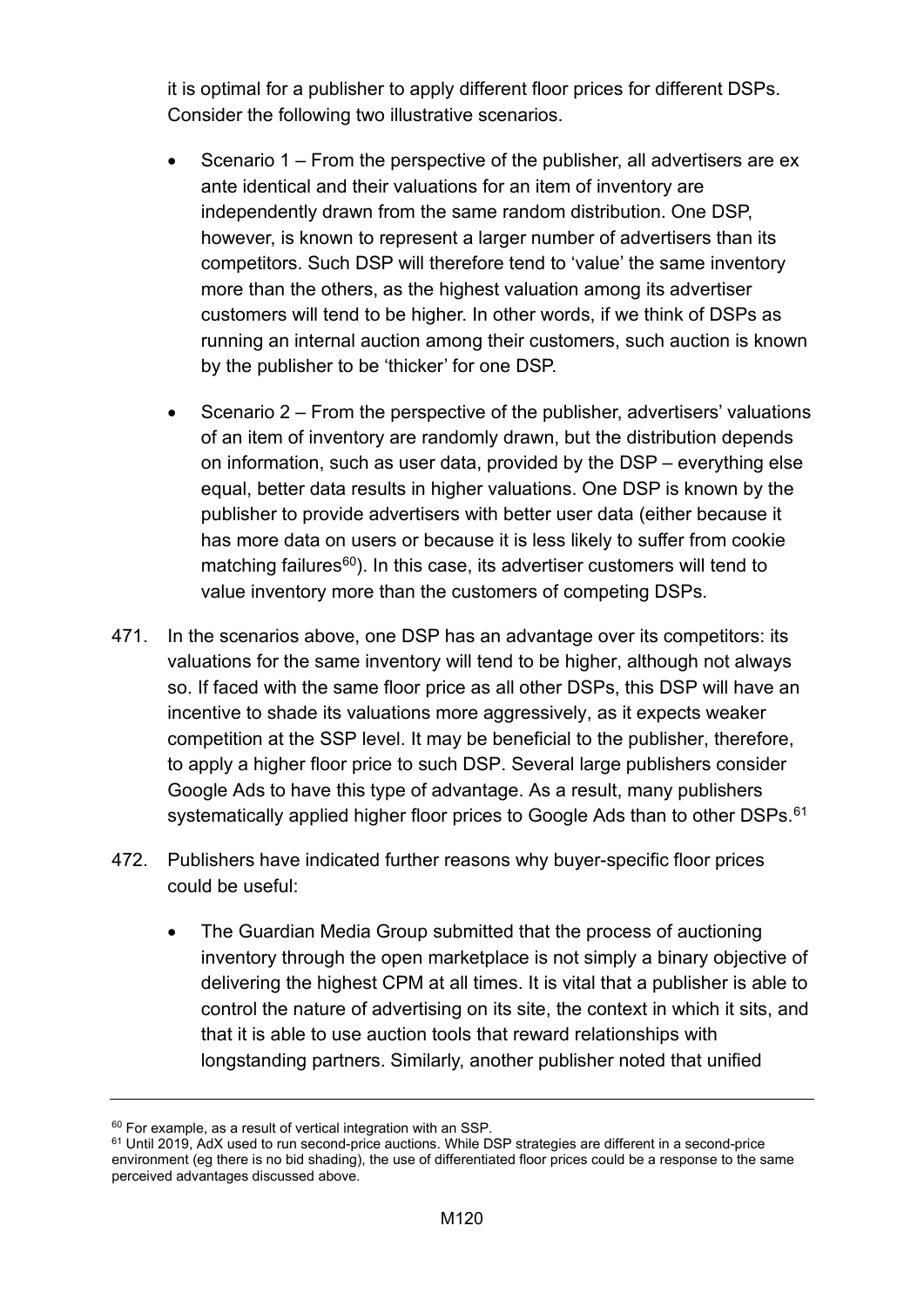pricing means that a publisher can no longer set up a preferential deal with an SSP partner for superior access to inventory.

- News UK told us that a publisher may want to set higher floors for lowerquality demand partners. More specifically, the Guardian Media Group told us that, within Google Ads, some buyers are segmented as unclassified, meaning that they do not form part of a listed advertiser type. The Guardian Media Group has previously requested the full list of advertisers within this segment but has not been provided with access to this information due to the size of the list. The Guardian Media Group noted that buyers within this unclassified segment of advertisers within Google Ads have previously delivered adverts on its site in breach of its ad policy rules. In the Guardian Media Group's experience, there is a higher propensity for unclassified advertisers within Google Ads to breach the Guardian's advertising policies, than there is in relation to unclassified advertisers within other demand sources. After the introduction of unified pricing, it is not possible to block unclassified advertisers from the Google Ads demand source, without that same rule having to be applied to unclassified advertisers across all bid streams.
- 473. While, based on the discussion above, it appears that the introduction of Unified Pricing was potentially harmful to publishers' direct interests, Google has argued that it was beneficial for the industry as a whole. When publishers use header bidding solutions, a single ad impression will be auctioned through multiple SSPs at the same time. It is difficult for DSPs to determine whether they are bidding for the same impression on different SSPs; this means that advertisers bidding for an impression may be unknowingly bid against themselves. In this context, discriminatory price floors could be used by publishers to take advantage of advertiser self-competition to drive up bids. For example, a publisher could impose a higher price floor for the same impression in SSP A than in SSP B, knowing that the same DSP bids on both, to try to get the higher bid from that DSP on SSP A. If this fails, the publisher will likely still get the lower price from that DSP on SSP B. This behaviour could undermine advertisers' trust in the auctions and cause advertisers either to participate less or bid lower than they otherwise would.<sup>[62](#page-120-0)</sup>
- 474. While this can be a reason for restricting publishers' ability to set different floor prices for different SSPs, in our view it does not justify the wider restriction imposed by Google, under which publishers cannot use different floor prices

<span id="page-120-0"></span><sup>&</sup>lt;sup>62</sup> Google submission to ACCC prepared by Bitton and Lewis (2020).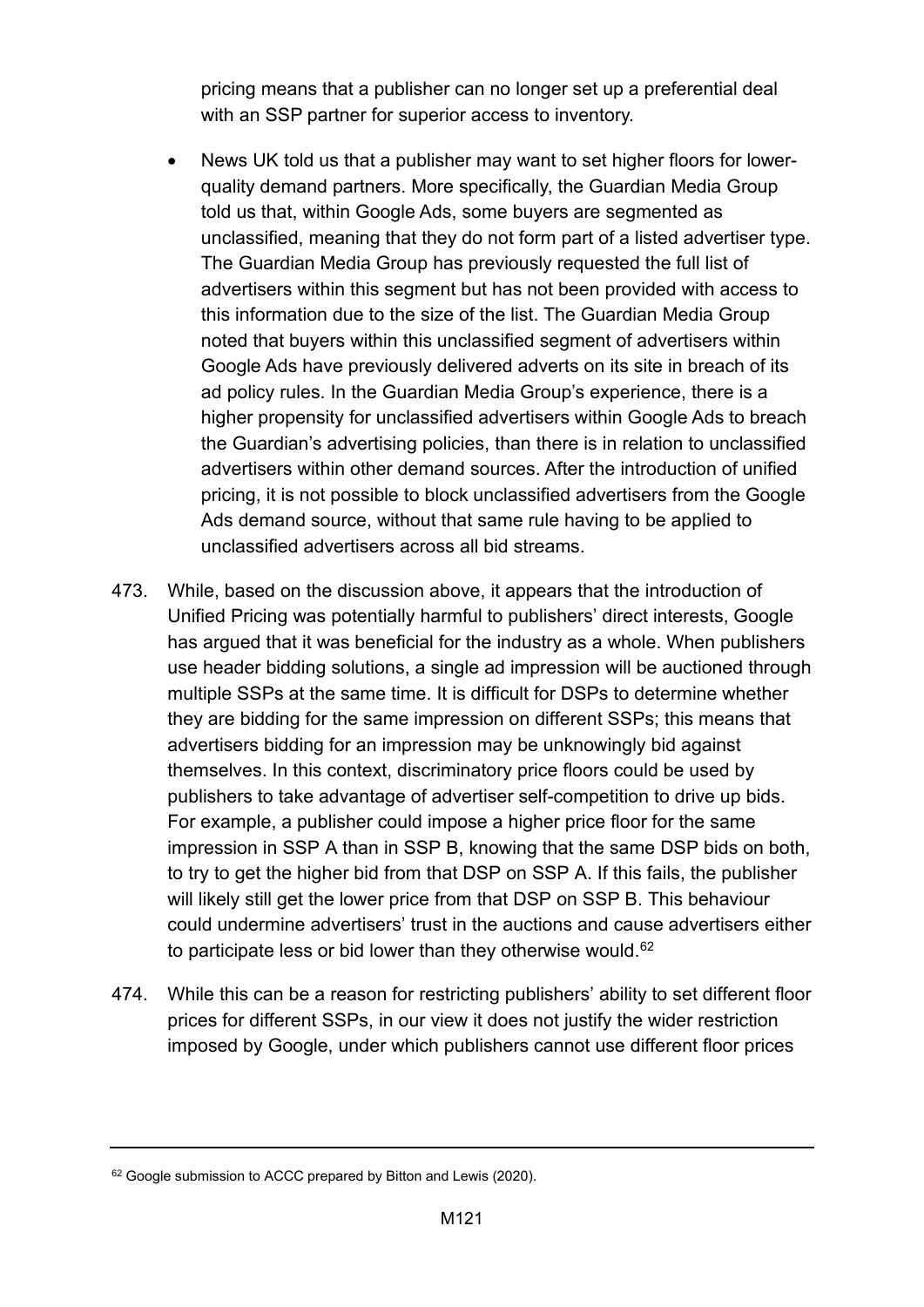for different DSPs. We consider this second restriction to be potentially more detrimental to publishers' interests, for the reasons discussed above.

- 475. There are therefore valid arguments to argue that the introduction of unified pricing could harm publishers. So far, however, we have seen limited evidence of actual harm to publishers' revenues.
	- Google performed some tests to assess the impact of the unified auction (which included the new unified pricing rules) on publishers' revenues. Its analysis indicated that the introduction of unified auction has had a marginally positive impact on publishers' revenue earning opportunities.
	- In a recent survey by business intelligence firm Advertiser Perceptions, only 4% of publishers indicated a negative business impact from the recent unified pricing rules; 30% of publishers said they saw positive business impact and just over half of publishers observed no change at all. $63$
	- We collected data from a small number of publishers on the daily total revenues and number of impressions covering two years to December 2019, aggregate and broken down by various demand sources. [64](#page-121-1) This data did not indicate that there was any clear impact on overall publisher revenue after the full roll-out of unified pricing. Whilst one publishers' data did show that the roll out of unified pricing had led to AdX winning a higher proportion of its advertising inventory – albeit with no discernible impact on its overall digital advertising revenues – this was not the case for the other publishers we collected data from.[65](#page-121-2)

## *Publishers' reactions*

- 476. Google's documents show that  $[\times]$ .
- 477.  $[\times]$  some publishers began experimenting with running header bidding demands using 'House' line items, which are not covered by unified pricing rules. This allowed publishers to set different floor prices for Google and non-Google demand, but had the disadvantage that non-Google demand could not compete with Google demand via dynamic allocation, as 'House' line items

<span id="page-121-0"></span><sup>63</sup> Advertiser Perceptions polled 150 digital ad sales and operations professionals at sites with more than 3 million monthly visitors. [Google Ad Manager Policy Changes Don't Hurt Publishers, According To Advertiser](https://www.adexchanger.com/platforms/google-ad-manager-policy-changes-dont-hurt-publishers-according-to-advertiser-perceptions/)  [Perceptions,](https://www.adexchanger.com/platforms/google-ad-manager-policy-changes-dont-hurt-publishers-according-to-advertiser-perceptions/) published on AdExchanger on 5 May 2020.

<span id="page-121-1"></span><sup>&</sup>lt;sup>64</sup> AdX/Google Ads; AdX/other Google DSP; AdX/ third-party DSP; and non-Google.

<span id="page-121-2"></span><sup>&</sup>lt;sup>65</sup> As we note in Appendix C, AdX share of impressions served by Ad Manager shows a distinct upturn in the proportion of ads sourced from Google AdX in the period September to December 2019, both when compared to the previous 12 months and to the corresponding months in 2017 and 2018. However, it is difficult to draw any conclusions of a causal effect by looking solely at a simple time series such as that presented in the appendix.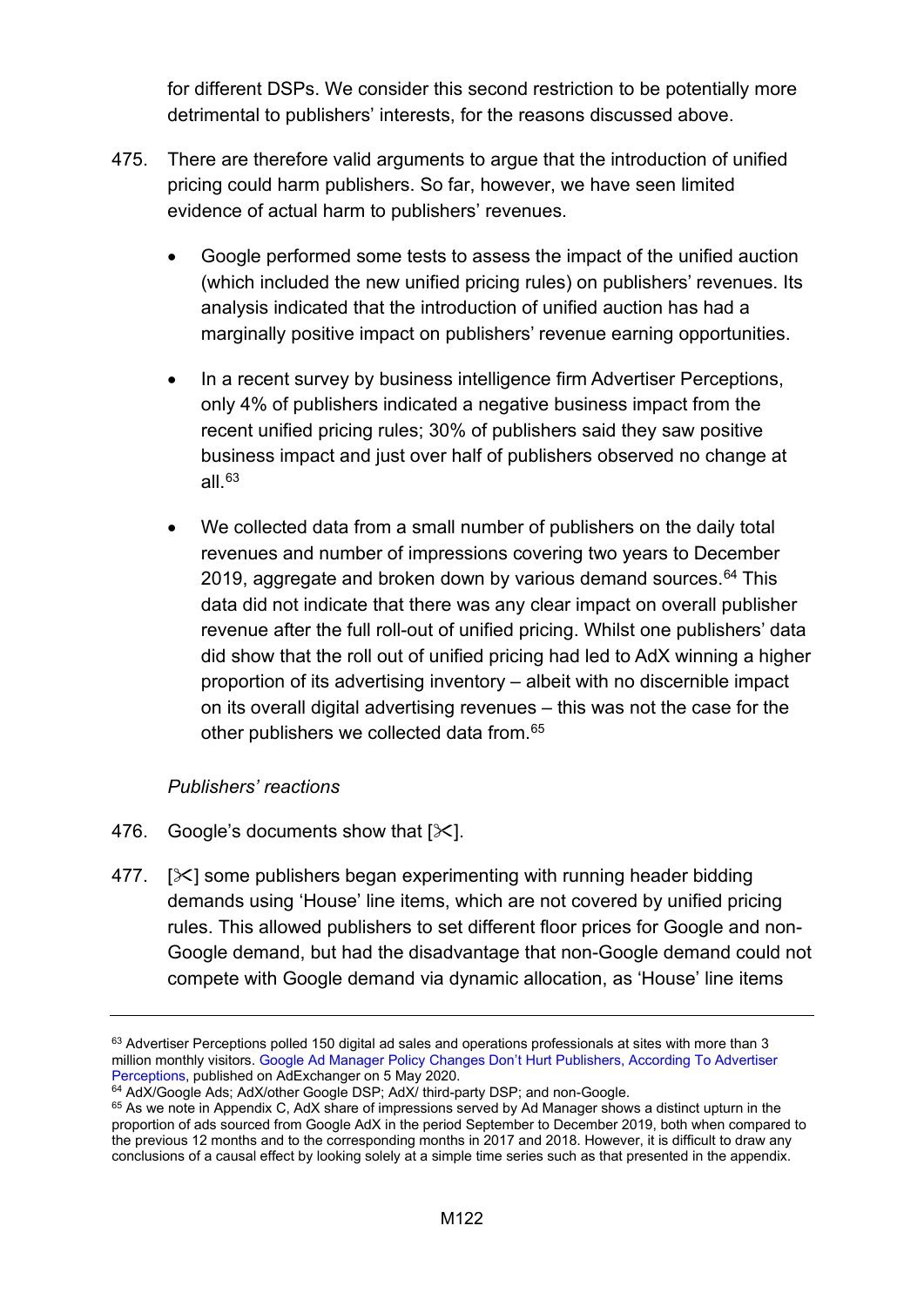are only served when no other demand is available. It is a priori unclear whether this would have led to higher revenue for publishers. Google, however, closed this loophole through a policy update on 5 February 2020, requiring that a 'House' line item be only used to represent demand where the publisher owns the product or service being advertised $66 66 -$  which is the original function of 'House' type line items.

478. The fact that Google Ad Manager was able to introduce these changes without losing publisher customers is indicative of Google's market power in publisher ad serving and of its ability to leverage it across the adtech chain.

#### *Our assessment*

479. Our analysis indicates that one of the main motivations for the introduction of Unified Pricing was to increase AdX competitiveness and Google demand's win rate. Moreover, while we have seen limited evidence that this change has harmed publishers in the short term, it seems clear that restricting their ability to set differential floor prices is not in their interest. Unified Pricing is therefore a clear example of Google leveraging its market power in publisher ad serving to benefit its own buy-side intermediation services, to the detriment of publishers.

#### *Introduction of 'minimum bid to win' information*

- 480. A recent change introduced by Google Ad Manager is a new piece of information sent to AdX and to Open Bidders after an auction is completed – the 'minimum bid to win'. These bidders receive information on the minimum bid that would have allowed them to win an auction (typically, if a bidder has lost the auction, the 'minimum bid to win' would be the winning bid; if a bidder has won the auction, the 'minimum bid to win' would be the second highest bid). While this information cannot be used to bid on the same auction, as it is provided ex-post, it is useful for training bidding algorithms for future auctions.
- 481. Google told us that this piece of information benefits buyers by allowing them to improve the competitiveness of their bid; in turn, the increased demandside transparency and bid accuracy benefits publishers by improving auction competition, which drives publisher revenues. In the context of a first price auction, where truthful bidding is not optimal for buyers, information on the 'minimum bid to win' makes the market more efficient. As a result, advertisers

<span id="page-122-0"></span><sup>66</sup> [DMG Media's response to our consultation on the interim report,](https://assets.publishing.service.gov.uk/media/5e8c80dbd3bf7f1fbbe1e30c/200219-_DMG_Media_Interim_Report_Response_-_Non-Confidential_Version.pdf) page 7.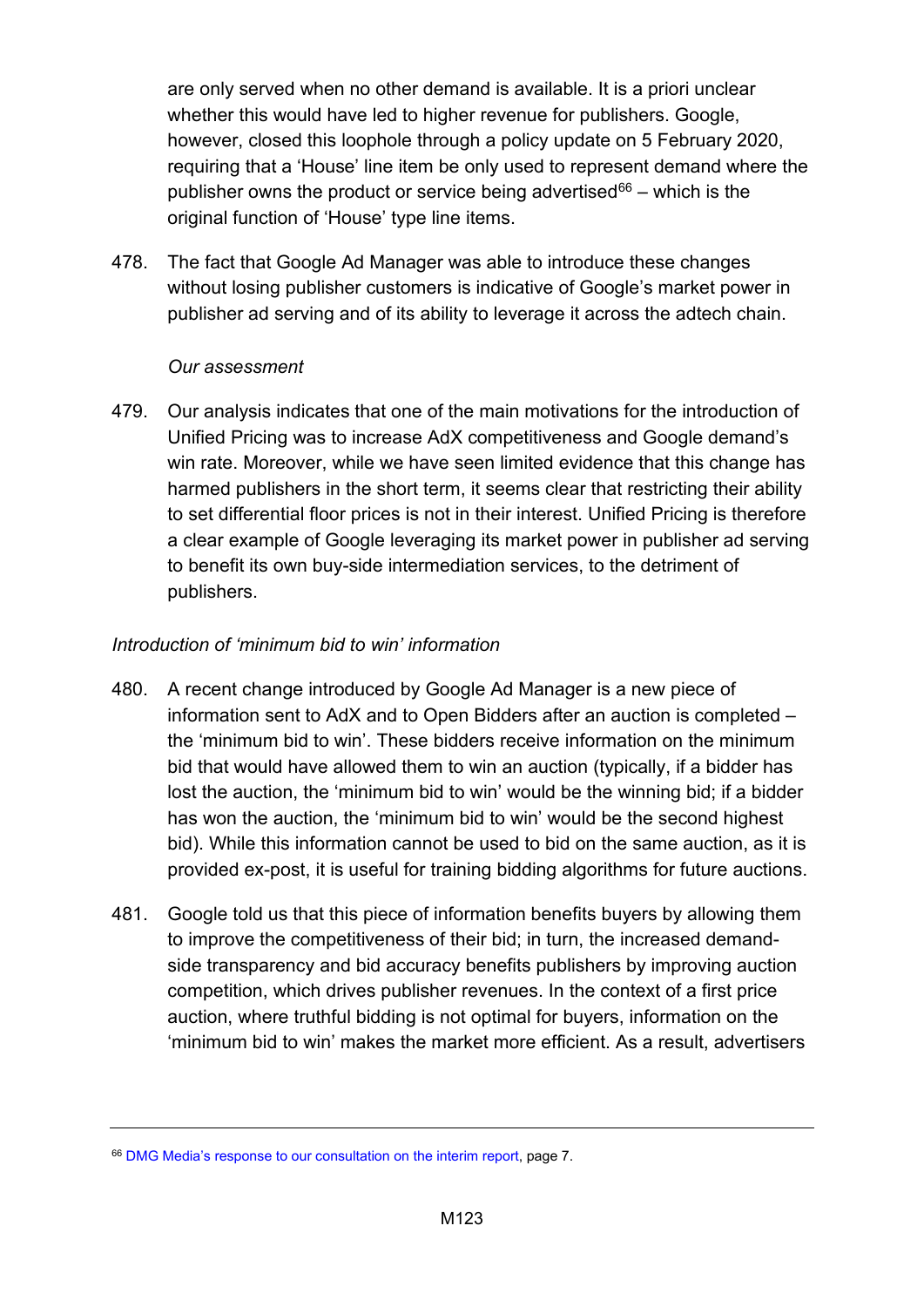can be expected to spend a larger fraction of their advertising budget in the open display market.<sup>[67](#page-123-0)</sup>

- 482. However, as the information is provided to AdX and to SSPs bidding through Open Bidding, but not to header bidders, it can provide an incentive for non-Google SSPs to use Open Bidding rather than header bidding. As discussed above, when using Open Bidding, however, SSPs are charged an additional fee, placing them at a disadvantage compared to AdX. The introduction of the 'minimum bid to win' field could therefore penalise header bidders and, as a result, re-establish the advantage that AdX historically had before the introduction of header bidding. Moreover, as a standard for passing 'minimum bid to win' information to DSPs does not exist, SSPs have to create a protocol for doing so. Google told us that it is unaware of any SSPs other than AdX currently passing the full 'minimum bid to win' information to DSPs. While this does not necessarily imply that third-party SSPs are not making use of this information, it appears that AdX is currently the only SSP able to take full advantage of it.
- 483. SSPs have expressed different views on how significant the advantage provided by 'minimum bid to win' information is. On the one hand, one SSP told us that, in the absence of this information, the buyer can infer its optimal bid price based on historical win rates; 'minimum bid to win' is, therefore, of limited value. On the other hand, one SSP submitted that information on the minimum bid to win can make AdX (and potentially Open Bidding) a more efficient path to inventory for DSPs, which would therefore have an incentive to favour this path through supply path optimisation techniques.<sup>68</sup>
- 484. As for the fact that header bidders do not receive this information, Google pointed out that Google Ad Manager does not know the identity of header bidders, so that it is not possible for it to send them the 'minimum bid to win'. However, as publishers receive data from all the bids submitted to its auctions, they can create a full bid landscape that shows the range and number of bids received across dimensions such as ad unit and buyer. Publishers can choose to share this information with any buyer, including header bidders.
- 485. One publisher told us that it could, technically, share the bid-level data, similarly to 'minimum bid to win', with its buyers. However, since the information would not be given in real time, it would be much more difficult for buyers to act on it. Moreover, buyers would need to have that information at

<span id="page-123-0"></span> $67$  [ $\times$ ].

<span id="page-123-1"></span> $68$  For a discussion of supply path optimisation, see the description of DSPs in the section on participants in the intermediation industry.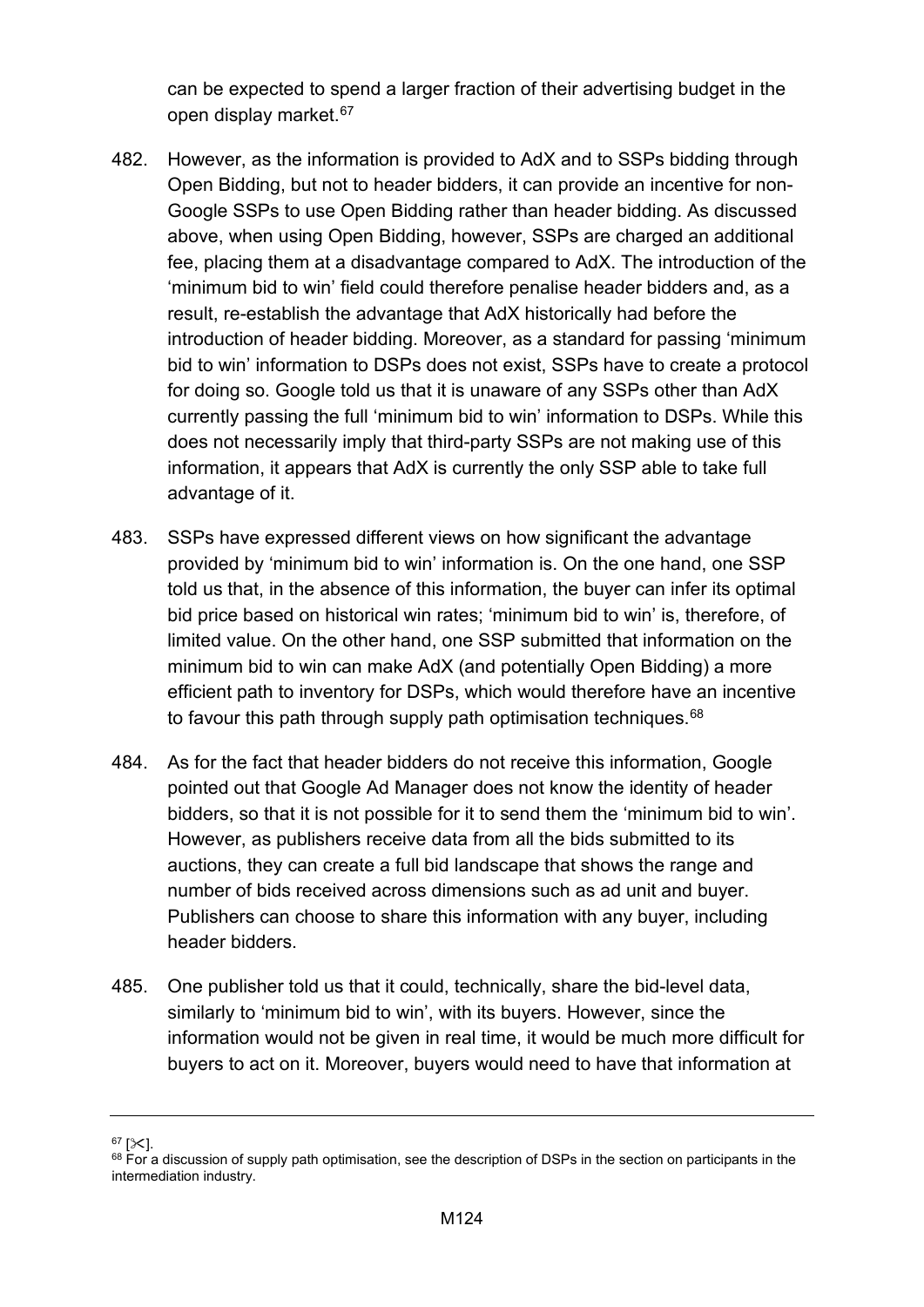scale, which would require them to set up this data sharing relationship with thousands of publishers, which is not feasible from a time and resources perspective. Another publisher observed that developing similar mechanisms would require significant resources, which only some publishers could afford.

486. Based on the information discussed above, it appears to us that Google's decision to provide 'minimum bid to win' information was based on a genuine intention of making the auction more efficient and did not reflect an exclusionary intent. Nevertheless, it has resulted in an advantage to AdX (and potentially Open Bidding) compared to third-party SSPs and header bidding solutions, although less significant than the one it had before the transition to a unified auction.

# *Alleged preferential use of bidding data*

- 487. Some stakeholders told us that, thanks to Google's double role as publisher ad server and SSP, Google's SSP AdX can benefit from privileged access to bidding data even after the elimination of 'last look'.
	- One SSP provider submitted that a publisher ad server has information about all the directly sold campaigns that are not available to any other platform; it also has the clearing price of every single historical impression. This unique data advantage allows it to better predict the winning price for any future auction, which provides it a substantial economic benefit to both buy and sell ads. Similarly, another SSP provider told us that it believes AdX receive certain competitive advantages, such as the ability to see all performance data of other participating demand sources. As a result, AdX can use this intelligence to better handle its own demand distribution and potentially know the 'price to beat'.
	- Some large publishers have expressed similar views. Reach told us that if an intermediary both runs and participates in an auction, it has the advantage of observing the auction data, including bidding patterns and bid density, and can therefore make more informed buying decisions. Similarly, another publisher submitted that Google has the benefit of seeing all ads in the auction and can use that to its advantage to help itself win.
	- In a recent paper, <sup>[69](#page-124-0)</sup> Damien Geradin and Dimitrios Katsifis suggest that Google may be able to use current and historical data to inform the

<span id="page-124-0"></span><sup>&</sup>lt;sup>69</sup> Damien Geradin and Dimitrios Katsifis, 2019, [An EU competition law analysis of online display](https://www.tandfonline.com/doi/full/10.1080/17441056.2019.1574440) [advertising in the programmatic age,](https://www.tandfonline.com/doi/full/10.1080/17441056.2019.1574440) *European Competition Journal*, 15:1, 55-96.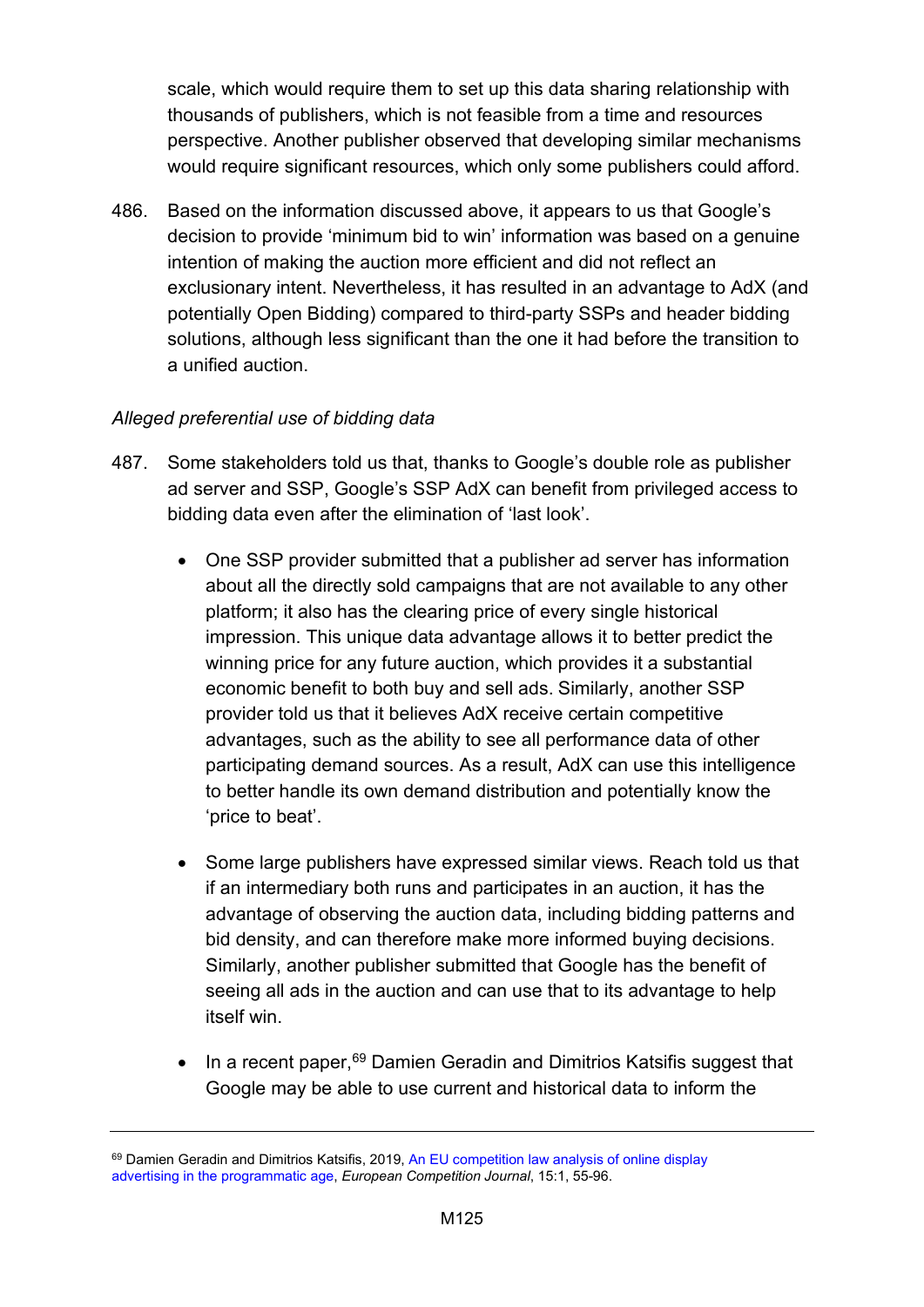bidding decisions of AdX, giving it an informational advantage over its rivals, and that in light of the commercial significance of bidding data, it appears problematic for a dominant undertaking to be both an auctioneer and a bidder with access to its rivals' bidding data.

- 488. We note that Google's bids are not generated by AdX (an SSP), but by Google Ads or DV360 (which operate as DSPs). In order for the bidding data received by Google Ad Manager in its role as publisher ad server to affect bids, the data should be made available to either Google Ads or DV360. Google, however, told us that the Ad Manager Service Terms prohibit Google from sharing any information that publishers enter into the Google Ad Manager interface with Google Ads or DV360 for the purpose of informing bids, unless the same general data are also shared with third parties. [ $\angle$ ]. Moreover, Google submitted that DV360 and Google Ads do not use bidding data received from other DSPs bidding into AdX or from Open Bidders, with the exception of the 'minimum bid to win' field discussed above.
- 489. There is, however, one way in which AdX could in principle affect the bid. AdX applies a variable rate: the percentage charge is not always the same for a given type of transaction but can vary around an average agreed with the publisher. AdX can therefore affect the net bid submitted to the publisher ad server by flexing the level of the fee. Historical bidding data could therefore be used to estimate the strength of the demand faced by AdX in a given auction and determine the fee level that maximises AdX's probability of winning the impression while charging on average the fee agreed with the publisher. This mechanism is called 'revenue share optimisation'. Google told us that, until the introduction of Unified Auction, historical data on bids submitted by Open Bidders and by DSPs bidding into AdX was used as an input to determine the optimal revenue share. However, revenue share optimisation was briefly paused in conjunction with the move to the Unified Auction, to ensure that it was consistent with the principle of equal treatment of bidders under the Unified Auction. Google has suggested that any future implementations of Revenue share optimization in the Unified Auction will have to comply with this principle.
- 490. In conclusion, it appears that it is technically possible for Google to use bidding data collected as publisher ad server to inform its bidding strategies, and that Google has an incentive to do so (at least in the short term). Google has adopted a policy not to take advantage of this possibility, at least since the move to Unified Auction. Nevertheless, it would be possible for Google to reverse such a policy decision in the future; moreover, the current lack of transparency over auction mechanisms makes it difficult to verify that Google is abiding its own rules.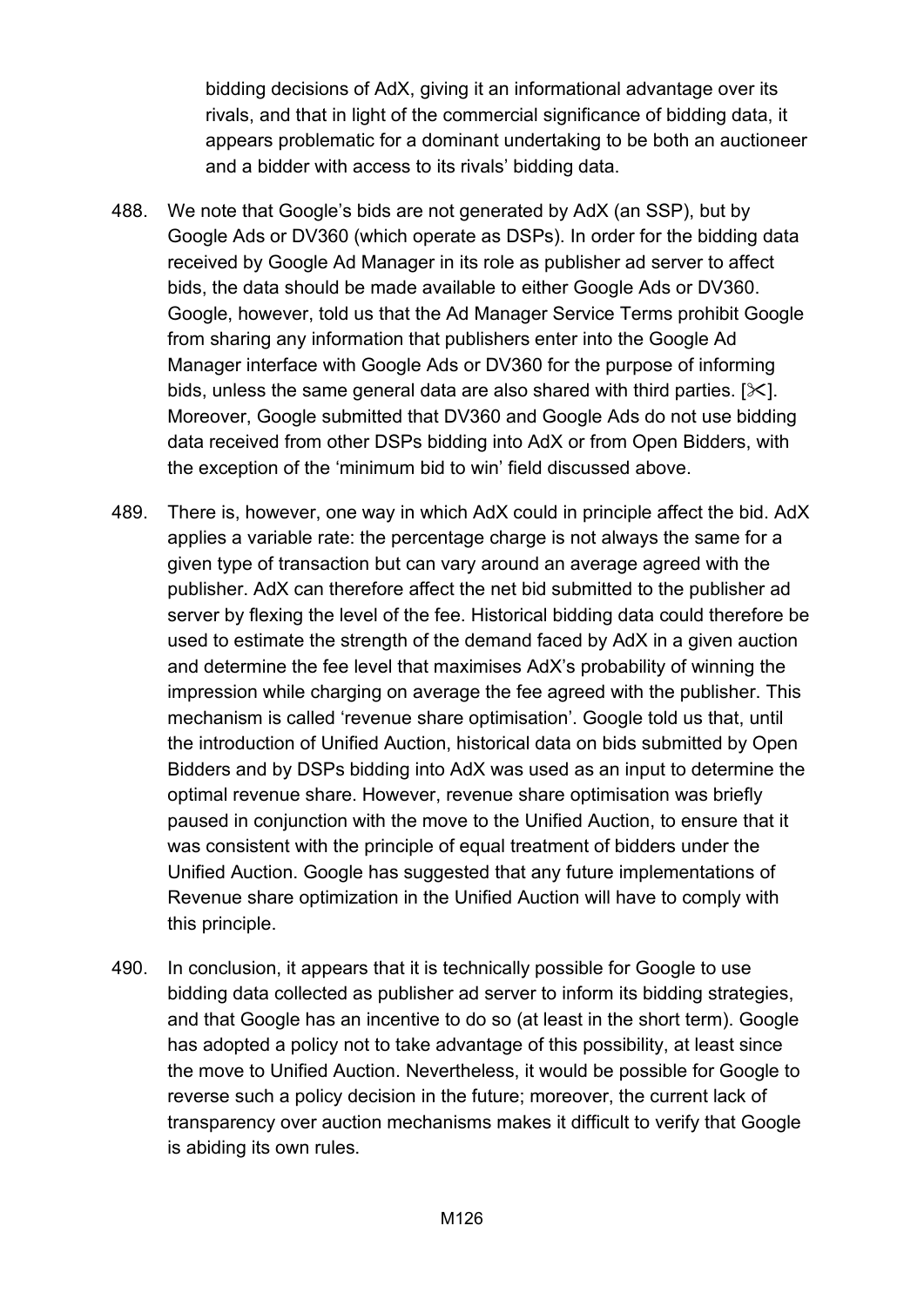#### *Changes to Data Transfer files*

- 491. Another change recently made by Google Ad Manager relates to the bidding data publishers receive. Publishers receive two sets of files:
	- Bid Data Transfer files, which include Google's bidding data. Publishers currently receive a file with records of every ad request received by Google Ad Manager (from AdX and from other exchanges that participate in Open Bidding). This file includes the bidding data of DSPs on AdX and of Open Bidding partners, including the name of the bidder, the bid price, and whether the bid was rejected or won. This file does not include impression-level information, eg the price at which the impression was sold, nor do they include the bids of header bidding partners. However, for impressions won by AdX or Open Bidders, the (rounded) price at which the impression was sold can be determined.
	- Impression Data Transfer file, which includes information on an impression-by-impression basis, eg the price at which an impression was sold, and to which buyer, as well as the bids of header bidding partners.
- 492. As Google Ad Manager does not provide publishers with a single file that combines data from both products, ie bidding data from AdX (eg how much each buyer bids) with impression-level data from the ad server (eg the price at which the impression was sold), publishers used to reconcile the separate Data Transfer files in order to gain a holistic view of their inventory and adjust their ad yield optimization strategy accordingly. To link the separate Data transfer files, publishers used two corresponding fields in the Data Transfer files: the key (also known as the KeyPart field) and the timestamp.
- 493. From September 2019, the KeyPart field in the Bid Data Transfer file was reencoded to not match other Data Transfer files. Moreover, the timestamp for each bid response, which was previously expressed in microseconds, was truncated to the hour, making it impossible to associate particular bids with individual impressions using a timestamp.

## *Publishers' concerns*

494. Some publishers submitted that this change may have significant implications on rival SSPs' ability to compete with Google. Publishers typically measure the value of their SSPs based on the incremental revenue driven by each provider. Doing so requires the ability to compare the winning bids received from an SSP with the second-highest bids received for the same impressions: the higher the difference, the higher the value of that SSP for the advertiser.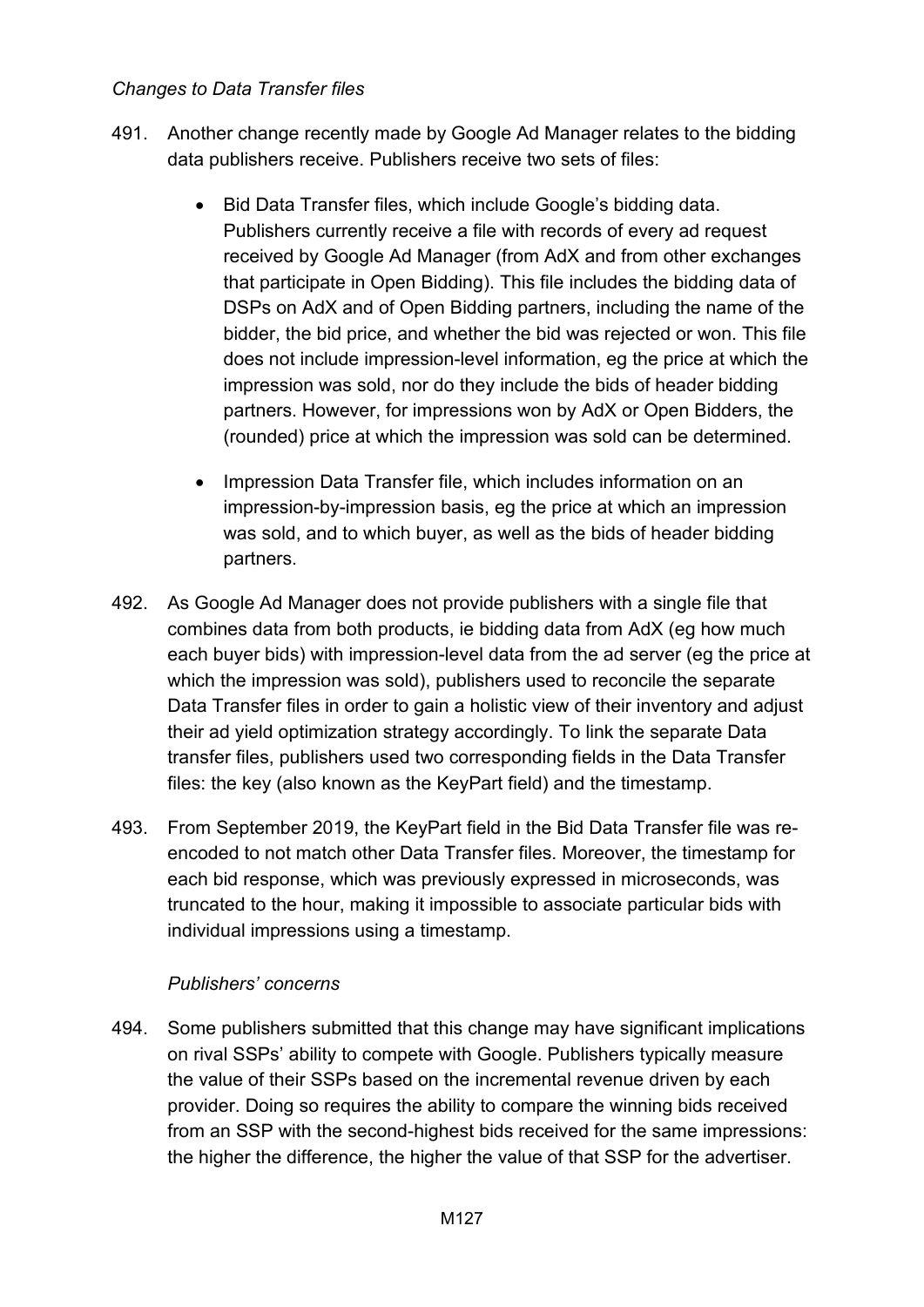However, following the recent changes in the bidding data that Google Ad Manager provides to publishers, it will no longer be possible for them to compare the performance of non-Google SSPs versus AdX, ie comparing the winning bid from a non-Google SSP with the bid received from AdX. As a result, SSPs will find it increasingly difficult to demonstrate how they add value for publishers, while publishers will have less incentive to sustain the costs of integrating non-Google SSPs through header bidding.

- 495. Moreover, a large publisher submitted that the changes in the Bid Data Transfer files restrict publishers from measuring the value of their own firstparty data and audiences. Publishers routinely pass first-party data related to the impression to the ad server in the form of 'key values'. By linking these key values with the prices of the bids submitted for each impression, they are able to appropriately measure the value of their own first-party data and audiences. By restricting publishers from being able to link such data to the Bid Data Transfer file, Google interferes with publishers' ability to measure the incremental value of their own first-party data. This removes publishers' incentive to invest in and grow their own data segments.
- 496. The change may also result in reduced transparency of auction mechanisms for publishers. A large publisher told us that the use of precise timestamps is absolutely vital to the ability of publishers to cross-match auction data from the buy side and sell side in order to understand whether advertising intermediaries are complying with the revenue share model set out in contracts.

#### *Google's rationale for the changes*

- 497. Google told us that the data files that include AdX non-winning bids were only made available in August 2017 as an 'alpha' feature. A Google document shows that this feature was introduced in response to publishers' demand and to bring AdX on a par with other SSPs that were already providing access to raw bid data. Buyers were given the option to opt out of sharing their bid data with publishers and many decided to do so.
- 498. The possibility to opt out was removed with the transition to unified auction. Google, however, needed to balance the transparency sought by publishers with its confidentiality obligations to buyers.  $[\times]$ .
- 499. The restrictions imposed on the new Bid Data Transfer file format were also prompted by user privacy considerations. If bids could be tied back to individual users, a publisher could glean additional data on the user in certain cases. For example, a user may be targeted by ads for a particular category, such as toddler products. Many ad campaigns apply 'frequency caps', which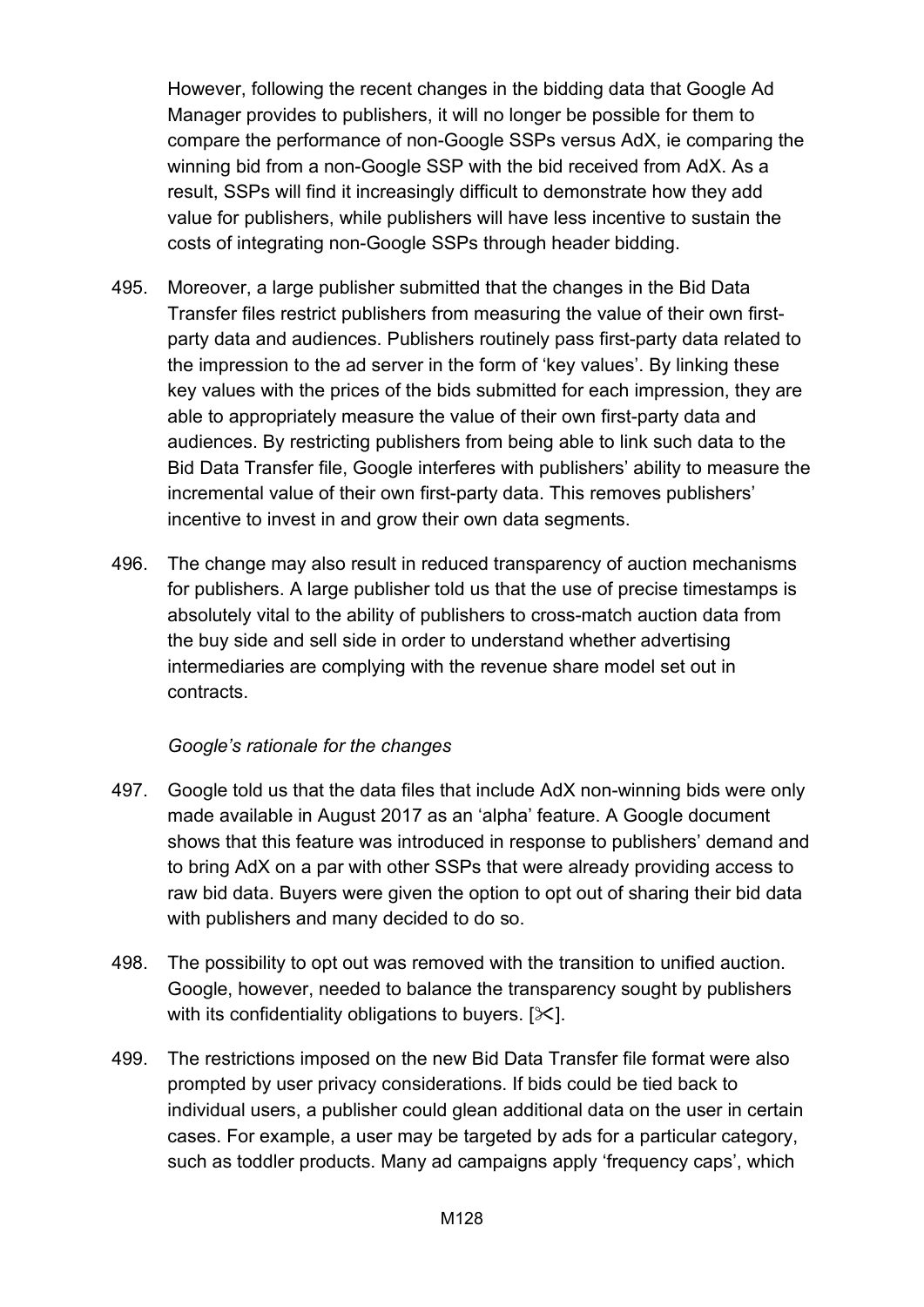can limit the number of times a user sees an ad across certain channels. For example, advertisers can set a single-digit frequency cap (across all websites), in which case an ad may be served only once on a single publisher's website (over a given period of time). If an advertiser advertising toddler products bids for ad space on a publisher's page and wins, publishers would be able to see that this user has been shown this ad once, which could be a coincidence. However, should the Bid Data Transfer file be joinable with user IDs, publishers would be able to identify each time the advertiser of toddler products bid to show an ad to this specific user, including lost bids. This would provide publishers with significantly more data on the ads targeted to this user and allow them to form a much deeper picture of the user and their interests.

- 500. The changes to the Bid Data Transfer file were aimed at avoiding breaching Google's contractual obligations with buyers and protecting users' privacy. In order to do so, Google has:
	- excluded user data from the Bid Data Transfer file, including the KeyPart field (which can be linked to user data);
	- ensured that the Bid Data Transfer File cannot be joined with other report files, as these could reveal the identity of the user together with the identity of the buyer; and
	- taken measures to break probabilistic connections between the Bid Data Transfer File and other report files, for example by rounding up the timestamp.
- 501. Google submitted that Bid Data Transfer has always been a test feature and has never been made generally available to publishers. Google considers its approach to be reasonable given the competing concerns that it needs to balance. We reviewed a Google document confirming that Google's engineers believed these changes constituted  $[\times]$  given the constraint Google was subject to.

## *Google's response to publishers' concerns*

502. In relation to the issues raised by publishers, Google submitted that publishers have a better way to compare SSP performance than using the data transfer files. The best way to do so is to run a randomized, controlled ("A/B") experiment. This is superior to comparing bids because it controls for all confounding factors (eg page latency, impression discrepancies, or user experience impacts). Publishers wishing to compare SSP performance may do A/B testing at the time they are thinking of adding a new SSP or removing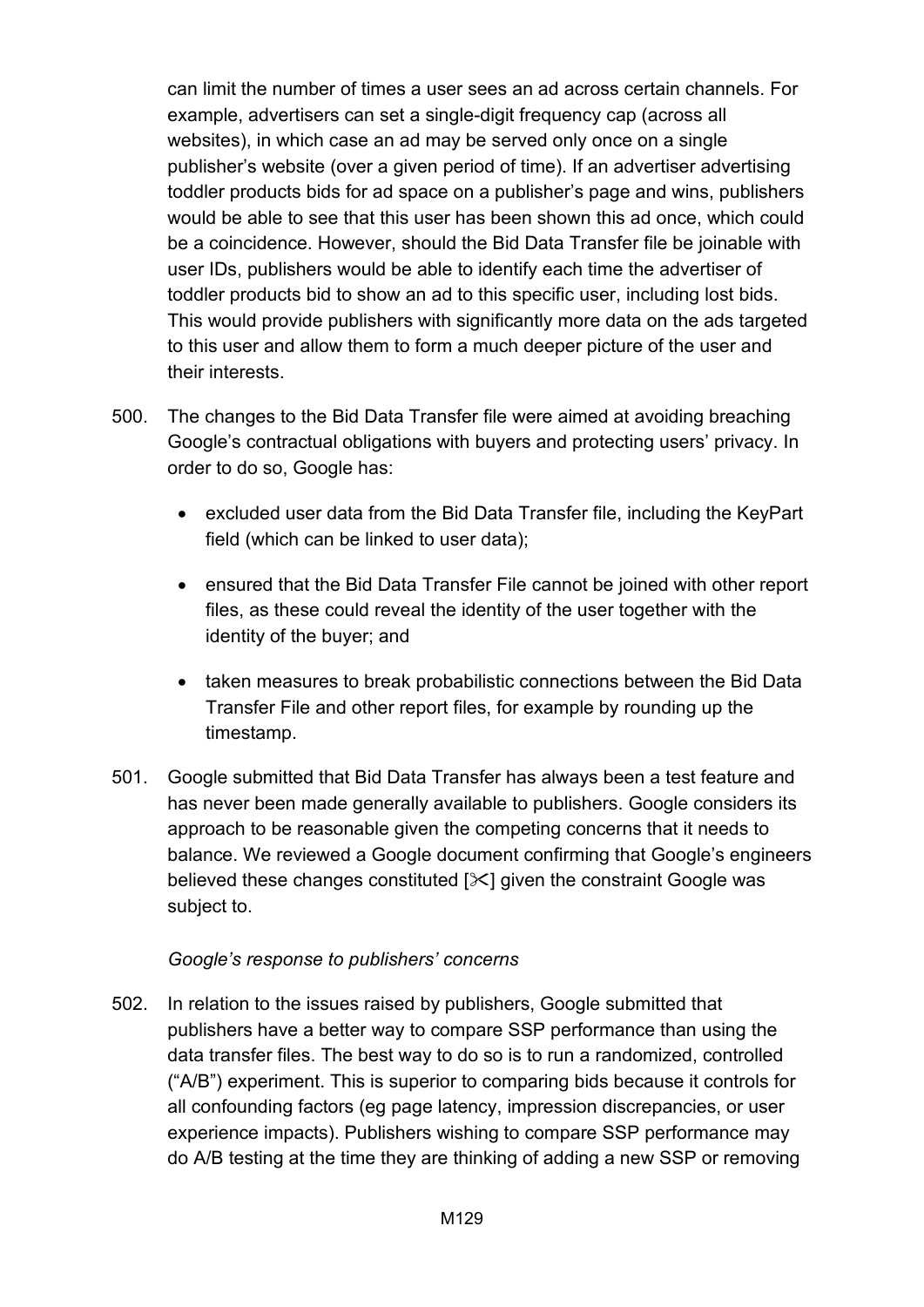one. Rather than making the change on 100% of their traffic, they could make the change on a random subset of users or ad requests. Google Ad Manager's 'custom criteria' feature supports publisher experimentation, by making it easy for publishers to compare slices of traffic and obtain accurate experimental results.

- 503. News UK agreed that A/B testing is a very important tool but submitted that it is complementary to the analysis that could be done using the Data Transfer files. In particular, results of A/B testing relate to a specific point in time; as market conditions change, transparency of Bid Data is important to be able to analyse trends and have a fuller view of SSP performance.
- 504. As for publishers' ability to measure the value of their own first-party data and audiences, Google submitted that the value of an impression is represented by the winning bid, rather than the losing bids. Winning bids are included in the Impression Data Transfer file, which also includes the key values. In relation to the Bid Data Transfer file, which includes the losing bids, Google has engaged with publishers to identify dimensions of the data that could be provided while complying with Google's contractual obligations and privacy principles. Moreover, if a publisher wants to know the losing bids related to a specific audience segment, Google Ad Manager allows it to access this data, as long as it cannot be linked to specific users. A publisher can define a pricing rule, corresponding for example to a specific audience segment, or any other segment of interest, and observe the distribution of winning and losing bids for the matching ad requests using the 'Bid Insights' card.

#### *Our assessment*

505. It appears from the documents we have reviewed that the recent changes introduced by Google to the Data Transfer files were not motivated by a desire to penalised third-party SSPs but were the result of the necessity to balance the needs of publishers with the interests of advertisers. Google's engineers believed that these changes were the least restrictive that could be applied. The changes, however, may have reduced publishers' ability to compare SSP performance and, therefore, may have made it more difficult for non-Google SSPs to demonstrate the value they provide.

#### *Other practices*

- 506. Some stakeholders mentioned other instances of Google's publisher ad server giving an advantage to AdX.
- 507. One SSP provider submitted that Google's technology is not fully compatible with Prebid due to technical limitations. One consequence of this is that a bid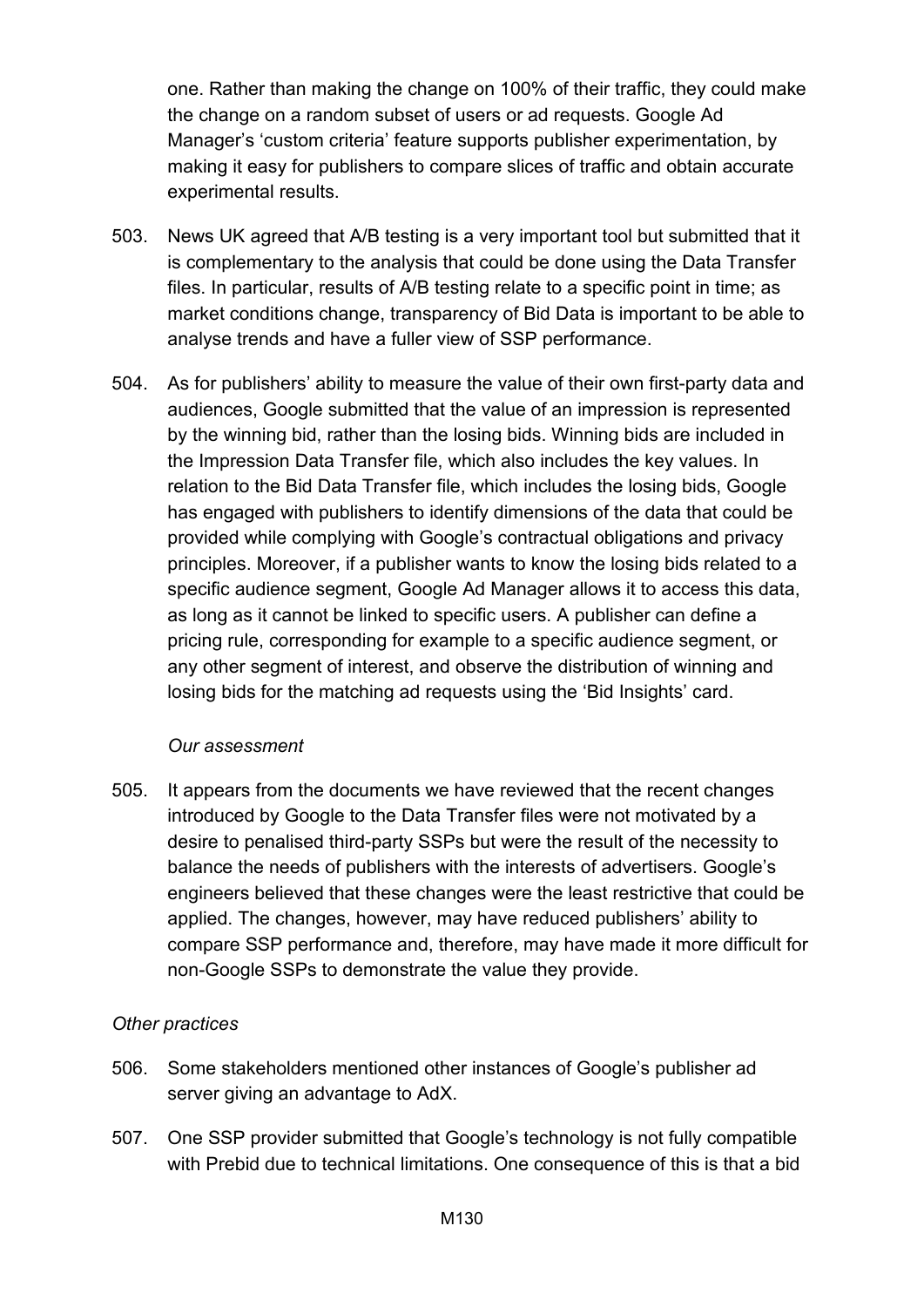from a Prebid header bidding wrapper into Google Ad Manager does not correspond to the actual price a buyer is willing to pay but is rounded down. These technology constraints make Prebid demand less competitive. Interoperability issues like these are expected to become more costly as the Prebid community develops solutions for Programmatic Guaranteed.

- 508. One publisher submitted that, while generally Google Ad Manager charges a fee per ad impression served, if the impression is won by AdX no fee is charged. While Google submitted that its adtech platform fees do not depend on whether inventory is sold via Google or non-Google intermediaries, [Google has agreed different arrangements with certain publishers]. Google's ad serving fee charged per impression is in any case low (generally less than [0-5] cents per 1,000 impressions), so that the advantage given to AdX by waiving the fee is minimal.
- 509. Overall, these are probably minor issues and have a limited impact on competition. However, they are indicative of the conflicts of interest Google is subject to when operating as a publisher ad server.

# **Future scenarios in advertising intermediation**

- 510. The analysis developed in the previous sections is mostly based on how digital advertising intermediation currently works. However, the intermediation industry has been evolving in recent years and its structure is likely to change significantly in the next two to three years. For example, some stakeholders expect an increased commoditisation of intermediation services and increased market concentration; DSPs might also increasingly try to establish direct relationship with large publishers, leading to a simpler intermediation chain. However, the most significant changes are likely to result from stakeholders' efforts to make advertising intermediation more privacy-friendly, in response to GDPR and to increased public interest in how personal data is shared and used in the digital advertising industry. Of primary importance will be policy decisions made by Google, given the central role it plays in the intermediation industry.
- 511. While it is difficult to predict the future evolution of digital advertising, it is important to consider whether the competition issues that currently affect the industry, and that we have identified above, can be expected to continue to be present under plausible future scenarios. In this section, we first try to envisage different possible ways in which advertising intermediation could change in the next two to three years, and then assess whether such evolution would solve any of the current competition issues without need for external intervention.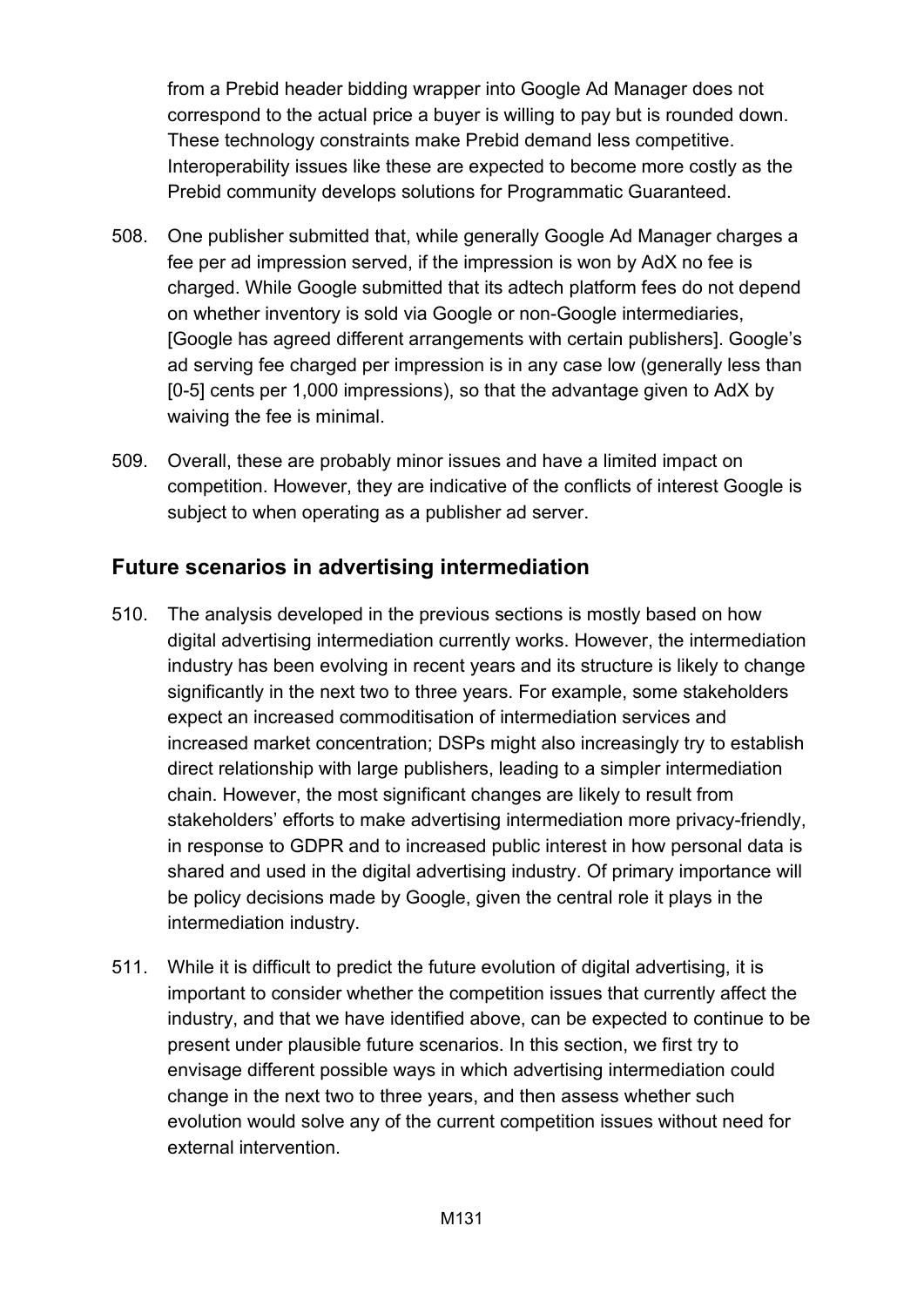# *Privacy regulation and the future of advertising intermediation*

- 512. GDPR sets out some important principles that have to be adhered to in the collection and processing of personal data. These principles have had and will continue to have profound implications on how personal data can be used in adtech and, more generally, in targeted advertising.[70](#page-131-0) It is, however, unclear what exactly is required for adtech to operate in compliance with GDPR, leaving significant margins for market participants to make their own judgements about what compliance means.
- 513. The evolution of the digital advertising industry, therefore, depends on how market participants will interpret the requirements imposed by GDPR and on what types of enforcement actions the ICO, and other data protection authorities like the DPC, decide to prioritise. These decisions are likely to have implications beyond data protection.
	- First, large companies such as Google or Facebook, whose decisions impact the entire industry, have an incentive to interpret data protection requirements in a way that may benefit their own businesses and put competitors at a disadvantage. When Data Protection Authorities (DPAs) encourage privacy enhancing measures via advocacy rather than enforcement, firms are more likely to be receptive to this advocacy where it is congruent with their own interests, and less receptive where it cuts against them.
	- Secondly, the enforcement of GDPR, and in particular any decisions on which aspects of GDPR to prioritise in enforcement action, might have unintended consequences on competition in advertising intermediation. Verizon Media submitted that legislators did not place a duty on DPAs to apply GDPR rules in a way that balances economic and individual interests and promotes innovation and competition in digital markets; as a consequence, a DPA could arrive at a decision with significant market impacts.
	- Finally, the intermediation industry might be impacted by the actions of private litigators – actual individual consumers, or more likely consumer organisations or privacy protecting civil society organisations. Such actors have no duty, and possibly no interest, in seeking to achieve a balance between, on the one hand, individual privacy today and, on the other

<span id="page-131-0"></span> $70$  As the UK has left the European Union, it is possible that data protection regulations will be amended. In our analysis, we have abstracted from this possibility and assumed that changes will not alter the main principles of the current legislation.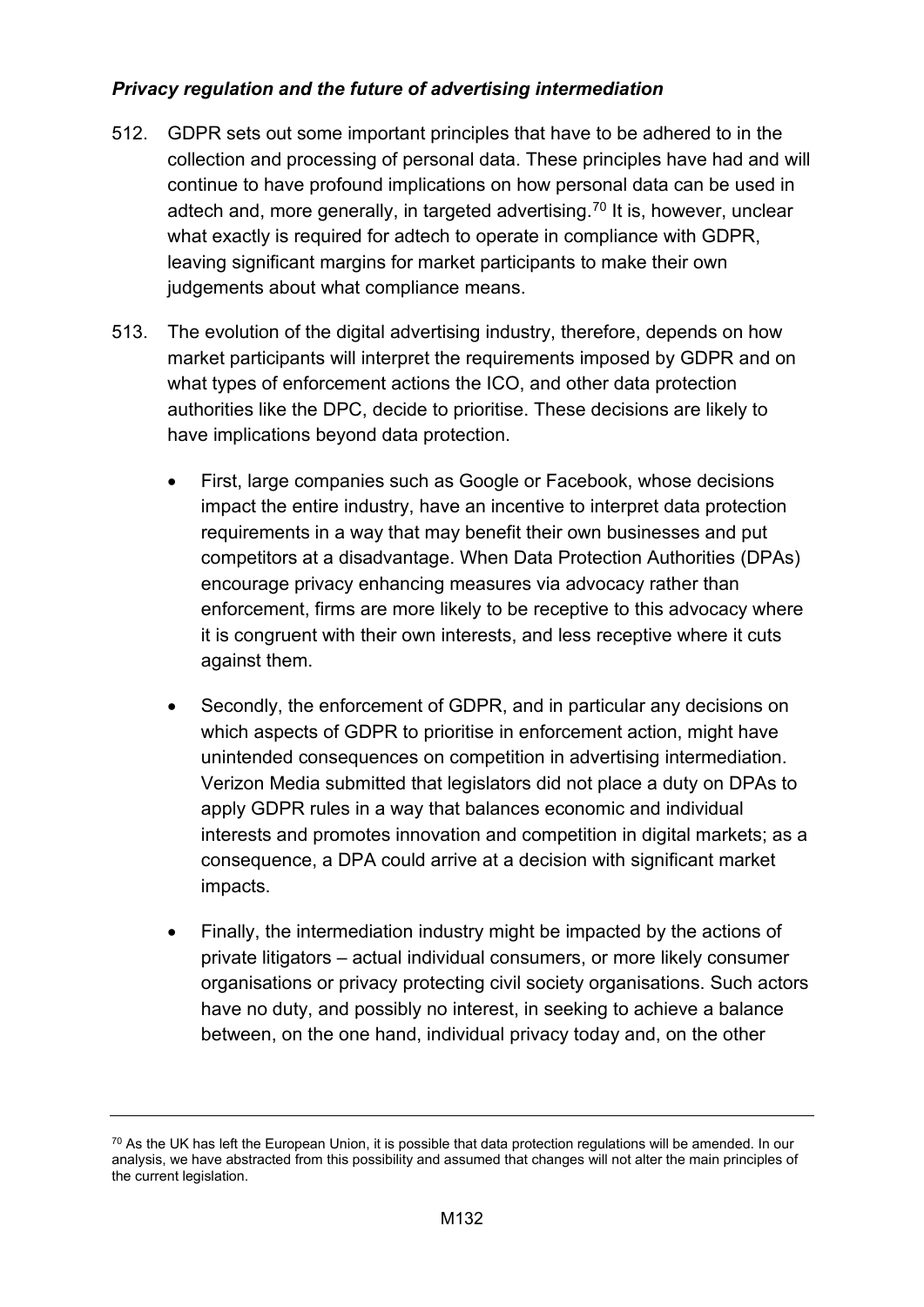hand, the economic interests of consumers and the protection of privacy via a diverse and competitive industry.

514. In the following paragraphs, we consider different aspects of privacy regulation – the legal basis for the collection and processing of personal data, the external and internal dimensions of data protection, the treatment of special category data and the cost of compliance – and analyse how they could impact digital advertising intermediation, taking into account the expected behaviour of market participants (and of Google in particular).<sup>[71](#page-132-0)</sup>

#### *Consent*

- 515. Under GDPR, there are six legal bases for processing personal data consent, contract, legal obligation, vital interests, public task and legitimate interests. GDPR does not prioritise one legal basis over another and it is for the data controller to make a determination, based on the principle of accountability, and to demonstrate a valid lawful basis for any processing of personal data it undertakes. In adtech, while not all intermediaries have adopted 'consent' as the legal basis on which to collect and process personal data, there is increasing pressure for them to operate under a consent-only basis. The ICO's *Updated report into adtech and real time bidding*, published in June 2019, states that, in the ICO's view, 'the only lawful basis for "business as usual" RTB processing of personal data is consent'.[72](#page-132-1) The report also expresses the ICO's concern that it is not possible for consumers to provide valid consent to their personal data to be shared with an unknowable (from the perspective of the consumer) and large number of parties, with unknowable controls and security measures.
- 516. We have been told that obtaining consent can be particularly challenging for intermediaries without direct relationships with the users. The main reasons are the following:
	- Publishers have many third parties integrated on their sites; having a system in place that requires each party to separately obtain consent, or provide detailed information for each partner, would hamper their websites' usability.

<span id="page-132-0"></span> $71$  As it is difficult to anticipate what issues will be raised by private litigators, their expected impact is not further discussed in this appendix.

<span id="page-132-1"></span><sup>72</sup> ICO's [Updated report into adtech and real time bidding,](https://ico.org.uk/media/about-the-ico/documents/2615156/adtech-real-time-bidding-report-201906.pdf) page 18.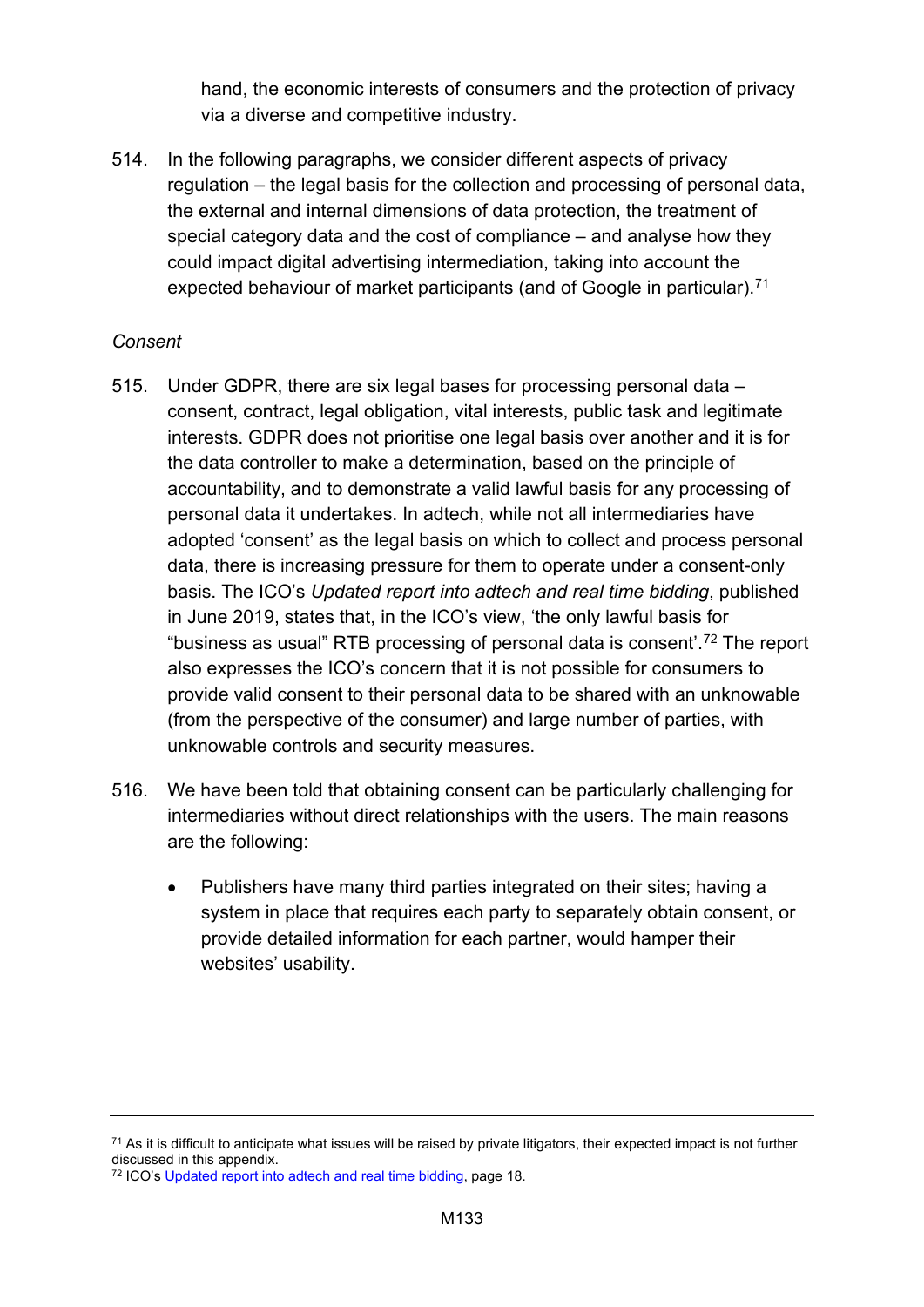- B2B companies lack brand recognition from ordinary users. It is therefore more difficult for them to gain users' trust, even if they adopt privacyfriendly practices.
- Companies without direct relationships with users have limited possibilities to offer them incentives for obtaining consent.
- 517. Publishers may therefore have an incentive to rely on intermediaries that, because of their ownership of user-facing platforms, can more easily obtain consent for themselves. These are mainly the large platforms like Google, Facebook and Amazon. The result can be a further consolidation of advertising intermediation to the benefit of large platforms.
- 518. It is possible that the advantages of user-facing companies might be reduced if DPA enforcement, and subsequent case law, mandates the collection of much more granular consent than is currently sought in the market. Currently, the consent that large platforms are given by users during sign-up covers all the purposes for which personal data is processed, including both the provision of user-facing services and personalised advertising. If valid consent was given separately for different types of use, it might become less easy to obtain for the purpose of providing personalised advertising. Nevertheless, the direct relationship with users would continue to make it easier for these providers to obtain consent than for B2B companies.

## *Sharing data with third parties*

- 519. Article 5(1)f of GDPR requires that personal data shall be 'processed in a manner that ensures appropriate security of the personal data, including protection against unauthorised or unlawful processing and against accidental loss, destruction or damage, using appropriate technical or organisational measures'. Ensuring the 'security' of personal data can be challenging in adtech, particularly in the case of real-time bidding, where large amounts of personal data are made accessible to dozens of companies through the data included in bid requests and the ability to match cookies between companies.
- 520. Measures have already been taken by some of the largest market participants to limit the flow of information between adtech companies and further measures have been announced. The implementation of more stringent measures can be expected as the interests of large companies, such as Google, with direct access to a large amount of personal data are aligned with this aspect of data protection: restricting the flow of data may increase these companies' advantage over competing intermediaries. Some intermediaries told us that the grey nature of privacy regulations creates opportunities for the large companies (eg Google and Facebook) to define what compliance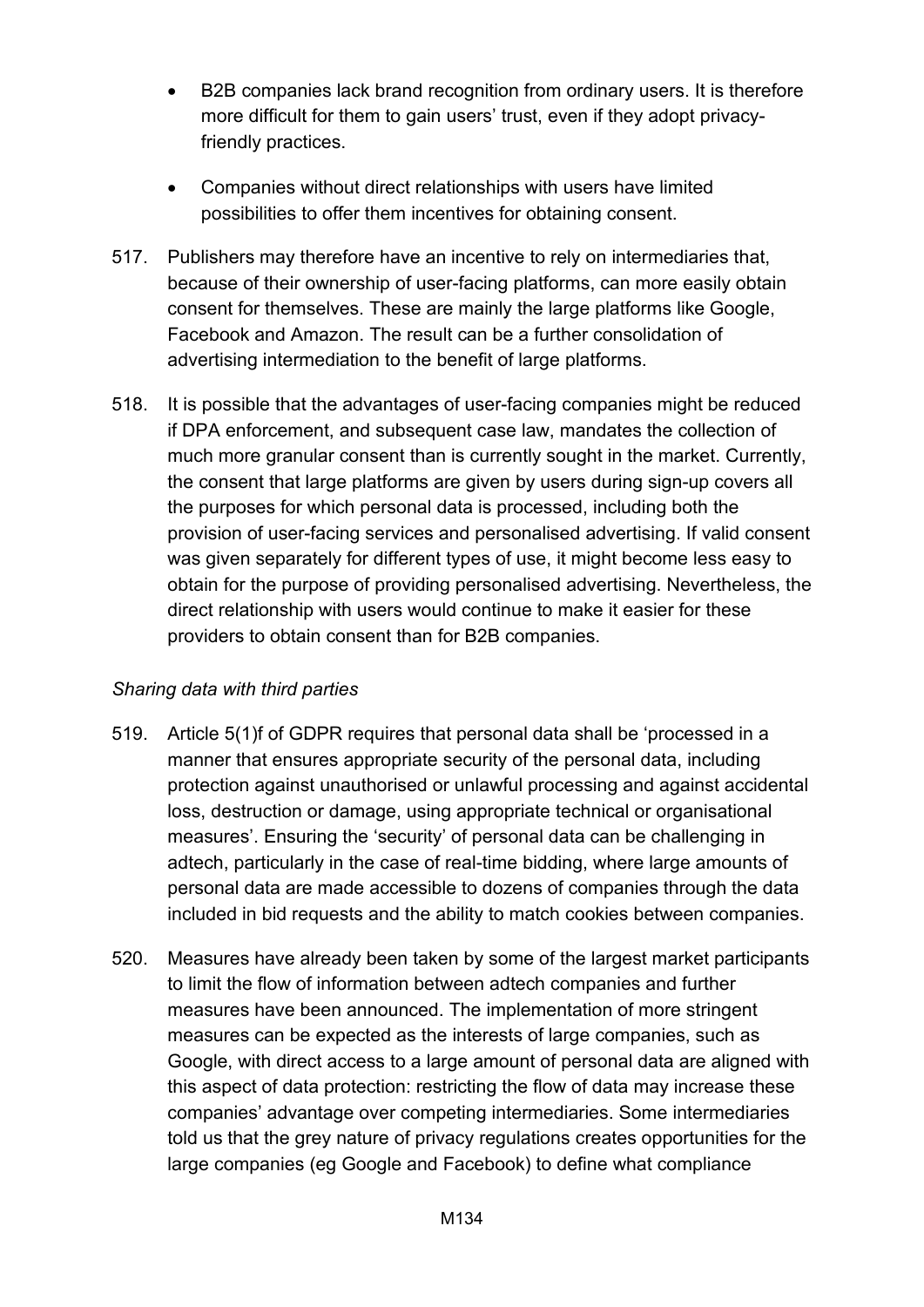means and further isolate smaller competitors, by restricting interoperability and the flow of data.

- 521. Currently, third-party cookies are the most widespread technology for tracking users for the purpose of personalised advertising and are the main channel through which personal data is shared with intermediaries (see Appendix G). Limiting the use of third-party cookies is therefore seen by some as an important component of privacy protection on the internet. Apple's Intelligent Tracking Prevention feature was released in September 2017 to limit the ability of adtech companies to use third-party cookies on Apple's Safari browser; a similar decision was taken by Mozilla for its Firefox browser through its Enhanced Tracking Protection feature.
- 522. In January 2020, Google announced the intention to phase out support for third-party cookies in Chrome within two-years, subject to the development of privacy-preserving and open-standard mechanisms, like its proposed Privacy Sandbox, that would address the needs of users, publishers, and advertisers and render third-party cookies obsolete.[73](#page-134-0) As Google's browser Chrome is widely adopted by users in the UK (according to StatCounter, it had a market share of approximately 50% in October 2019), $^{74}$  $^{74}$  $^{74}$  the consequences of Google's choices on how to replace third-party cookies could be very significant for advertising intermediation.
- 523. Google's Privacy Sandbox is still just a proposal and it is unclear which of the proposed solutions will be adopted and what they will look like. The two proposals that could have the largest impact on advertising intermediation are Federated Learning of Cohorts (FLoC) and TURTLEDOVE (for a more detailed description of the Privacy Sandbox, see Appendix G).
	- FLoC is a proposal that would allow ad targeting based on users' interests without requiring the use of cookies. In the FLoC approach, the browser incorporates a decentralised machine learning model. The model is responsible for grouping together 'flocks' of users who exhibit similar browser behaviour. The browser would then allow advertising intermediaries to know which flocks a user belongs to without disclosing any other information about the user. Flock membership could then be used for interest-based targeting.[75](#page-134-2)

<span id="page-134-0"></span><sup>&</sup>lt;sup>73</sup> [Building a more private web: A path towards](https://blog.chromium.org/2020/01/building-more-private-web-path-towards.html) making third party cookies obsolete, published on 14 January 2020.

<span id="page-134-1"></span><sup>74</sup> StatCounter, [https://gs.statcounter.com/browser-market-share/desktop-mobile-tablet/united-kingdom/.](https://gs.statcounter.com/browser-market-share/desktop-mobile-tablet/united-kingdom/) For a discussion of the methodology used by StatCounter, see Appendix C.

<span id="page-134-2"></span><sup>75</sup> Se[e https://github.com/michaelkleber/turtledove.](https://github.com/michaelkleber/turtledove)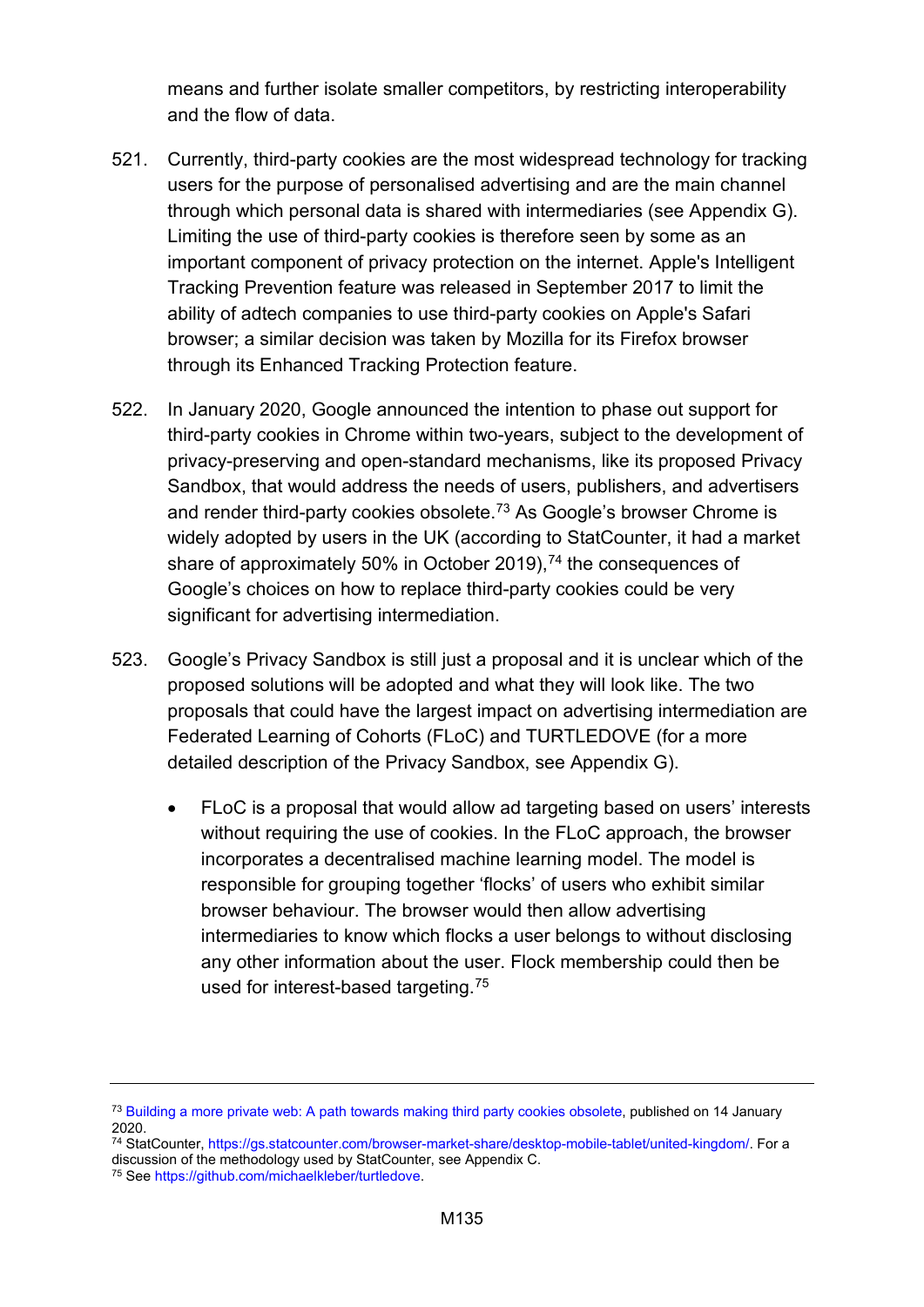- TURTLEDOVE would allow retargeting in a cookie-free environment. Under this proposal, when a user visits an advertiser's page, the advertiser can include it in an 'interest group'. Advertisers would provide this information to the browser, which would elicit bids from the adtech intermediaries the advertisers work with. Such bid requests would specify the interest group the user belongs to but would not contain any other information about the user or the webpage they are visiting.<sup>[76](#page-135-0)</sup> These bid requests would be separate from 'contextual requests', which can contain information about the webpage and first-party data provided by the publisher. The final auction (or at least the intermediate auction between the 'interest group' bids) would be held by the browser on the user's device.[77](#page-135-1)
- 524. While there is still significant uncertainty on whether and how these solutions will be implemented, we can try to assess what impact such changes could have on competition in advertising intermediation.
- 525. A solution like TURTLEDOVE would give browsers a key role in advertising auctions, at least in the case of retargeting and possibly in all intermediated display advertising. The browser would be responsible for selecting the intermediaries to which bid requests are sent and for executing the auction, functions that are currently undertaken by the publisher ad server. In the absence of common standards on how auctions are run, an intermediary, like Google, that also operates one of the most widely used browsers would have the ability to favour its own intermediation services (for browser shares of supply in the UK, see Appendix E).<sup>[78](#page-135-2)</sup>
- 526. A solution such as FLoC can potentially give an advantage to those intermediaries that, like Google, have direct access to user data from their own user-facing services, similar to the advantage they currently have (discussed earlier in the appendix). Importantly, flocks are identifiers of group membership; they contain no information *per se* – they are only useful for targeting purposes if the bidder can associate flock membership to information about the browsing and conversion behaviour of users belonging to that flock. By being able to observe large quantities of users' behaviour data around the web, large intermediaries would be better positioned to understand how users within each flock tend to behave and be therefore

<span id="page-135-0"></span> $76$  Such bid requests could be sent periodically and not at the time when the user visits a publisher site where the ad could be shown. Bids would be cached for later use.<br><sup>77</sup> See https://github.com/michaelkleber/turtledove.

<span id="page-135-1"></span>

<span id="page-135-2"></span> $78$  Criteo has published a competing proposal called SPARROW, which maintains the same privacy-enhancing objectives as TURTLEDOVE, but several key roles would be performed by a completely independent 'Gatekeeper' (that cannot have any other role in adtech) instead of the browser. For more details about SPARROW. More information on SPARROW can be foun[d here.](https://github.com/BasileLeparmentier/SPARROW)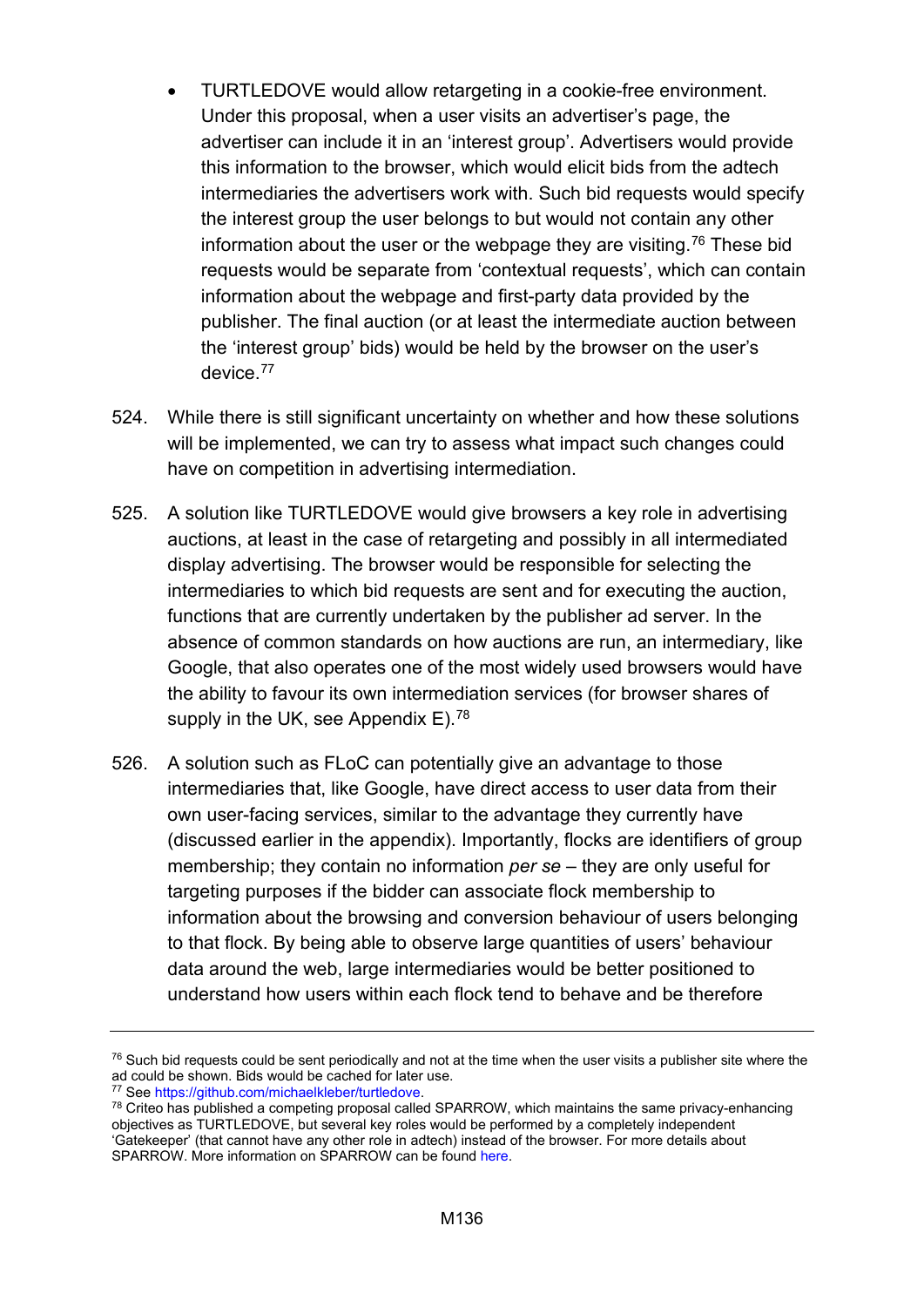better able to target advertising to the 'right' flocks.<sup>[79](#page-136-0)</sup> On the other hand, thirdparty data that intermediaries source through data brokers is likely to become more scarce, as it will be more difficult to associate the data with a flock. [80](#page-136-1)

- 527. One intermediary told us that a browser ID may emerge as a replacement for the cookie ID. Browsers would then control how this ID is shared among the industry, incentivizing further market consolidation around browser-based walled gardens. More generally, Verizon Media submitted that any change to browsers' neutral posture presents an existential threat to both competition in the digital advertising market and to the ability of digital content and services providers (particularly those without logged-in users) to generate revenues to fund their content production.<sup>81</sup>
- 528. Some stakeholders, including Google, have argued that the blocking of thirdparty cookies, in the absence of alternative solutions that enable personalised advertising, would encourage the use by adtech companies of 'fingerprinting' techniques.[82](#page-136-3) Fingerprinting is a broad term meant to describe various statistical techniques for attempting to identify a given user or device in the absence of IDs passed by that device. For example, the combination of the user-agent string<sup>[83](#page-136-4)</sup> and the user's IP address can be used to make a relatively unique identity. This argument, however, has been contested. It has been noted that bowsers are developing anti-fingerprinting solutions and there is no evidence that the use of fingerprinting increased after Apple and Mozilla blocked third-party cookies on their own browsers. $84$  In a cookie-free environment, where browsers would control access to users' identities, it is reasonable to expect all browsers to have an incentive to restrict fingerprinting.
- 529. In the absence of third-party cookies, it can also be expected that advertisers and intermediaries may make greater use of publishers' first-party data and may develop more sophisticated contextual targeting techniques. This could somewhat reduce the advantage of intermediaries with direct relationships with users. To an extent, this is already happening. Some intermediaries expect a rise in contextual targeting or are actively increasing their capabilities for contextual targeting. Some publishers told us that they are making greater use of first-party data, or are investing to build up their first-party data through subscriptions and better user-level tracking. Other publishers are looking to

<span id="page-136-0"></span><sup>79</sup> See Bennett Cyphers[, Don't Play in Google's Privacy Sandbox,](https://www.eff.org/deeplinks/2019/08/dont-play-googles-privacy-sandbox-1) 30 August 2019.

<span id="page-136-1"></span><sup>80</sup> See Seb Joseph, [WTF is Google's Privacy Sandbox?,](https://digiday.com/marketing/wtf-googles-privacy-sandbox/) 17 January 2020.

<span id="page-136-2"></span><sup>81</sup> Verizon Media added that such change would also interfere with consumer preferences which are recorded via cookies and therefore with the ability of ad intermediaries to comply with GDPR.

<span id="page-136-4"></span><span id="page-136-3"></span><sup>&</sup>lt;sup>82</sup> [Building a more private web,](https://www.blog.google/products/chrome/building-a-more-private-web/) published on 22 August 2019. 83 A user agent is software, such as a web browser, that acts on behalf of a user. When operating in a network, a user agent typically identifies itself by submitting an identification string.

<span id="page-136-5"></span><sup>84</sup> Jonathan Mayer and Arvind Narayanan, [Deconstructing Google's excuses on tracking protection.](https://freedom-to-tinker.com/2019/08/23/deconstructing-googles-excuses-on-tracking-protection/)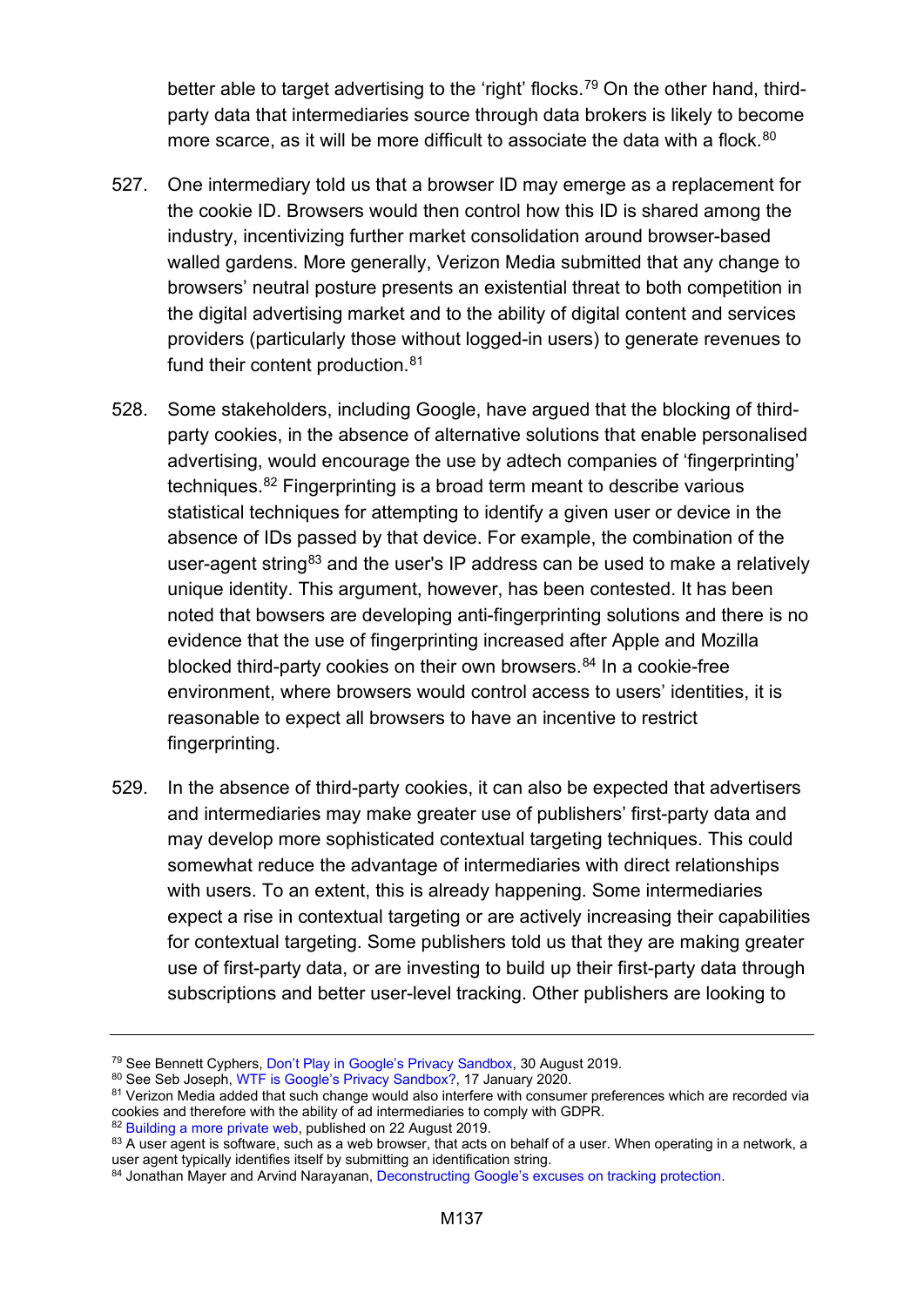refocus on contextual targeting, or testing technologies that allow users to select the type of advertising they receive. However, one large publisher told us that a move back to more contextual-based advertising would only be achievable if publishers can limit 'data leakage' and other companies monetising their audience and data. Google and Facebook, in particular, capture huge amounts of data on publishers' users and content and can monetise this better than publishers are able to.

- 530. It should be noted, however, that some intermediaries may still be able to capture user data without using third-party cookies by leveraging their relationship with publishers. Publishers can adopt an intermediary's cookie setting code (eg a pixel or tag) into their own code, so that the browser classifies cookies from that intermediary as a first-party cookies (see Appendix G for an explanation of how this is done). This already happens to an extent<sup>[85](#page-137-0)</sup> and might become more common if third-party cookies are no longer allowed. On the one hand, large intermediaries might be able to use their market power and the strength of their relationship with publishers to compel publishers to share user data with them; on the other hand, publishers might see this as an opportunity to monetise their own data.
- 531. Finally, it is worth nothing that Google's current proposals in the Privacy Sandbox all deal with third-party cookies and how they are handled by browsers. However, such measures would be less applicable in a mobile environment, which is by far the fastest-growing area in digital advertising. This is especially true in relation to advertising in mobile apps, where publishers have access to stable ad IDs (see Appendix G). Therefore, the current proposals would leave an increasing fraction of digital advertising spend largely unaffected.
- 532. In conclusion, measures to limit the sharing of personal data between intermediaries are likely to be implemented in the next two to three years, although the nature and extent of these measures is still unclear. The measures are likely to increase the advantage of those intermediaries that also offer user-facing services and may result in a more central role for browsers in digital advertising. Publishers' first-party data may become more valuable, but their ability to monetise it may still be limited.

#### *Sharing data within walled gardens*

533. Article 5(1)b of GDPR requires that personal data shall be 'collected for specified, explicit and legitimate purposes and not further processed in a

<span id="page-137-0"></span><sup>85</sup> Se[e CNAME Cloaking, the dangerous disguise of third-party trackers](https://medium.com/nextdns/cname-cloaking-the-dangerous-disguise-of-third-party-trackers-195205dc522a) an[d Data Collection CNAMEs and Cross-](https://docs.adobe.com/content/help/en/id-service/using/reference/analytics-reference/cname.html)[Domain Tracking.](https://docs.adobe.com/content/help/en/id-service/using/reference/analytics-reference/cname.html)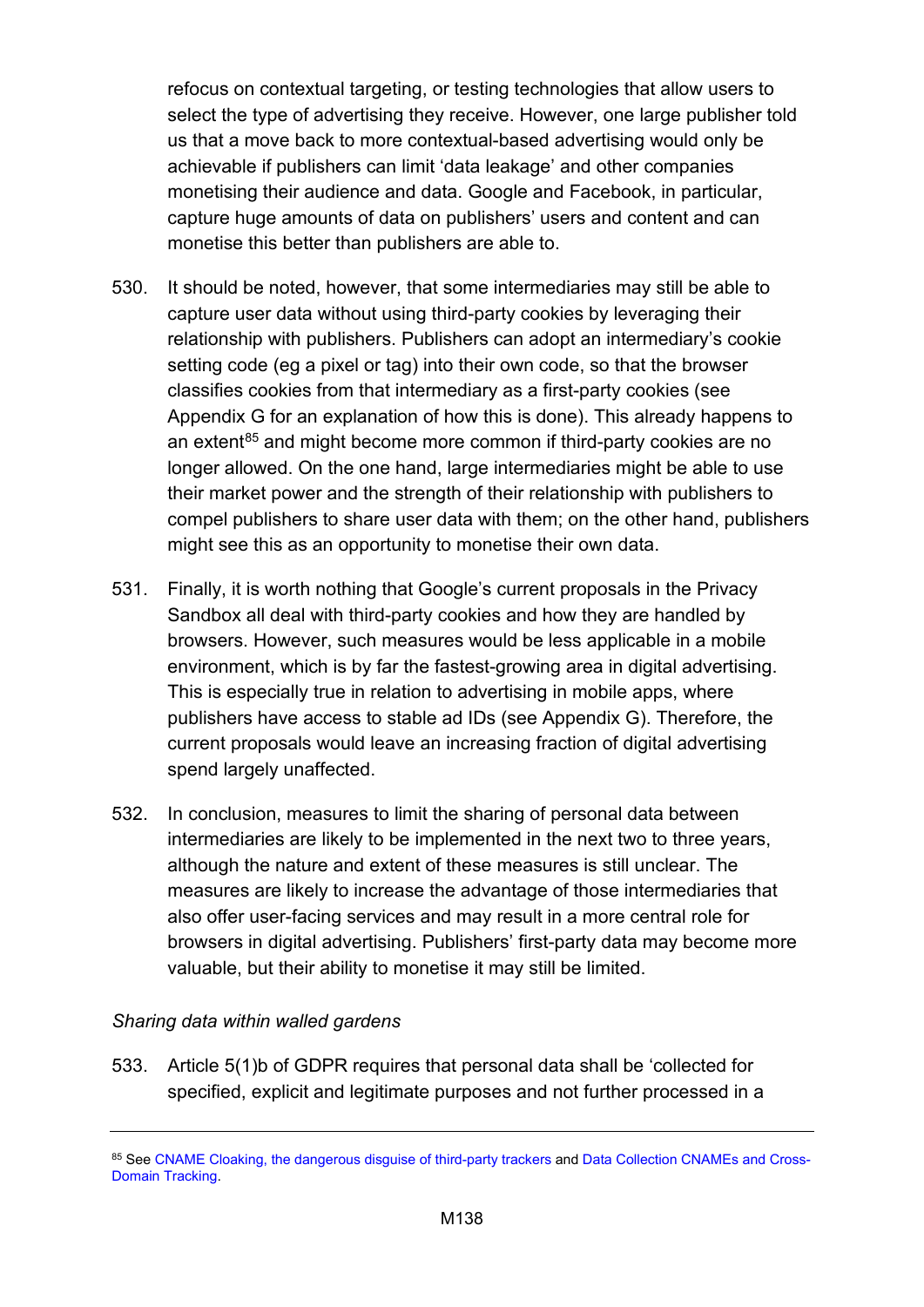manner that is incompatible with those purposes'. It follows that, as stated in the 'Guidelines on consent' from European data protection authorities, if 'consent' is used as the legal basis for data processing, '[w]hen data processing is done in pursuit of several purposes, the solution to comply with the conditions for valid consent lies in granularity, i.e. the separation of these purposes and obtaining consent for each purpose'.[86](#page-138-0)

- 534. A strict application of the 'purpose limitation' principle could make it more difficult for companies, such as Google, to utilise the data they collect through their user-facing services when offering advertising intermediation services, unless they obtain separate and specific consent for such use. This would at limit the advantage currently enjoyed by intermediaries that also operate userfacing services.
- 535. However, unlike in relation to sharing data with third parties, in terms of purpose limitation the incentives of the largest market participants are not aligned with data protection, as it is in their interest to fully exploit the value of their data by using it for multiple purposes. In the absence of external enforcement actions, it is therefore unlikely that the intermediation industry would evolve in the direction of a more limited sharing of data between the user-facing businesses and the intermediation businesses of integrated companies. The evidence suggests that large companies' chosen approach to data protection tend to favour vertical integration along the adtech stack and the creation of closed-model ecosystems. For example, Google told us that it only sends imprecise location data to third parties to reflect the principles of data minimisation and proportionality required by GDPR, whereas the same concerns do not arise for disclosures to DV360 as no third-party data sharing occurs.

## *The cost of compliance*

- 536. One further issue raised by some intermediaries is that the cost of compliance with privacy regulation can act as a barrier to entry. Any company seeking to enter into the market and compete with the larger established companies will face the same accountability costs and overheads but may not have the resources or institutional maturity to be able to do so effectively, which may make it more difficult to compete.
- 537. Moreover, an intermediary submitted to us that large companies like Google and Facebook can take a different approach to compliance with data protection regulations. A smaller intermediary has no choice but to comply

<span id="page-138-0"></span><sup>86</sup> [Guidelines on consent under Regulation 2016/679,](https://ec.europa.eu/newsroom/article29/item-detail.cfm?item_id=623051) Article 29 Working Party, 10 April 2018, page 10.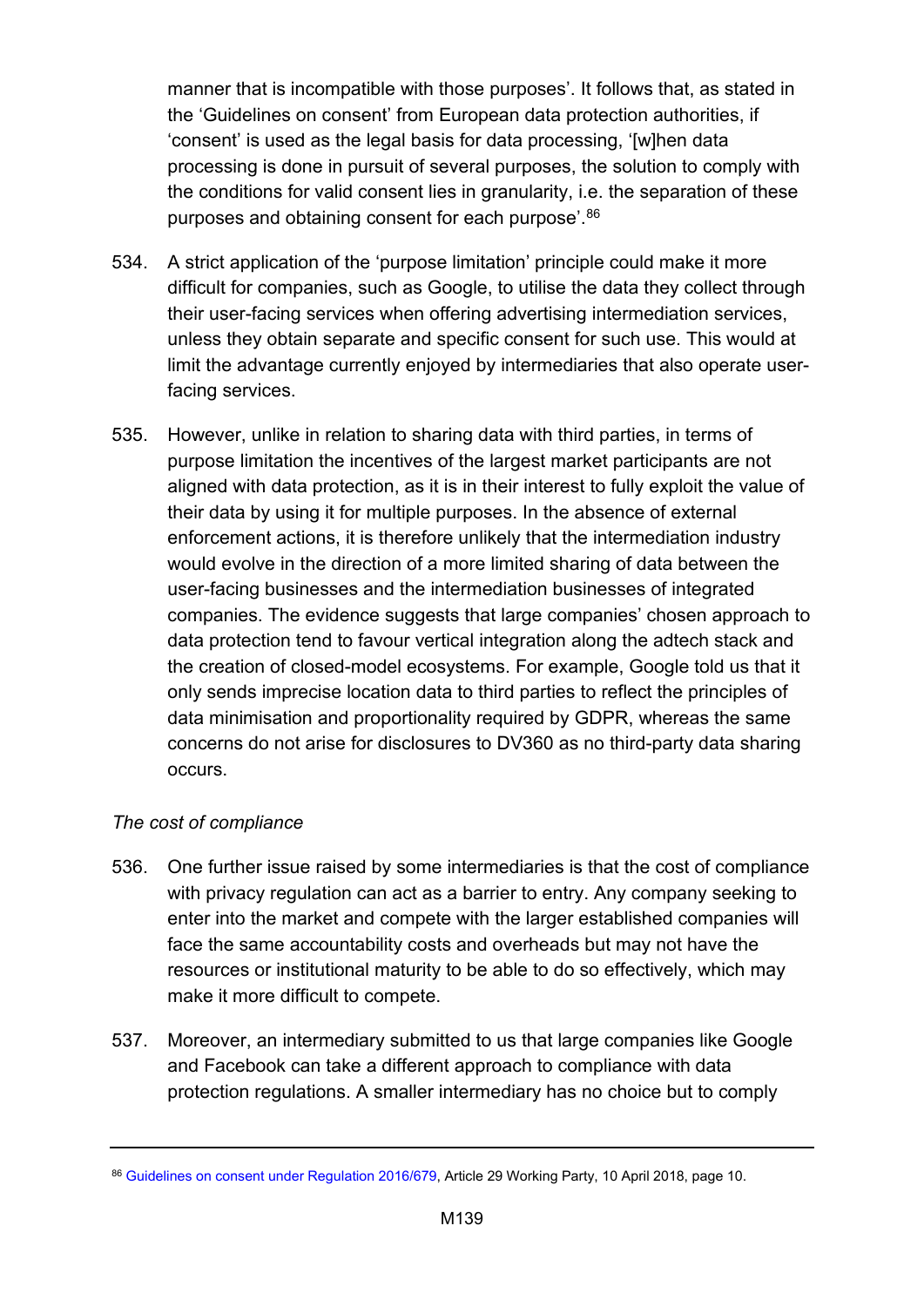with data protection regulations because all its partners demand it; it cannot afford to be a target of regulators or run the risk of partners ceasing to do business with it. On the other hand, Facebook and Google can take more risk as they can afford to fight regulators if and when they are made the subject of enforcement action.

538. As an example of how GDPR could potentially disincentivise competition from smaller firms, an intermediary told us that fear of how the ICO might challenge its GDPR status has adversely impacted its investments in new products.

## *Possible scenarios*

- 539. It is difficult to predict how advertising intermediation will evolve. However, the analysis developed above suggests some likely trends:
	- The changes that can potentially have the largest impact on competition among intermediaries will result from providers' interpretation of what privacy protection requires, rather than from direct enforcement of data protection regulations. Decisions made by the largest market participants, Google above all, will have the greatest impact on the industry.
	- The use of third-party cookies is going to be severely curtailed. This might further entrench the advantages of those intermediaries with direct relationships with users and is likely to turn browsers into a central component of the advertising industry, as they could be in control of users' identities and possibly of advertising auctions.
	- The use by integrated providers for advertisement targeting purposes of user data collected through user-facing services is unlikely to be significantly reduced, with the possible exception of special category data.
- 540. We therefore envisage two possible scenarios for the evolution of the structure of the intermediation industry in the next two to three years:
	- A scenario where display advertising is bought and sold without the use of third-party cookies (through solutions such as FLoC), but where the way auctions are run does not substantially change, ie the publisher ad server continues to play the main role in deciding how impressions are allocated.
	- A scenario where, not only third-party cookies are no longer used, but where browsers execute at least some of the auctions.
- 541. In the rest of the section we discuss whether the issues we have identified in advertising intermediation – lack of transparency, conflicts of interest, and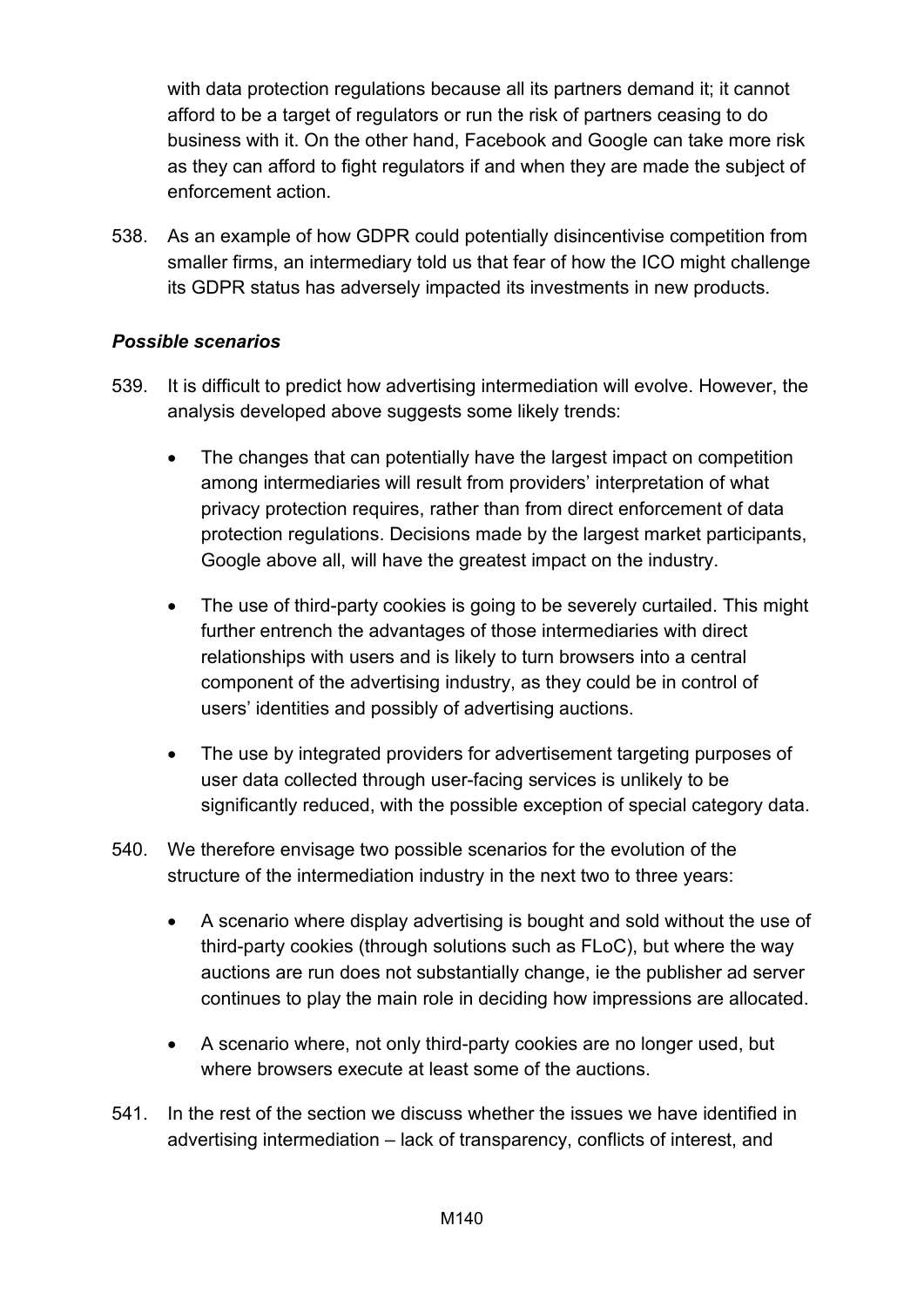Google's ability to leverage its market power – would still be present in these two future scenarios.

- 542. First, we consider that the transparency issues discussed above would remain very similar in both scenarios.
	- There is no reason to believe that fee transparency would be less of an issue than it currently is. In the second of our scenarios, where auctions are run by the browser limiting information sharing between advertisers and publishes, transparency may even decrease, as publishers would have less visibility of which adverts appear on their websites.
	- In both scenarios, DSPs would have the same arbitrage opportunities as is currently the case.
- 543. Second, our considerations on conflicts of interest would remain valid. In the second scenario, the role of browsers in the performance of 'sales functions' may increase the severity of conflicts of interests when the same provider also has an 'advertiser advisory function', given publishers' and advertisers' lack of control over the choice of browser. [87](#page-140-0)
- 544. Finally, as discussed above, the elimination of third-party cookies would potentially increase the advantage of those intermediaries which have access to a large amount of first-party data. Google, therefore, would still be able to leverage its market power in data similarly to how we discussed earlier in the appendix. Its ability to leverage the market power that derives from its search and display (YouTube) inventory would also be unchanged. Moreover, in the first of our scenarios, Google's ability and incentive to link its different intermediation services and to engage in self-preferences between its publisher ad server and SSP would be the same.
- 545. In both scenarios, browsers are going to have a greater role in digital advertising than is currently the case, as they would control access to users' identities. This would be even more the case in the second scenario, where they are in charge of the final auction. Google operates one of the most used browsers (Chrome). It also leads the development of Chromium, the opensource project that underpins other commonly used browsers such as Microsoft Edge. This dominance over browser technology would therefore constitute another source of market power that could potentially be leveraged in advertising intermediation. This would particularly be the case in the second scenario, where Google would again be in a position of both running the

<span id="page-140-0"></span><sup>87</sup> The potential for conflicts of interest would decrease if a solution such as SPARROW (described above) was introduced, as auctions would be run by an independent 'gatekeeper'.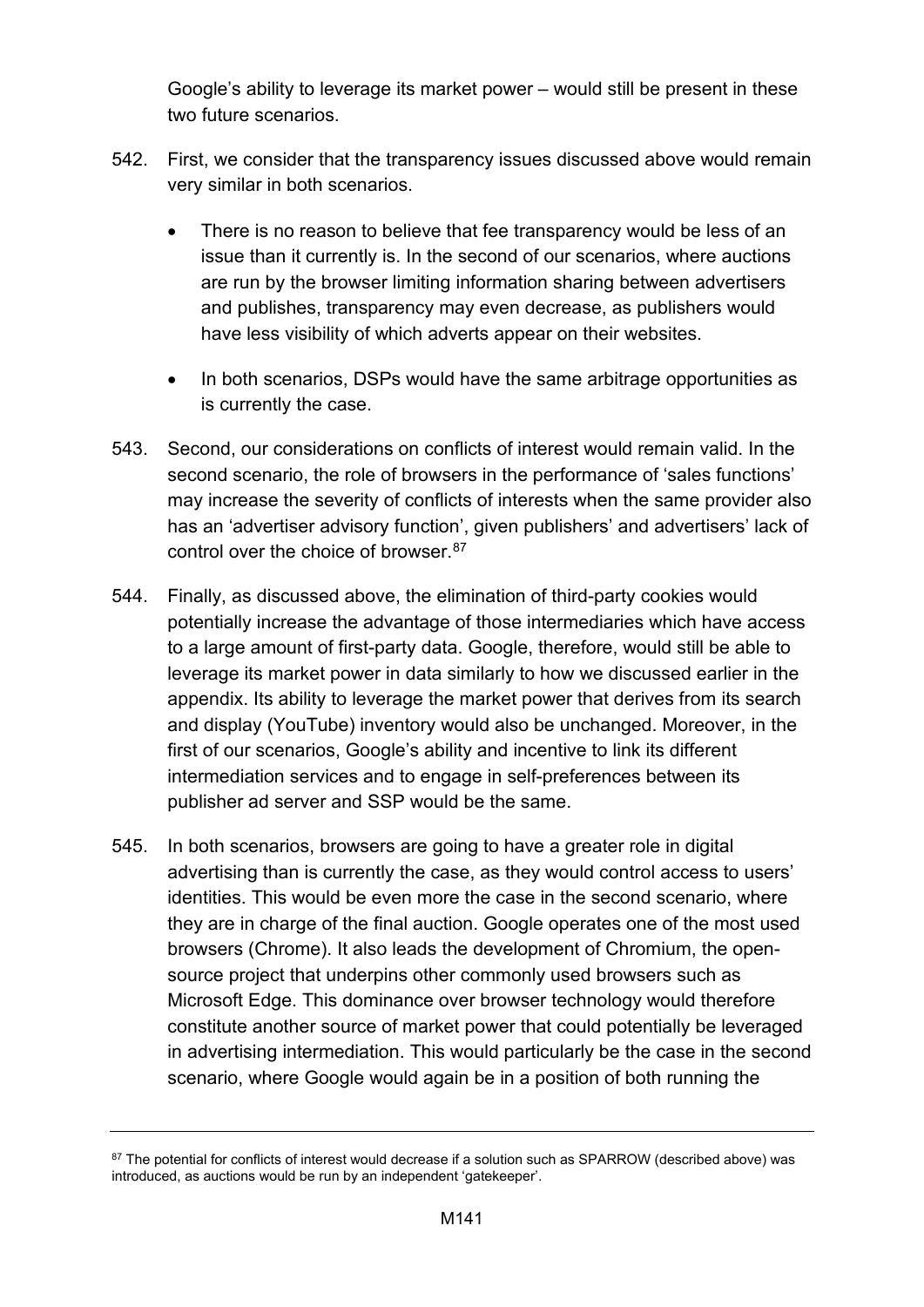auction (through Chrome) and participating in it (through its demand side platforms). Google would therefore have a similar ability and incentive to selfprefer its own demand as is currently the case, with the difference that the source of market power to be leveraged would not be its publisher ad server, but its browser.

# **Conclusions**

- 546. The concerns we have identified in intermediation in open display can be grouped in two broad categories:
	- concerns on the lack of transparency; and
	- concerns about Google's ability to leverage its strong position in its wider ecosystem into the open display market, and its conflicts of interest within the adtech stack.

# *Lack of transparency in adtech*

- 547. We agree with the view expressed by many stakeholders that open display intermediation can be opaque in its working and that market participants do not have access to all the information they would need to make informed choices on how best to buy or sell advertising inventory. The main transparency issues can be summarised as follows:
	- Supply chain traceability/auditability advertisers and publishers are typically unable to easily observe all the intermediaries that are involved in the buying and selling of inventory, and many are unable to access transaction-level data which they could use to effectively audit their supply chains.
	- Fee transparency there is limited visibility of fees across the supply chain.
	- Access to bidding data publishers' access to data about the auctions run to sell their own inventory is limited.
- 548. These issues have implications for competition among intermediaries and market outcomes:
	- Advertisers have limited ability to audit and manage their supply chains. For example, lack of transparency on the fees charged along the adtech chain makes it difficult for buyers to select the cheapest path to secure specific inventory and for DSPs to decide where to bid. This, in turn, affects competition between SSPs.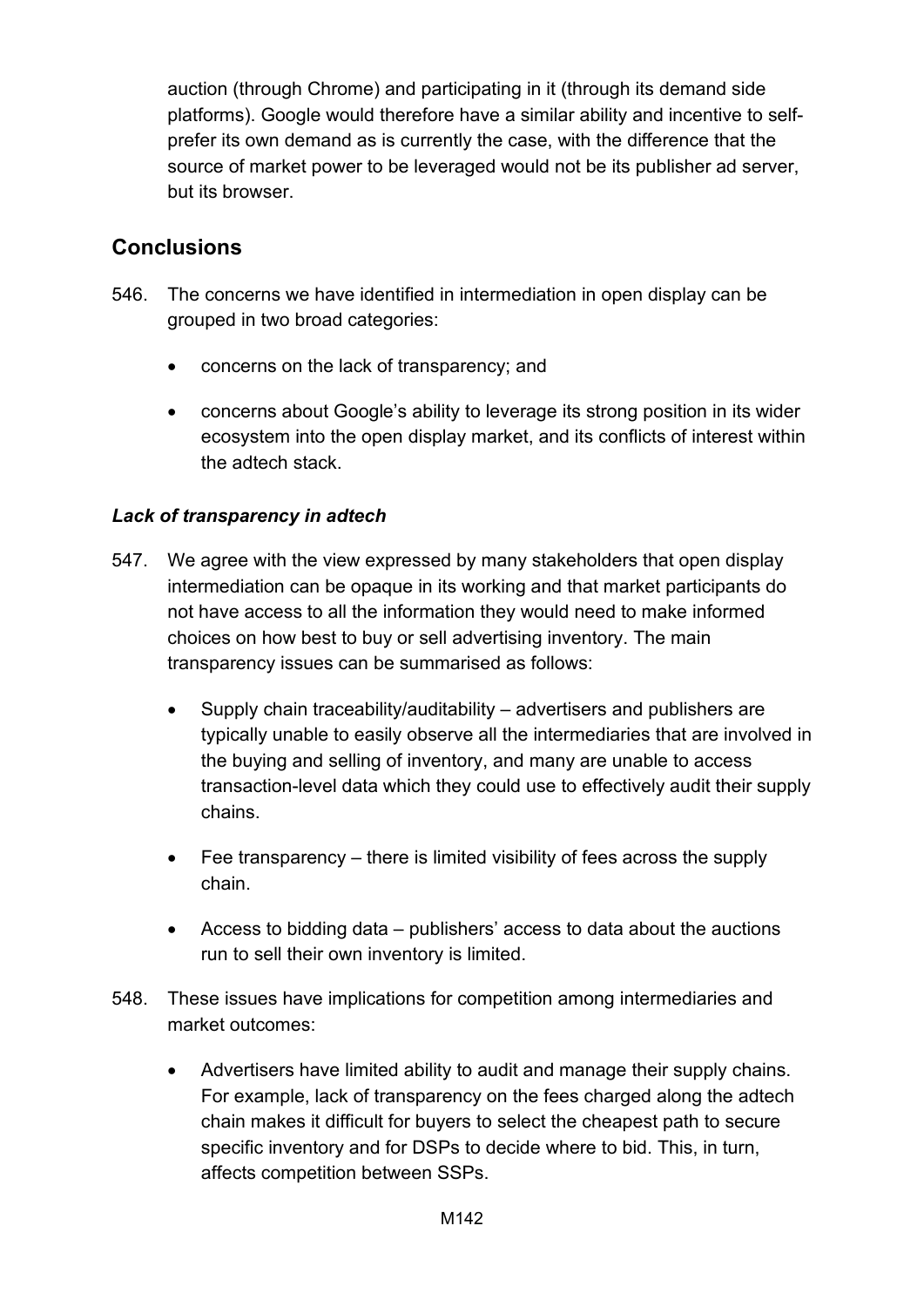- Lack of transparency also limits publishers' ability to engage directly with the advertisers interested in their inventory. This reduces competitive pressure on intermediaries.
- Transparency concerns also reduce market participants' confidence in the supply chain, leading to higher transaction costs and inefficient outcomes.
- 549. We have proposed a set of possible interventions to address these concerns. In the case of platforms with strategic market status, the concerns can be addressed by introducing transparency requirements in the context of the proposed code of conduct, as discussed in Appendix U. However, some transparency measures may need to be applied more widely to the entire ad tech industry. We discuss industry-wide transparency interventions in Appendix Z.

# *Issues arising from Google's position in open display*

- 550. The second set of concerns relate to the role played by Google in advertising intermediation. We can distinguish two main areas of concern:
	- The first area relates to the way Google has leveraged its strong position in search advertising and its wider ecosystem into the open display market. Google has been able to use its strong position in search and the importance of its own-and-operated display inventory to build its position as a DSP, by leveraging its wider data and large base of advertisers, and by tying its YouTube inventory to its DSP services. These practices underpin Google's market power in the DSP market and have made it more difficult for rival DSPs to compete.
	- The second area relates to Google's conflicts of interest within the ad tech stack and its ability and incentive to exploit its position on both sides of the intermediation chain to self-preference its own activities, thereby reinforcing its market power. On the one hand, our analysis in this appendix has shown how Google has been able to increase its market power at the publisher ad server level by making it difficult to access Google DSPs' demand through non-Google ad servers. On the other hand, Google has used its position as the largest publisher ad server to favour its own demand from AdX and its DSPs, for example by penalising third-party SSPs in Open Bidding and by introducing unified pricing rules.
- 551. These leveraging and self-preferencing issues can be addressed through a package of interventions: